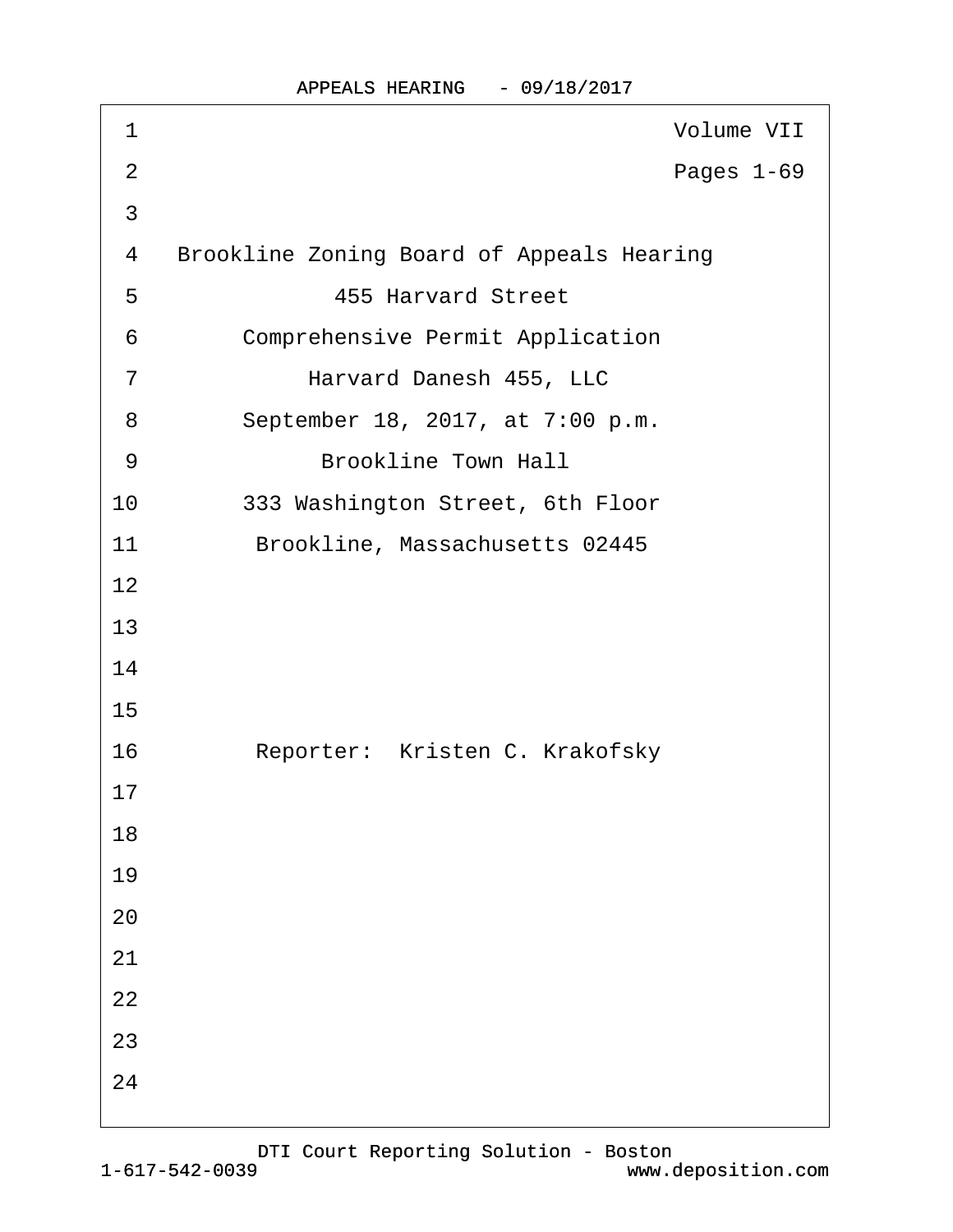| 1  | <b>APPEARANCES</b>                                 |
|----|----------------------------------------------------|
|    | 2 Board Members:                                   |
|    | 3 Kate Poverman, Chair                             |
|    | 4 Lark Palermo                                     |
|    | 5 Christopher Hussey                               |
| 6  |                                                    |
|    | 7 Town Staff:                                      |
|    | 8 Alison Steinfeld, Planning Director              |
|    | 9 Polly Selkoe, Assistant Director of Regulatory   |
|    | 10 Planning                                        |
|    | 11 Karen Martin, Planner                           |
| 12 |                                                    |
|    | 13 Applicant:                                      |
|    | 14 David Danesh, Harvard Danesh 455, LLC           |
|    | 15 Geoff Engler, Vice President, SEB, LLC          |
|    | 16 Peter Bartash, Associate Principal, CUBE 3      |
|    | 17 Studio, LLC                                     |
|    | 18 Andrew Ginsburg, President, CityLift Parking    |
|    | 19 Jennifer Dopazo Gilbert, Esquire, Law Office of |
|    | 20 Robert L. Allen, Jr., LLP                       |
| 21 |                                                    |
|    | 22 Members of the Public:                          |
|    | 23 Fred Pinches                                    |
|    | 24 Beth Kates, 105 Centre Street                   |
|    |                                                    |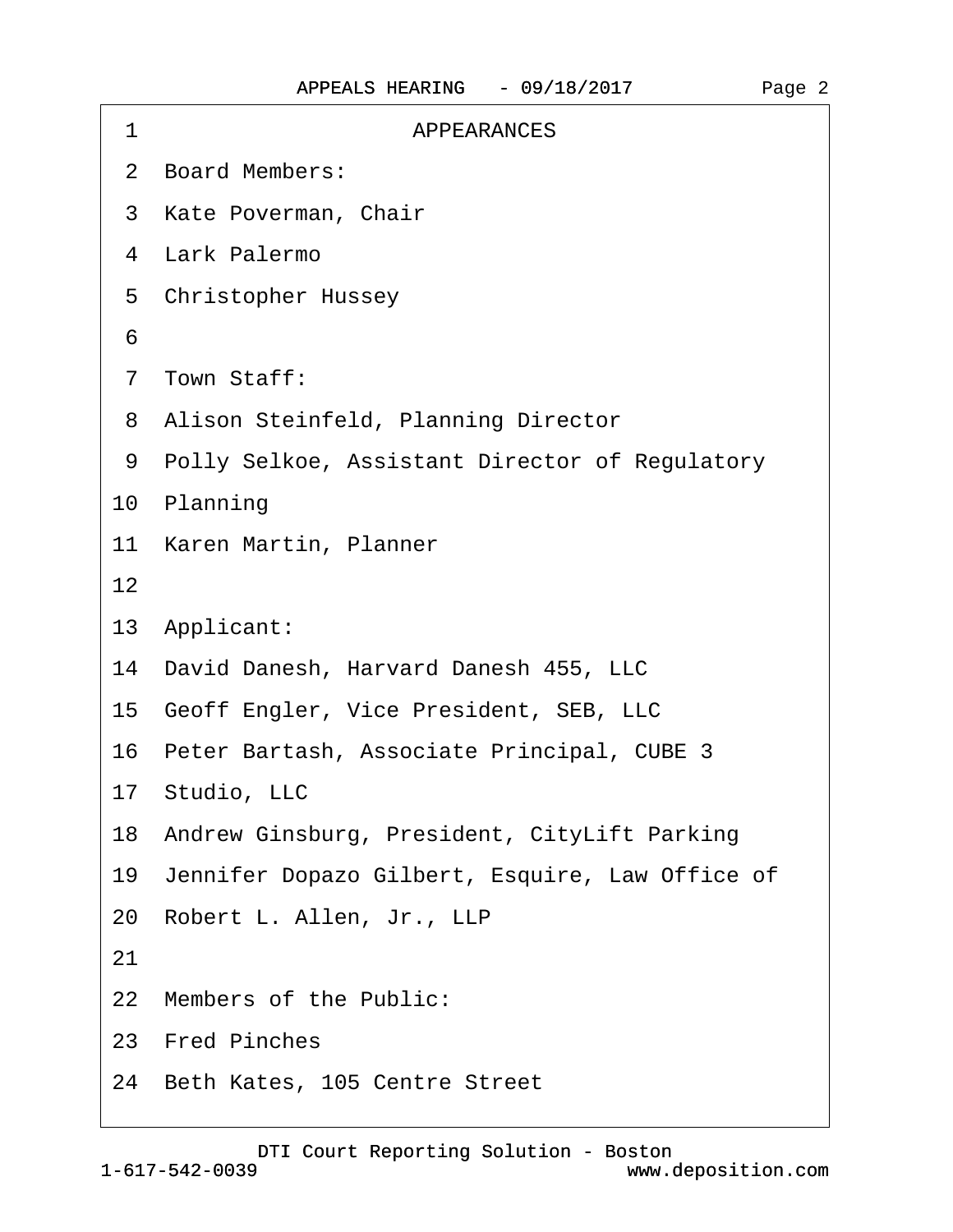| 1<br>PROCEEDINGS: 7:03 p.m.                               |
|-----------------------------------------------------------|
| $\overline{2}$<br>MS. POVERMAN: Okay. We will now come to |
| 3 order. My name is Kate Poverman. If people would        |
| 4 stop talking. Thank you. Once again, if you want        |
| 5 to talk, you can go outside of the room to talk and     |
| 6 enjoy yourself. Just don't disturb the meeting.         |
| My name is Kate Poverman. I'm chairing<br>7               |
| 8 today's hearing. With me up here are Lark Palermo       |
| 9 and Christopher Hussey.                                 |
| 10<br>This is, I guess, the 7th ZBA hearing on            |
| 11 the comprehensive permit for 455 Harvard Street,       |
| 12 which is a proposal to construct 17 residential        |
| 13 rental units, including four which are affordable      |
| 14 housing, as well as 1,700 of retail space.             |
| 15<br>So the plan for tonight is that we will             |
| 16 first have introductory remarks by Mr. Engler. The     |
| 17 plan is to have short, very quick introductory         |
| 18 remarks; a presentation by architect Peter Bartash     |
| 19 of the designs that have been made; a discussion       |
| 20 about the noise level of the automated lift, and, I    |
| 21 guess, a presentation of information as well; a        |
| 22 discussion and report by Ms. Selkoe of the waiver      |
| 23 list. We're again willing to hear, if anybody wants    |
| 24 to say anything. We're getting to be old friends.      |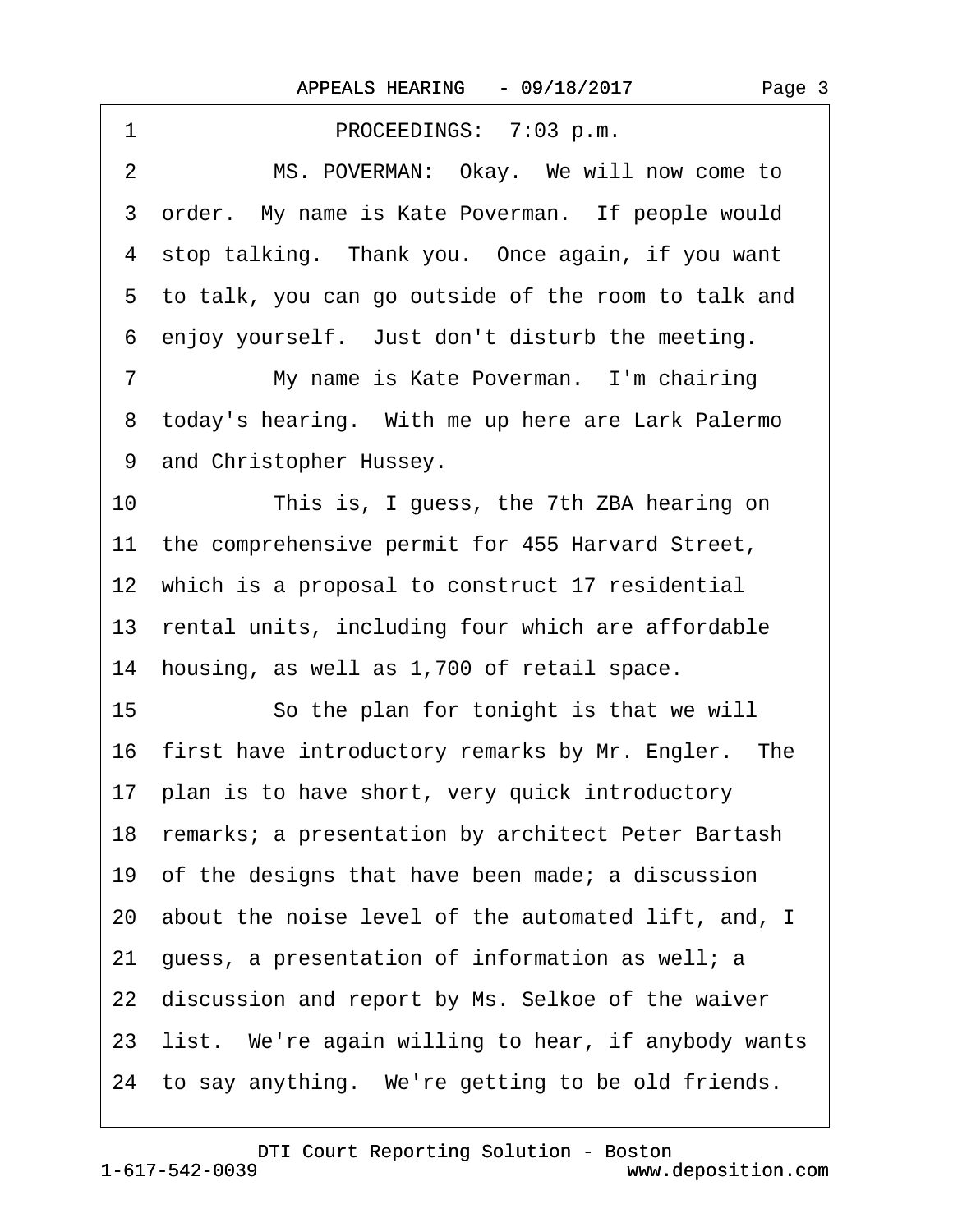|    | 1 And then we will wrap up and continue the hearing     |
|----|---------------------------------------------------------|
|    | 2 until October 11th, at which time we will probably    |
|    | 3 start discussing what conditions would be attached    |
|    | 4 to the permit if approved.                            |
| 5  | All right. So, Mr. Engler, you are up.                  |
| 6  | MR. ENGLER: Thank you. For the record,                  |
|    | 7 Geoff Engler from SEB representing the applicant      |
|    | 8 this evening. Exactly what you said, we're hoping     |
|    | 9 to quickly go through the presentation tonight.       |
|    | 10 Most of it is consistent with the last hearing. We   |
|    | 11 would draw your attention specifically to the rear   |
|    | 12 elevation, which this board requested, as well as we |
|    | 13 have some garage doors for you to preview, for you   |
|    | 14 to look it. Otherwise, the plan is pretty            |
|    | 15 consistent with what you have previously seen.       |
| 16 | We're also joined tonight by Andrew                     |
|    | 17 Ginsburg from CityLift who will talk briefly about   |
|    | 18 the system, some of the concerns relative to noise,  |
|    | 19 how it works. We'll keep that brief, but certainly   |
|    | 20 open it up to any questions, and then obviously any  |
|    | 21 questions about any or all parts of the application. |
|    | 22 Thank you.                                           |
| 23 | MS. POVERMAN: Thank you.                                |
| 24 | Okay. And now Mr. Bartash.                              |

1-617-542-0039 [DTI Court Reporting Solution - Boston](http://www.deposition.com) www.deposition.com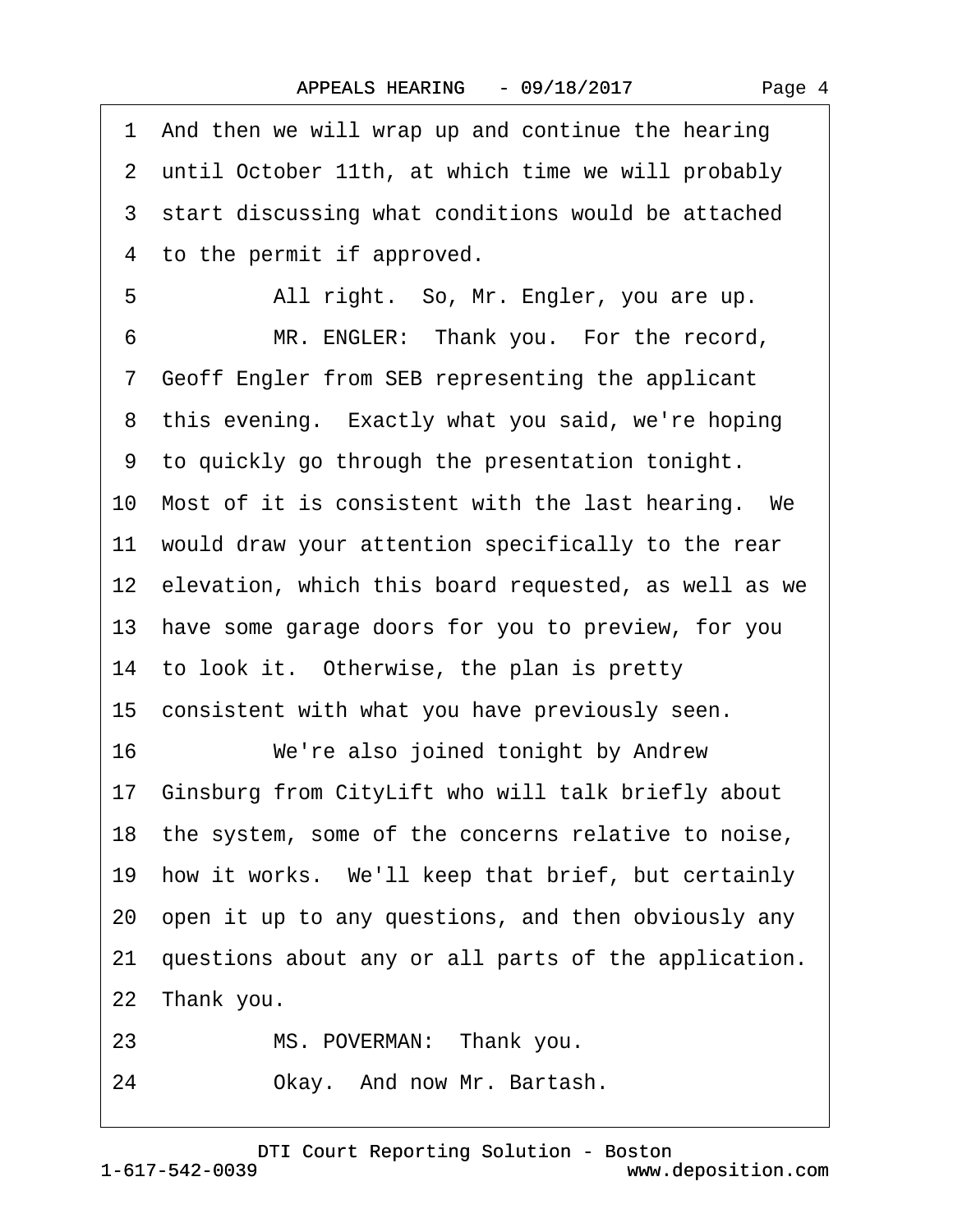| MR. BARTASH: Thank you. For the record,<br>1            |
|---------------------------------------------------------|
| 2 Peter Bartash with CUBE 3 Studio.                     |
| 3<br>I'm going to go through this quickly, as           |
| Geoff mentioned. We just want to make -- provide<br>4   |
| 5 you with a summary of the updates that we've made to  |
| 6 the project based on feedback we've heard at the      |
| 7 last hearing, walk through the plan of record, which  |
| 8 is the plan that was submitted last week to the       |
| 9 planning department and is in your hands, and then    |
| 10 I'll look at a few options for the garage doors, and |
| 11 then I'll hand it over to Andrew so he can walk      |
| 12 through his portion.                                 |
| 13<br>So in terms of updates, we spent a lot of         |
| 14 time at the last hearing talking about the elevation |
| 15 of the building that faces the abutter at            |
| 16 78 Thorndike Street. The board had some comments     |
| 17 about the tone and just general color of features in |
| 18 that elevation. It's our level of articulation.      |
| 19 And one of those was to look a little bit more       |
| 20 closely at what our options might be.                |
| So we went back to the drawing board a<br>21            |
| 22 little bit on that, and we looked again at this kind |
| 23 of stair tower that expresses itself on that facade. |
| 24 We're using a fiber cement lap siding or shingle     |
|                                                         |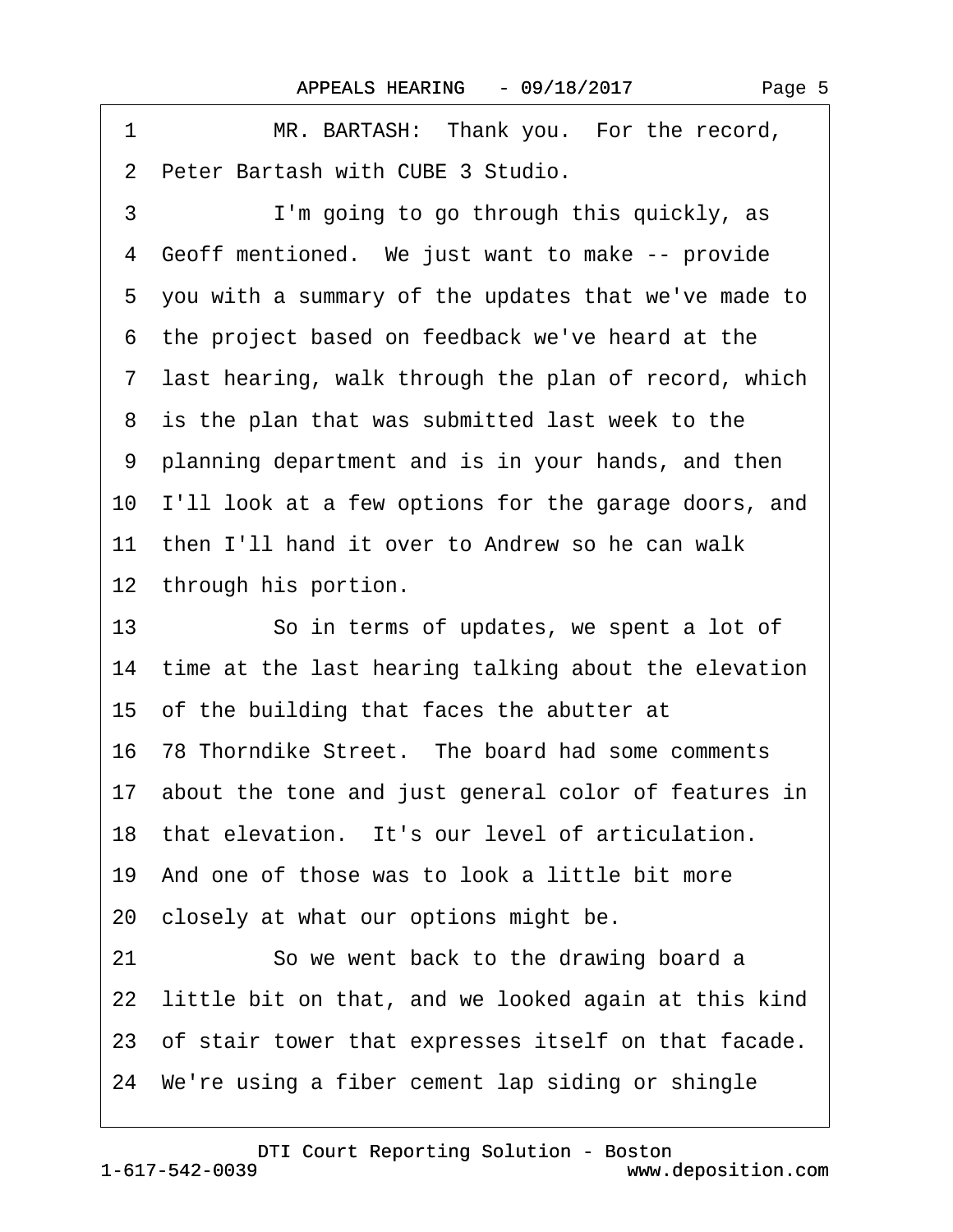1 siding on the tower, and it has a higher texture 2 than the lap siding to the left and right. That's 3 the gray tone. We've taken that siding that's right 4 in the center here, the shingle material, and we've 5 painted it a color -- we're proposing to paint it a ·6· color that is similar to the brick but slightly ·7· different in tone so that it's a little bit warmer ·8· on this facade and it does a little bit more to 9 visually break up the length of this elevation. 10 There are some other details that are a 11 little bit more subtle, maybe less apparent in 12 looking at this image. We've gone back and added 13 trim around all sides of the windows so that they 14 feel a little bit more traditional, and we've also 15· added some horizontal trim band at the first and 16 third floors to, again, articulate the building 17 vertically and add a few subtle shadow lines, just 18· add a little bit more visual interest to this facade 19 without drawing too much attention to it because we 20· don't want this to really kind of be a feature, 21 per se. 22 So when you look at that in perspective, 23· you can see having the change in tone really helps 24 to start breaking down the visual scale of the front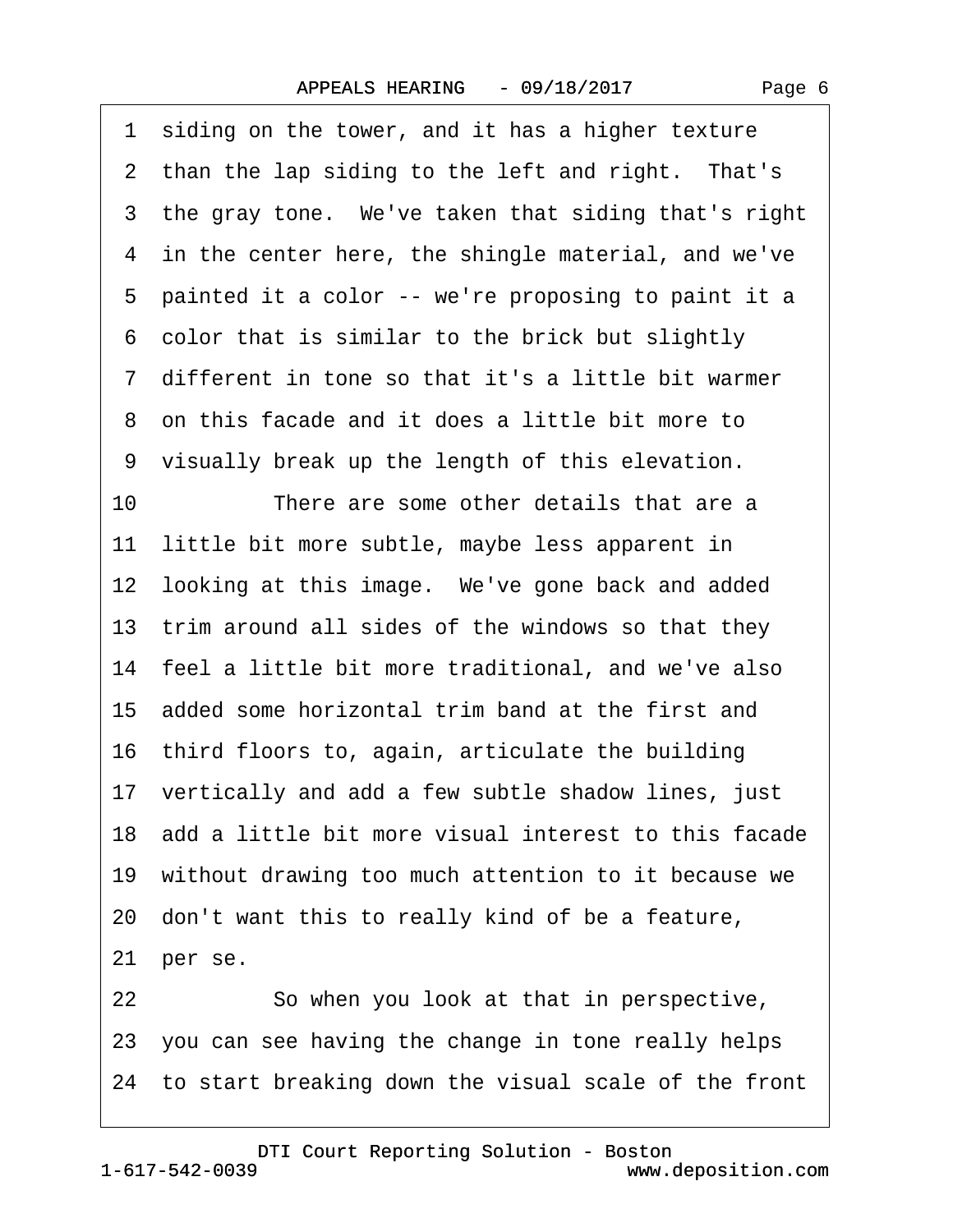1 of the building because it provides kind of an end 2 point for your eye when you're on the street. It's 3 not as if there's kind of a gray mass that just 4 keeps going back along the entire length of the 5 facade. It kind of caps your viewpoint as you're 6 looking at it. 7 **••** And if we look just at another aerial, ·8· again we're floating over Thorndike Street and we're ·9· facing the space between our project and the abutter 10 at 78 Thorndike Street. And that tower, it being a 11 different color and, again, having some of those 12 trim details, it really does start to break down the 13· apparent scale of this elevation in a way that's 14 different than what we had shown at the last 15 hearing. 16 • • And so this is just the car turning plan 17 that we had seen in the last hearing, and it's

18 been -- it's been updated just to reflect the

19 current configuration of the garage.

20 The landscape plan has been updated to

21· coordinate with our most recent footprint, which is

22 what we had seen in the last presentation, and also

23 to correspond with the latest civil drawings.

24 One of the comments that we've heard kind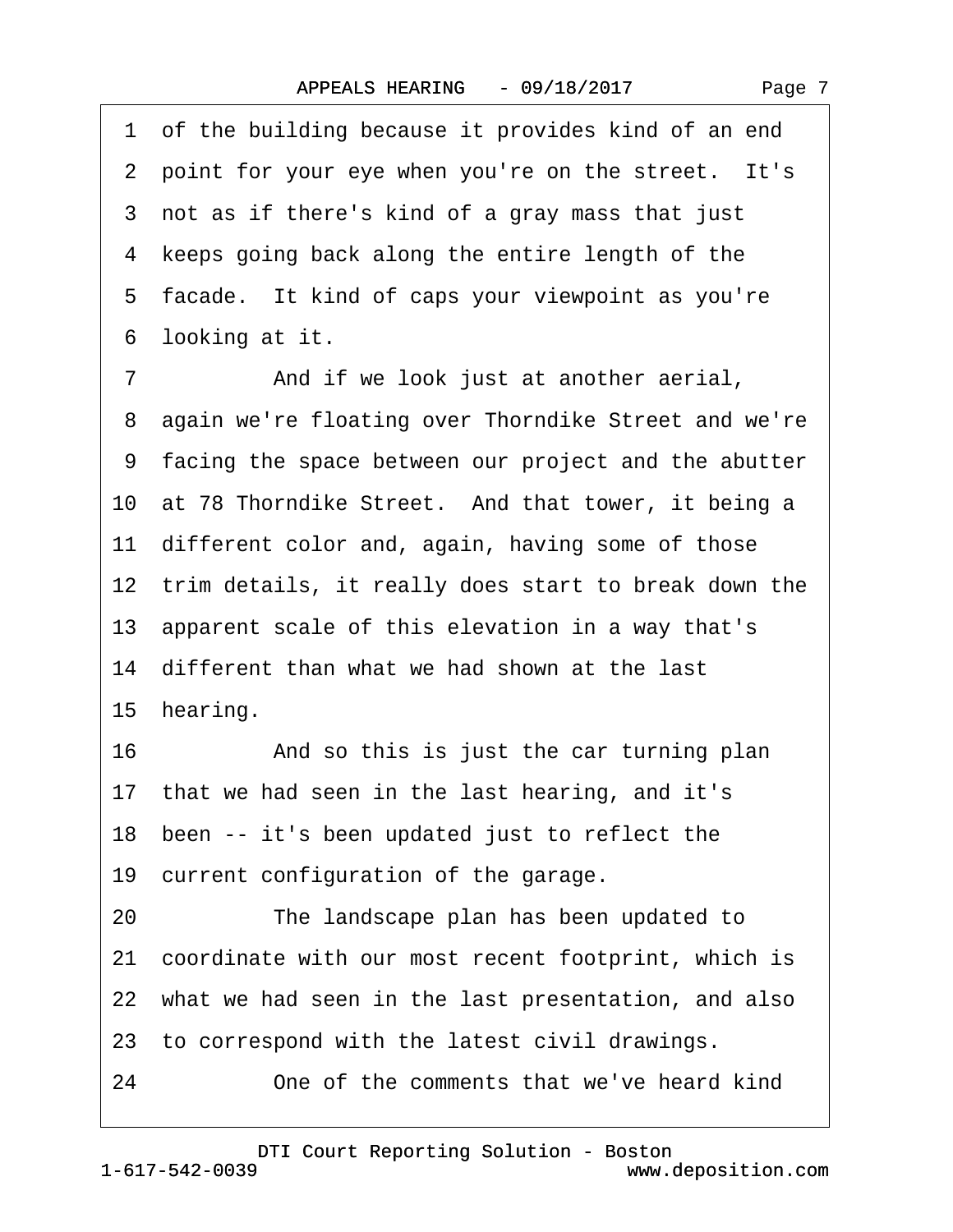| 1 of frequently from the board and others were that     |
|---------------------------------------------------------|
| 2 all of these drawings were not all saying the same    |
| 3 things, and that was in part due to the fact that     |
| 4 we've been evolving these drawings and the design     |
| 5 kind of throughout the process and steps. And so      |
| 6 now that we have the footprint set, we can go back    |
| 7 and coordinate the civil drawings and all of the      |
| 8 other traffic and landscaping information around      |
| 9 those -- around that footprint.                       |
| So when it comes to the plan of record,<br>10           |
| 11 these are actually the same plans that we had shown  |
| 12 at the previous hearing. We did not make any         |
| 13 changes to setback, we didn't change any of the      |
| 14 square footage calculations or information or extent |
| 15 of the footprint of the building.                    |
| 16<br>I'm just flipping through these real quick.       |
| 17 So this elevation, as part of the plan of record,    |
| 18 this was updated at the time we had submitted the    |
| 19 plan to the planning staff, so this is reflective of |
| 20 the most current elevation that we just saw this     |
| 21 evening. These elevations, again, are consistent     |
| 22 with what we presented at previous meetings. And     |
| 23 then our section is also unchanged, as are           |
| 24 perspectives, save for the change of color at the    |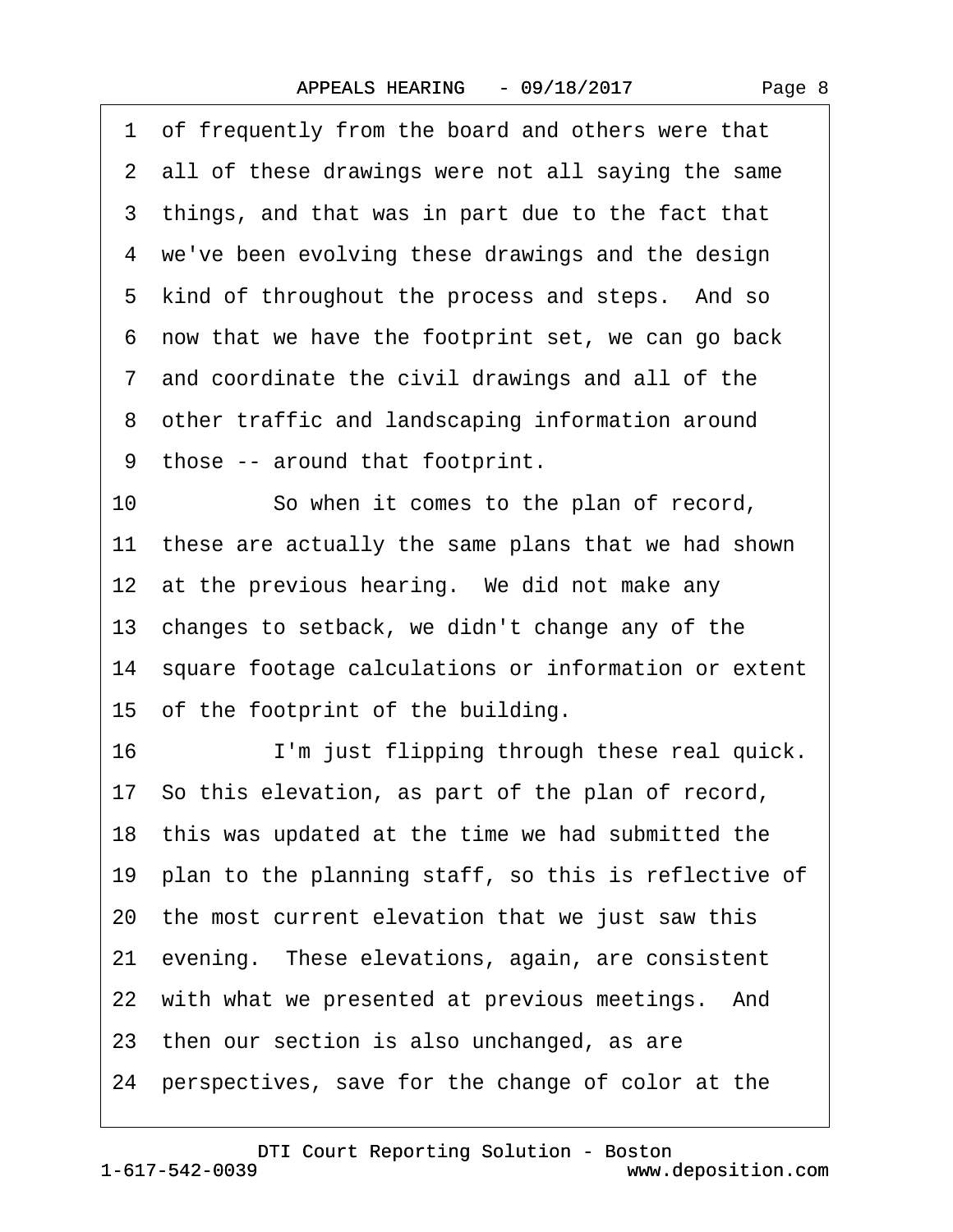1 stair tower. 2 So then talking about the garage door 3 options, which has been a big topic, what we've done 4 is we've put together a couple images of styles of 5 garage doors. They're set in different locations, ·6· so the focus of these images and this discussion is 7 on the style of the garage door. The color is 8 something that's flexible, so you're going to see ·9· some colors here that we're not proposing as the 10 colors of the door that we want to use, but we want 11 to talk about the options. 12 Specifically, in terms of what the door 13 needs to be, the door needs to be capable of being a 14 coiling or roll-up door so that it can operate at 15 certain speeds or at a certain sound level that it 16 emits when it's in operation, and so it has a 17 certain type of functionality that we want for this 18 project. 19 It also needs to have a degree of openness 20· to allow for partial ventilation into the garage, 21· and that degree of openness also doubles that kind

22 of visual transparency for drivers as well, and for

23 pedestrians. If I'm walking near the garage and I

24 can see the headlights of a car or see a car kind of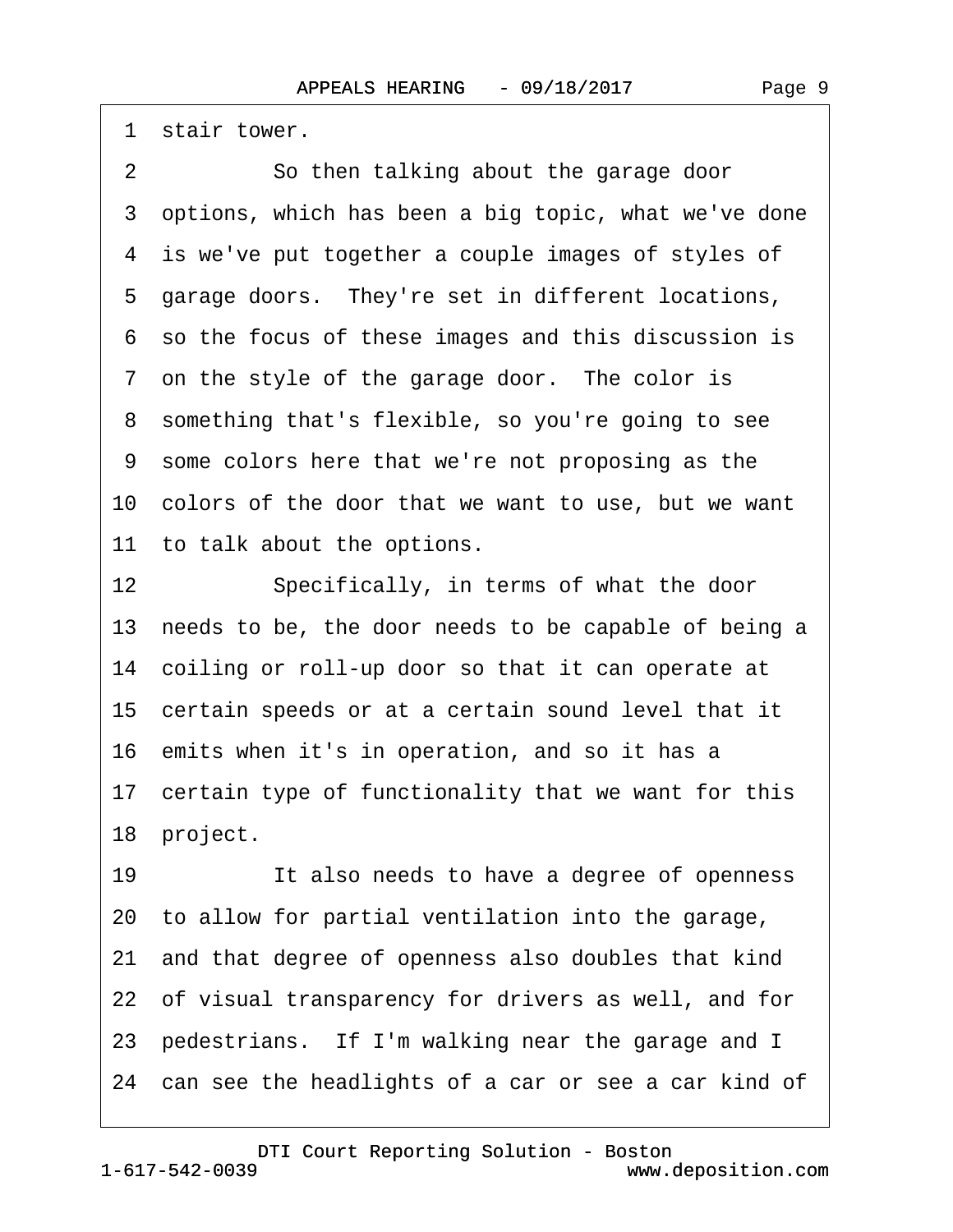·1· moving toward the door even before the door goes up, 2 it helps me understand what's happening inside the 3 garage. 4 So the first option you can see here is a ·5· roll-up system where horizontal slats are perforated 6 kind of for the upper two-thirds of the door. And, ·7· again, you know, this is the recessed back at the 8 back of our little driveway that goes to the entry ·9· to the garage door, so this is kind of Option No. 1. 10· We're not proposing a bright red door by any means, 11 but that's just the color of the door that we were 12 able to find. 13 Option No. 2, this is a little bit more 14 industrial than the other door. It's very -- just 15 kind of monochromatic, but it has a consistent level 16· of transparency from top to bottom because it's a 17 very fine sort of mesh material that you're looking 18 through. It's all metal, but it's meant for, you 19 know, the outdoor exposure that it's going to 20· receive, and it's pretty typical for this type of 21 application. 22 This is that same type of door viewed in an 23 interior condition or in an overhang condition where 24 it doesn't have kind of wide-open access to sun and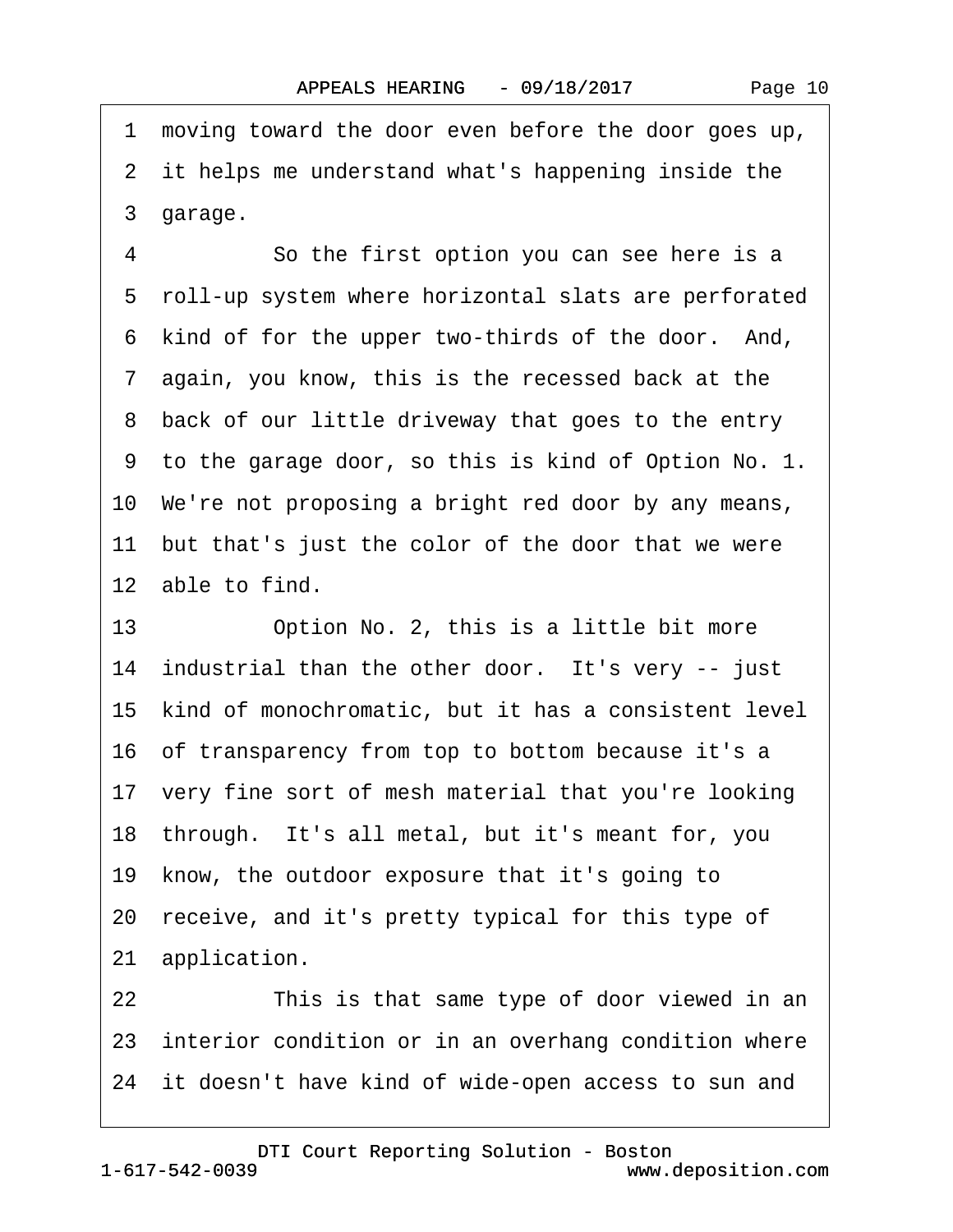1 sky on both sides. So it's a little more visually 2 transparent when you have things over it and behind ·3· it. 4 I'm going to go back to the previous image. 5 Here you can really see through it pretty clearly 6 because there's nothing capping it on the other 7 side, and you're getting light from the background 8 shining through, whereas when you start to enclose ·9· that space like this, it has less visual 10 transparency. 11 And really, I think those two options, 12 other than the screen option we presented earlier 13 from Marion Street -- those three together kind of 14 represent what we feel are the most appropriate 15· options for us to maintain this type of door and the 16· level of ventilation that we need, so we want to 17 kind of put those out there for a conversation or 18 discussion if the board has any opinions. 19 MS. POVERMAN: Could you go back to the red 20· one for a second, please. 21 MR. BARTASH: Sure. 22 MS. POVERMAN: You don't have any pictures 23· of that full on, by any chance, do you? 24 MR. BARTASH: No, we don't.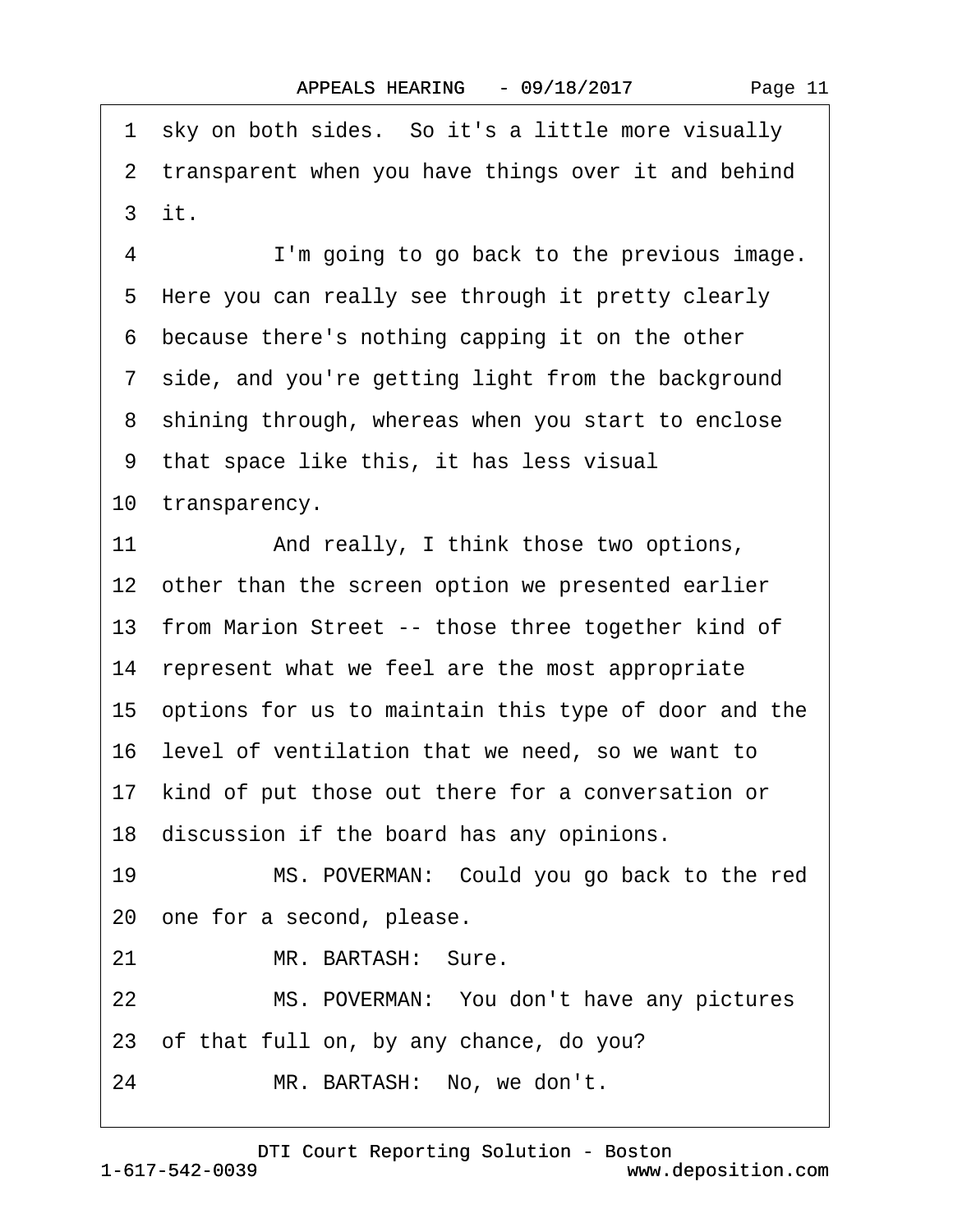| MS. SELKOE: Does that come in black?<br>1              |
|--------------------------------------------------------|
| MR. BARTASH: Yes, they do. This door can<br>2          |
| 3 be powder coated or painted any color that you want  |
| 4 to, so we could paint it a black or a bronze or some |
| 5 other color that ties in more closely with the       |
| 6 palette of the building.                             |
| MS. SELKOE: But it doesn't come from the<br>7          |
| 8 factory -- it's better if it comes from the factory  |
| 9 already the color because then it doesn't chip or    |
| 10 flake.                                              |
| 11<br>MR. BARTASH: Well, the color would be            |
| 12 factory-applied, but what I'm saying is that it's   |
| 13 customizable at the factory. It's not painted in    |
| 14 the field.                                          |
| MR. HUSSEY: So why do you show the brick<br>15         |
| 16 that sand color rather than the red color that I    |
| 17 believe it what you're going to use?                |
| 18<br>MR. BARTASH: This is a photo of an               |
| 19 entirely different project.                         |
| MR. HUSSEY: Oh, this is a photograph?<br>20            |
| MR. BARTASH: Yes.<br>21                                |
| MR. HUSSEY: Okay. I gathered as much.<br>22            |
| MS. POVERMAN: And the other images, do<br>23           |
| 24 they come in anything other than the gray that is   |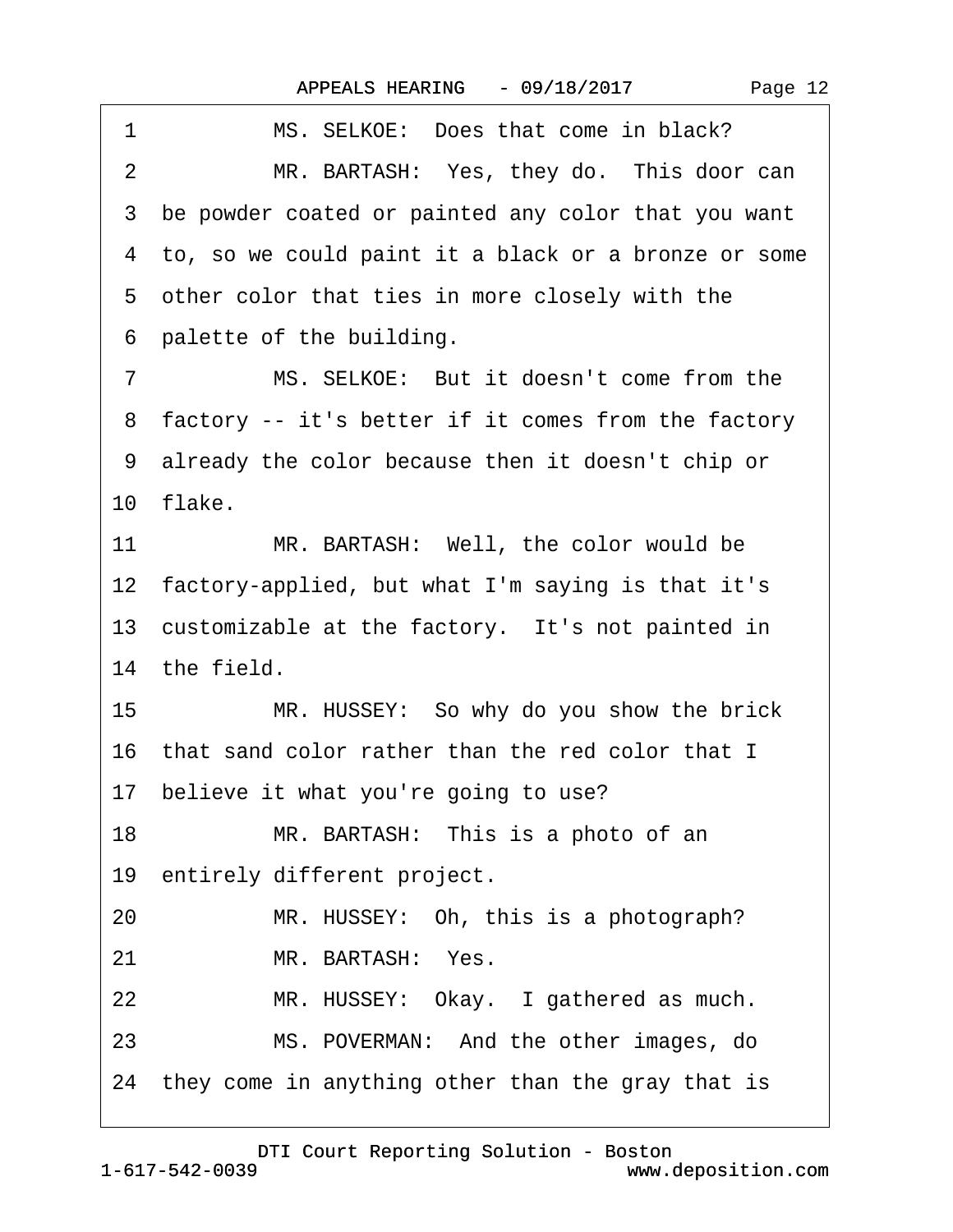|                 | 1 shown?                                               |
|-----------------|--------------------------------------------------------|
| 2               | MR. BARTASH: So we've seen these in --                 |
|                 | 3 we've seen them in gray, and we've seen them in kind |
|                 | 4 of like a silver. It almost looks white in direct    |
|                 | 5 light. But there are less color options, less        |
|                 | 6 flexibility with color with this system.             |
| $\overline{7}$  | MS. POVERMAN: Colleagues, comments?                    |
| 8               | MR. HUSSEY: Go back to the red one. So                 |
|                 | 9 this factory-painted color, you can get that in      |
|                 | 10 almost any color, can't you?                        |
| 11              | MR. BARTASH: Uh-huh.                                   |
| 12 <sup>2</sup> | MR. HUSSEY: So you could get a color that              |
|                 | 13 would come much closer to the brick color that      |
|                 | 14 you've got here?                                    |
| 15              | MR. BARTASH: Correct.                                  |
| 16              | MR. HUSSEY: I think one advantage is some              |
|                 | 17 of it's solid, and even the mesh is pretty solid.   |
|                 | 18 Looks like 50 or percent or more is solid on it.    |
| 19              | MR. BARTASH: Right.                                    |
| 20              | MR. HUSSEY: So I think probably I would                |
|                 | 21 prefer this, but I prefer that you use a color that |
|                 | 22 was more nearly like the brick color.               |
| 23              | MR. BARTASH: And in our thinking -- this               |
|                 | 24 isn't something we've really kind of discussed      |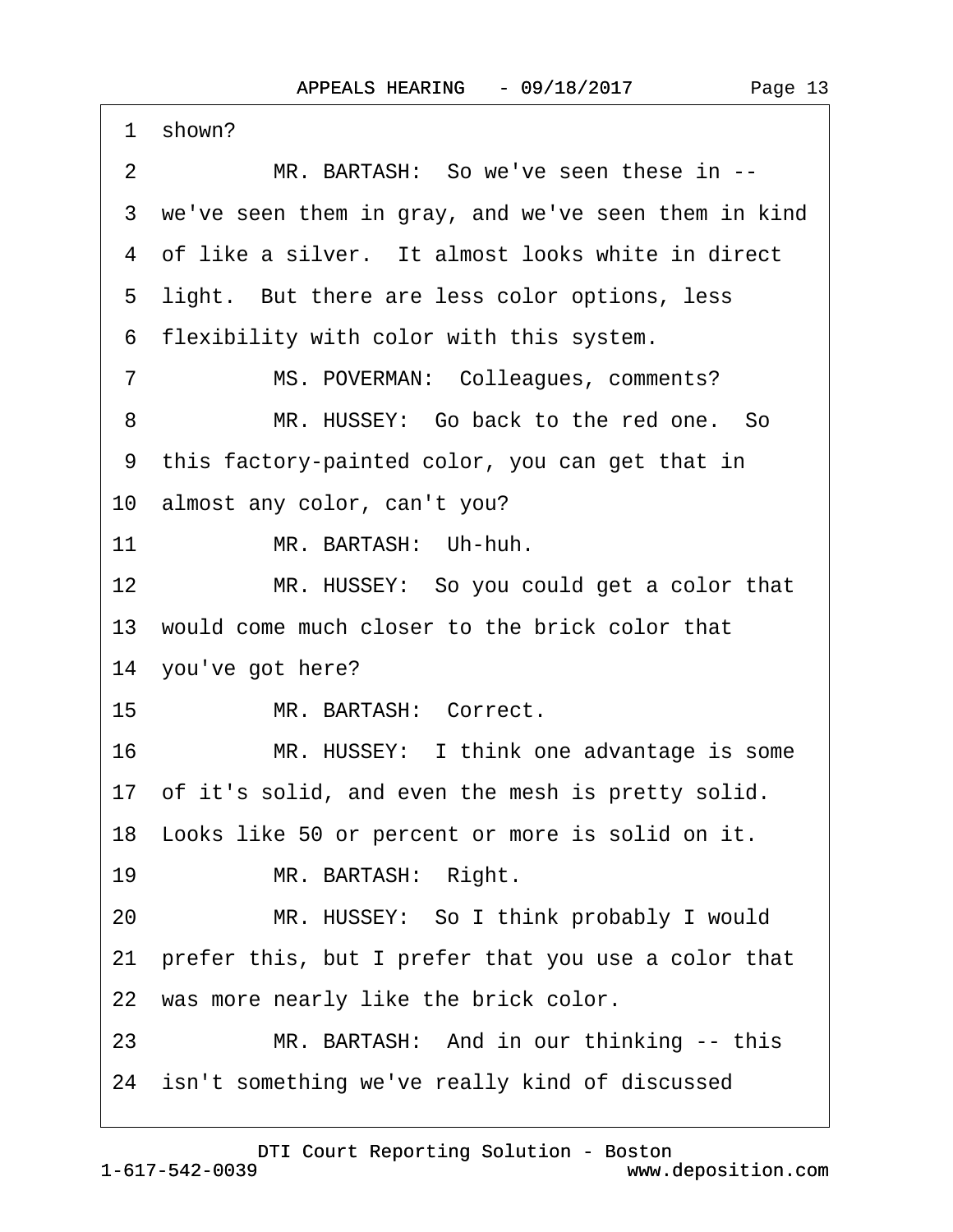1 through yet, but our thinking is that whatever style 2 it is for the garage door -- previously when we were 3 talking about the other material, we were saying 4 that the garage door is this kind of metal mesh 5 material. We want to see that as a screening for ·6· the garage and also reflected in the railings as 7 well. So I think we're going to take -- we would 8 like to take that sort of approach to keep it 9 consistent, you know? And if we ended up taking 10 this mesh material and painting it to kind of be 11 matched or closer in tone to the brick, it could 12 look like a nice and thoughtful statement in those 13 openings. 14 MS. POVERMAN: That would be great. 15 MR. HUSSEY: Could I see this one as well? 16 The question I've got here is that that looks like 17 it's a rolled-up operation. The other one, the red 18· one, does that go up like a regular garage door and 19 sits under the floor of the --20 MR. BARTASH: This is also a roll-up door. 21 MR. HUSSEY: It also is a roll-up? 22 MR. BARTASH: Yup. 23 MR. HUSSEY: Can you make it a -- is that 24 the only way it comes, is a roll-up door, this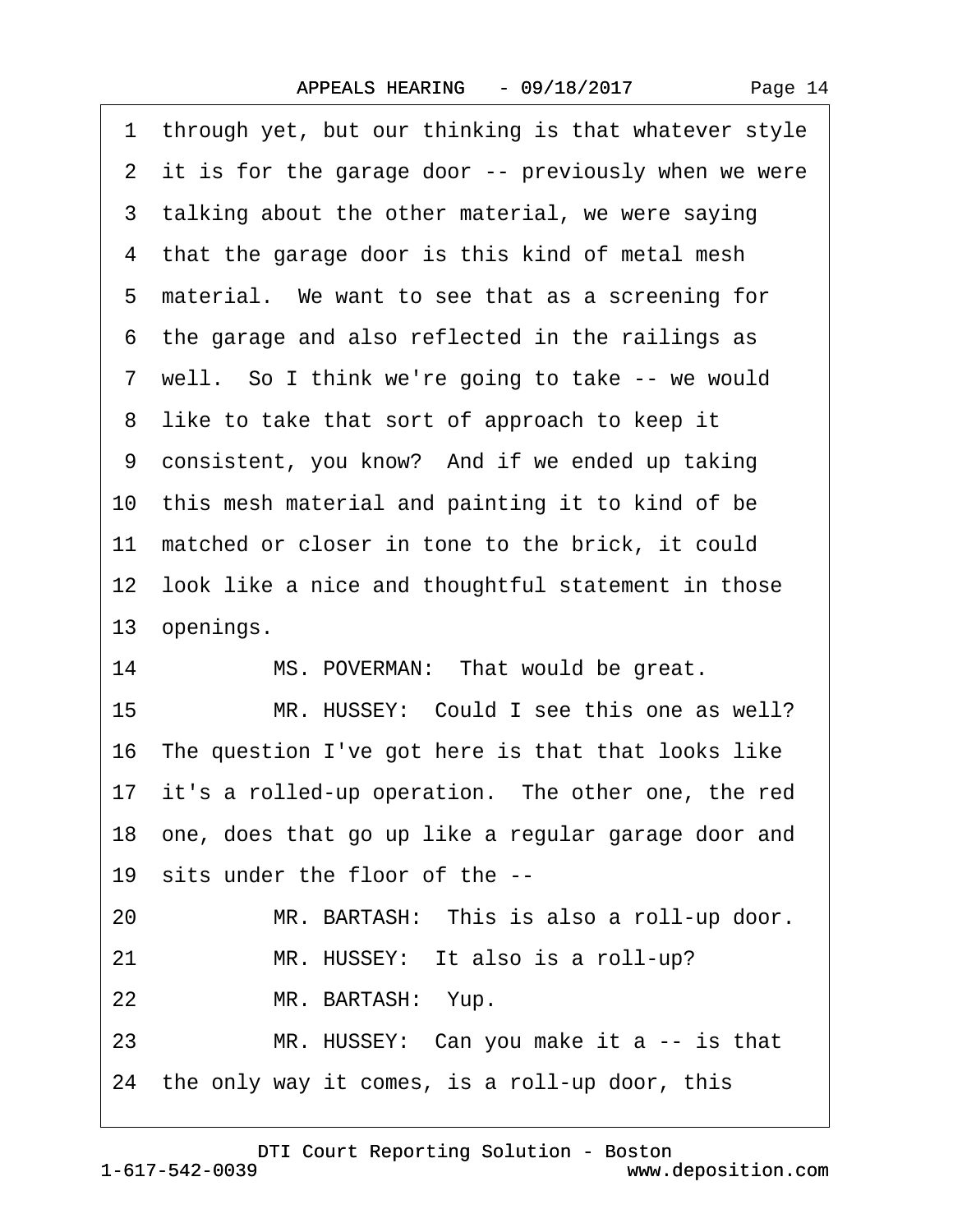1 configuration? 2 MR. BARTASH: For this particular door, it 3 only comes as a roll-up door. But what's the --4 MR. HUSSEY: Well, my recollection is that 5 those roll-up doors can be somewhat noisier than a ·6· regular flat-paneled door. 7 MR. BARTASH: Never done a comparison 8 between the two. It's something we'll look at. The ·9· cycle times are different on the -- where the roll-10 up doors -- especially the high-speed doors are -- a 11 few seconds, and the door is up, whereas a lot of 12 the kind of overhead doors, they take longer to 13 cycle. 14 MR. HUSSEY: Right. 15 MR. BARTASH: So even if there is a 16· disparity in the sound between the two, the timeline 17 for that sound is something that we would look at as 18· well. 19 MR. HUSSEY: I know. But I think -- my 20· guess is that that rapid rolling is going to get a 21 lot noisier than the regular overhead lift, even if

22 there's more time.

23 MS. POVERMAN: Is it metal or --

24 MR. HUSSEY: Yeah, they're all metal.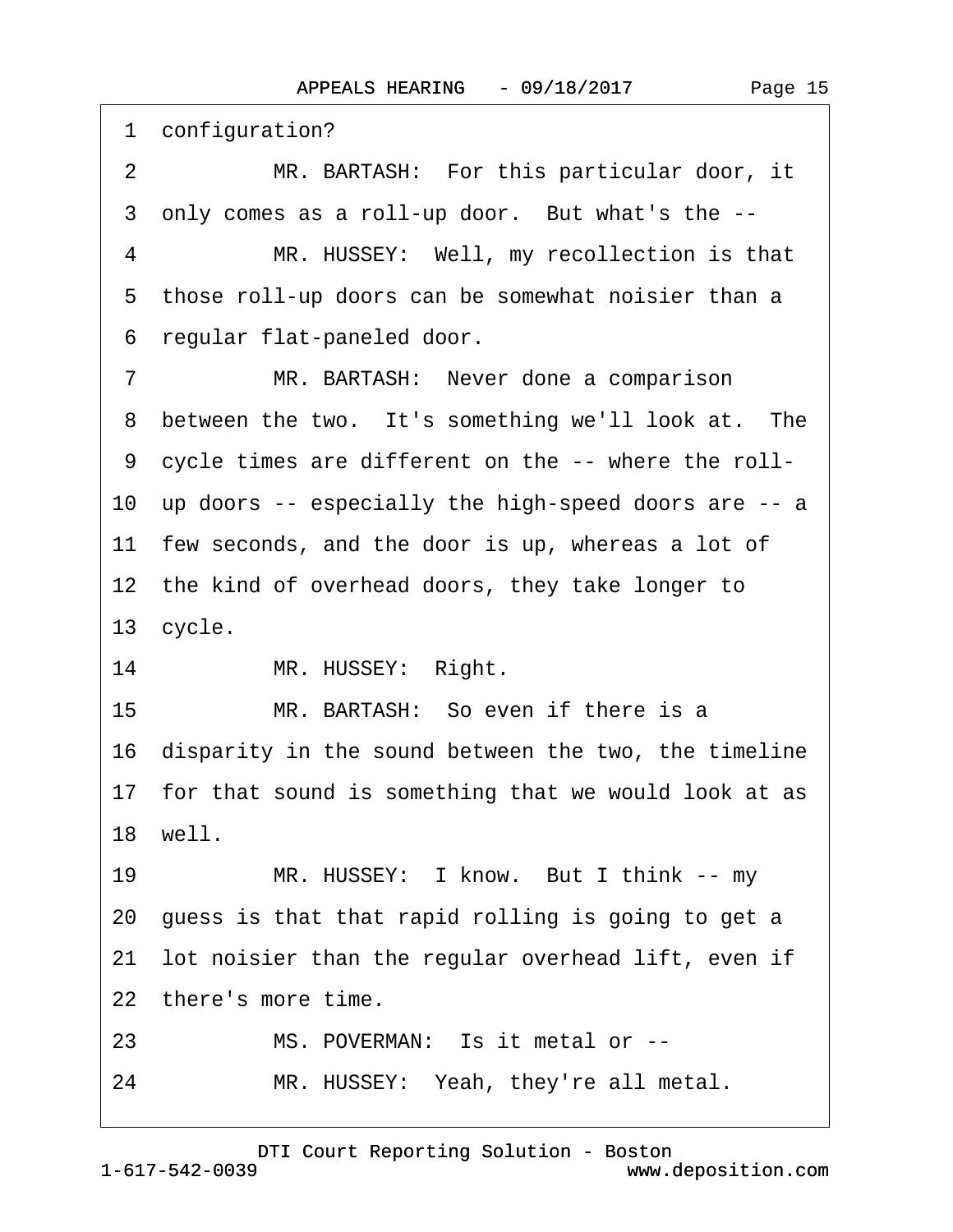| 1<br>They're all metal, aren't they?                       |
|------------------------------------------------------------|
| MR. BARTASH: In our experience, they're<br>2               |
| 3 really relatively quiet roll-up doors. And the way       |
| 4 that we evaluate that is not from a sound or a           |
| 5 decibel standpoint. It's the people living on the        |
| 6 floor above them. If they were loud, people would        |
| 7 never rent those units.                                  |
| MR. HUSSEY: That's right.<br>8                             |
| MS. POVERMAN: Lark, any comments,<br>9                     |
| 10 questions?                                              |
| MS. PALERMO: No. I think I agree with<br>11                |
| 12 what Chris has said -- the garage door. I think I'd     |
| 13 prefer that one.                                        |
| 14<br>MS. SELKOE: What about the facade change?            |
| 15 <sub>1</sub><br>MS. POVERMAN: Wait, wait. Just hold on. |
| 16 I want to say I agree -- well, first, I very much       |
| 17 appreciate you guys going out and looking at            |
| 18 alternatives for us. I think this is a fairly good      |
| 19 choice. If you -- given the needs you have for          |
| 20 ventilation, I think this is a decent solution, and     |
| 21 I very much appreciate your finding it. And I agree     |
| 22 in terms of the -- whatever color will make it fade     |
| 23 in the most, and I'll leave that to the architect       |
|                                                            |
| 24 and designers to say. So I'm also choosing -- or        |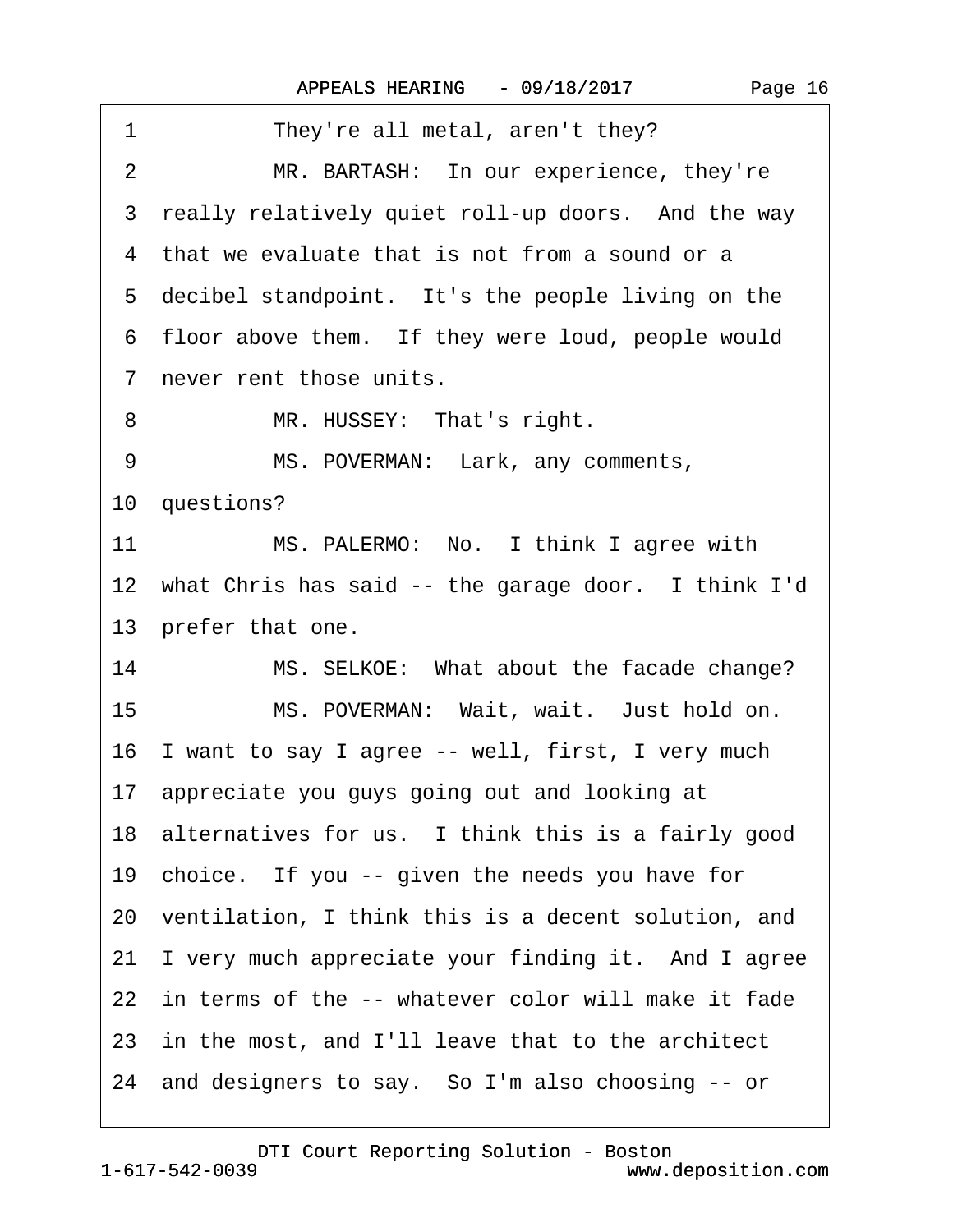1 voicing my approval of this side. 2 MR. HUSSEY: Okay. I'd like to go back to 3 your elevations. Let's take a look at the southeast 4 aerial that shows all three sides. Yeah, that's the 5 one. 6 • • A couple of things. One is sort of 7 interesting. You sort of inverted what I suggested. 8 I suggested making these all brick and making that ·9· the clapboard, but you sort of inverted it. 10 The other thing is that this is brick; 11 right? 12 MR. BARTASH: That's correct. 13 MR. HUSSEY: But this is a color -- colored 14 clapboard. Why wouldn't you make that the same --15 make it brick so that it matches? Seems a little 16 busy to have all -- so many different materials and 17 colors in this composition. 18 MR. BARTASH: It's a fair question. And I 19 think there are really -- there are two -- we had 20· the same debate, and there were two reasons that 21· jumped out to us as the most solid reasons that we 22 couldn't poke as many holes in when looking at the 23 options for designing this side. 24 The first of which is the constructability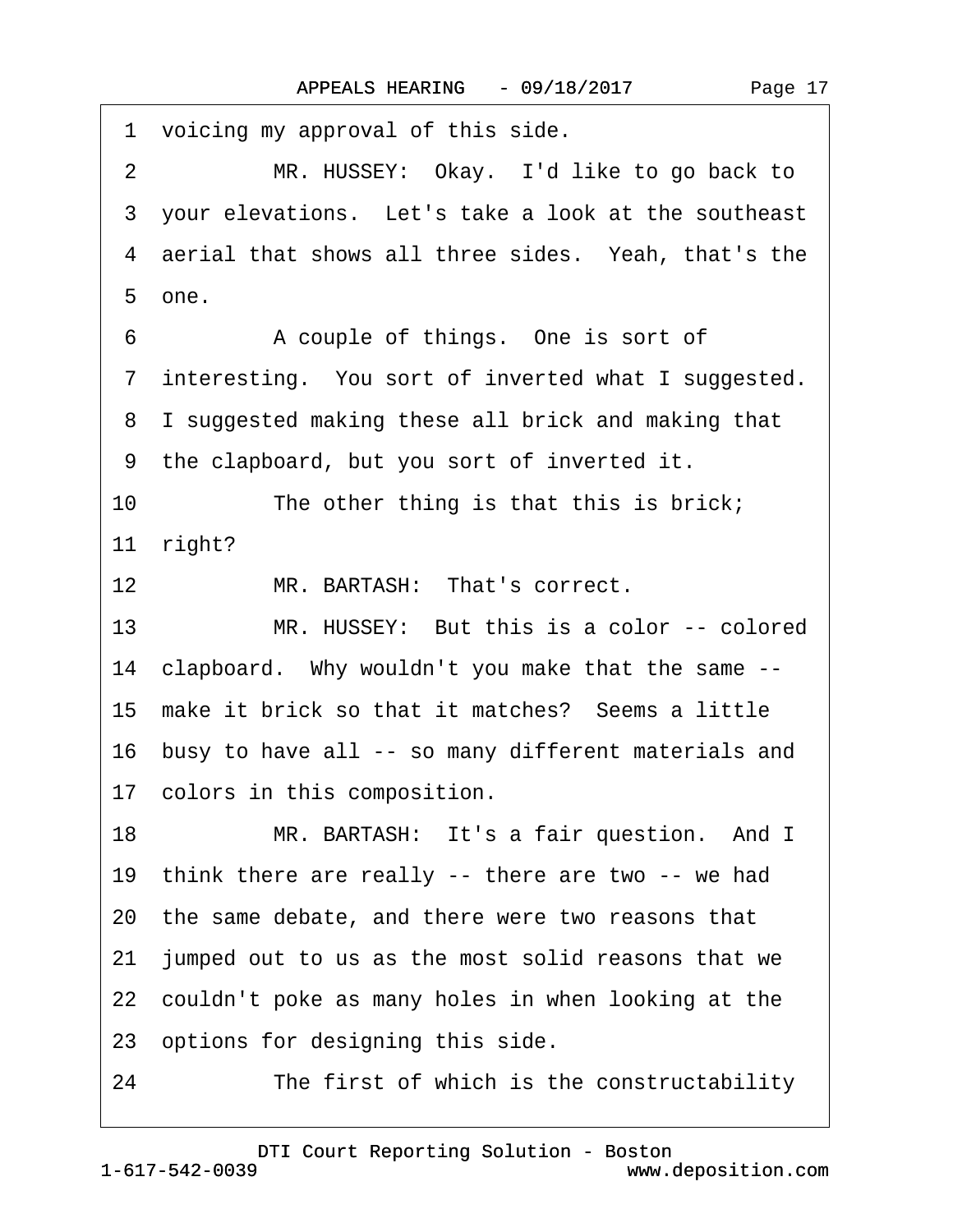|  | Page 18 |
|--|---------|
|--|---------|

1 of using brick at that location. And when I say 2 that, in the question of the brick that sits along 3 Thorndike Street, it's all bearing kind of directly 4 down to grade on a brick shelf that's buried just 5 below grade. And in the case of this location here, ·6· we could do the same thing up to a point, but we ·7· then would need to either terminate the brick at the 8 face of the stair tower or find another way to ·9· support the brick over the wood framing, over this 10 deck area. And from a waterproofing standpoint and 11 from a constructability standpoint, this was going 12 to be really challenging to detail as brick. So 13 that was one thing that pushed us away from using 14 brick in this location. 15 The second thing that pushed us away from 16 using brick is the notion that we felt that the 17 brick really does have a little bit more of a 18 commercial face or a feel. It's a little bit 19 harsher or harder of a material. And we wanted to 20· take the opportunity to use a lap siding or a 21· shingle material we've seen throughout the 22 neighborhood on other columns and put that on the 23· facade that was facing the home to kind of at least 24· create some sort of relationship between the two.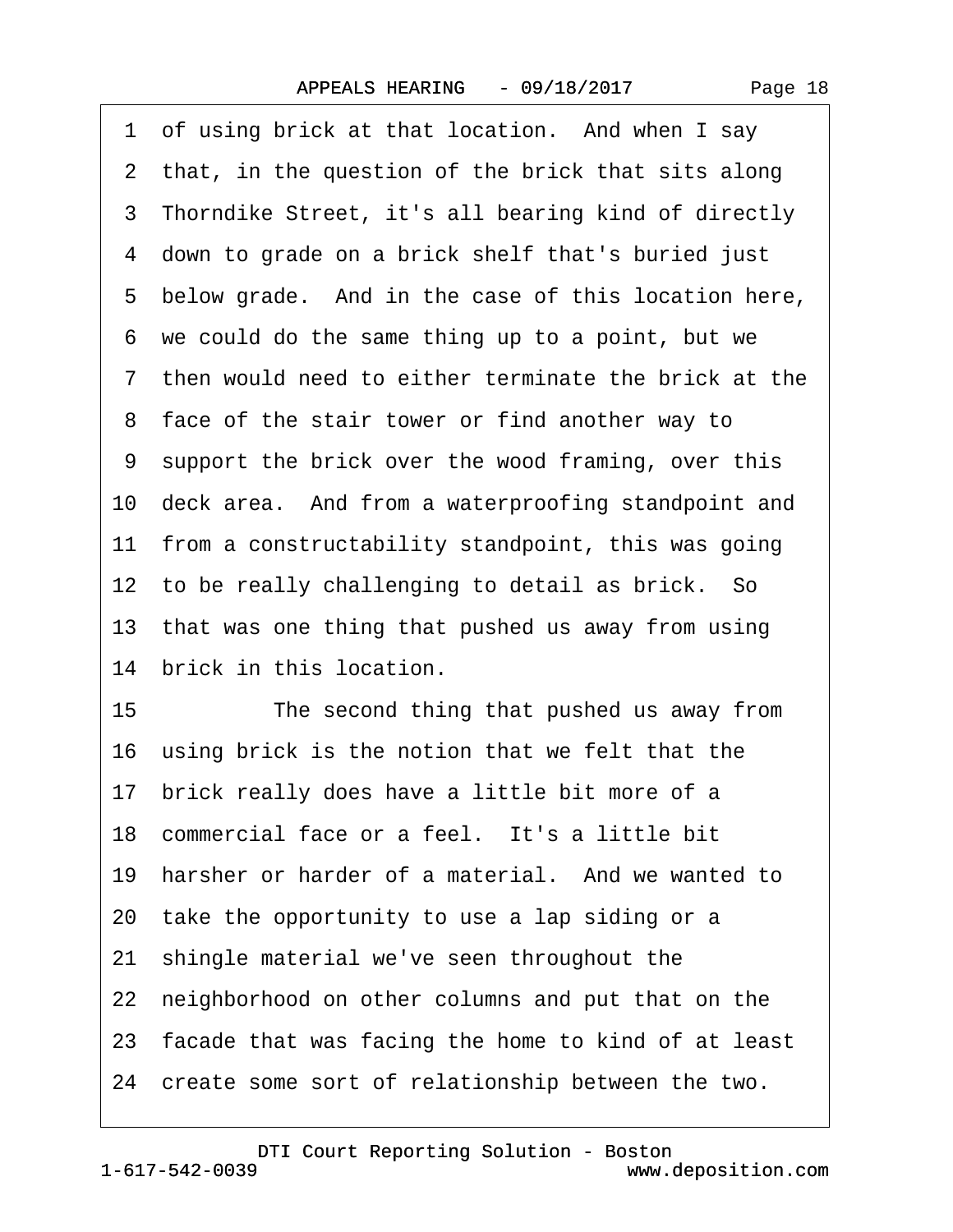| 1              | MR. HUSSEY: In Brookline, most of the                      |
|----------------|------------------------------------------------------------|
|                | 2 multifamily dwellings were built in the '30s and         |
|                | 3 40's and earlier, and they're almost all red brick,      |
|                | 4 so it's not incongruous at all.                          |
| 5              | MS. POVERMAN: I agree with Chris. I like                   |
|                | 6 the brick better. I think it's actually homier.          |
| 7 <sup>7</sup> | Lark, what's your view of that                             |
|                | 8 particular --                                            |
| 9              | MS. PALERMO: At the last meeting, I had                    |
|                | 10 suggested that they go back to brick. Because I         |
|                | 11 think the original design called for brick on that      |
|                | 12 stairwell; is that right?                               |
| 13             | MR. BARTASH: Yes.                                          |
| 14             | MS. PALERMO: Yes. So I'm on board,                         |
|                | 15 haven't changed.                                        |
|                | $16 \quad \Box$<br>MR. HUSSEY: Yeah. I think that's what I |
|                | 17 would prefer. Makes more sense to have that brick       |
|                | 18 on the other side. If you want to go to something       |
|                | 19 else for the stair towers, I think we could change      |
|                | 20 that.                                                   |
| 21             | MS. POVERMAN: Well, are you talking about                  |
|                | 22 putting brick on -- replacing the brick with the lap    |
|                | 23 siding?                                                 |
| 24             | MR. HUSSEY: Let's take a look at the                       |

15· haven't changed.

20

23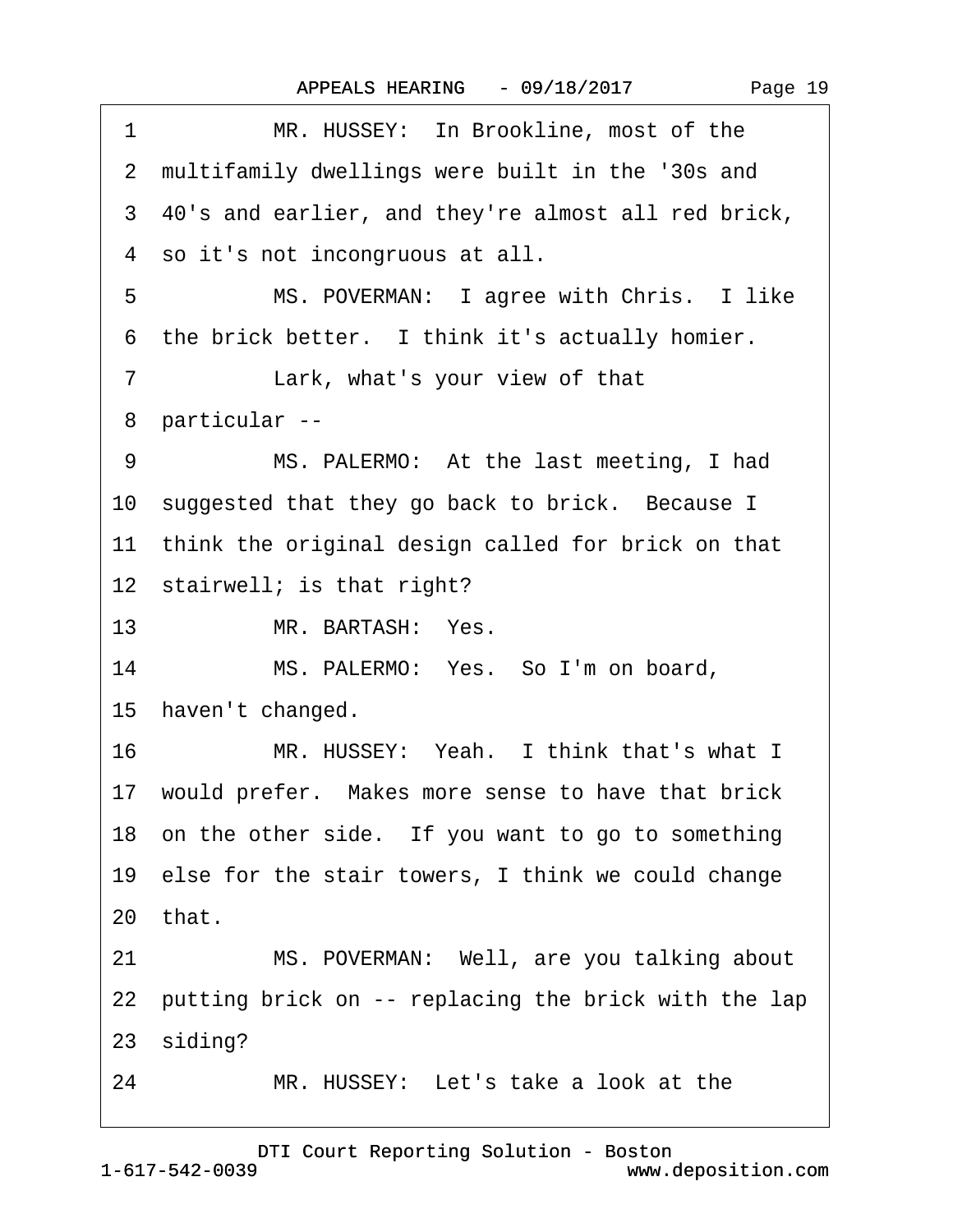| 1 elevation of that north --                           |
|--------------------------------------------------------|
| $\overline{2}$<br>MR. BARTASH: Sure. So you're talking |
| 3 about having brick --                                |
| MR. HUSSEY: Brick here and here.<br>4                  |
| MR. BARTASH: And something different here.<br>5        |
| 6<br>MR. HUSSEY: And then whatever you wanted          |
| 7 to do here. This could be -- and then as you're      |
| 8 coming down the street, you are seeing brick. As I   |
| 9 said, in Brookline, the place is full of all-brick,  |
| 10 multistory, multifamily buildings, so that's really |
| 11 what's more prevalent in this particular larger --  |
| 12 the larger neighborhoods in town.                   |
| 13<br>MS. POVERMAN: I couldn't explain why, but        |
| 14 I actually like it that way rather than having the  |
| 15 back brick, and then the stairway going up. It may  |
| 16 just be a matter of taste, but I like the way -- I  |
| 17 like the trim on the windows, by the way. I think   |
| 18 that's great. I just like the way that breaks it    |
| 19 up, but that's my opinion.                          |
| Lark, what do you say?<br>20                           |
| MS. PALERMO: I don't really have strong<br>21          |
| 22 feelings either way. But the issue they've raised   |
| 23 about doing it this way with brick is structural in |
| 24 terms of support for the brick at the top, so it    |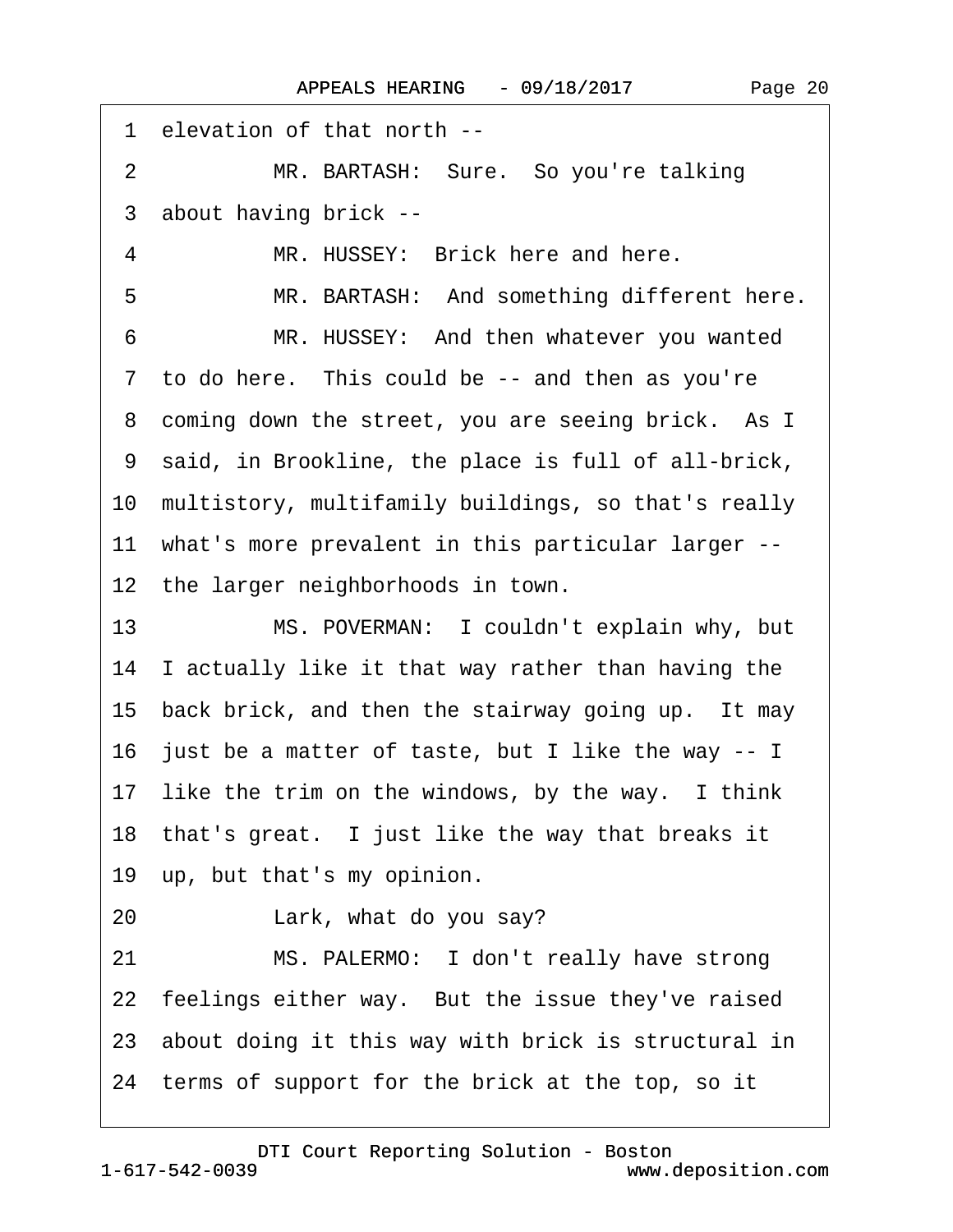| Page 21 |  |
|---------|--|
|---------|--|

|    | 1 might be easier. I don't know what the structural     |
|----|---------------------------------------------------------|
|    | 2 engineers were saying to you, but might be easier     |
|    | 3 for you to do the walls in brick and the stair tower  |
|    | 4 in lap siding.                                        |
| 5  | MR. HUSSEY: Is the brick where you've got               |
|    | 6 it, is it just the facing? Is the backup wall wood?   |
|    | 7 So the structural would --                            |
| 8  | MR. BARTASH: That's correct.                            |
| 9  | MR. HUSSEY: And then you've got a cavity,               |
|    | 10 waterproofing --                                     |
| 11 | MR. BARTASH: Correct, yup.                              |
| 12 | MS. SELKOE: So is it a real brick, or is                |
|    | 13 it a --                                              |
| 14 | MR. BARTASH: It's a real brick.                         |
| 15 | MS. PALERMO: As I said, I don't feel                    |
|    | 16 strongly either way. I think from a construction     |
|    | 17 standpoint, it might be preferable to have the       |
|    | 18 stairwell be a different material, such as           |
|    | 19 cementitious lap siding and the walls brick.         |
| 20 | MR. BARTASH: I think also, given the space              |
| 21 | between -- not that this is going to help another       |
|    | 22 argument that we've already kind of closed -- but    |
|    | 23 given the space between this elevation and the       |
|    | 24 building that sits adjacent to it, I don't know what |
|    |                                                         |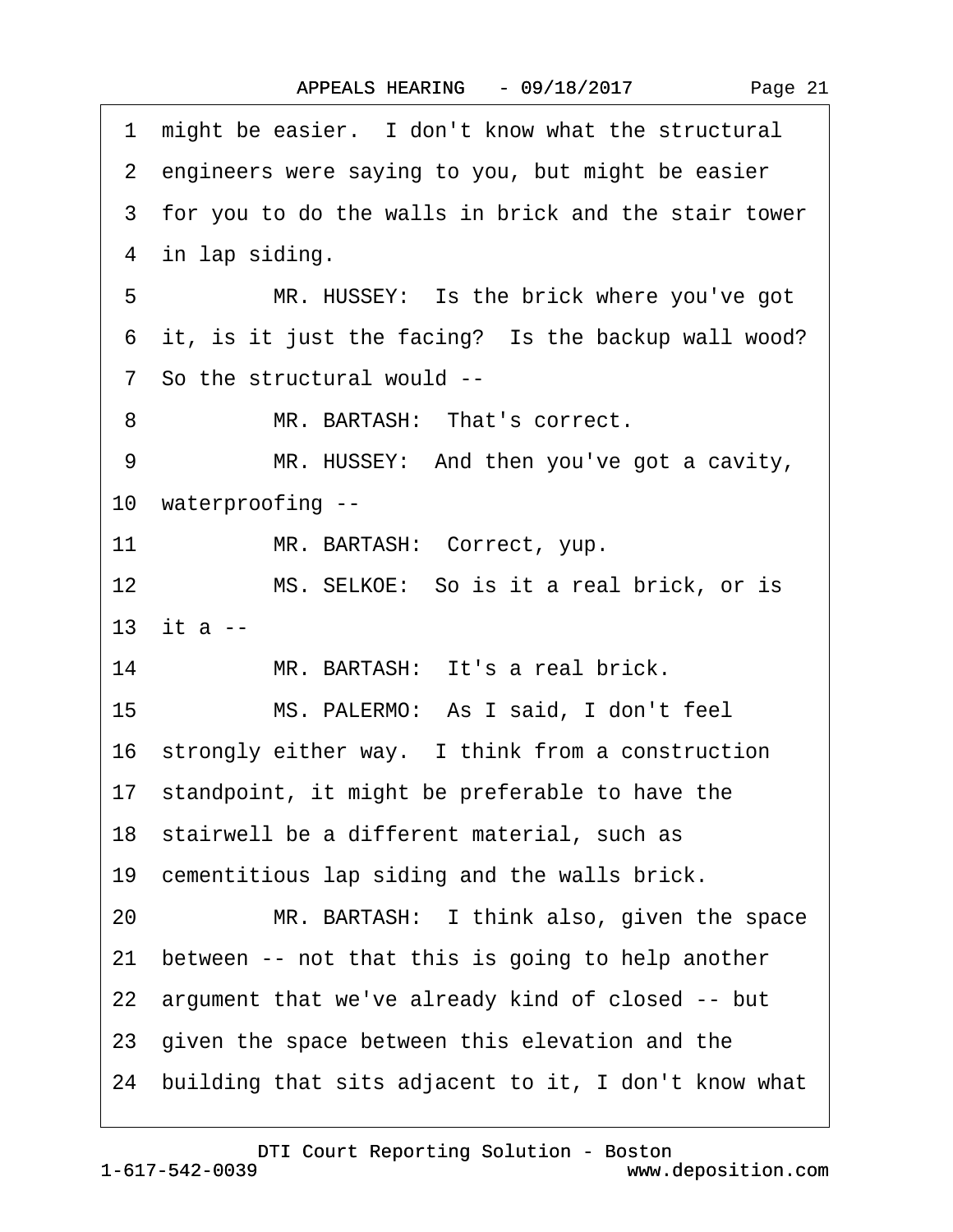·1· your opportunity really is to perceive the entire 2 length of the side facade and the main facade for 3 more than one to two seconds traveling along the 4 street. Unless you're walking, and then maybe you 5 have 30 seconds or so where you see the two in 6 conjunction.

7 But I think also, you know, when we make 8 decisions such as how and where to use brick, ·9· especially on an elevation like this too, you know, 10 we're factoring some of the concessions that have 11 been made on, let's say, the front of the building 12 where we've reduced gross square footage and 13 setbacks at the upper floor. And when we're trying 14 to balance some of the needs of the other arguments 15 within the design, I mean, really this is -- doing a 16 shingled type of fiber cement siding here allows us 17· to balance some of those other concessions and 18 considerations we've made elsewhere on the design. 19 MS. POVERMAN: You mean financially, or --20 MR. BARTASH: No. I mean in general in 21 terms of constructability and in terms of making 22 sure that we're not introducing new elements that 23· are going to cause us a lot of challenges later on 24· as we go to actually build the thing.

1-617-542-0039 [DTI Court Reporting Solution - Boston](http://www.deposition.com) www.deposition.com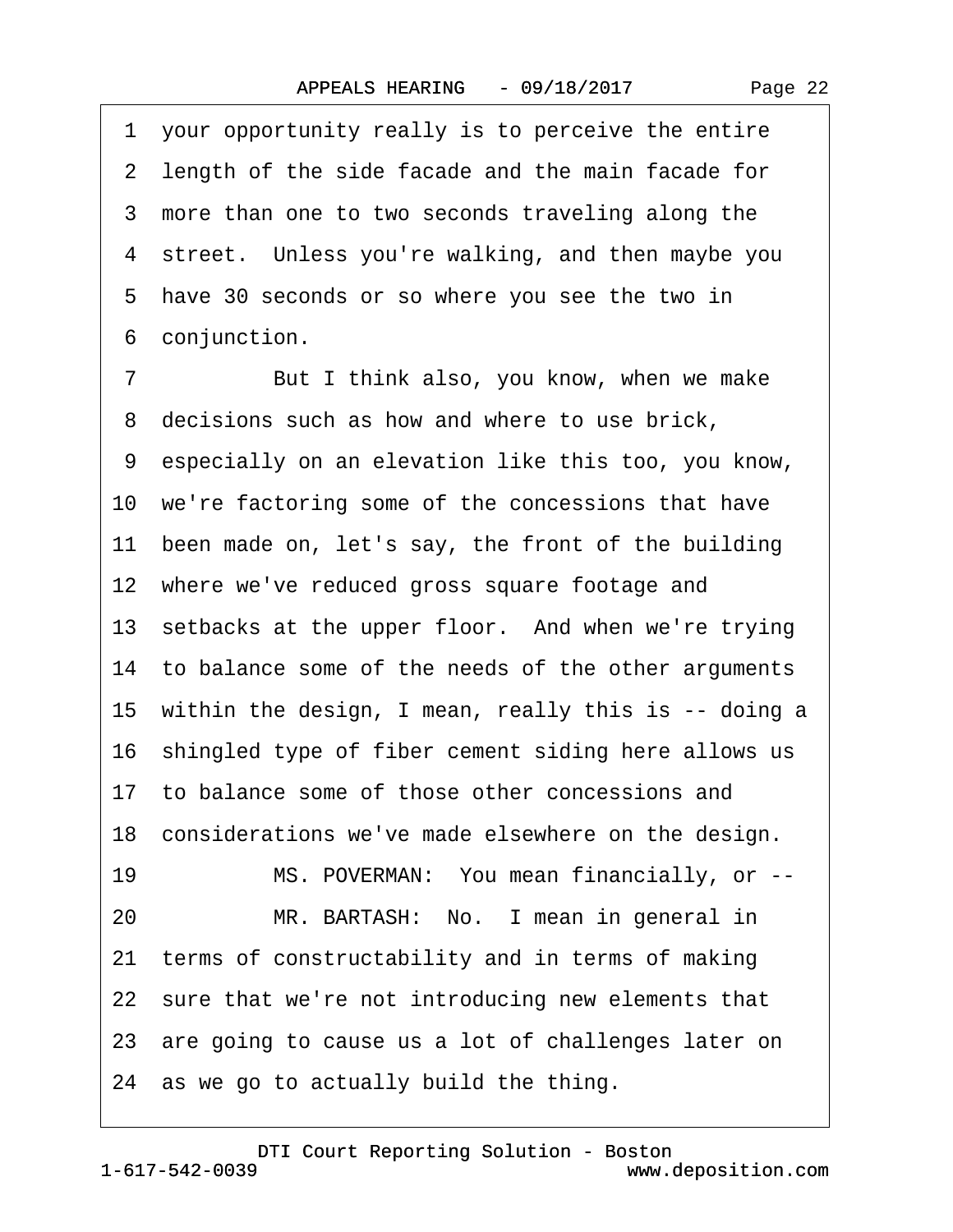| You know, the -- for instance, the<br>1                 |
|---------------------------------------------------------|
| 2 structural consideration to set back the upper floor  |
| 3 and to set in the upper floor edge. It adds a layer   |
| 4 of complexity that we wouldn't typically choose to    |
| 5 do if not needed to respond to a specific design      |
| 6 criticism or criteria. So I think that this falls     |
| 7 into the bucket of all of those that are              |
| 8 considerations, at least from our standpoint.         |
| 9 Though, I do understand and hear what the board is    |
| 10 saying.                                              |
| MS. POVERMAN: I'm fine with that one, but<br>11         |
| 12 I also trust Mr. Hussey's better taste as an         |
| 13 architect.                                           |
| 14<br>So, Lark, it's up to you.                         |
| MS. PALERMO: I'd go with the architect.<br>15           |
| 16 He's the one who has the experience in design, so -- |
| MR. BARTASH: Which architect? That one or<br>17         |
| 18 this one?                                            |
| MS. PALERMO: The one on the board. So I<br>19           |
| 20 think that means brick walls and lap siding or some  |
| 21 different cementitious product for the stairwell.    |
| MS. POVERMAN: Unless you have a strong<br>22            |
| 23 reason for us that's not been articulated as to why  |
| 24 it should stay this way.                             |
|                                                         |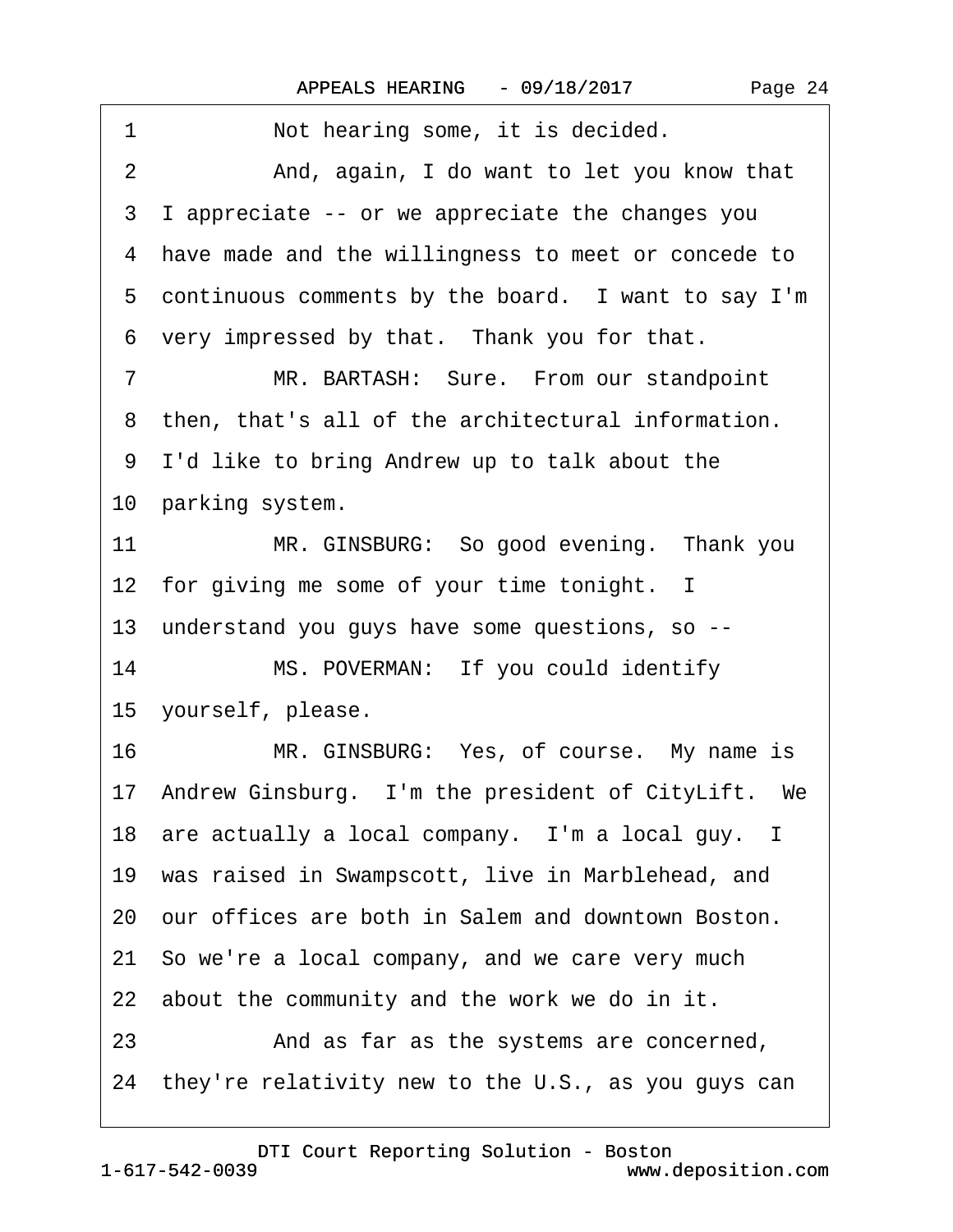1 imagine. We haven't seen a lot of them yet. But 2 they've been operating overseas effectively for the 3 last 30 to 40 years. 4 To give you a quick background on our 5 company and why we exist, we exist because of -- a ·6· developer in California wanted to integrate these 7 systems into their buildings. And, you know, he's 8 somewhat of an innovator and early adopter of new 9 technology in the U.S., and some of what he had seen 10 in the market for these kind of systems was not 11 tenable. He built and developed his own multifamily 12 projects building -- it's a developer called 13· Signature Development Group in California. 14 So the main principles that they were 15· concerned about were some of what you're concerned 16 about: How effective are these systems? How 17 reliable are they? And more than anything else, 18 like you guys, how quiet are they and how easy are 19 they to use for the residents as well as, you know, 20· what kind of impact do they have on the neighbors, 21 as well as our ability -- ours being CityLift -- to 22 design a better building, because we really didn't 23 want to keep building buildings on pedestals. We 24 just thought they were relatively ugly and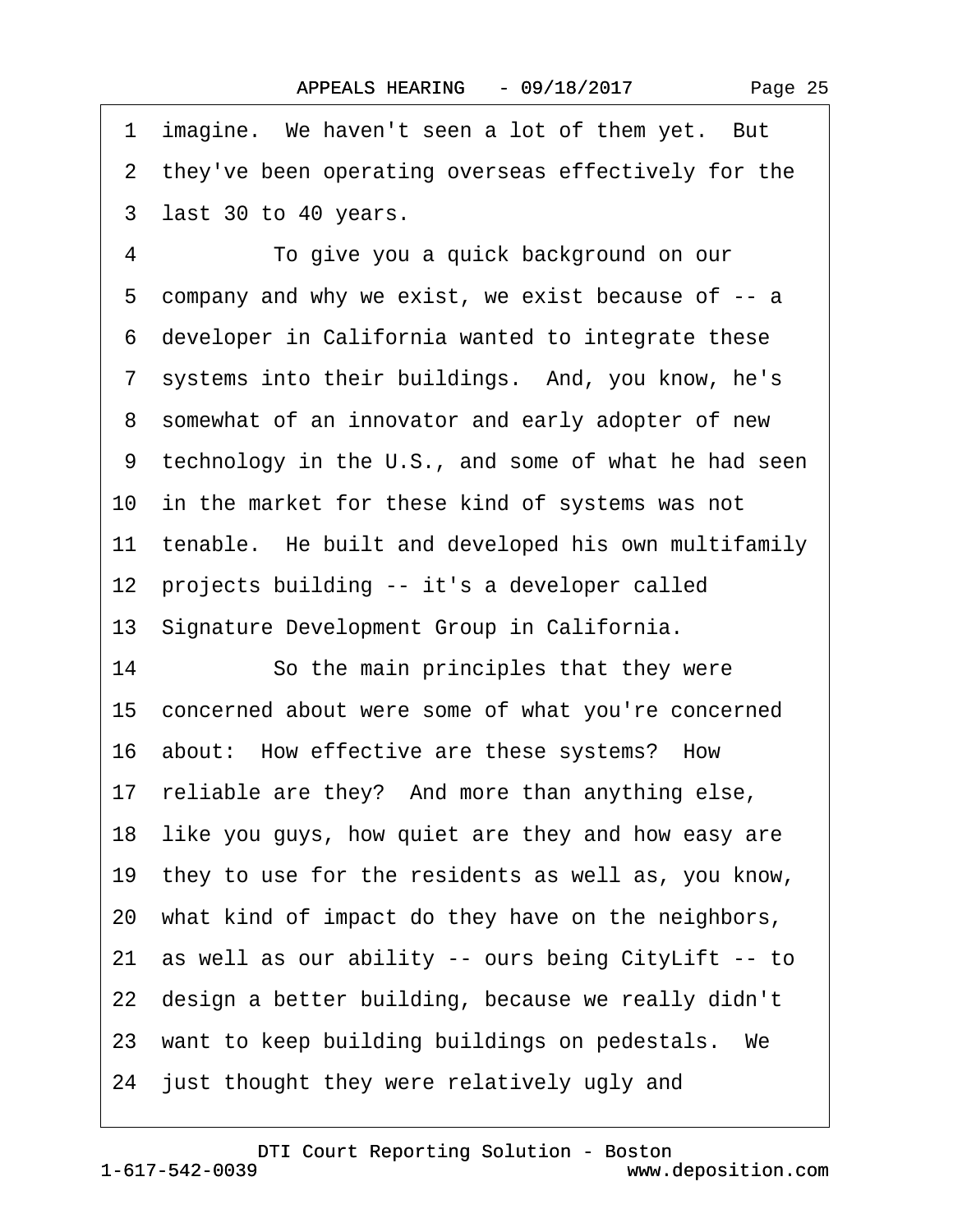1 inefficient, and we didn't want to do those. 2 So we created CityLift to self-perform. 3 And so what we wanted to do was create what we ·4· considered a best-in-class system, a system that was 5 reliable, that was easy to use, was attractive for 6 the people that were going to be using it, it would 7 last, and it would be quiet. 8 My understanding is the noise or the ·9· prospect of the noise is a concern to you guys, so, 10· you know, let me tell you just quickly how it works. 11 You would drive up to the system, and you 12 have a remote control. So your residents of the 13 building, as they drive up to the building, they use 14 a remote control, generally, or a fob, depending on 15 how the building is ultimately engineered. I 16 imagine it's a remote control because you don't want 17 people getting out of the car to get into the 18 building itself. 19 So as the roll-up door on the outside of 20· the building rolls up, that will trigger the system 21· and it will bring the spot down to the space that 22 the resident's going to park in. And so while they 23 are driving into the building, their spot is being

24 prepared for them.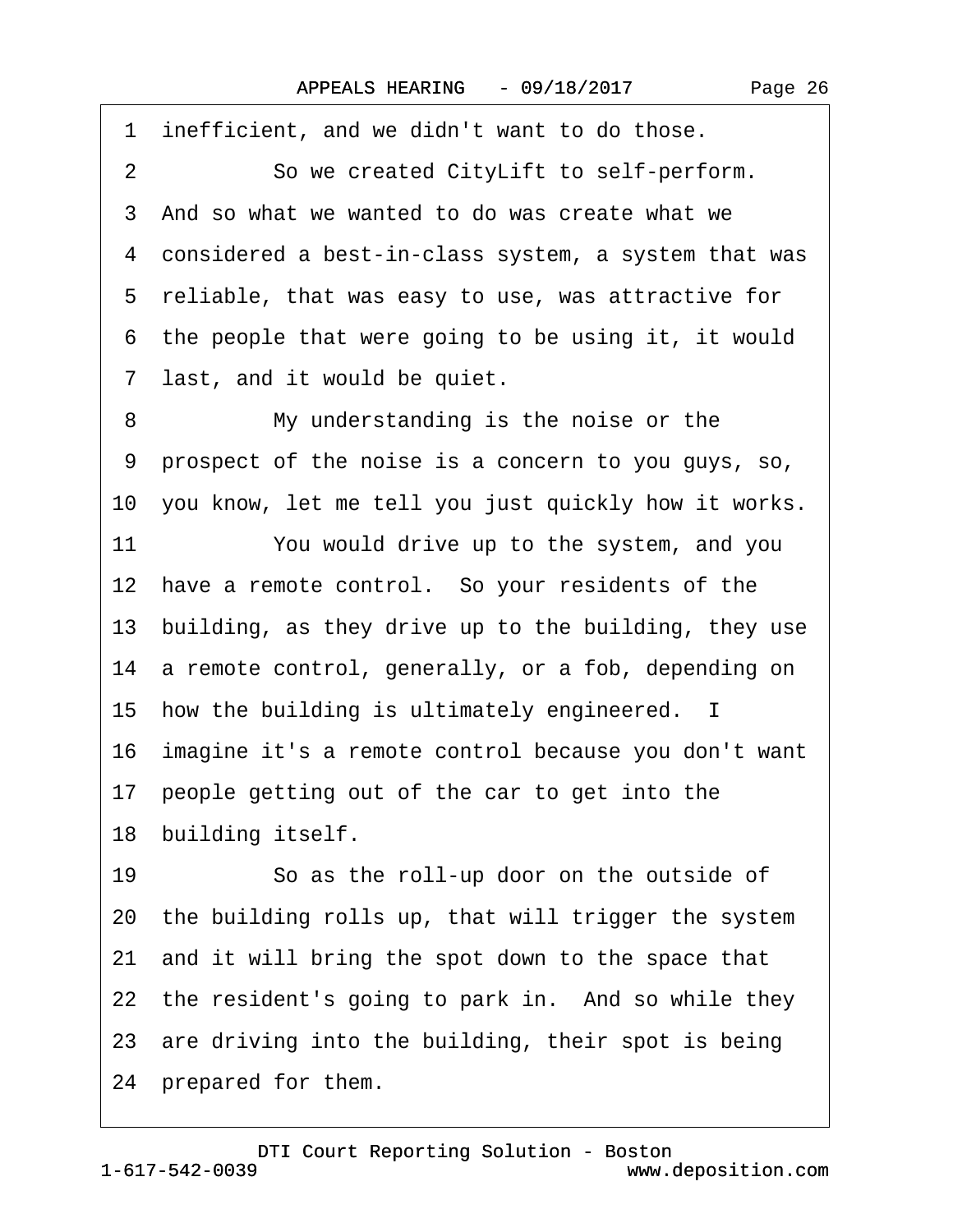| Page 27 |  |
|---------|--|
|---------|--|

1 Our systems run on electric motors. Each 2 individual car has one motor as opposed to other 3 systems which are hydraulic, and hydraulic systems 4 are very loud. They're loud, they're ungainly, 5 they're slow, and they're relatively ineffective 6 from a maintenance perspective. These are not that. ·7· These are the best equipment you can possibly get, 8 as far as we're concerned. Obviously, I'm somewhat 9 biased to that. I'm the founder of the company and 10 its president, so I think what we're doing is pretty 11 great. 12 But what we did was we scoured every 13· electric motor manufacturer that we could find to 14 provide the best motors for our systems, and 15 ultimately we went with a company called SEW from 16· Germany.· They've been making electric motors for 17 well over 100 years. They're one of the premier 18 electric motor manufacturers in the entire world, 19 and we use these motors exclusively in our systems. 20 Our systems run at about 30 decibels. 21· That's the motor.· To put that in context, a normal 22· human conversation between two people face-to-face 23 is roughly 30 decibels. The conversation I'm having 24 with you right now is somewhat more than that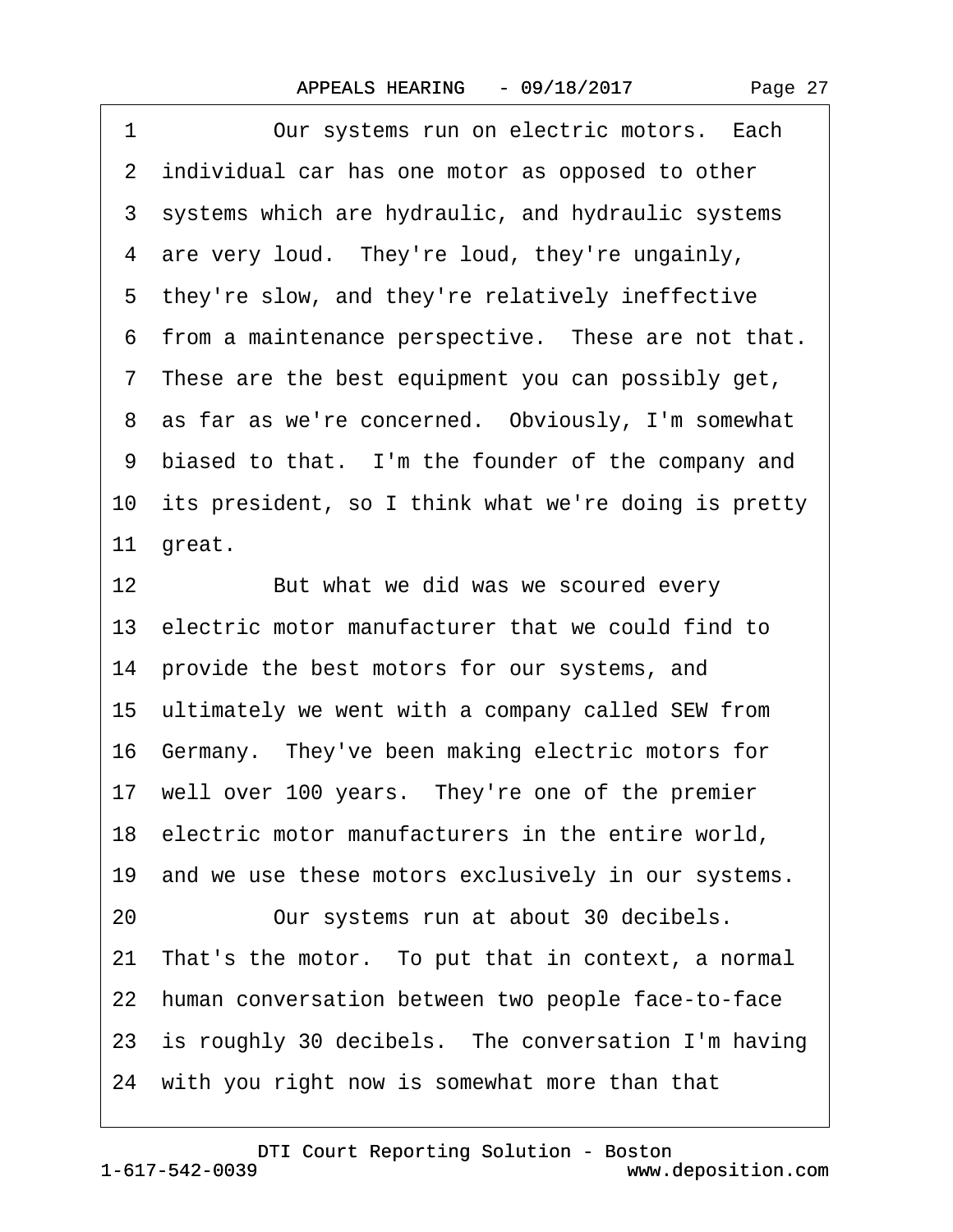1 because I'm amplified over speakers, so this is 2 louder than our motors are.

·3· · · · · ·To further give you some perspective, a 4 gasoline-powered car runs about 60 decibels. So 5 when the engine starts up, you know, that's about 6 the loudest it gets. When it's idling, obviously 7 it's a little bit more quiet than that. But the 8 cars that are driving down the road are driving at 9 about 60 decibels. Electric buses run about 60 10· decibels.· Diesel-powered buses or trucks run at 11 about 80 to 90 decibels. So the traffic that's 12 passing this building creates two to three times as 13 much noise as our motors would at any time. Also, 14 the vehicles, just the cars themselves just starting 15· will create more noise on a decibel level than our 16· systems would.· In fact, anybody's car, unless it's 17 an electric car, would do the same. 18 Our motors run for a maximum of 30 seconds, 19 so it takes 30 seconds to bring the car down from an 20 upper level down to the ground floor. For the 21· ground floor cars, they don't need to move at all, 22· so there would be virtually no noise from the 23· lower-level cars.· So the only cars that really are 24· going to be using the motor and would cause any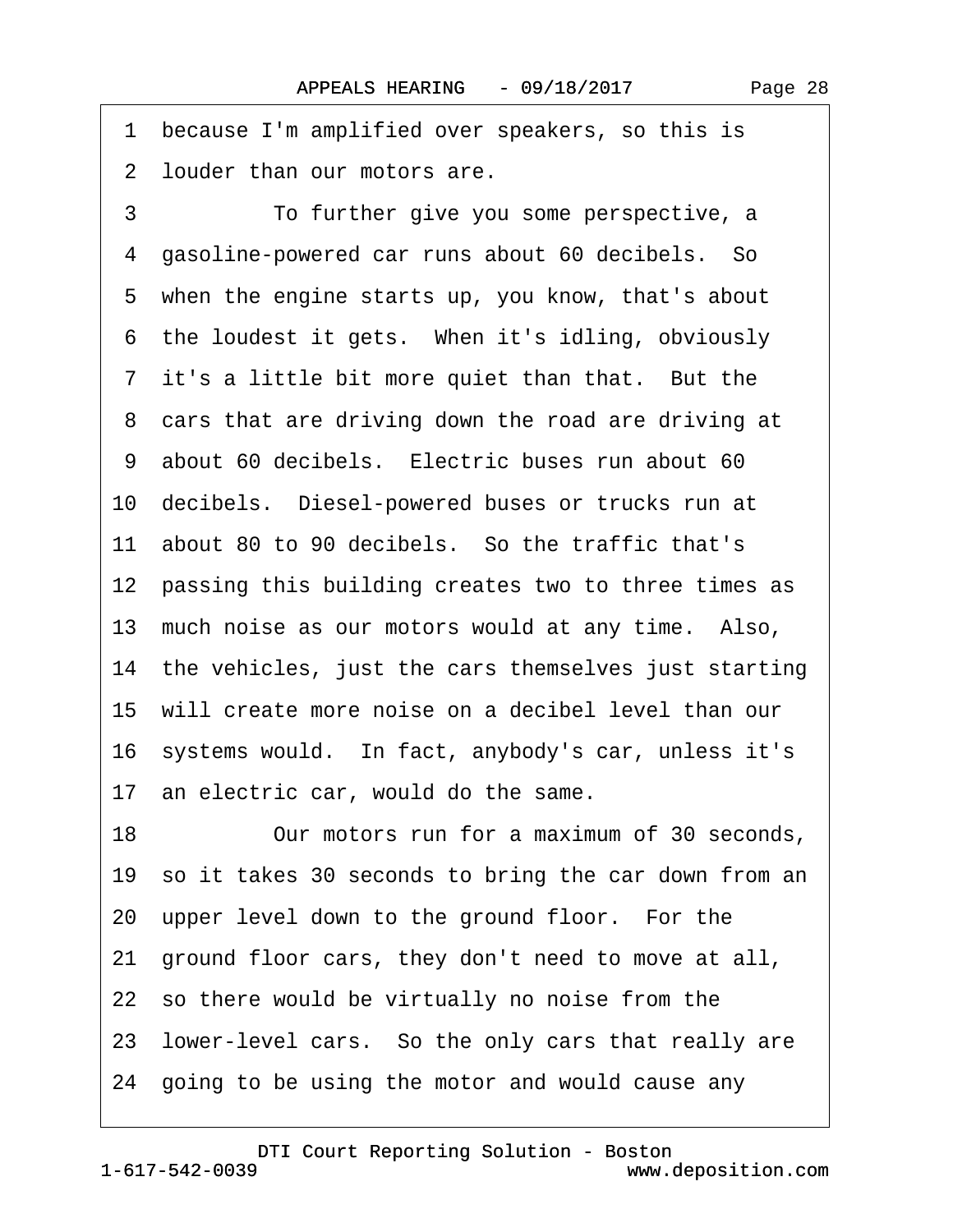|  | Page 29 |  |
|--|---------|--|
|--|---------|--|

·1· noise at all are the upper cars as they're being ·2· brought down, and that's for 30 seconds, and it's 3 roughly 30 decibels, less than a conversation. 4 What questions can I answer you beyond 5 that? I didn't want to belabor the issue too long. ·6· I'm sure you guys have a lot to talk about. 7 MS. PALERMO: I have a few questions. Now, 8 how does your system work mechanically? It's ·9· powered with an electric motor -- 10 MR. GINSBURG: Yes. 11 MS. PALERMO: -- per car. 12 MR. GINSBURG: Yes. 13 MS. PALERMO: But you -- well, maybe you 14 can just -- if you can't do a diagram, you can just 15 explain it to me. You have seven? Eight? I've 16 forgotten the number of spaces. 17 MR. BARTASH: Seven. 18 MS. PALERMO: Seven spaces? So 19 mechanically, how is it that working? 20 MR. GINSBURG: Of course. So the system 21 itself is -- imagine a structural steel frame. And 22· so it's a very simple beam attached to columns to 23 support the weight of the cars above. There are 24 pallets that are unified pallets. They're not, you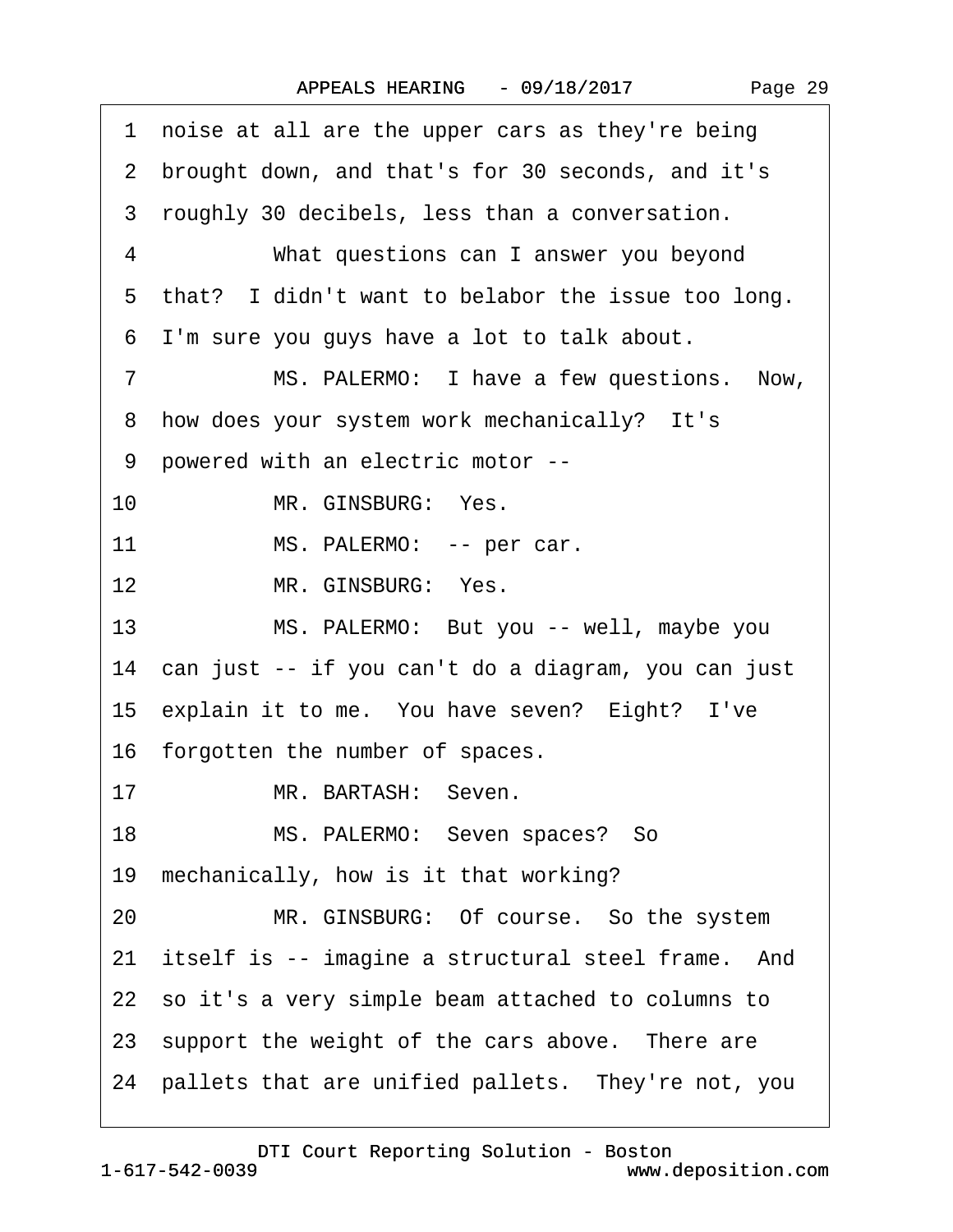1 know, slats or anything like that. It's a solid

2 piece of steel that the cars rest on. 3 • Canad so when you drive -- you have two 4 functions, really. You either have the ground-level 5 cars, which rest on pallets as well, and those ·6· pallets have the ability to slide side by side to 7 get out of the way of the vehicle above it. So if ·8· you have two cars stacked one on top of the other ·9· and you wanted to retrieve the top vehicle, the 10· lower vehicle will slide to the side and the upper 11 vehicle will drop down. There is a small motor on 12 the lower-level pallets, which is also electric, 13 which slides it side to side, and that creates 14 almost no noise at all. So those lower pallets are 15 on rails that are embedded in the concrete, and they 16 just slide side to side on the rails. 17 The upper platforms are supported by chains 18· and gears which are then attached back to the motor. 19· And it's very simple.· The motor engages and lowers 20· that platform and -- or the motor engages and raises 21 the platform. There is a safety fence that is 22 integrated into the system itself, so you cannot 23 actually enter the system when it's operating. And 24· there are sensors throughout the system for safety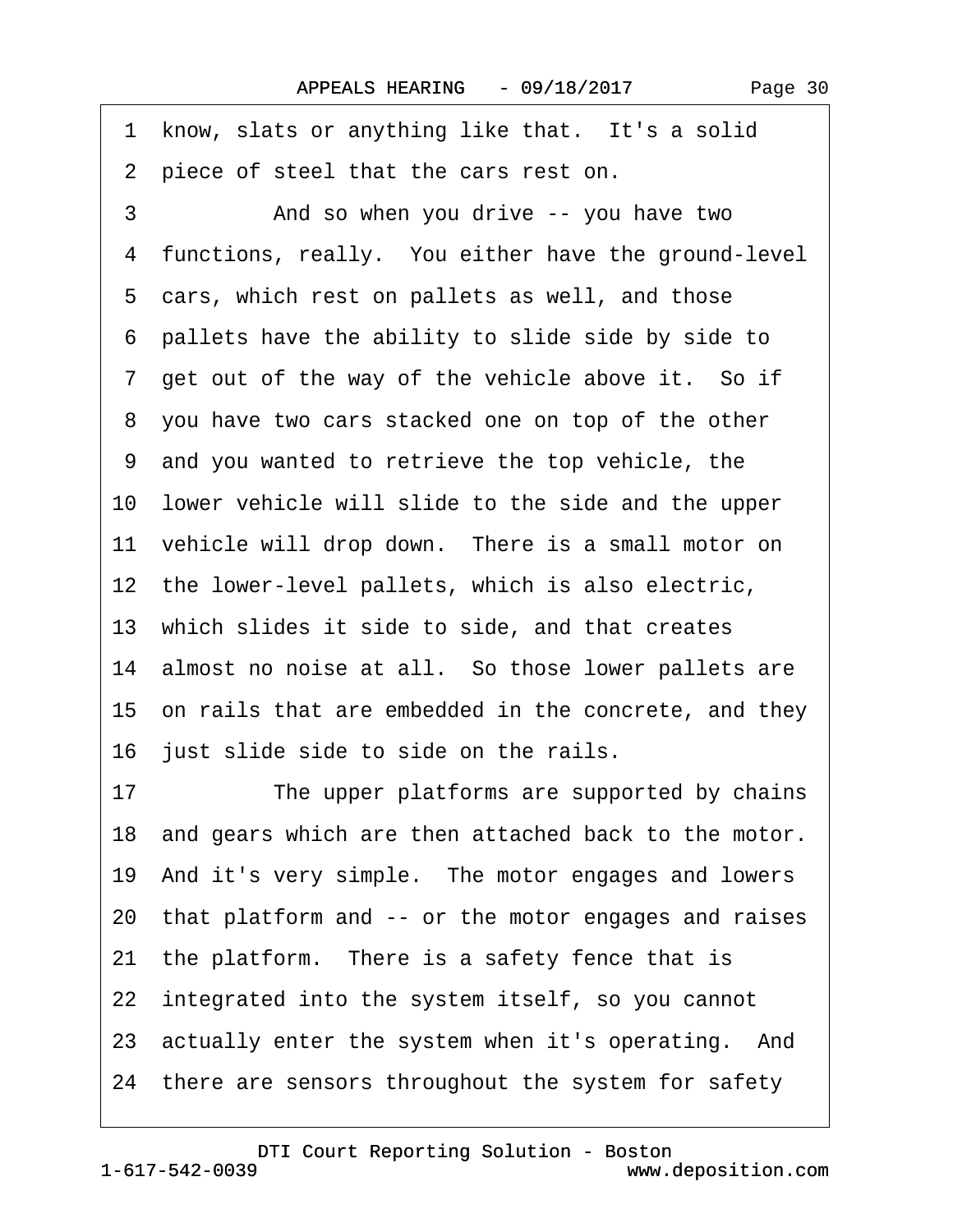| and protection.<br>1                                       |
|------------------------------------------------------------|
| MS. PALERMO: You cannot enter the system<br>$\overline{2}$ |
| 3 when it's operating, meaning there's some sort of a      |
| 4 fence that comes down?                                   |
| MR. GINSBURG: That's correct.<br>5                         |
| 6<br>MS. PALERMO: And it prevents two cars                 |
| 7 entering at the same time?                               |
| MR. GINSBURG: Yes, ma'am.<br>8                             |
| MS. POVERMAN: Or a person or a kid.<br>9                   |
| 10<br>MS. PALERMO: A little bit like a garage              |
| 11 door?                                                   |
| 12<br>MR. GINSBURG: Exactly right. In fact, we             |
| 13 paid very close attention, as you've mentioned,         |
| 14 kids, people, pets. You don't want anything             |
| 15 entering into the system while it's operating.          |
| 16 However, there are motion sensors and lasers that       |
| 17 create a barrier around the system. And so if for       |
| 18 some reason, you know, the gate were not to come        |
| 19 down -- it doesn't happen, but let's say it did --      |
| 20 and somebody stepped foot towards the system, you'd     |
| break the beam and the system would stop operating.<br>21  |
| 22 Just like anybody that has a garage door that's been    |
| 23 installed recently and is up to code, you have a        |
| 24 beam sensor on that garage door. If you break that      |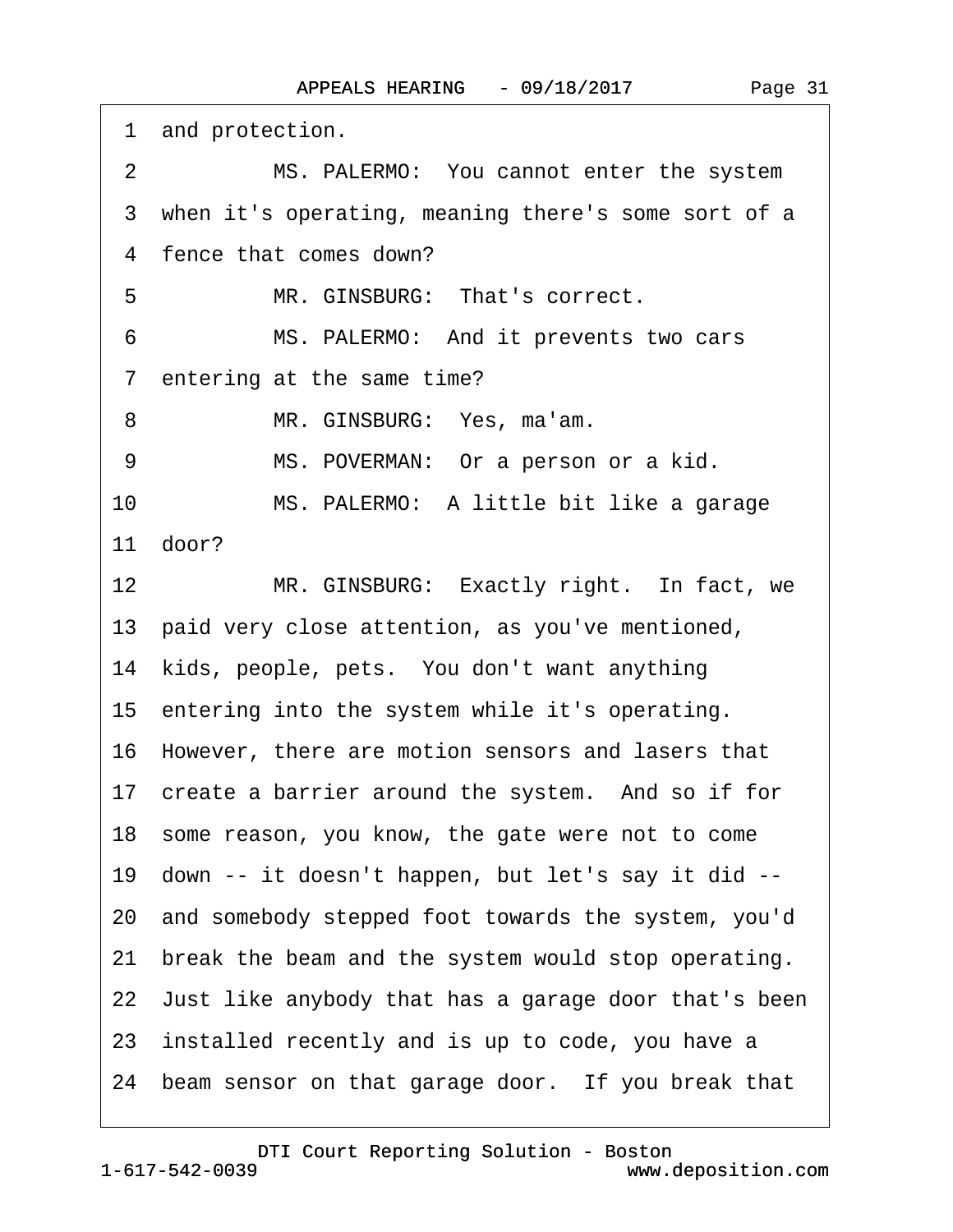1 sensor, the door stops. The system functions 2 exactly the same way. However --3 MS. PALERMO: You've been very helpful and 4 very clear. I just want to understand as well, if ·5· you've got three spaces on the bottom and four at 6 the top, the three people parking at the bottom 7 always park at the bottom? 8 MR. GINSBURG: Yes, ma'am. 9 MS. PALERMO: Got it. 10 MR. GINSBURG: Generally, the way it works 11 is, unless it's some kind of public facility with a 12 valet attendant or something like that, you would 13· assign each space to an individual person, so you're 14 always parking in the same spot. 15 MS. PALERMO: And what sound level and 16 noise is associated with the functioning of the 17 mechanical aspects? In other words, the gears and 18 the chains. 19 MR. GINSBURG: Sure. Almost none. I mean, 20· it's a fixed gear and a lubricated chain, and so 21 it's exceptionally quiet. In fact, it's really not 22 even noticeable. I mean, you have the 30 decibels 23· from the motor, and that's really the only thing 24· that you hear at all.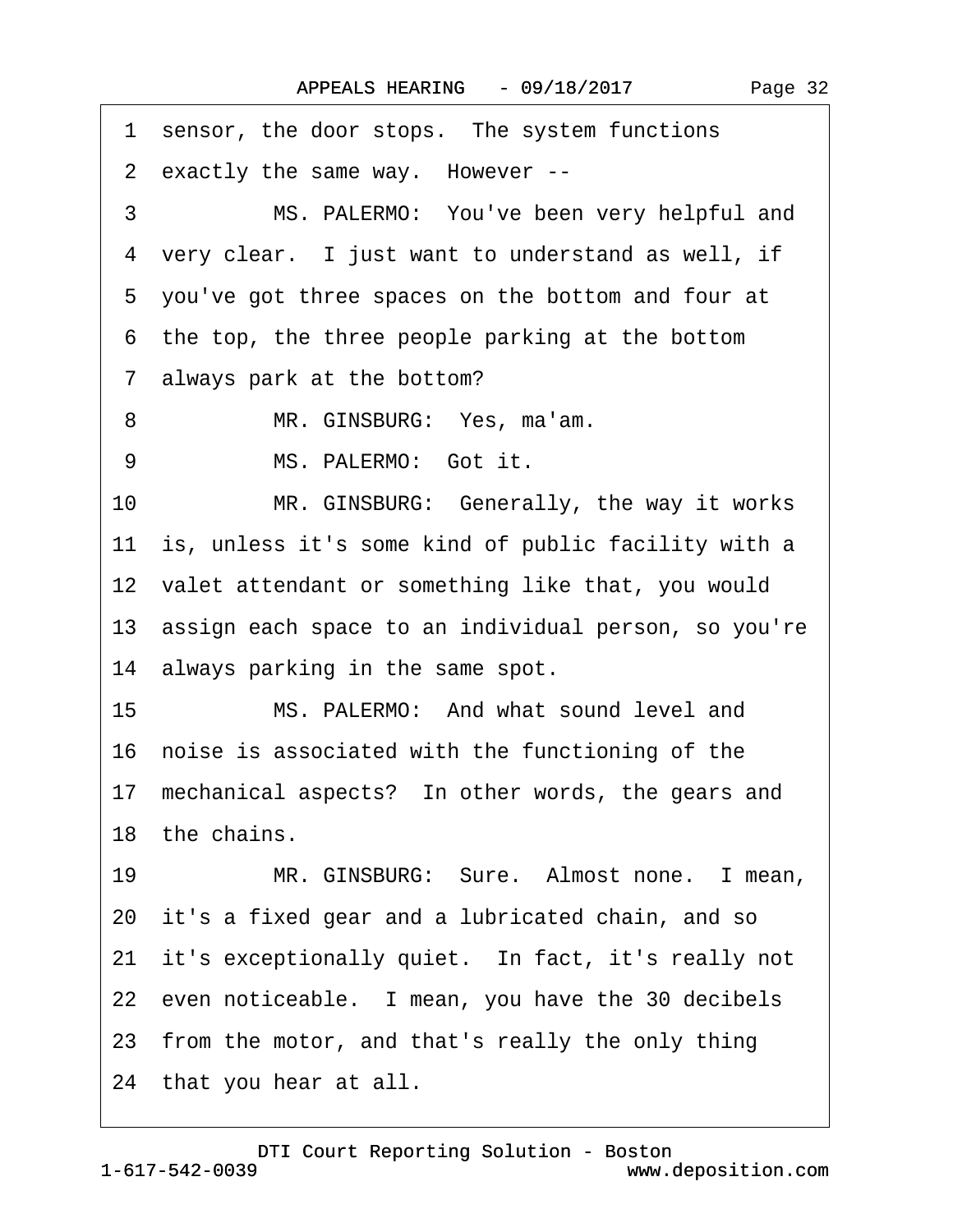|  | Page 33 |  |
|--|---------|--|
|--|---------|--|

| 1  | MS. PALERMO: That's the loudest level of              |
|----|-------------------------------------------------------|
|    | 2 the sound would be produced by the motor as opposed |
|    | 3 to the mechanical system?                           |
| 4  | MR. GINSBURG: Yes.                                    |
| 5  | MS. PALERMO: Two more questions: Do you               |
|    | 6 have any installations in a 50-mile radius of us?   |
| 7  | MR. GINSBURG: We have a lot under                     |
| 8  | construction. We don't have --                        |
| 9  | MS. PALERMO: None operating --                        |
| 10 | MR. GINSBURG: Not operating right now, no.            |
| 11 | I have maybe 600 units that are coming in             |
|    | 12 Boston. We have quite a few in South Boston, East  |
|    | 13 Boston, Downtown, the Seaport, Somerville, we're   |
|    | 14 working on some projects that are coming up in     |
|    | 15 Cambridge. So we're very busy here.                |
| 16 | MS. PALERMO: You said "in construction,"              |
|    | 17 or do you mean in planning?                        |
| 18 | MR. GINSBURG: The buildings are under                 |
|    | 19 construction, and our systems will be coming a     |
|    | 20 little bit later on. We start our first            |
|    | 21 installations Q4, probably done by Q1, and we have |
|    | 22 several thousand under --                          |
| 23 | MS. PALERMO: So when you say fourth                   |
|    | 24 quarter, do you mean this year or next year, 2018? |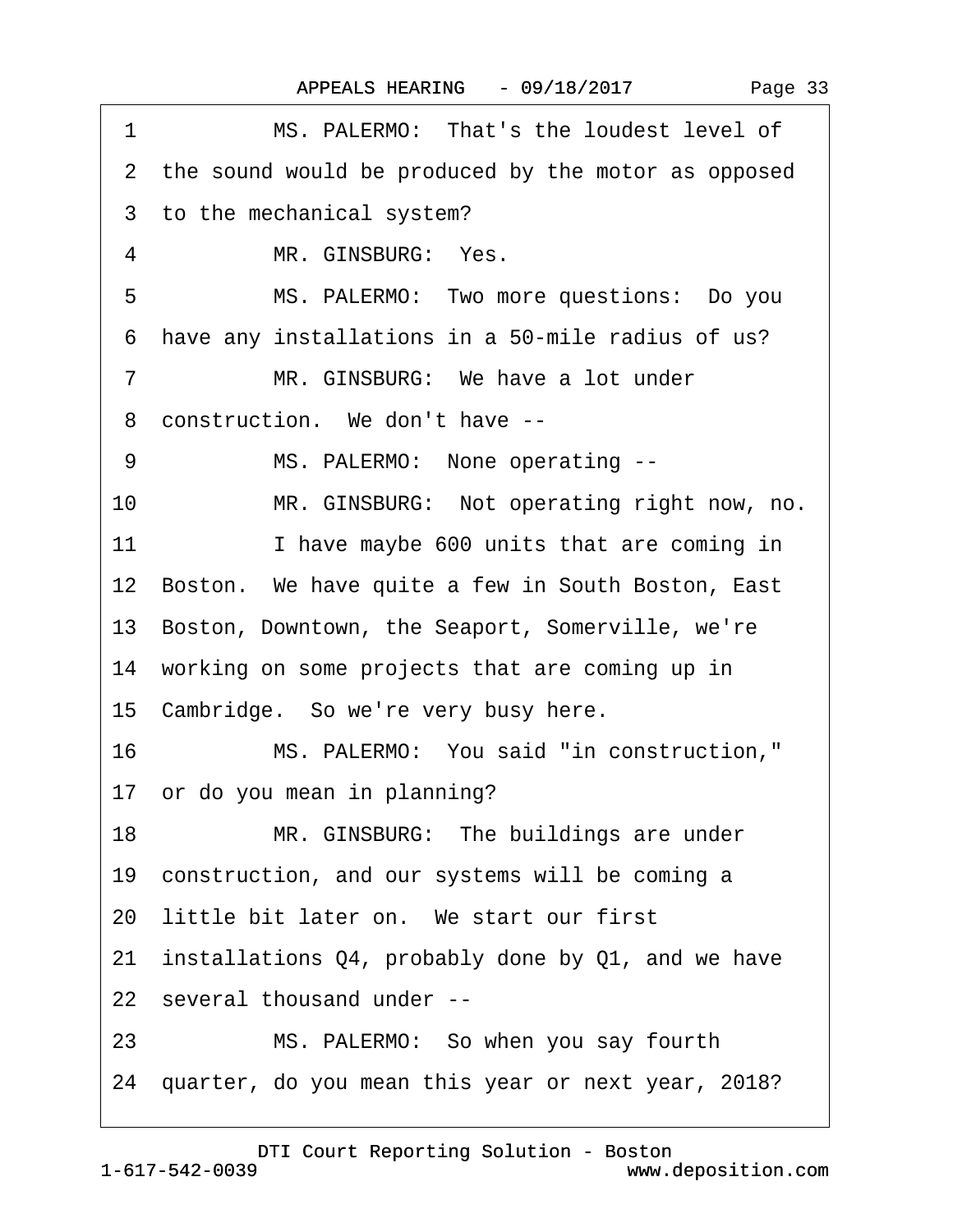| 1<br>MR. GINSBURG: This year.                               |
|-------------------------------------------------------------|
| MS. PALERMO: Okay. So getting close.<br>2                   |
| 3<br>MR. GINSBURG: Yes.                                     |
| $\overline{4}$<br>MS. PALERMO: And how big is the first one |
| 5 going to be?                                              |
| MR. GINSBURG: The first one's a little<br>6                 |
| 7 big, 22 spaces in South Boston. And then we vary          |
| 8 all the way up to 80 or 120 units. We work with           |
| 9 companies like -- Avalon Bay is probably the biggest      |
| 10 company that we install our systems in and you would     |
| 11 recognize, and we've got, I don't know, 150-space        |
| 12 system in one of their building out in California.       |
| 13 And, you know, there's something coming down the         |
| 14 road, but it's not public knowledge yet, so I don't      |
| 15 think I should talk about that.                          |
| 16<br>MS. PALERMO: What about weather? What                 |
| 17 about temperature? Does that impact the                  |
| 18 functioning, and at what level does it?                  |
| MR. GINSBURG: Sure. That's a very good<br>19                |
| 20 question. So a couple of things are done to the          |
| 21 systems to make sure that they last. Why the             |
| 22 company exists is we wanted to build something that      |
| 23 would work because ultimately these things were          |
| 24 going in buildings that we, Signature Development,       |

 $\Gamma$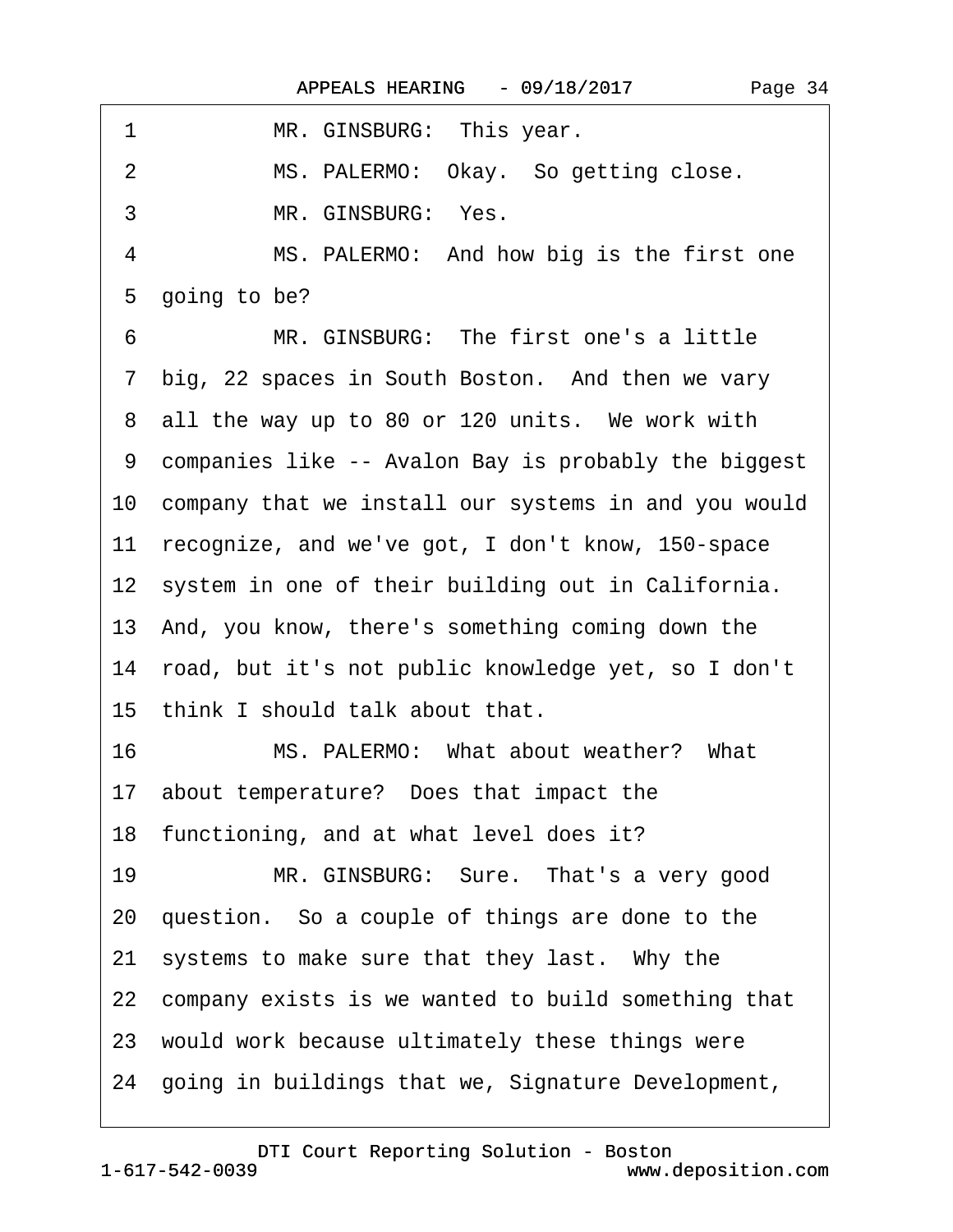1 built and own and operate. 2 **So in an environment such as this, we** ·3· galvanize the entire system, so that's, you know, 4 the first kind of important part about how does this 5 system, you know, sustain itself against the ·6· weather, the salt, the sand, and the moisture that's ·7· created certainly from the winter, but rain and so 8 forth during the summer and, you know, the other ·9· months.· The pallets are also galvanized. 10 And then the motors, one of the -- the most 11 important thing really is the motor as far as the 12· operational consistency through temperature, and our 13 motors are rated for negative 40 degrees. They will 14 operate at 100 percent spec to negative 40. Once it 15· hits negative 40 and below, they may start to slow 16 up a little bit, but they won't seize. So our 17 normal operating temperatures run from negative 40 18· to, I think, 160 degrees, something like that. I 19 can get you the exact number, but it's a substantial 20· number that we're never going to hit, hopefully, 21 from a temperature perspective. 22 MS. PALERMO: Climate change. 23 MR. GINSBURG: This could become a very, 24 very nice place to live in the winter.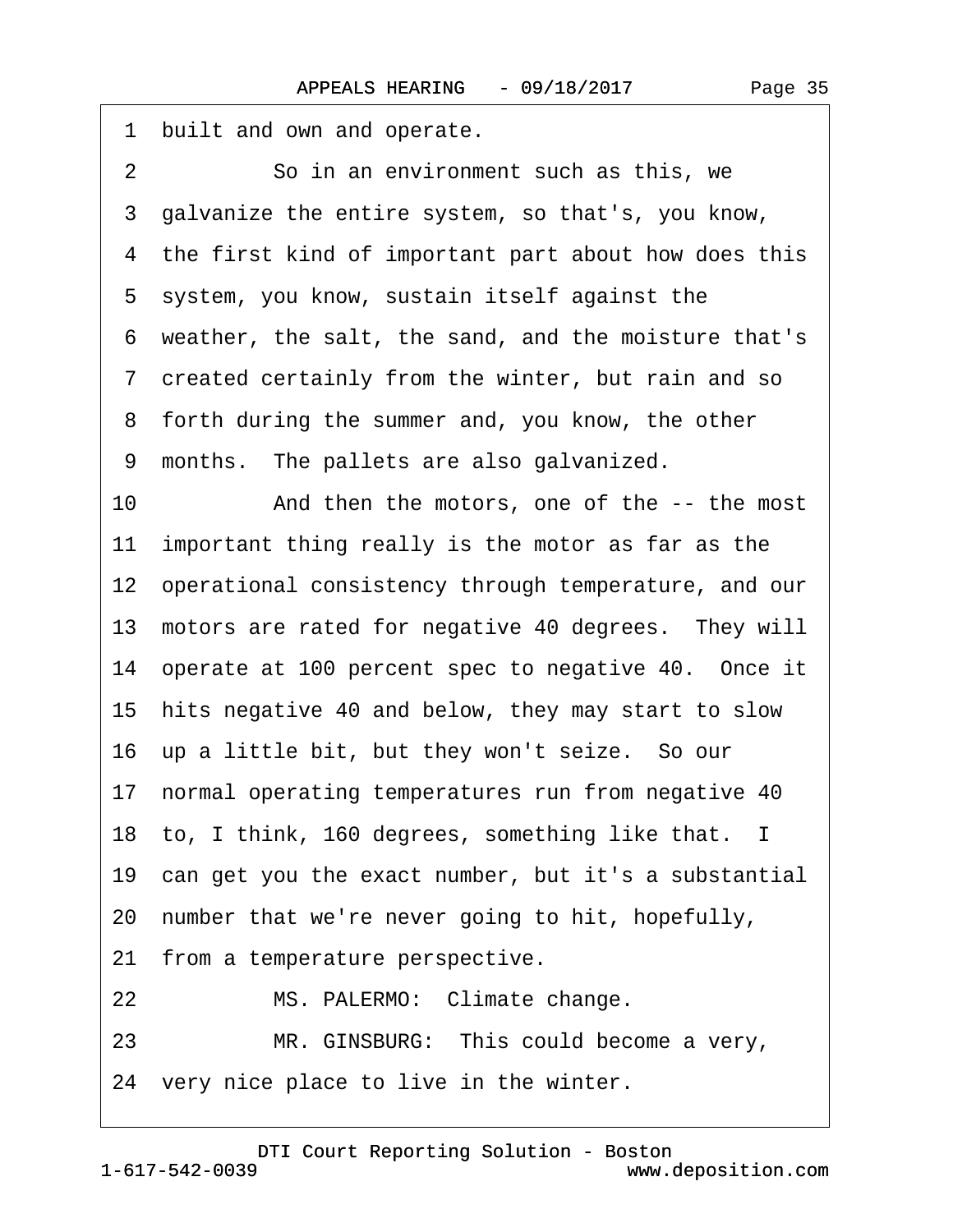1 MS. PALERMO: And the only other thing I ·2· would ask is if we are -- we as a board decide that 3 it would be appropriate to impose conditions on this 4 aspect of development, I would see that falling in 5 the range of the decibels. What would you recommend ·6· would be the number -- 7 MR. ENGLER: Can I answer that?

8 MR. GINSBURG: Please. This might be ·9· outside my pay grade.

10 MR. ENGLER: I think the condition would be 11 that the system operates in conformance to the specs 12 of the manufacturer. So I think whether it's this 13 lift system or the HVAC or any mechanicals in the 14 building, it needs to conform as the manufacturer 15· would require as opposed to just a decibel level 16· that may be high or low.

17 • So we would expect a condition not only for 18· the lift system, but the other systems in the 19 building, the garage door and whatnot, that it 20· performs in conformance with the specs of the 21 manufacturer. And I would assume that the building 22· department and the inspector would -- should there 23· be an issue, they would be the judge and jury on 24· whether or not it's really loud in comparison to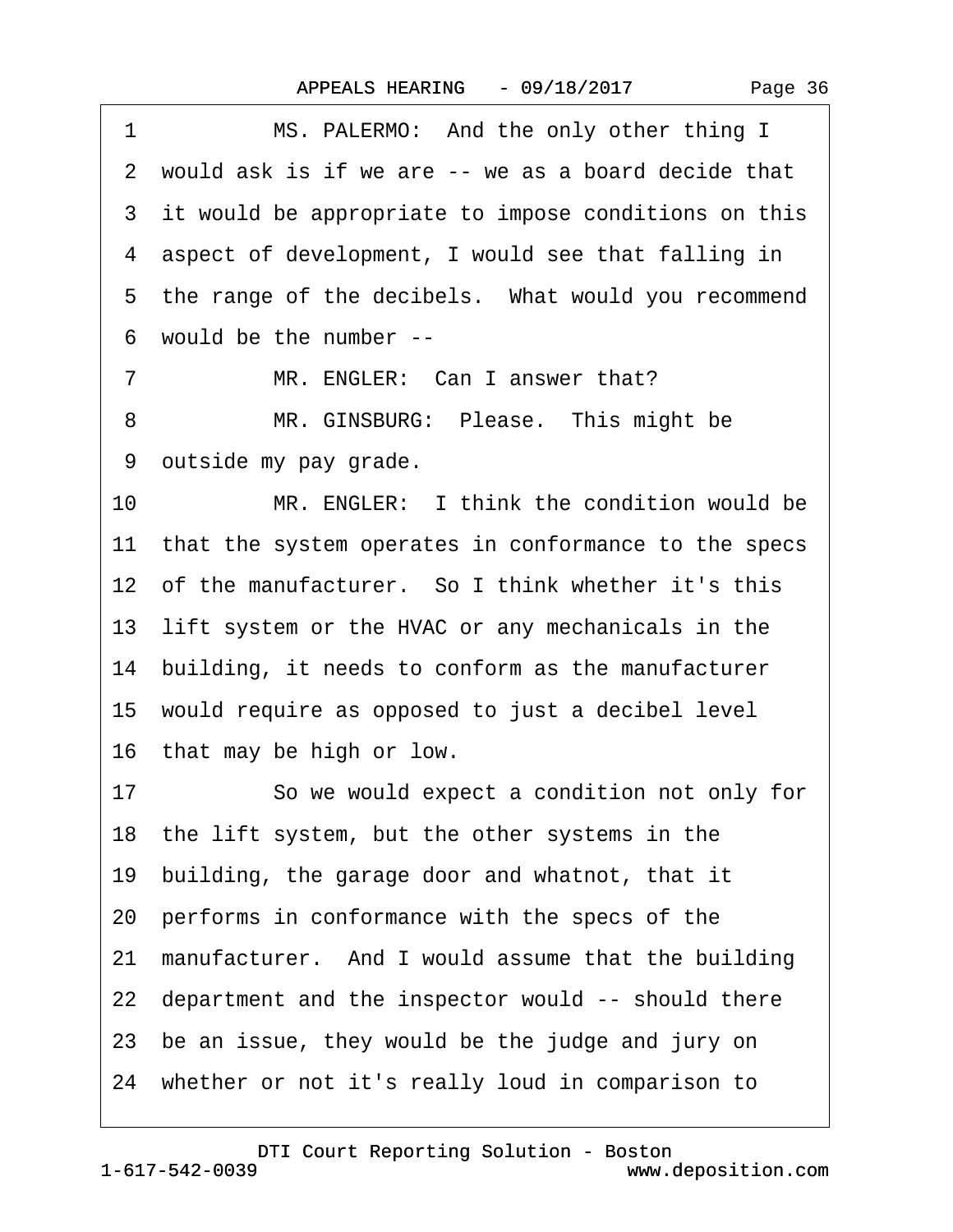<span id="page-36-0"></span> $\Gamma$ 

| 1 what the system -- how it should function.             |
|----------------------------------------------------------|
| MS. PALERMO. Thank you.<br>$\overline{2}$                |
| MS. POVERMAN: Mr. Hussey?<br>3                           |
| 4<br>MR. HUSSEY: The systems in Europe, how              |
| 5 long have they been in place, in operation?            |
| MR. GINSBURG: This type of technology or<br>6            |
| 7 ours?                                                  |
| 8<br>MR. HUSSEY: Yeah.                                   |
| 9<br>MR. GINSBURG: Well, over 30 years. In               |
| 10 some cases, 40. The technology really became          |
| 11 prolific in Japan in the last three to four decades.  |
| 12 There's something close to a million and a half       |
| 13 automated spaces in Japan alone, and that runs from   |
| 14 systems that are very similar to the systems that     |
| 15 are proposed here for the project and I'm talking to  |
| 16 you about all the way to something like a fully       |
| 17 automated system. They've been used extensively in    |
| 18 Switzerland and Germany, France. There's quite a      |
| 19 few in England. Korea has hundreds of thousands of    |
| 20 spaces, and China has now taken the lead from an      |
| automated mechanical parking standpoint, and there<br>21 |
| 22 are millions of spaces that are automated today and   |
| 23 operating in China.                                   |
| So this is something that's tried, tested,<br>24         |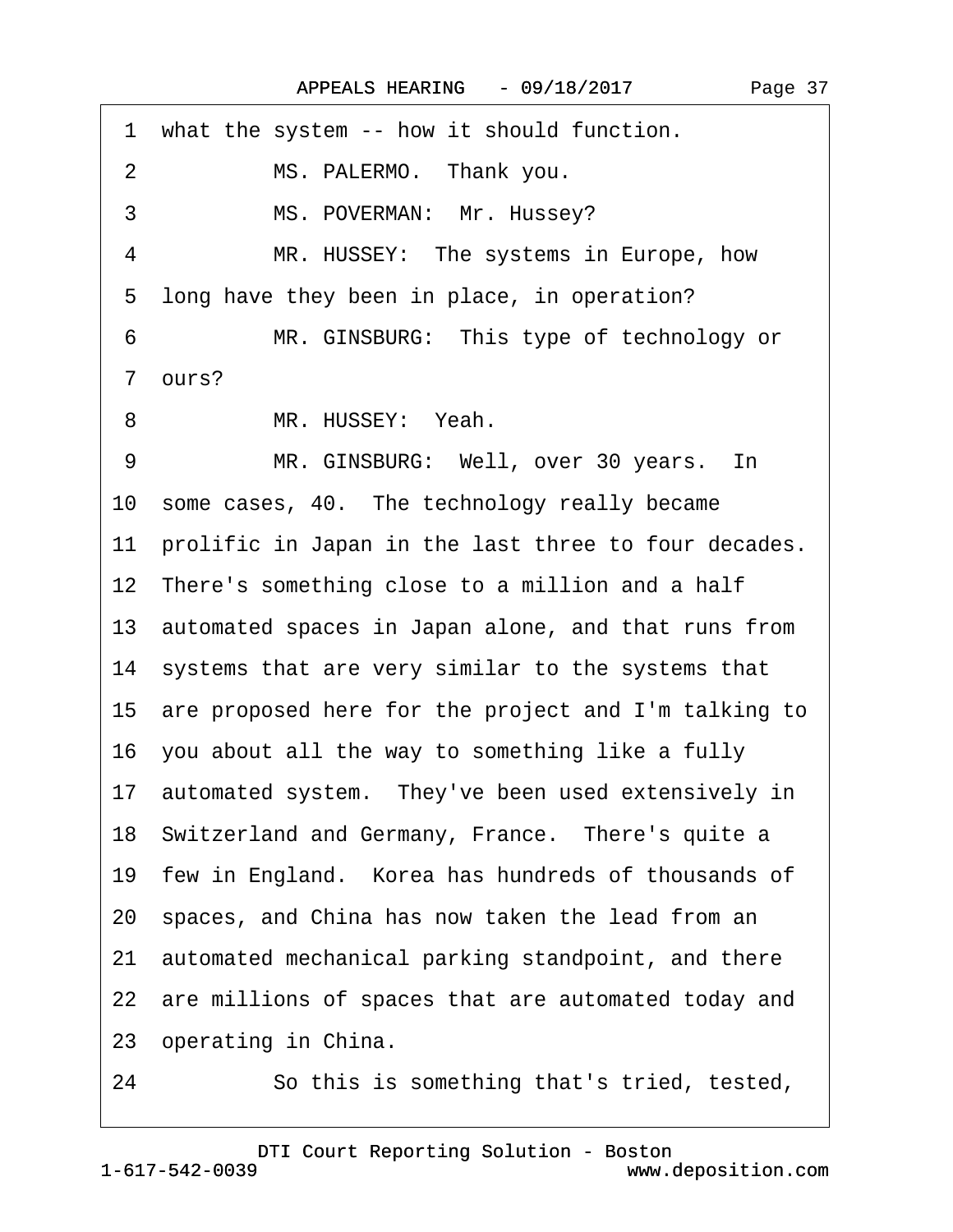<span id="page-37-0"></span>1 true, and proven to the umpteenth degree. Really, 2 the only thing that we have done differently with 3 the technology is iterate it and make it better, try 4 to future-proof it a little bit and see if we can 5 build a system that one day we'll talk about ·6· automated cars and things like that when they become 7 more and more prolific. 8 • • And really, the largest concern for us as a ·9· manufacturer, supplier, and developer was the 10· quality of the materials and the consistency of 11 operations and the reliability is where we focused 12 our attentions. 13 MR. HUSSEY: Okay. Are you planning to 14 have an emergency generator in this project? So if 15 the electricity is out, this doesn't work; right? 16 MR. GINSBURG: Well, you can manually 17 retrieve vehicles if the electricity is out. 18 MR. HUSSEY: Oh, you can? 19 MR. GINSBURG: Yes. Actually, there's 20· something like an Allen key that goes into the 21 motors and releases a brake. Now, you wouldn't want 22 the residents of the building doing this, obviously, 23 but we do provide 24-hour, 7-day-a-week service. If

24· they needed us to come and move a car or something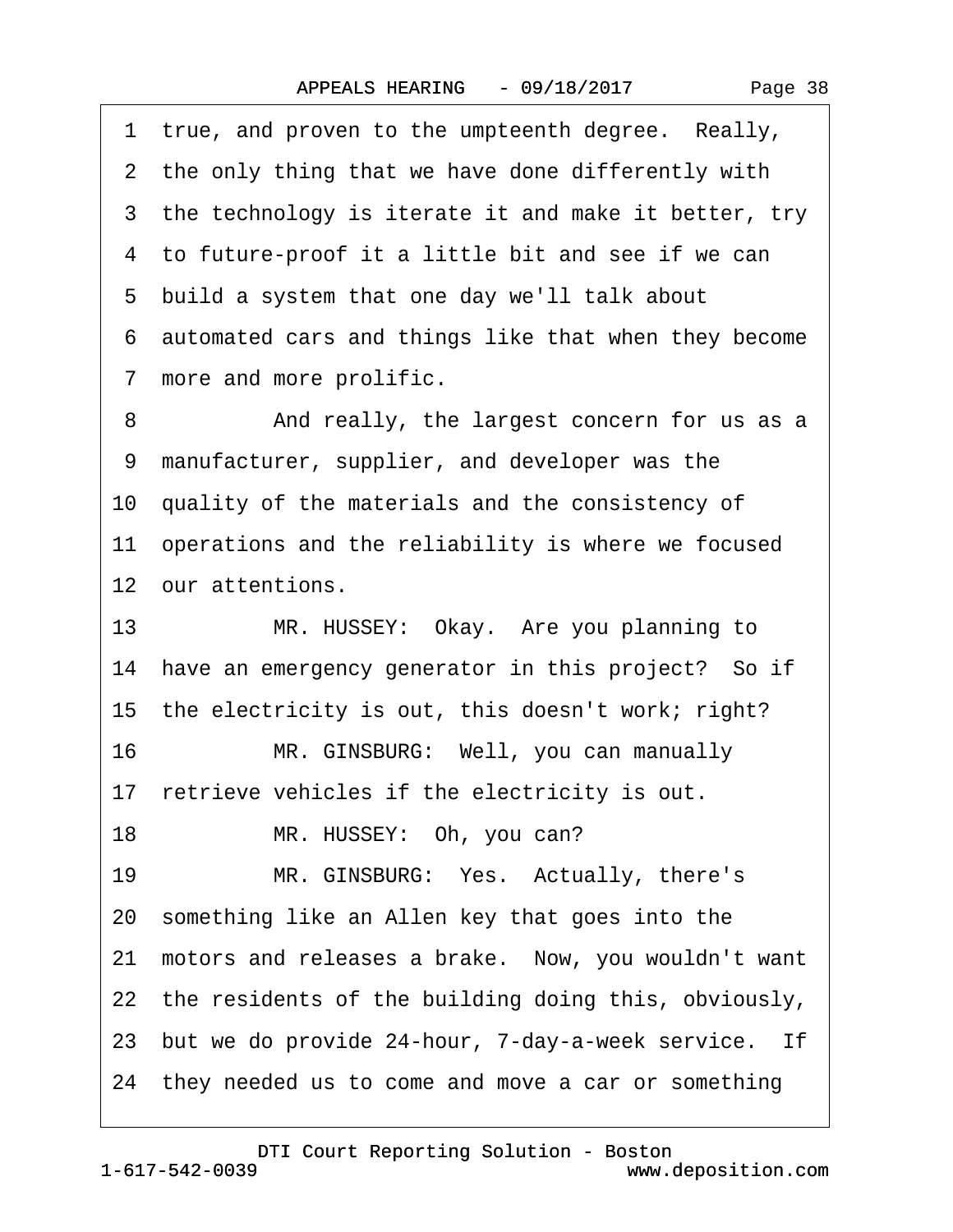<span id="page-38-0"></span>

| 1 like that, that could be done. Their maintenance        |
|-----------------------------------------------------------|
| 2 people could also be trained to do it. You can          |
| 3 retrieve vehicles without power, but you can also       |
| 4 hook them up to temporary generators or emergency       |
| 5 power if the building were to have that.                |
| MR. HUSSEY: In my lifetime, there have<br>6               |
| 7 been two major blackouts, electrical blackouts, that    |
| 8 lasted a week.                                          |
| MR. GINSBURG: Yeah. I used to live in<br>9                |
| 10 Florida. I've gone through a couple of storms, so      |
| 11 I've been through it myself. It's no fun. But          |
| 12 generally, the last thing I was worried about was my   |
| 13 car.                                                   |
| 14<br>MR. HUSSEY: Okay. Thank you.                        |
| 15<br>MR. GINSBURG: Of course. Any other                  |
| 16 questions?                                             |
| MS. POVERMAN: Yeah. Most of mine have<br>17               |
| 18 been covered. But what was your first project?         |
| 19 When did you first install these, and where was that   |
| 20 project?                                               |
| MR. GINSBURG: Sure. Oakland, California<br>21             |
| 22 in a project called Broadway Grand, which was a        |
| 23 Signature development. It was a luxury condominium     |
| building on Broadway in Oakland, California. And if<br>24 |
|                                                           |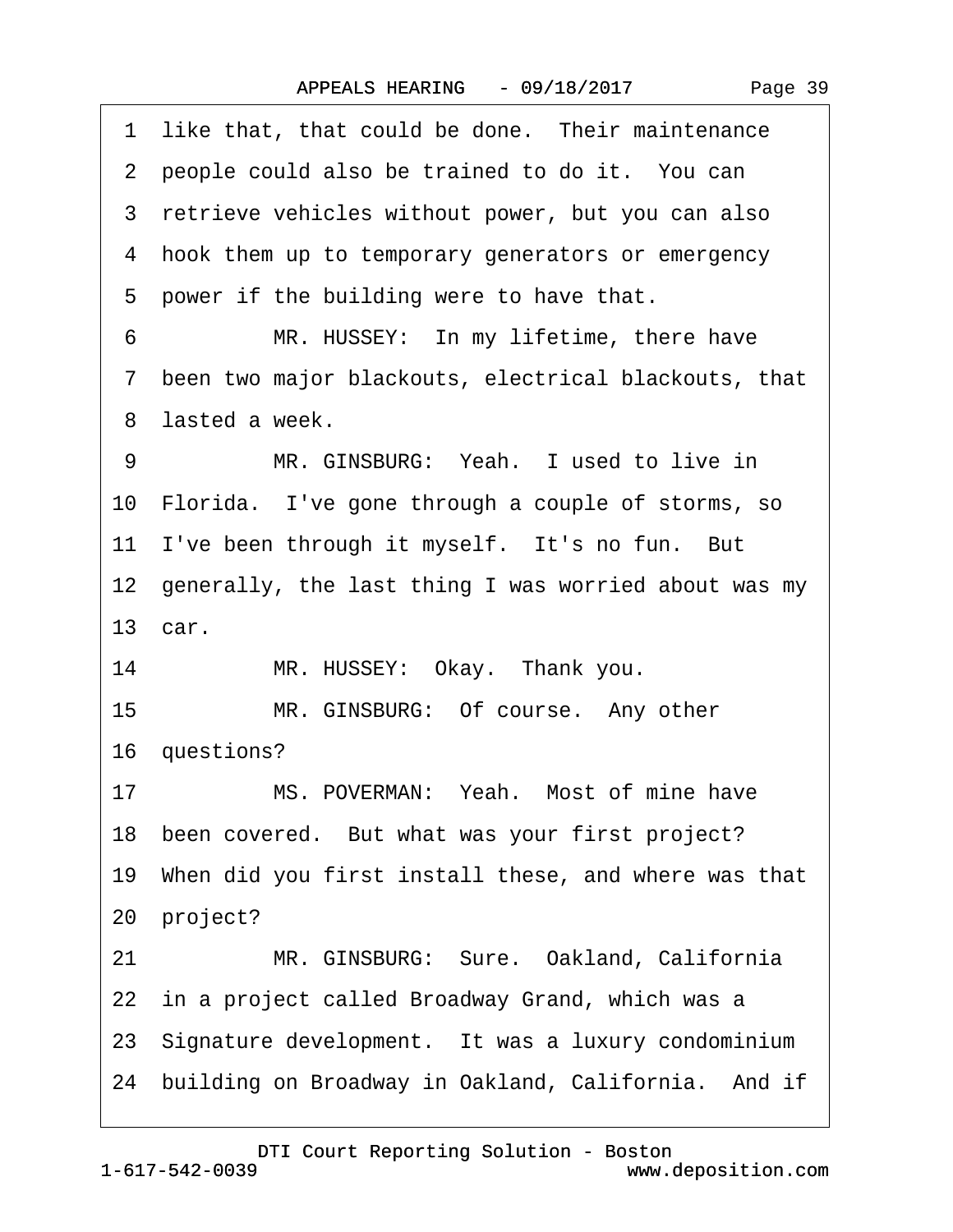<span id="page-39-0"></span>

| 1 I confused you when I we say "we," I say we           |
|---------------------------------------------------------|
| 2 interchangeably between CityLift and Signature.       |
| 3<br>We had built the condominium building with         |
| 4 a retail liner, and then the parking garage was       |
| 5 behind the retail liner and the garage. It was        |
| 6 solely for the residents of the building, but we      |
| 7 were underparked, and we had drastically              |
| 8 underestimated the amount of parking that we needed   |
| 9 because we thought Oakland was full of empty lots.    |
| 10 But what people really wanted was safety, so there   |
| 11 was a big demand. And what we did was retrofit that  |
| 12 garage. We actually retained ownership of the        |
| 13 garage and we have an agreement with the condominium |
| 14 that they're allowed to use it and so forth, and so  |
| 15 we retrofitted that garage.                          |
| 16<br>MS. POVERMAN: And when was that?                  |
| MR. GINSBURG: Two and a half years ago.<br>17           |
| 18<br>MS. POVERMAN: What sort of problems have          |
| been experienced in the systems you've built to<br>19   |
| 20 date?                                                |
| MR. GINSBURG: I won't say they're<br>21                 |
| 22 100 percent bullet proof, but they're pretty close   |
| 23 to it. But generally, the issues become one of       |
| 24 operational training and do people understand how to |
|                                                         |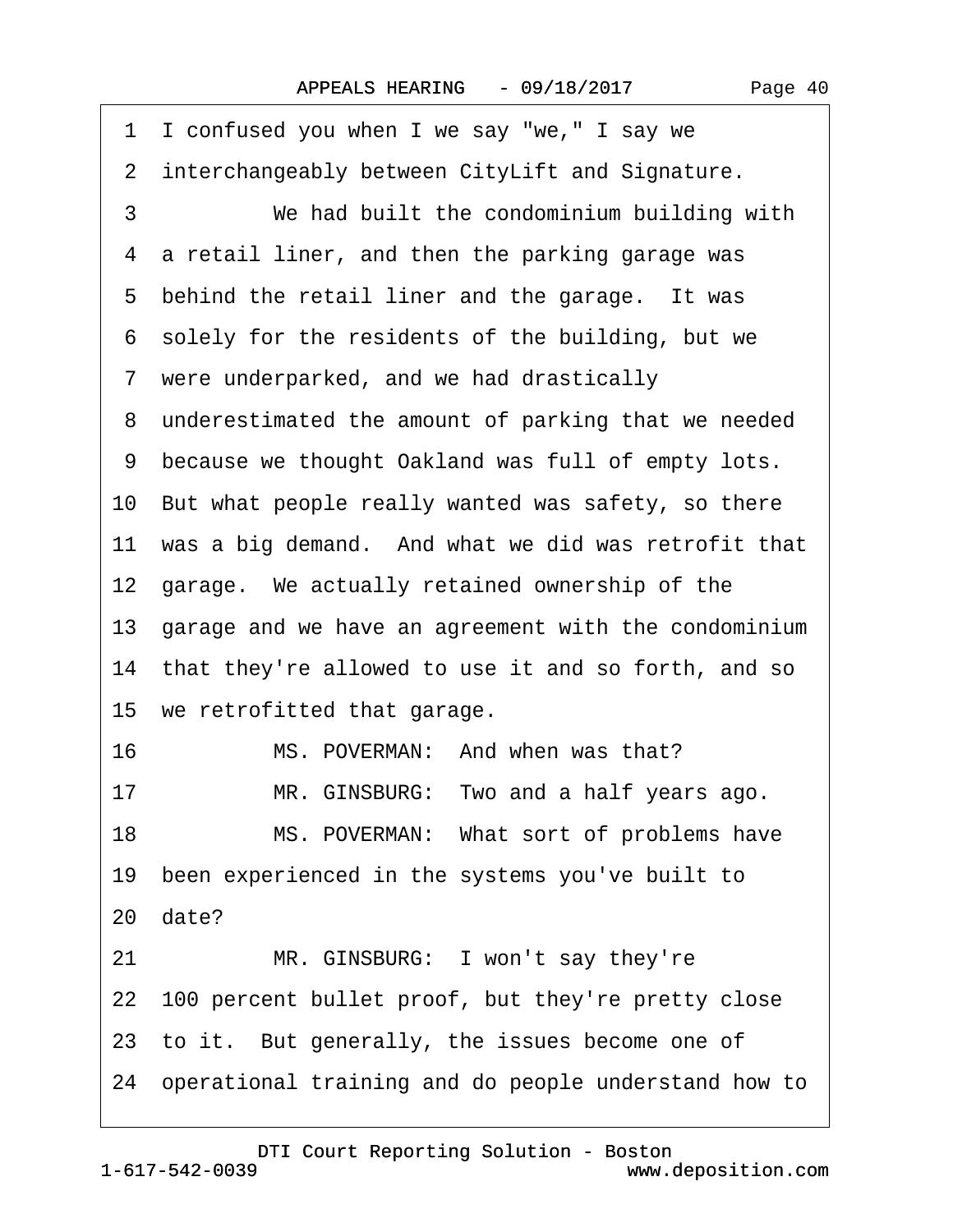2 And the one trick is really once you've 3 retrieved -- once you've parked your vehicle and ·4· you've left the system, we decided we didn't want to ·5· allow people to use a remote control to close the 6 system. And so it doesn't close itself ·7· automatically, because you don't want to get 8 somebody stuck in the system; right? So you don't ·9· want the system closing automatically, and we didn't 10 want people walking away from the system hitting a 11 button. So what you have to do, then, is you go to 12 the control panel, which is right next to your car 13 on the system itself, and you either push a red 14 button or you can use your control -- your remote 15 control as a fob and swipe that control panel. 16 • • And 99.9 percent of any issues called in is 17 that people forgot to close the system. And so when 18· somebody comes to enter the system, they would 19 either have to reset it -- not either. There's no 20 either. They would have to reset the system, which 21 means they would have to push the red button. But 22 that's really the only issue that we've seen, and 23 it's really -- it's a functional training issue.

24· You know, if you take about 45 seconds to explain to

[DTI Court Reporting Solution - Boston](http://www.deposition.com)

<span id="page-40-0"></span>1 use the system.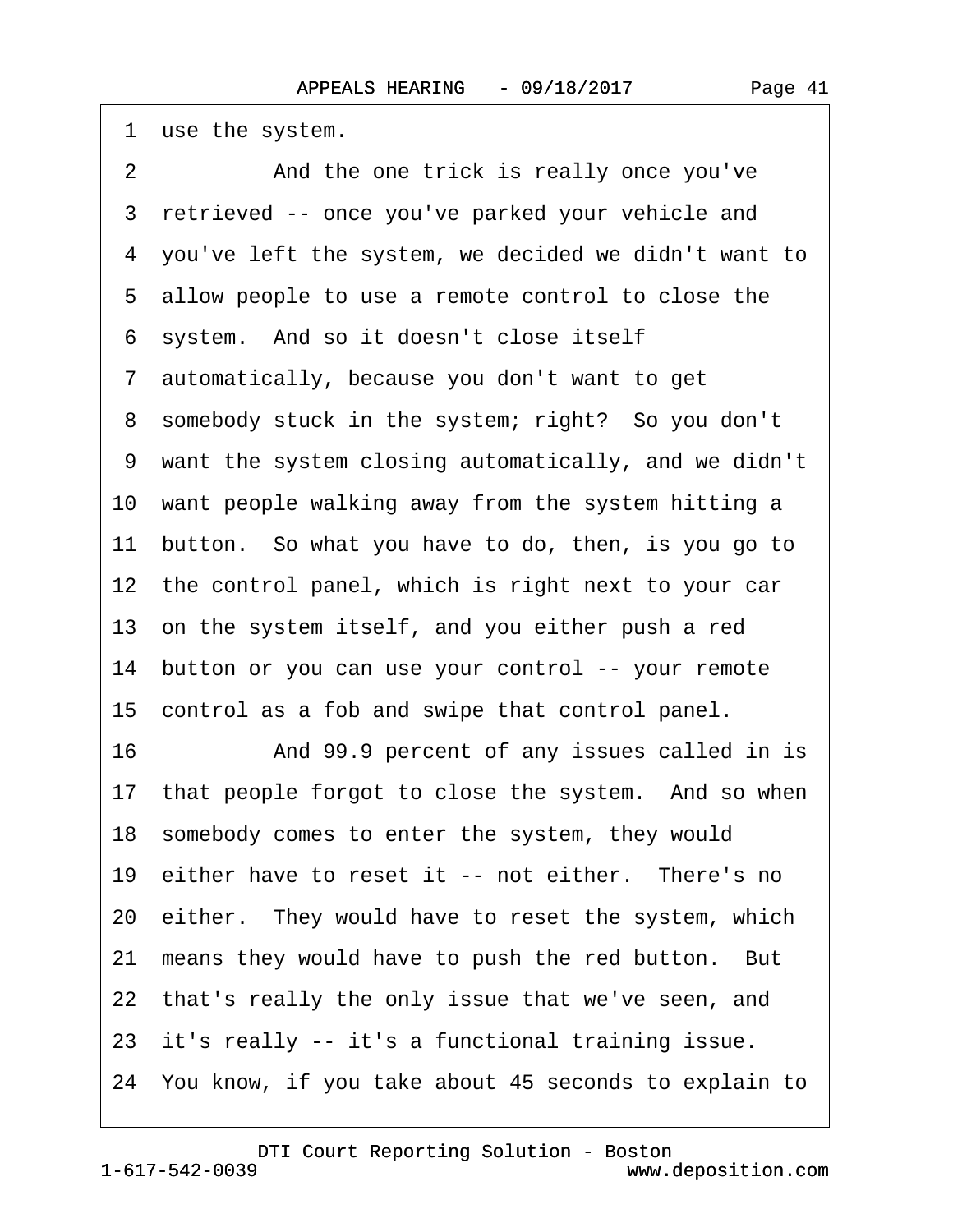<span id="page-41-0"></span>·1· somebody how to work this thing, you know, it's a 2 whole lot more simple than an iPhone, but you just ·3· have to follow a simple procedure to make sure it's 4 safe. 5 MS. POVERMAN: And how many installations ·6· do you have at this time? 7 MR. GINSBURG: We have something like 18 8 completed installations, and then we have over 75 ·9· ongoing projects right now for several thousand 10 units. And when I say "units," that would be a 11 parking space. 12 MS. POVERMAN: What are the largest type of 13 car that can be accommodated, at least in the system 14 that developers are considering? 15 MR. GINSBURG: So 99 point -- something 16 like SUVs will fit. You're not going to fit 17· Suburbans and, you know, huge minivans and Dually 18 pickup trucks and things like that. But the biggest 19· trucks I can think of that are sort of reasonable 20· for a city like this, maybe Range Rover, various -- 21 MS. POVERMAN: Those would fit? 22 MR. GINSBURG: Yeah, absolutely. So you 23 have absolutely no problem. Virtually 100 percent 24 of all sedans will fit. You may get the oddball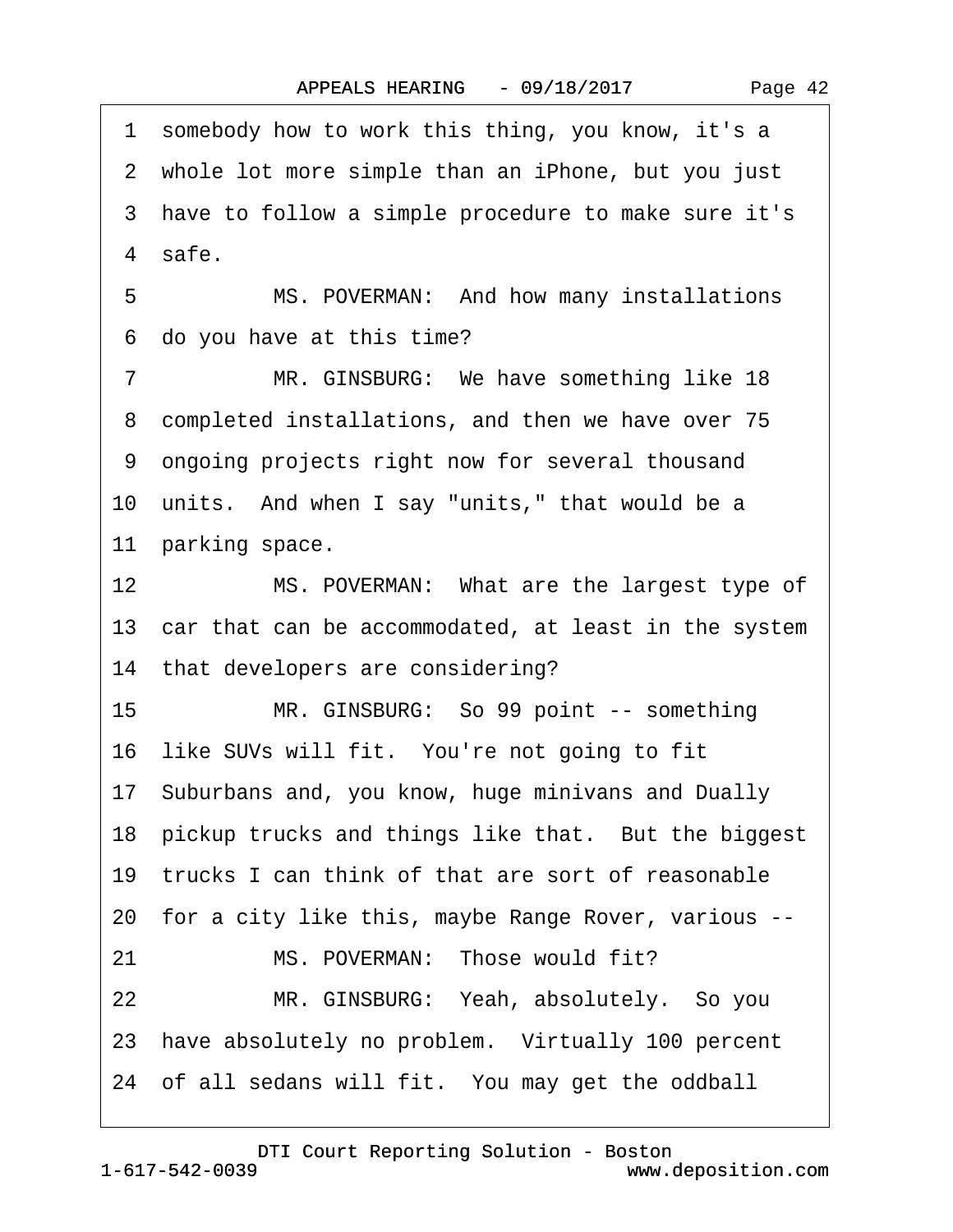<span id="page-42-0"></span>

|                   | 1 sedan that's too long or too wide, but, you know,   |
|-------------------|-------------------------------------------------------|
|                   | 2 this will fit all the way up to a -- call it a      |
|                   | 3 7 Series BMW or an S-Class Mercedes, so             |
|                   | 4 significantly long full-sized vehicles.             |
| 5                 | MS. POVERMAN: Those are all the questions             |
|                   | 6 I have.                                             |
| $\overline{7}$    | MR. HUSSEY: That's it.                                |
| 8                 | MS. POVERMAN: Okay. Thank you very much.              |
| 9                 | That's very helpful.                                  |
| 10                | MR. GINSBURG: Okay. Thank you for your                |
|                   | 11 time.                                              |
| $12 \overline{ }$ | MS. POVERMAN: Oh, actually, would any                 |
|                   | 13 people in the public like to ask questions?        |
| 14                | As long as you're up on there now, and then           |
|                   | 15 if you'd like to leave early, you can.             |
| 16                | Would anyone like to ask any questions?               |
| 17                | Mr. Pinches. I'm sorry. You have to go                |
|                   | 18 up.                                                |
| 19                | MR. PINCHES: Okay.                                    |
| 20                | MS. POVERMAN: Well, actually, if you just             |
|                   | 21 stand and identify yourself and speak loudly, that |
|                   | 22 might be sufficient.                               |
| 23                | MR. PINCHES: My name is Fred Pinches,                 |
|                   | 24 F-R-E-D, P-I-N-C-H-E-S.                            |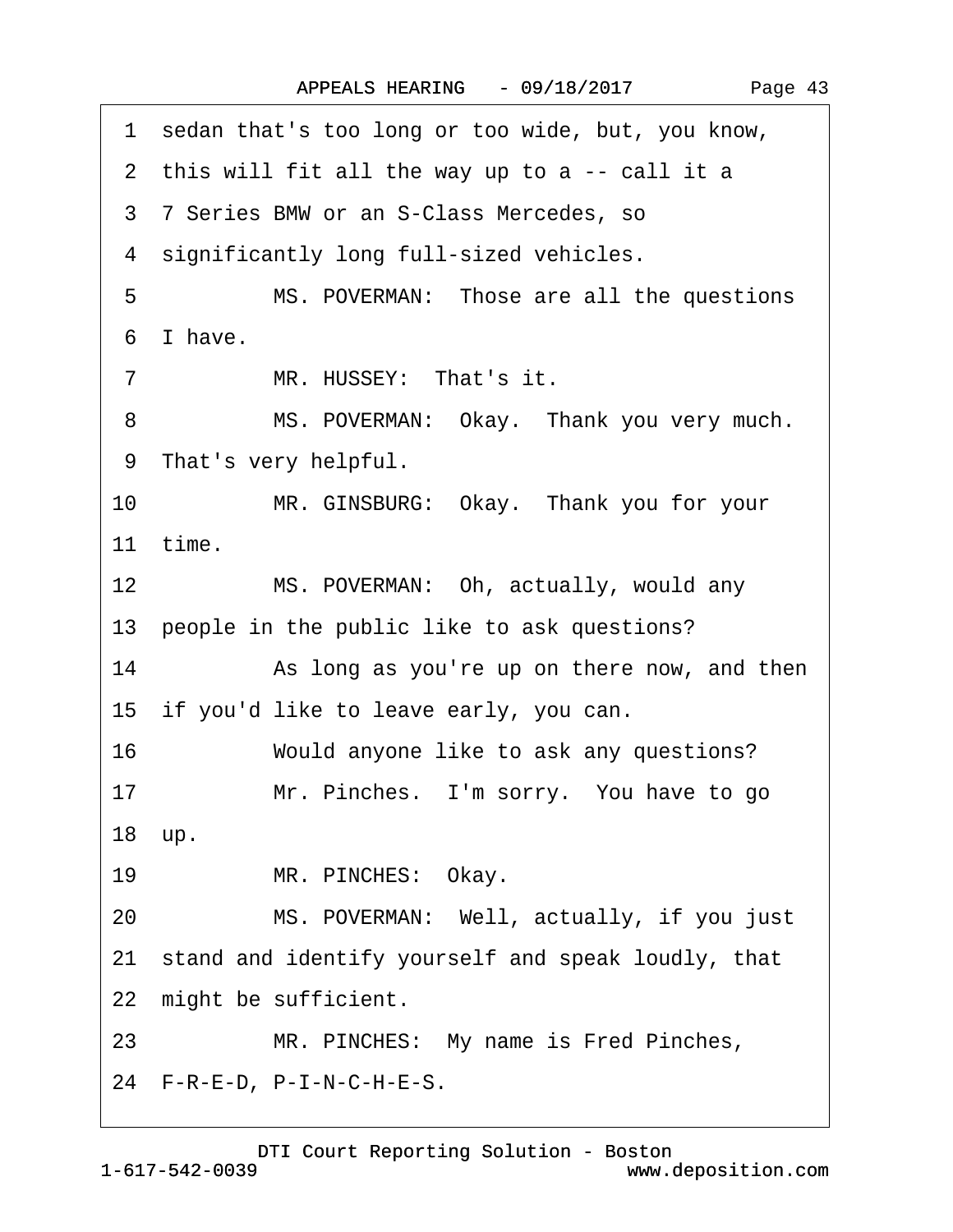<span id="page-43-0"></span>1 You mentioned sensors around the perimeter 2 of the system so people don't wander in and get in 3 the way, which is certainly prudent. 4 This is something a little extra, but I 5 think would also be prudent. Do you have any ·6· systems or any sensors to detect anything left in 7 the vehicle, such as pets, babies, this kind of 8 thing? So you mentioned people wandering off ·9· oblivious to their surroundings, which could include 10 pets and babies left in the system, the father that 11 doesn't know the mother had the kid in the back 12 seat. I'm being somewhat facetious, but you know 13 the tragedies. Is that something that you could or 14 would install just as an extra precaution? This is 15· more than maybe you're required, but, again, I think 16· we're doing a new building, so let's do it right. 17 MR. GINSBURG: The technology doesn't exist 18 to do that accurately yet. It's something that we 19 would. 20 · · So there are two options. I don't want to 21· get too much into what we can or can't do from a 22 Star Trek perspective yet. I mean, we have heat 23 sensors, which don't work for people in cars because 24· the engine bays are hot, and so it's a giant hot

1-617-542-0039 [DTI Court Reporting Solution - Boston](http://www.deposition.com)

www.deposition.com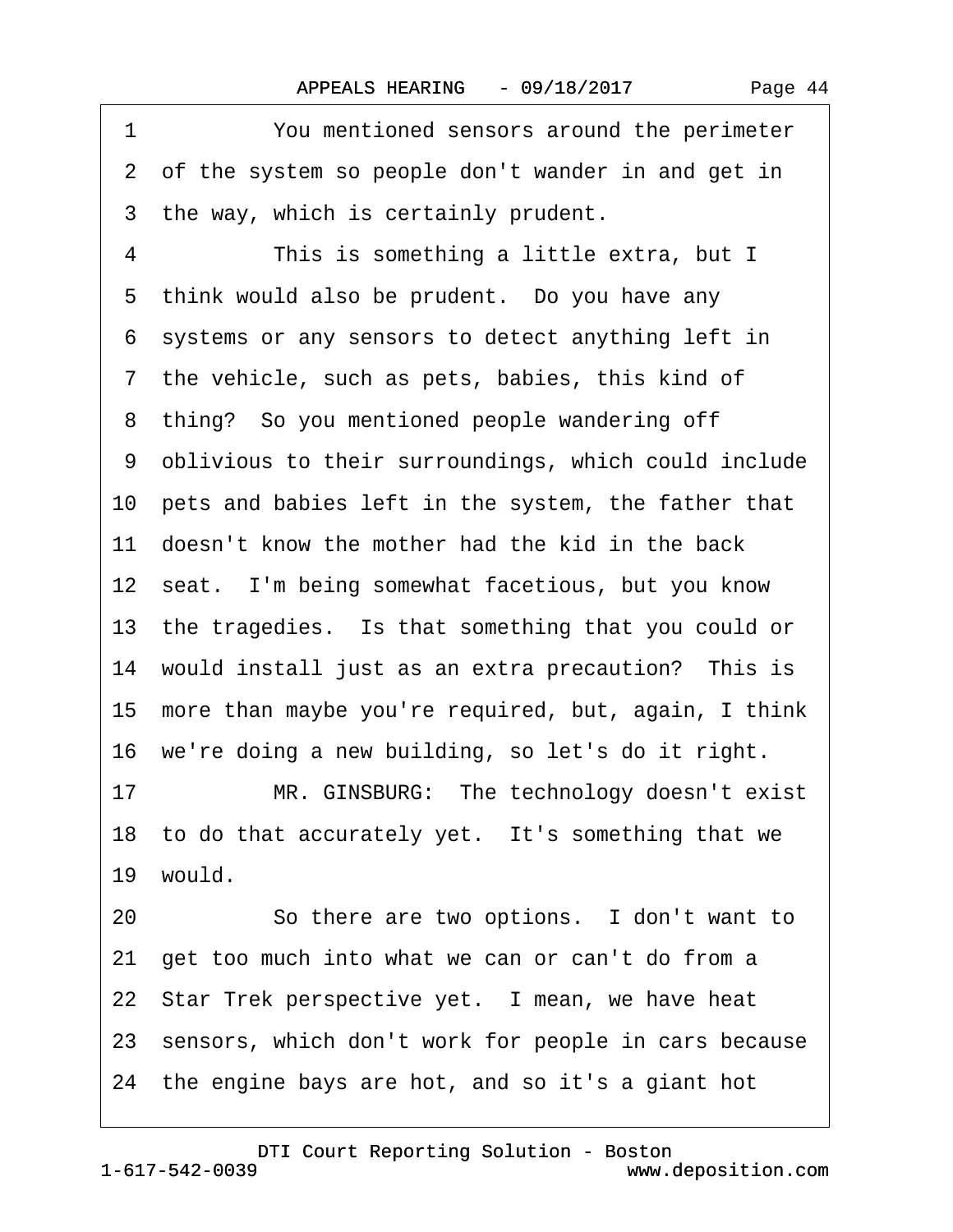<span id="page-44-0"></span>

| 1 spot, so you can't read the heat inside the car.        |
|-----------------------------------------------------------|
| 2 And then you've got motion sensors, and motion          |
| 3 sensors aren't going to pick up a kid in a baby seat    |
| 4 in the back of the car or a dog. They're not            |
| 5 accurate, really, for these purposes. It's              |
| 6 something that we have taken a look at quite a bit.     |
| 7 But, you know, the short answer is no. No, that         |
| 8 technology does not reliably exist today to enable      |
| 9 us to do that, but yes we certainly would if we         |
| 10 could.                                                 |
| MR. PINCHES: What about acoustical sensors<br>11          |
| 12 down there? The baby would be crying after 20, 30      |
| 13 minutes. That would be something you wouldn't          |
| 14 depend on, but situations --                           |
| MR. GINSBURG: Of course. You know, all<br>15 <sub>1</sub> |
| 16 perhaps very reasonable ways to look at things, and    |
| 17 we don't do that today. At the end of the day, you     |
| 18 know, it's people's responsibility to take their       |
| 19 children and pets out of the vehicle. There's          |
| 20 nothing we can do about that.                          |
| MR. PINCHES: Certainly. But, you know --<br>21            |
| MR. GINSBURG: Of course. We just haven't<br>22            |
| 23 figured out how to be able to make that -- what's a    |
| 24 gentle way of putting it?                              |

1-617-542-0039 [DTI Court Reporting Solution - Boston](http://www.deposition.com) www.deposition.com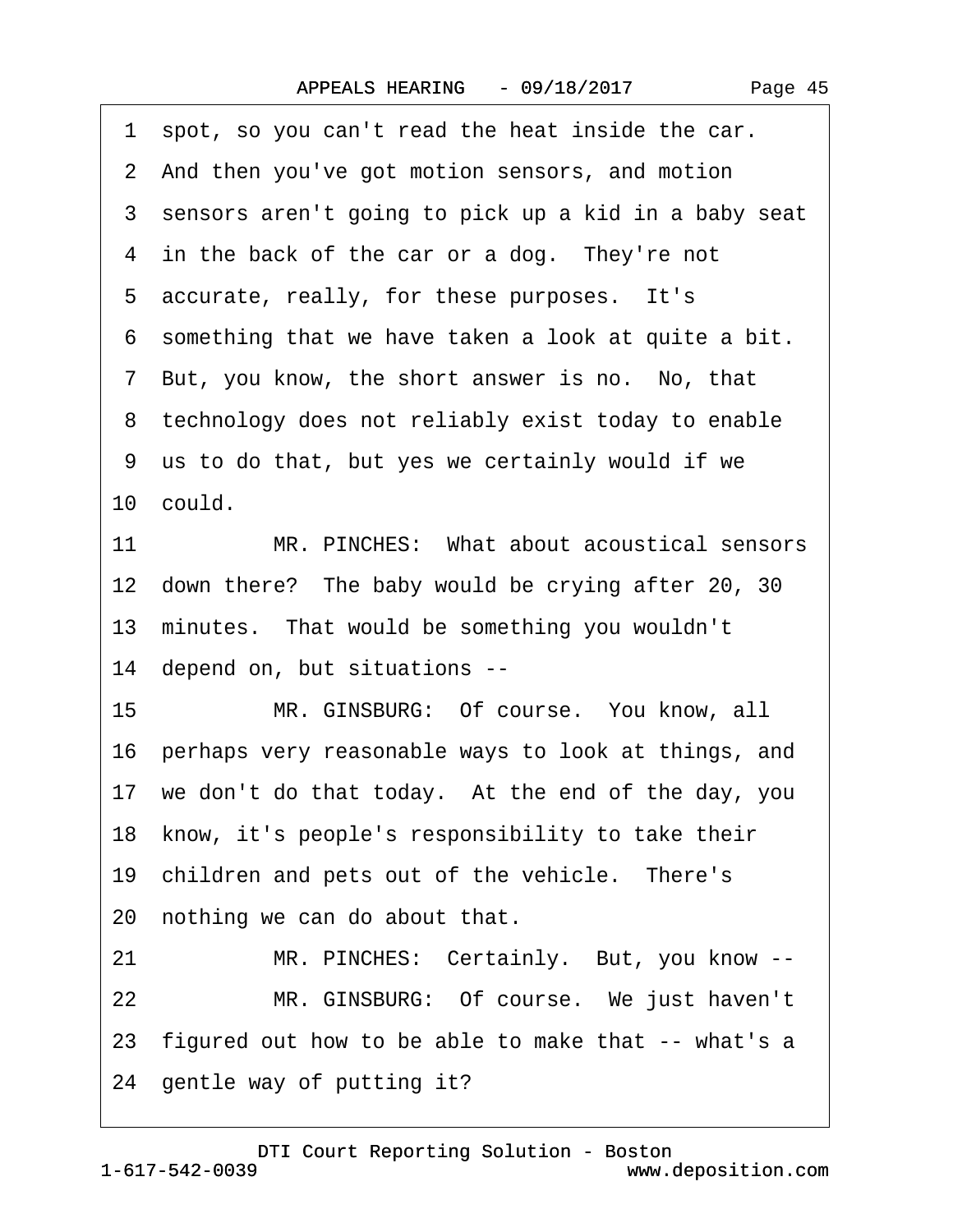<span id="page-45-0"></span>

| 1<br>MR. PINCHES: Human proof.                          |
|---------------------------------------------------------|
| MR. GINSBURG: Okay. That's a nice way of<br>2           |
| 3 putting it. But if we could, we would, sir.           |
| MR. PINCHES: Certainly. Okay. That<br>4                 |
| 5 was -- my main question would be safety of the        |
| operations as well as convenience.<br>6                 |
| MR. GINSBURG: We've worked very, very hard<br>7         |
| 8 to incorporate a number of sensor packages and        |
| 9 safety features, including arresting hooks and        |
| 10 things like that, to make sure that these systems    |
| 11 are absolutely as safe as they can be. I'm a father  |
| 12 of a 21-month-old daughter. The last thing in the    |
| 13 world I want to see is one of my systems hurt        |
| 14 somebody. You know, we've done everything that we    |
| 15 possibly can to make sure they're safe.              |
| MR. PINCHES: One last question. These<br>16             |
| 17 motors obviously are heavy down there. What voltage  |
| 18 are you talking about, and how would this affect the |
| 19 wiring of the building since these motors may be one |
| 20 of the largest motors or electrical demand for the   |
| 21 whole building?                                      |
| MR. GINSBURG: Sure. The electrical demand<br>22         |
| 23 is actually relatively small. They're 4.4 kilowatt   |
| 24 motors, and they use about as much electricity as a  |
|                                                         |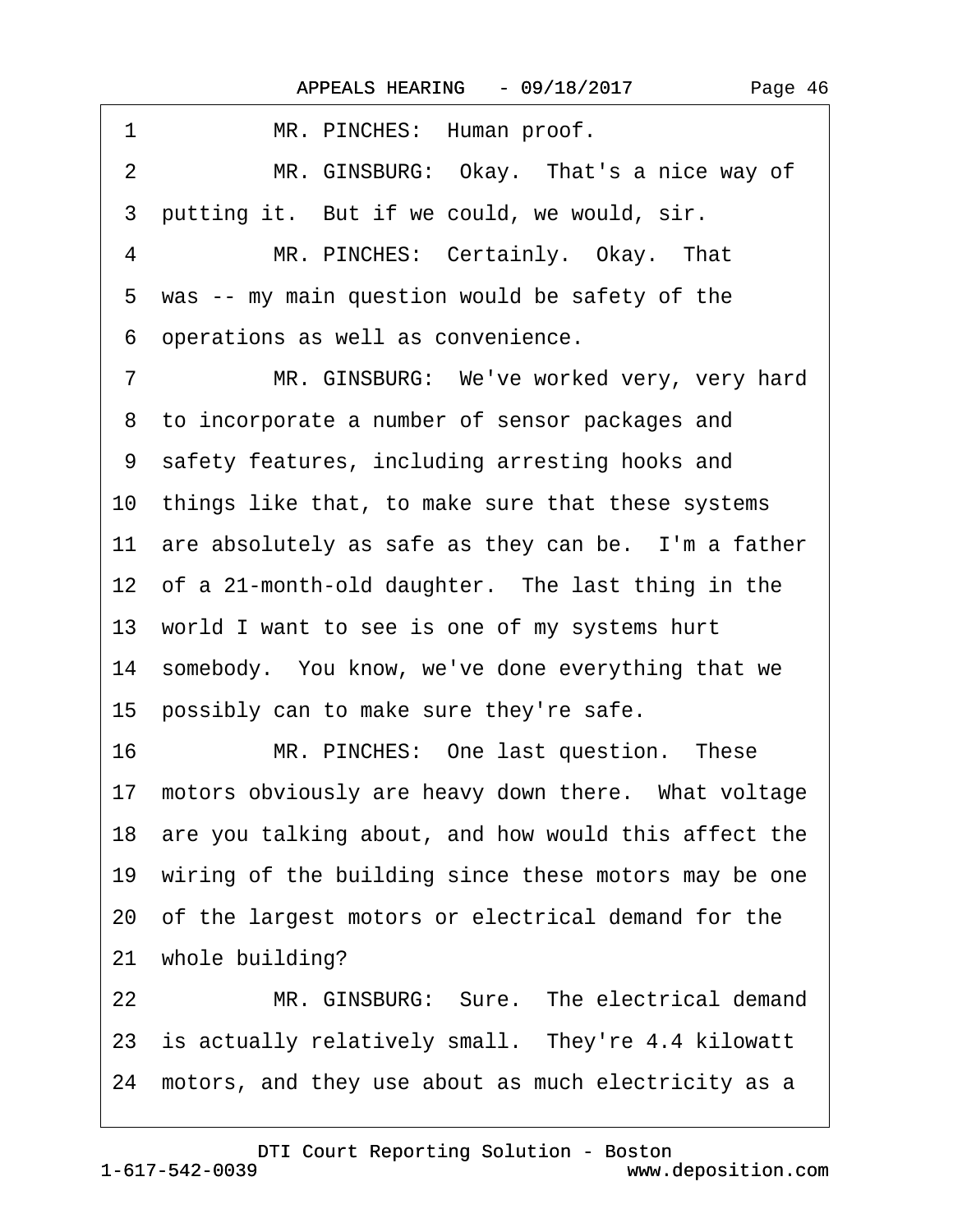|  | Page 47 |  |
|--|---------|--|
|--|---------|--|

<span id="page-46-0"></span>

|    | 1 hairdryer does. And only one motor runs at any        |
|----|---------------------------------------------------------|
|    | 2 given time, so that they don't create excessive       |
|    | 3 loads on the building at any time. And, you know,     |
|    | 4 these things last relatively forever, so they're --   |
|    | 5 well, not forever. About 20 years. They last          |
|    | 6 longer than any of us certainly care. But they're     |
|    | 7 rock solid.                                           |
| 8  | MR. PINCHES: And would this be like 240                 |
|    | 9 volt or something that would be easily consistent     |
|    | 10 with --                                              |
| 11 | MR. GINSBURG: Generally, it's 208 or 243                |
|    | 12 phase, and we work with whatever the building has to |
|    | 13 offer.                                               |
| 14 | MR. PINCHES: So they have flexibility to                |
|    | 15 the design, so it doesn't really make that much      |
|    | 16 difference to the building --                        |
| 17 | MR. GINSBURG: That's correct, sir.                      |
| 18 | MR. PINCHES: Okay. Thank you.                           |
| 19 | MS. POVERMAN: Anybody else at this time?                |
| 20 | (No audible response.)                                  |
| 21 | MR. GINSBURG: Thank you.                                |
| 22 | MS. POVERMAN: Okay. Thank you very much,                |
|    | 23 and thank you very much for coming. Appreciate it.   |
| 24 | MR. GINSBURG: It's my pleasure.                         |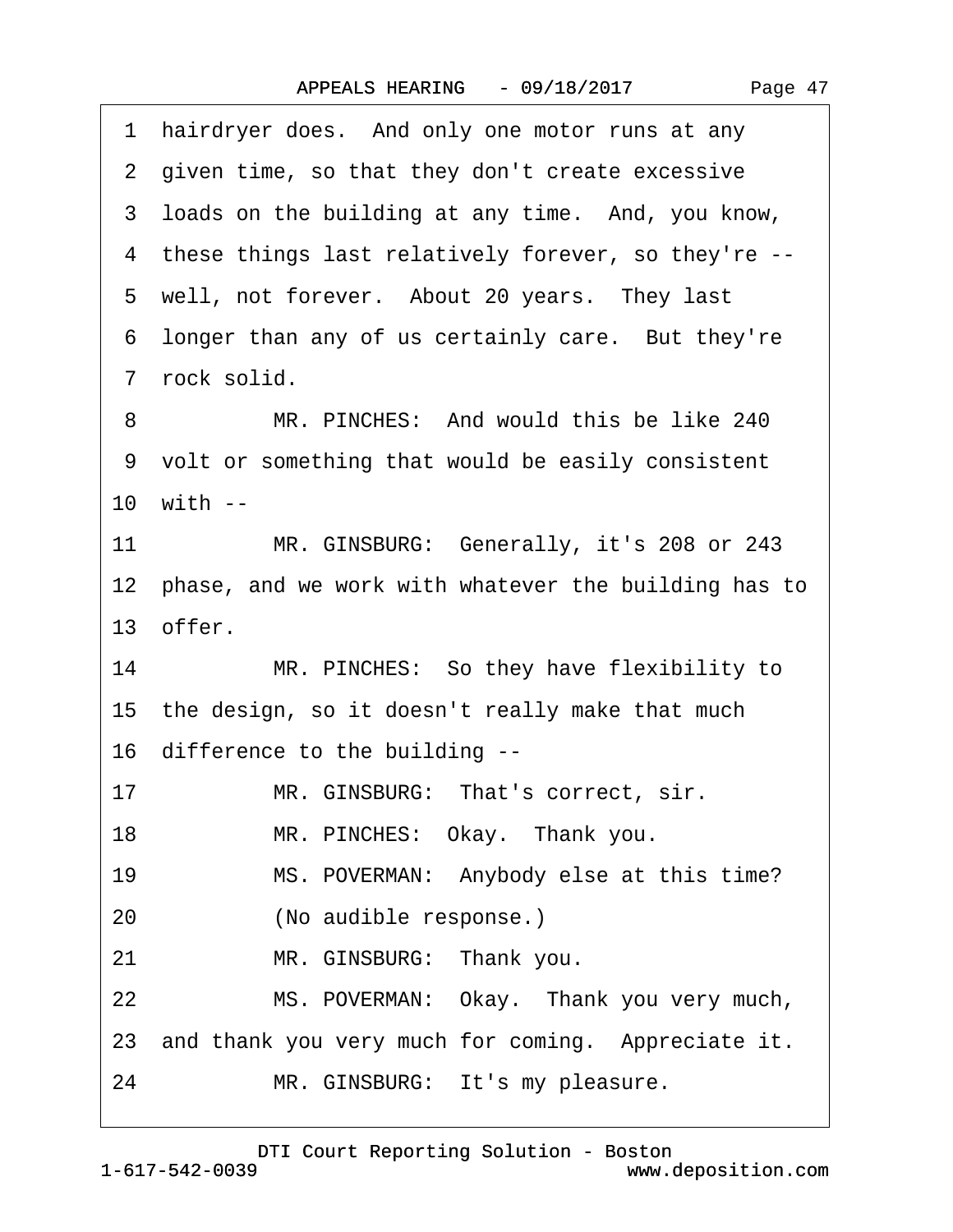<span id="page-47-0"></span>

| MS. POVERMAN: Now we're going to hear from<br>1         |
|---------------------------------------------------------|
| 2 Ms. Selkoe, assistant director --                     |
| 3<br>MS. SELKOE: Polly Selkoe, assistant                |
| director of regulatory planning.<br>4                   |
| 5<br>MS. POVERMAN: Thank you.                           |
| MS. SELKOE: One of the things the board<br>6            |
| 7 has to do is to accept the waiver list that the       |
| 8 applicant has submitted. And today I went over this   |
| 9 waiver list with the deputy building commissioner,    |
| 10 Mike Yanovitch, and he did suggest one minor change  |
| 11 having to do with -- this is on the last page --     |
| 12 tree removal permit process. They had a waiver from  |
| 13 the board of selectmen, and we asked them to add     |
| 14 from the town arborist, because the first step is    |
| 15 for the town arborist to make a decision about any   |
| 16 street trees, whether they can be taken down or not. |
| 17<br>I can either read through these, or I can         |
| 18 tell you that we feel that this is a complete list.  |
| 19 There's also a note at the end of the waiver list    |
| 20 saying that if there's any other waivers that are    |
| 21 necessary and related to these particular plans and  |
| 22 this comprehensive permit, that they also would be   |
| 23 included. But we think it's a complete list.         |
| MS. POVERMAN: Okay. I have some comments,<br>24         |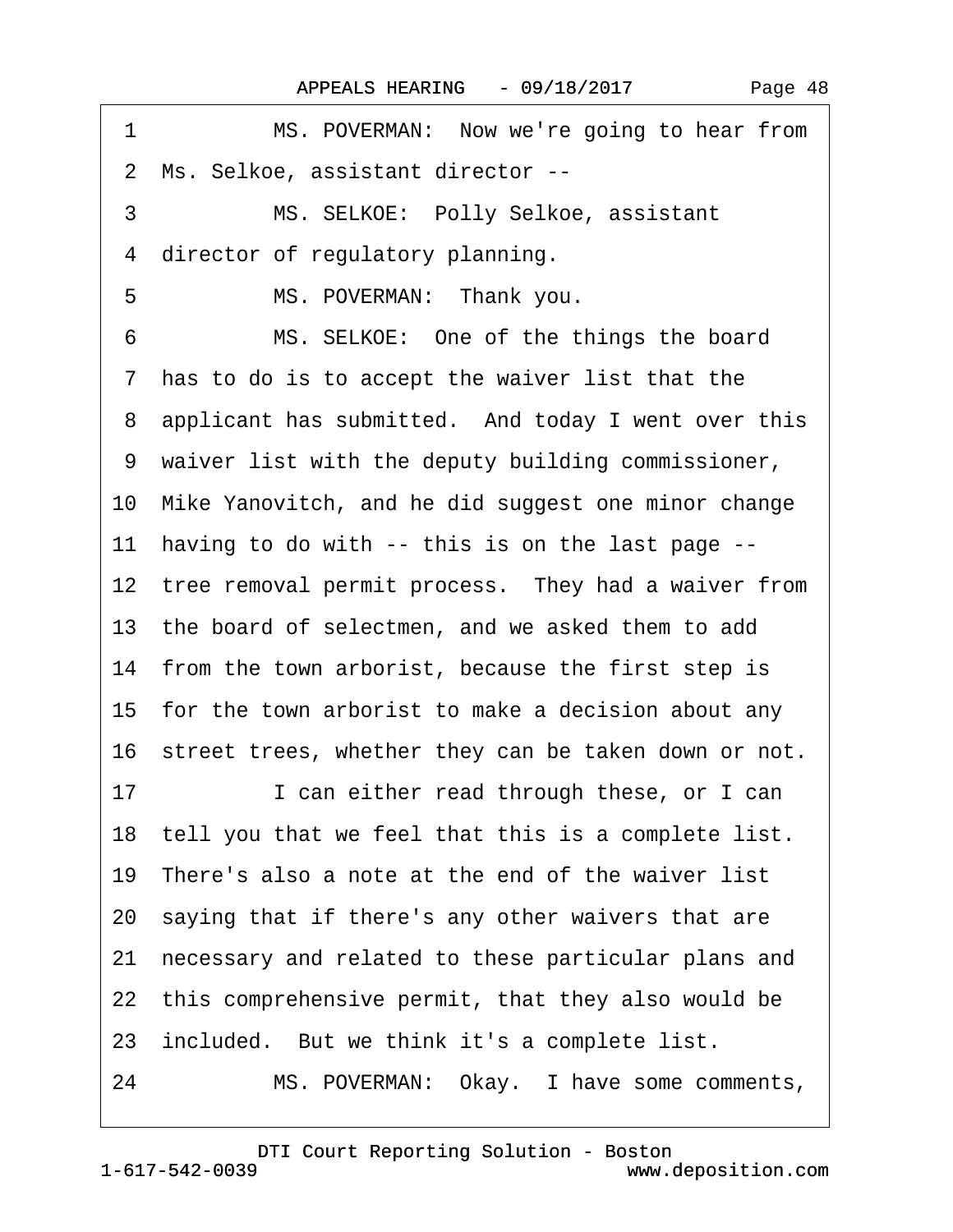<span id="page-48-0"></span>1 but I will get to my colleagues first, see if  $2$  they're  $-$ 3 MR. HUSSEY: No comments. 4 MS. PALERMO: No comments. 5 MS. POVERMAN: Okay. So my first comment ·6· has to do with -- on the second page, the last 7 waiver having to do with Section 6.04, the design of 8 all off-street parking facilities. And it asks for ·9· a waiver of particular requirements, but including, 10 not limited to. 11· · · · · ·I don't want -- I don't think it's 12 appropriate to waive all of the requirements or say 13· get a waiver from every single aspect of 6.4 because 14 that just goes too far. 15 • • • For example -- well, in the interest of 16· time, there are just things in there that I do not 17 think is appropriate to waive, you know, or that 18 needs to be waived. 19 • And it's actually consistent with a comment 20· that I had about the last paragraph, which 21· Mr. Engler has heard as well.· I do not -- I'm not 22 in favor of having and including anything else that 23 you might have forgotten. I think you need to put 24 into the waiver list exactly what you are interested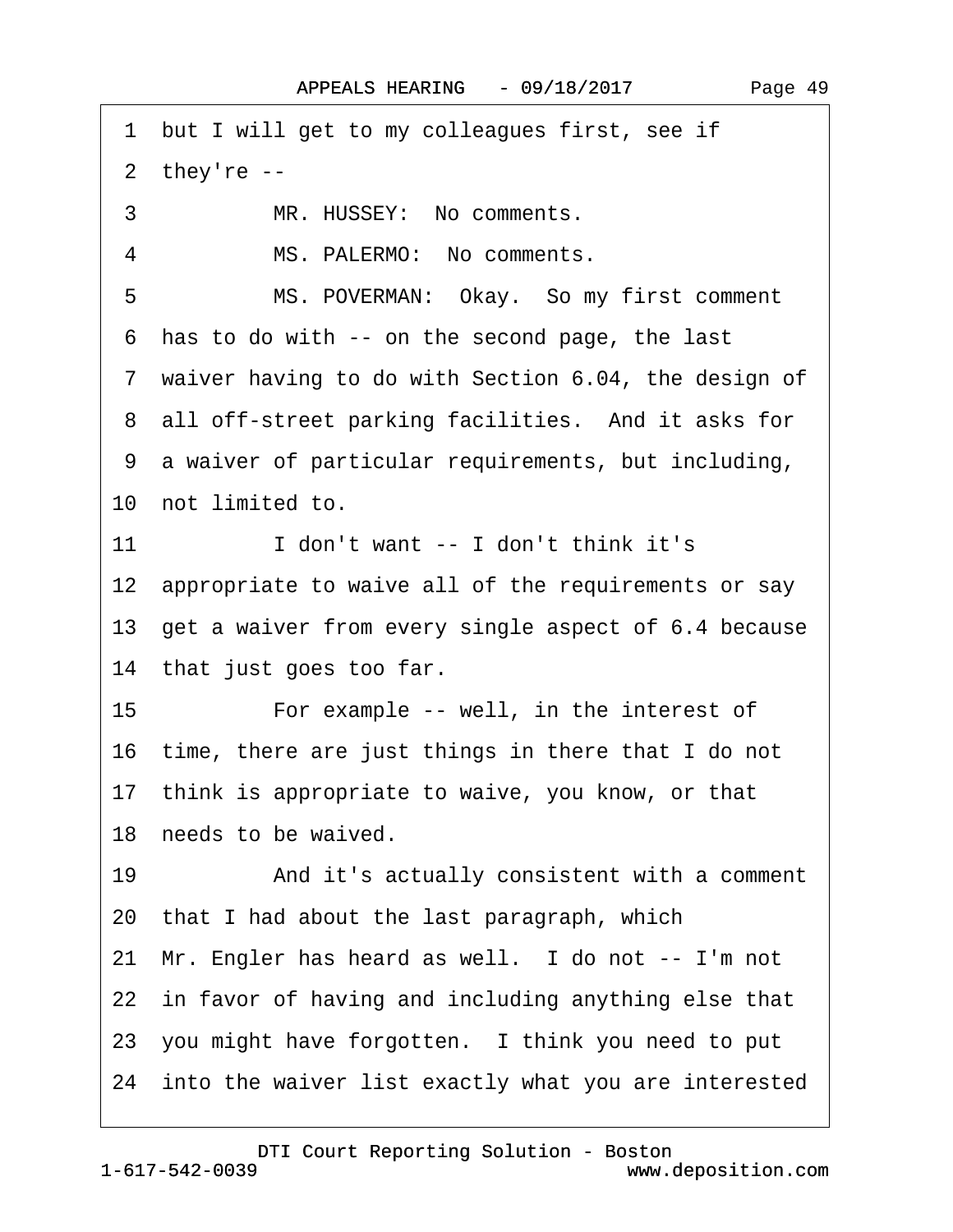<span id="page-49-0"></span>·1· in getting a waiver for, and not having a catchall, 2 anything-else basket at the end. So I would like 3 that provision to be removed, which I think is no 4 great surprise to people who have been listening to 5 other ZBA hearings. ·6· · · · · ·And the Section 6.04, I'd rather have it ·7· specified exactly which areas you do want waivers 8 from. I think most of them are encompassed by what 9 you list here. 10 MS. SELKOE: I'm just looking at the 11 section now. 12 MS. POVERMAN: Let me just give you an 13 example. Like the necessity for a handicap parking 14· space.· You don't want a waiver for that; we won't 15 give a waiver for that. So having this say 16· "anything else," would encompass that and give the 17· ability to get rid of that without violating the 18 terms of the order. That's why I think the 19 specificity is important. 20 MR. ENGLER: I understand the request. I 21· think the simple solution to this might be if we 22 just reference the plan. Basically, that's what 23· we're asking the board to approve, is the width, the 24· aisle dimensions, the space dimensions as shown on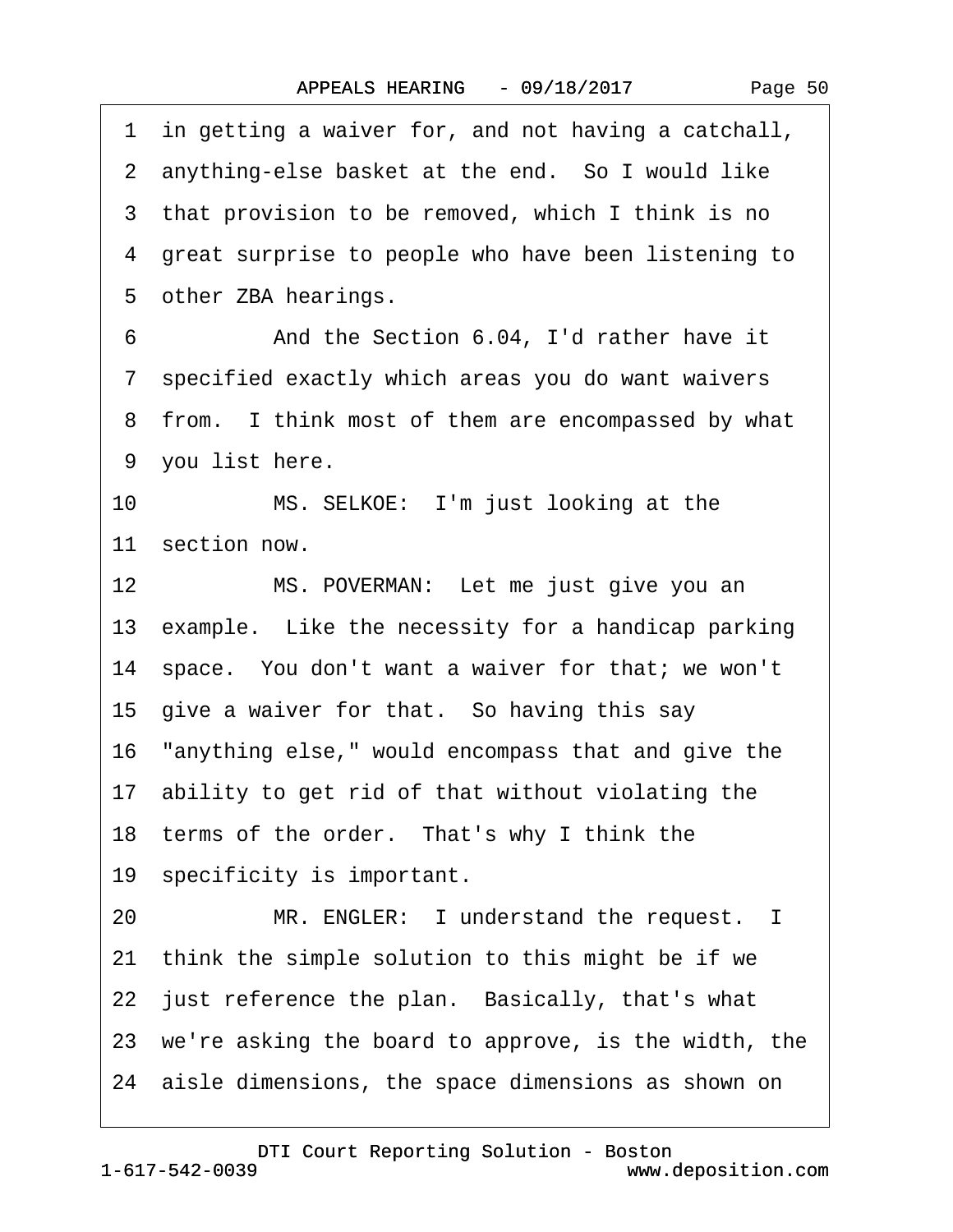| Page 51 |  |
|---------|--|
|---------|--|

<span id="page-50-0"></span>

|    | 1 the plan, which we've proven works. We're not         |
|----|---------------------------------------------------------|
|    | 2 asking for anything beyond that, so I think we could  |
|    | 3 leave it to Polly and our counsel to figure out the   |
|    | 4 language. But I understand the chairwoman's concern   |
|    | 5 about the way this is written is basically a waiver   |
|    | 6 from the entire provision, which we don't need. We    |
|    | 7 just need a waiver to allow for the plan as           |
|    | 8 proposed.                                             |
| 9  | So to that point, we're amenable to                     |
|    | 10 revising the language so it's not a catchall and     |
|    | 11 just refer to the plan set, and particularly the     |
|    | 12 garage plan set -- or garage plan, I should say.     |
| 13 | And I'm shocked and amazed that you would               |
|    | 14 not allow the last paragraph. That's                 |
|    | 15 understandable, so we are comfortable with that      |
|    | 16 being stricken.                                      |
| 17 | MS. POVERMAN: Okay. Thank you.                          |
| 18 | And then on the last page, in terms of                  |
|    | 19 waivers for the board of selectmen, are we even able |
|    | 20 to do that, Alison?                                  |
| 21 | MS. SELKOE: Well, they're a local board,                |
|    | 22 and so you can --                                    |
| 23 | MS. POVERMAN: Yeah, okay.                               |
| 24 | And the tree removal process, I do not want             |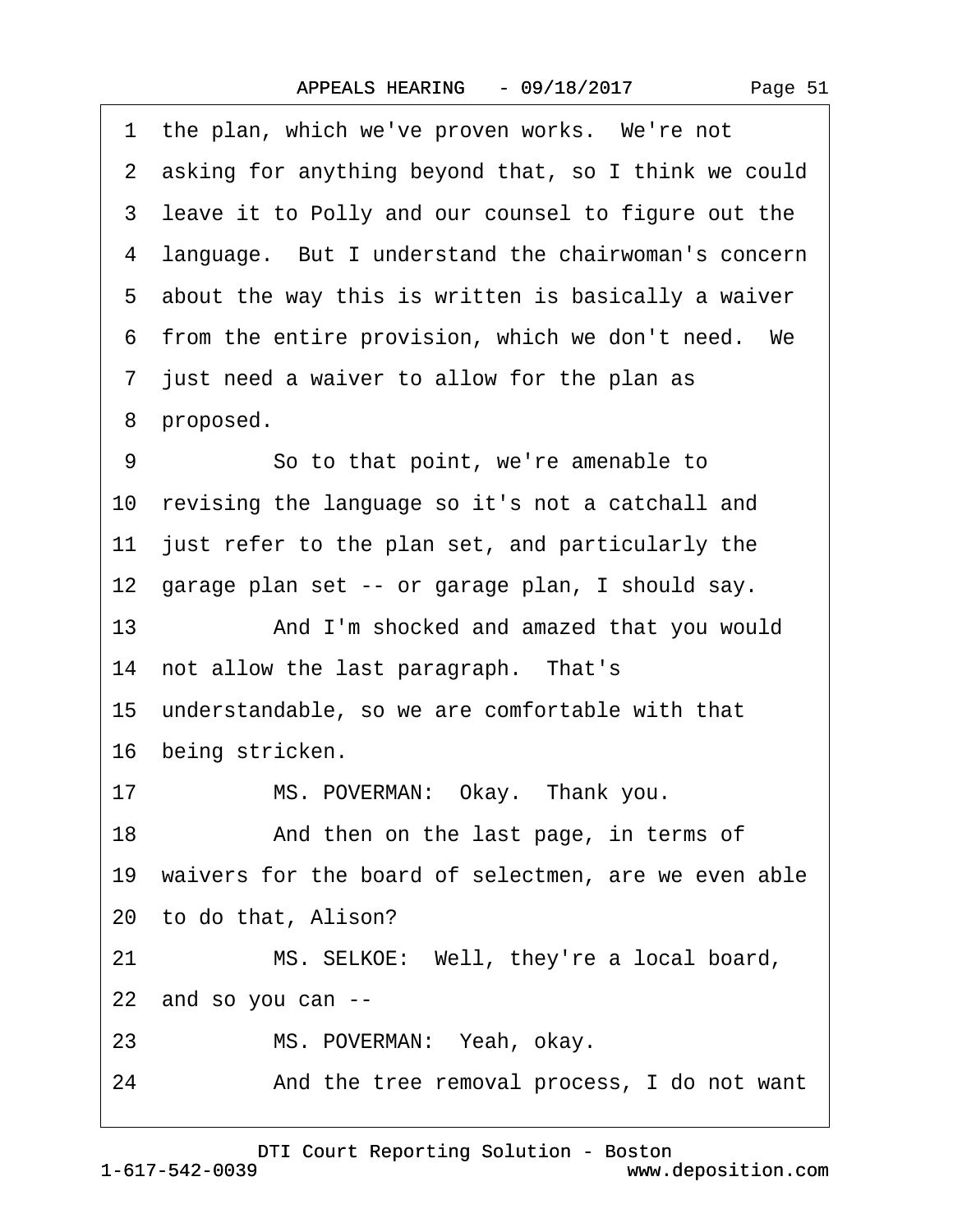<span id="page-51-0"></span>

|    | 1 to waive -- or do not think it's appropriate to       |
|----|---------------------------------------------------------|
|    | 2 waive the requirement of working with the arborist,   |
|    | 3 so I'm not sure it's -- I'm not sure this language    |
|    | 4 is appropriate because --                             |
| 5  | MS. SELKOE: In other words, maybe the                   |
|    | 6 arborist says, well, you can remove that tree, but    |
|    | 7 you have to replace it in a different location.       |
| 8  | MS. POVERMAN: Right.                                    |
| 9  | MS. SELKOE: Jennifer, do you have any                   |
|    | 10 suggested language, then, for that?                  |
| 11 | MS. DOPAZO GILBERT: I'll come up with                   |
|    | 12 some, sure.                                          |
| 13 | MS. POVERMAN: Okay.                                     |
| 14 | And did we get rid of the waiver from the               |
|    | 15 noise requirement?                                   |
| 16 | MS. SELKOE: Yes, we did.                                |
| 17 | MS. POVERMAN: Okay. That is all that I                  |
|    | 18 have.                                                |
| 19 | MS. SELKOE: So I think we can make those                |
|    | 20 changes, and then at our next hearing you can accept |
|    | 21 the waiver list, if you want to see the final        |
|    | 22 product.                                             |
| 23 | MS. POVERMAN: Yes.                                      |
| 24 | MS. SELKOE: Okay. And the only other                    |
|    |                                                         |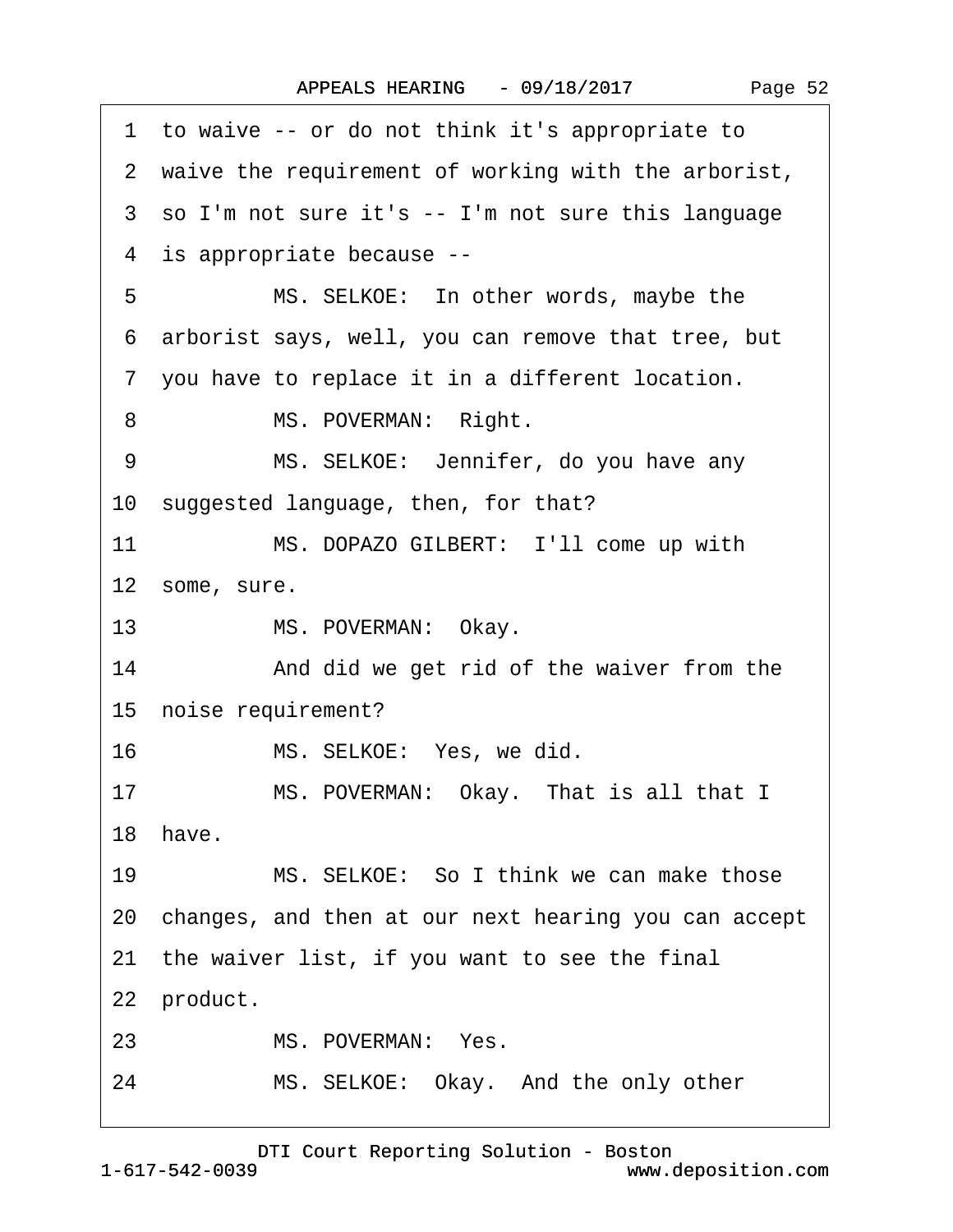|  | Page 53 |  |
|--|---------|--|
|--|---------|--|

<span id="page-52-0"></span>·1· thing I wanted to say is that tonight, formally, you ·2· should accept the revised plan of record dated -- 3 and we have to pick a date. Do you want to pick 4 today's date? I don't think that's the date that's 5 actually on the plan. I think it's September 12th. 6 MS. POVERMAN: Let's say September 12th. I ·7· think that would make it a little cleaner. 8 MS. SELKOE: The only thing is that, of ·9· course, the facade changes are not on the plan yet. 10· Maybe they want to give a new plan. 11 MS. POVERMAN: Mr. Engler? 12 MR. ENGLER: I don't think there's a right 13 answer to the question. I think it's a matter of 14 making it clear and consistent. We submitted 15· updated plans.· Off the top of my head, we submitted 16· an architectural plan set, I want to say, on the 17· 12th, submitted a civil engineering plan set which, 18· oh, by the way, we then had to revise and submit the 19· next day.· So it gets a little bit convoluted 20 relative to dates on the plans and like. Counsel 21· may have an opinion as well, but I think the 22· important thing is we just pick a date so that the 23 plan can be appropriately referenced. Whether or 24 not our team needs to submit the same plan with an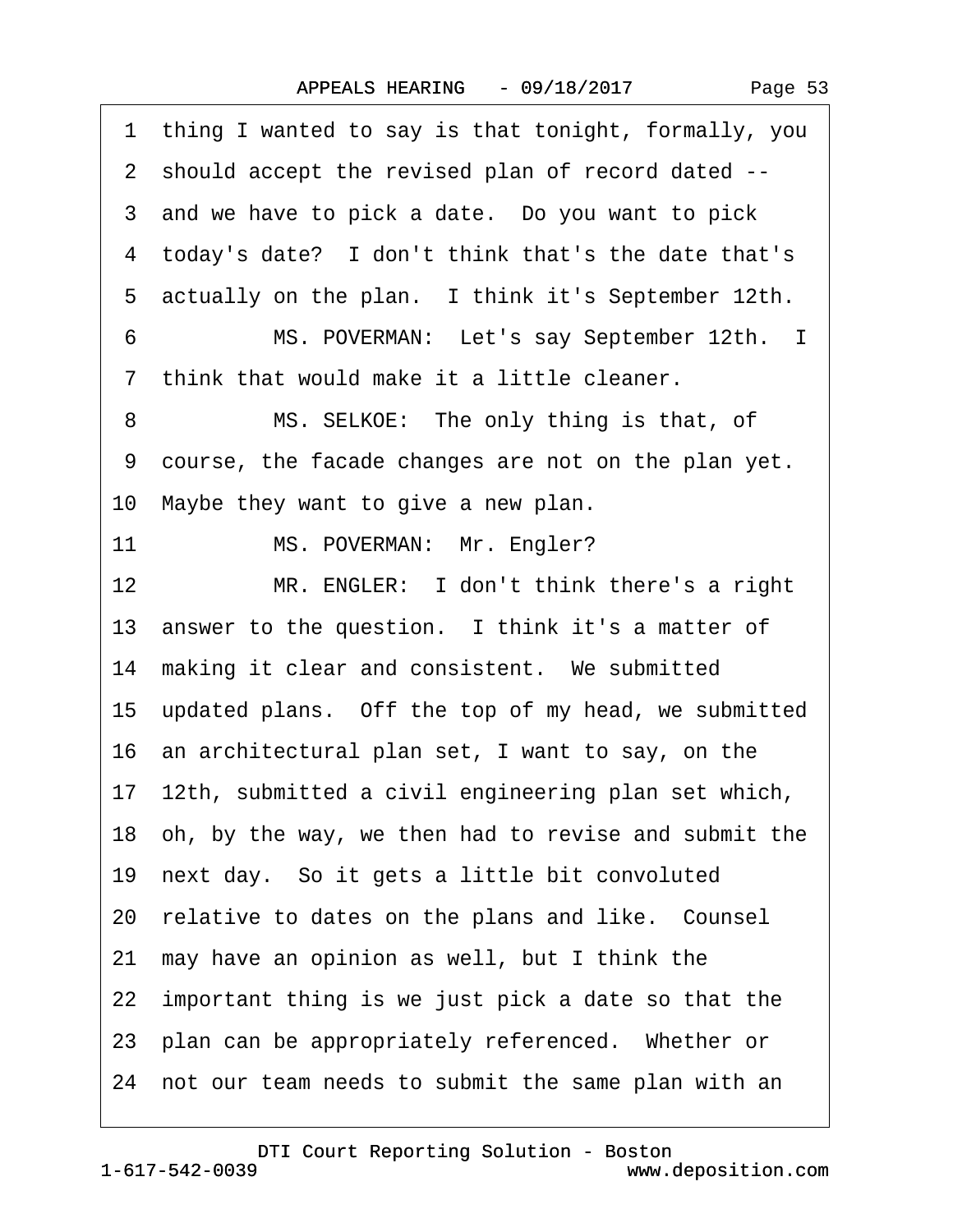Page 54

<span id="page-53-0"></span>·1· updated date or not, I don't think it matters to us. 2 The plans are the plans. Let's just get the dates ·3· correct. 4 MS. SELKOE: Right. But it is very 5 important that the plan itself have a date that we ·6· agree on because we do everything by date. 7 MS. POVERMAN: Then why don't we make it as 8 of today and as of the information presented in ·9· front of the board as of today. 10 MS. SELKOE: All right. 11 **In alsatisfactory?** And then we will 12 need you to redate the plan. 13 MR. ENGLER: So that's what we'll do, 14 because then there's confusion. Even if the plan's 15· the same and somebody says, well, it's dated 16· September 18th but on the plan set it's 17· September 12th, what we'll need to do is we'll need 18 to have our team redate the plans as of 19· September 18th, and we'll submit that to the 20· board -- all the plans, not just the architectural, 21· the civil plans -- 22 MS. SELKOE: Right. That was what I had in 23· mind. 24 Okay. So then this board would have to say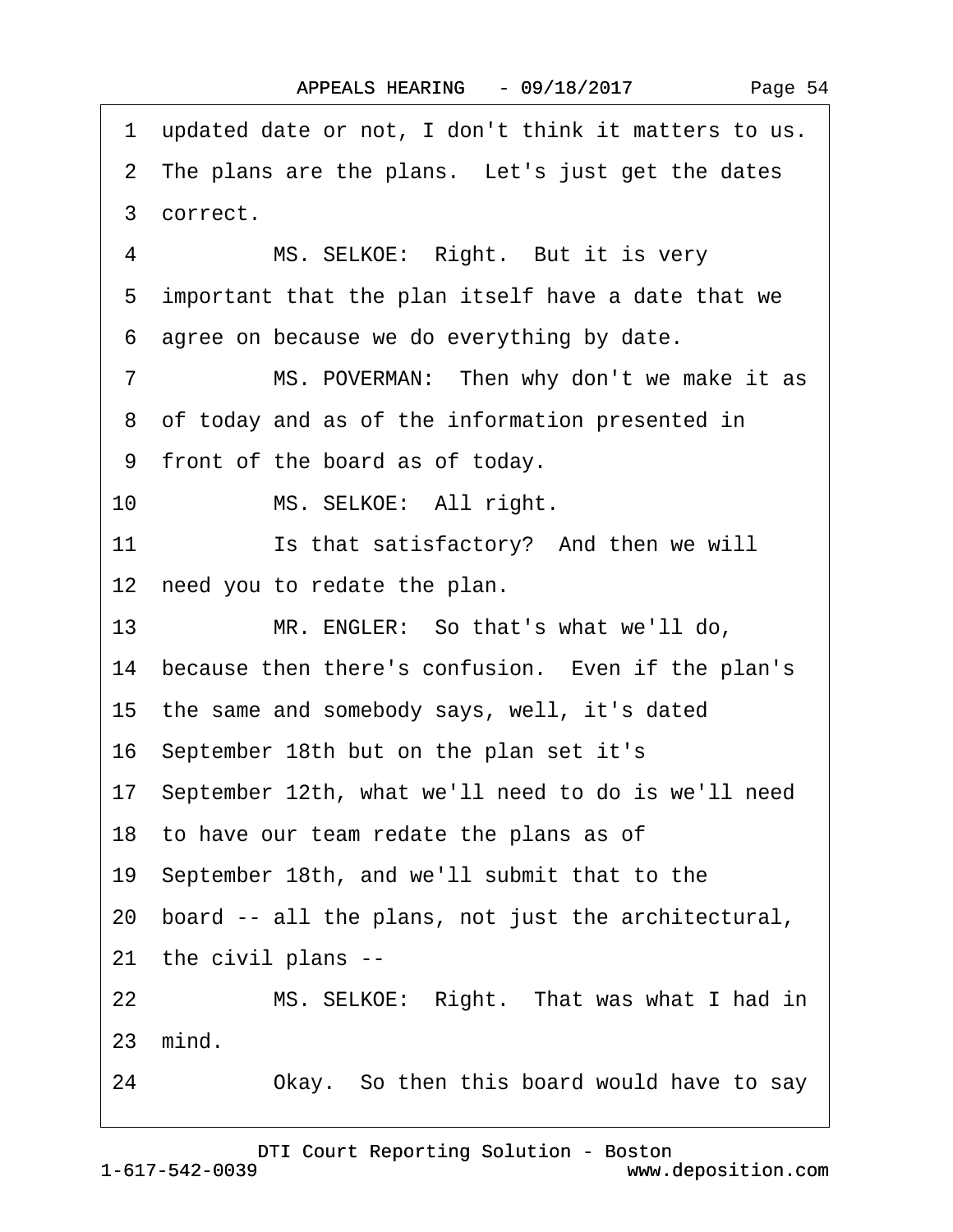<span id="page-54-0"></span>

|    | 1 that you'll accept the plans as discussed and         |
|----|---------------------------------------------------------|
|    | 2 presented tonight dated September 18th.               |
| 3  | MS. POVERMAN: Okay. We accept the plan                  |
| 4  | submitted tonight --                                    |
| 5  | MS. SELKOE: As the plan of record.                      |
| 6  | MS. POVERMAN: -- as the plan of record,                 |
|    | 7 yes, thank you.                                       |
| 8  | MR. HUSSEY: As to be amended.                           |
| 9  | MS. SELKOE: With the changes that were                  |
|    | 10 presented tonight.                                   |
|    | MS. POVERMAN: Right.<br>11                              |
| 12 | MS. SELKOE: Then the other thing is that                |
|    | 13 this -- as you mentioned, this hearing is going to   |
|    | 14 be continued to October 11th. And on October 11th,   |
|    | 15 we'll go through a list of draft conditions. That    |
|    | 16 draft conditions is in process, but we want to meet  |
|    | 17 with the different departments to make sure that     |
|    | 18 they're exactly, you know, what they want. So we     |
|    | 19 will have done that by October 11th, and we will get |
|    | 20 you the conditions prior to that so that you can     |
| 21 | have a look at them and we can go through them that     |
|    | 22 night.                                               |
| 23 | And then, of course, they're only                       |
|    | 24 conditions if you vote an approval, but the usual    |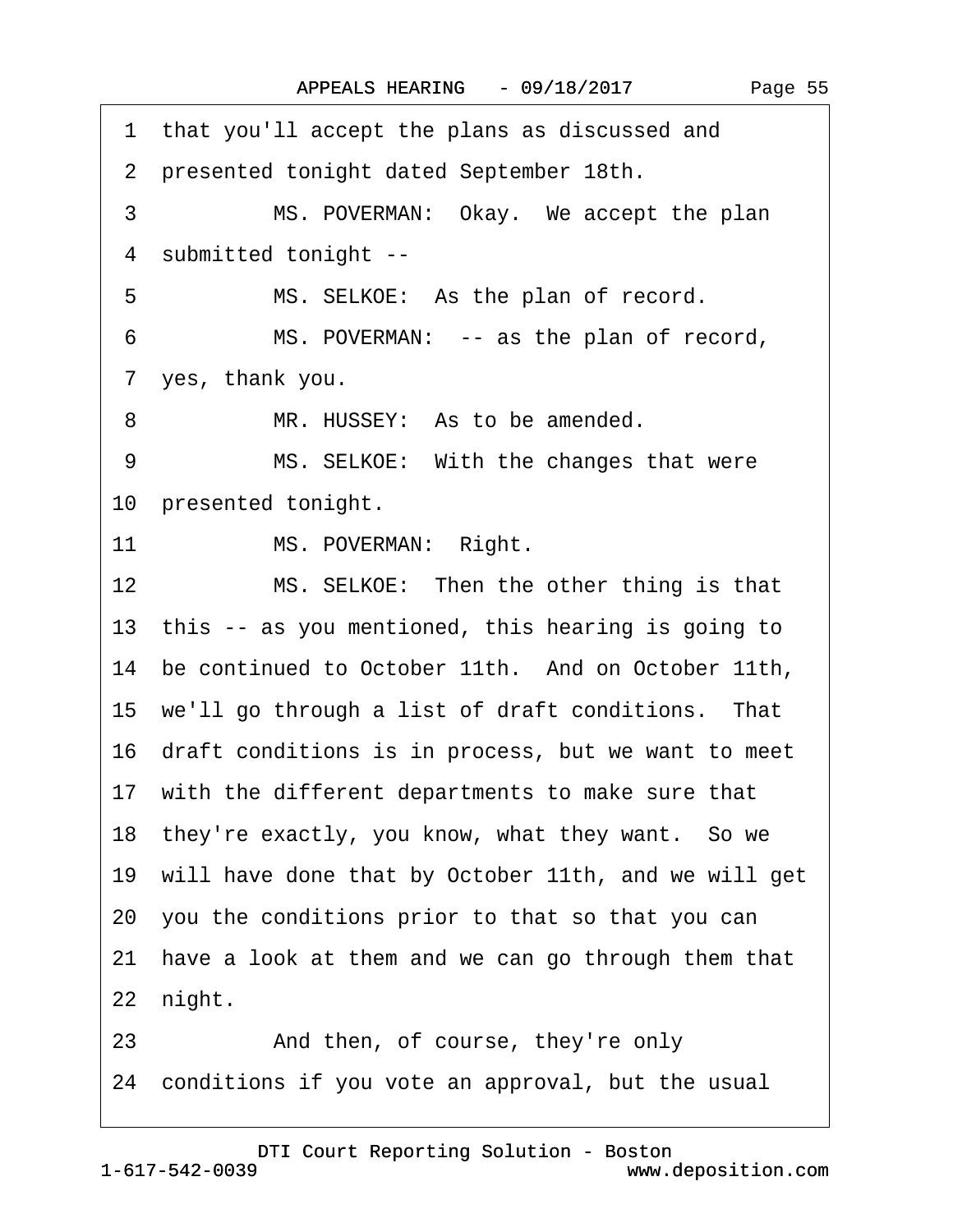<span id="page-55-0"></span>·1· procedure, that you work on the conditions and let 2 the applicant see the conditions as well before the

·3· October 11th date.

4 MS. POVERMAN: Since condition writing and 5 revisions have been known to take more than one ·6· session, I would ask the applicant for an extension ·7· at least to October 30th, otherwise.

8 MR. ENGLER: Well, here's what I would 9 suggest: At a minimum, we need to give an extension 10· to October 12th, since the hearing is October 11th, 11 because we need that extension to submit any new 12 information after tonight.

13 **I** don't know that an extension beyond that 14· is necessary because you don't need beyond -- you 15 still have from the date of -- from October 11th, 16· technically you still have 40 days to discuss the 17 conditions and vote the decision. I don't think you 18 need an extension beyond October 11th. 19 Could we perhaps give you one? Yes. But 20 let's see what happens on October 11th. But that's 21· not customarily how it's done, because the public

22 hearing is closed and then you have 40 days to

23· deliberate all parts of the decision.

24 MS. SELKOE: The problem with that is that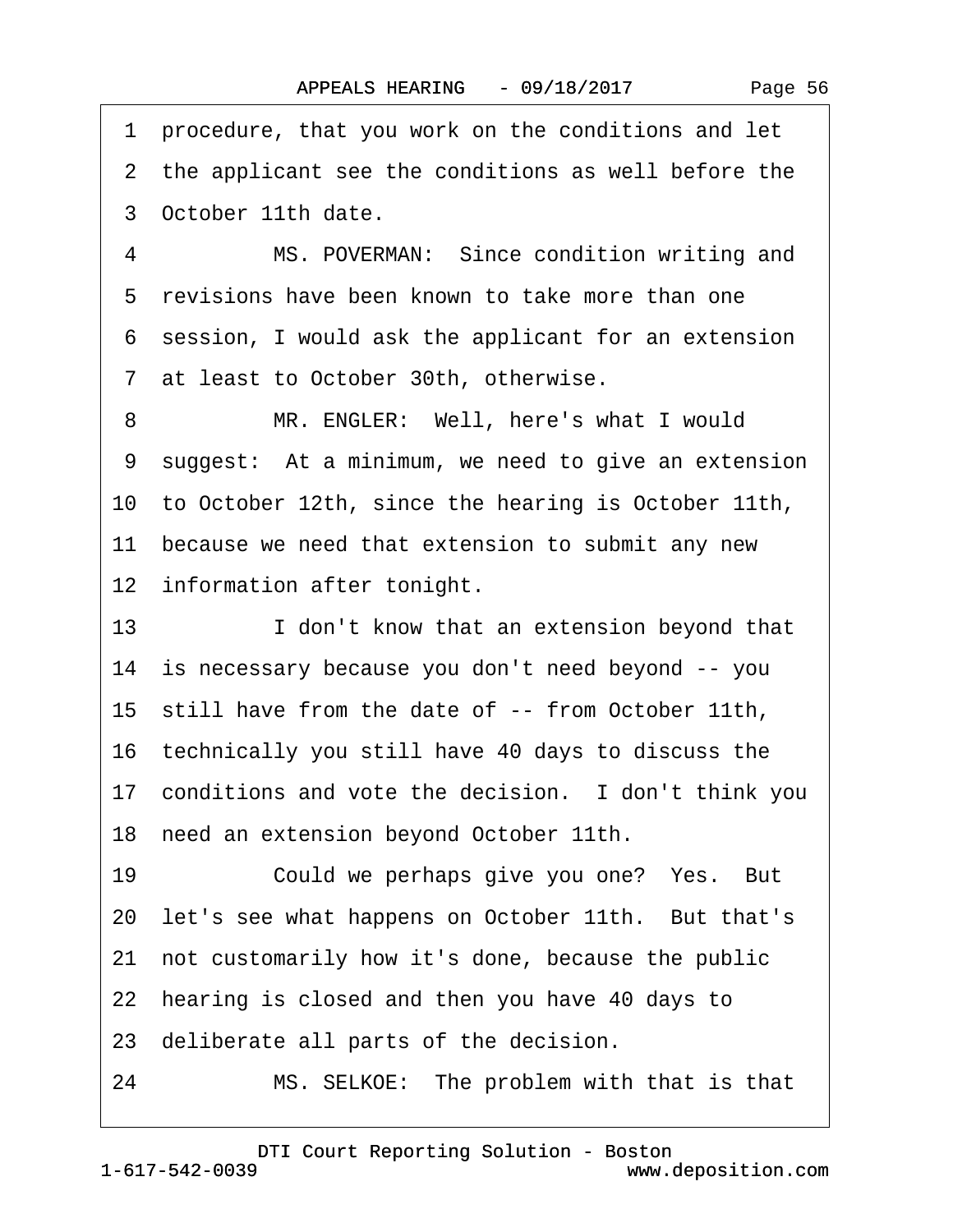|  | Page 57 |  |
|--|---------|--|
|--|---------|--|

<span id="page-56-0"></span>1 if on October 11th we're discussing conditions and ·2· you object to a condition and you want to present 3 new information after that about why you object to 4 it, you would not be able to do that. But what we 5 could do is if we extend it to October 12th, on the ·6· October 11th date, if that should occur, then you 7 would give a further extension. 8 MR. ENGLER: Agreed. 9 MR. HUSSEY: Yeah, that's fine. 10 MR. ENGLER: So I have that prepared. I'm 11 going on record as saying the applicant agrees to 12 extend the public hearing process to October 12th. 13 We will submit something to that effect in writing 14 tomorrow so you have it for your files. 15 MS. POVERMAN: Thank you. Appreciate that. 16 • And I know there are a couple of questions 17 from the audience. I saw a hand or so pop up. So 18 if you could go up to the microphone. 19 MS. KATES: This is Beth Kates from 20· 105 Centre Street. 21 **I** have a question about the parking garage. 22 This doesn't relate to the actual parking system. 23 Maybe I missed this. I don't know. But is there 24· any provisions for an electric vehicle charging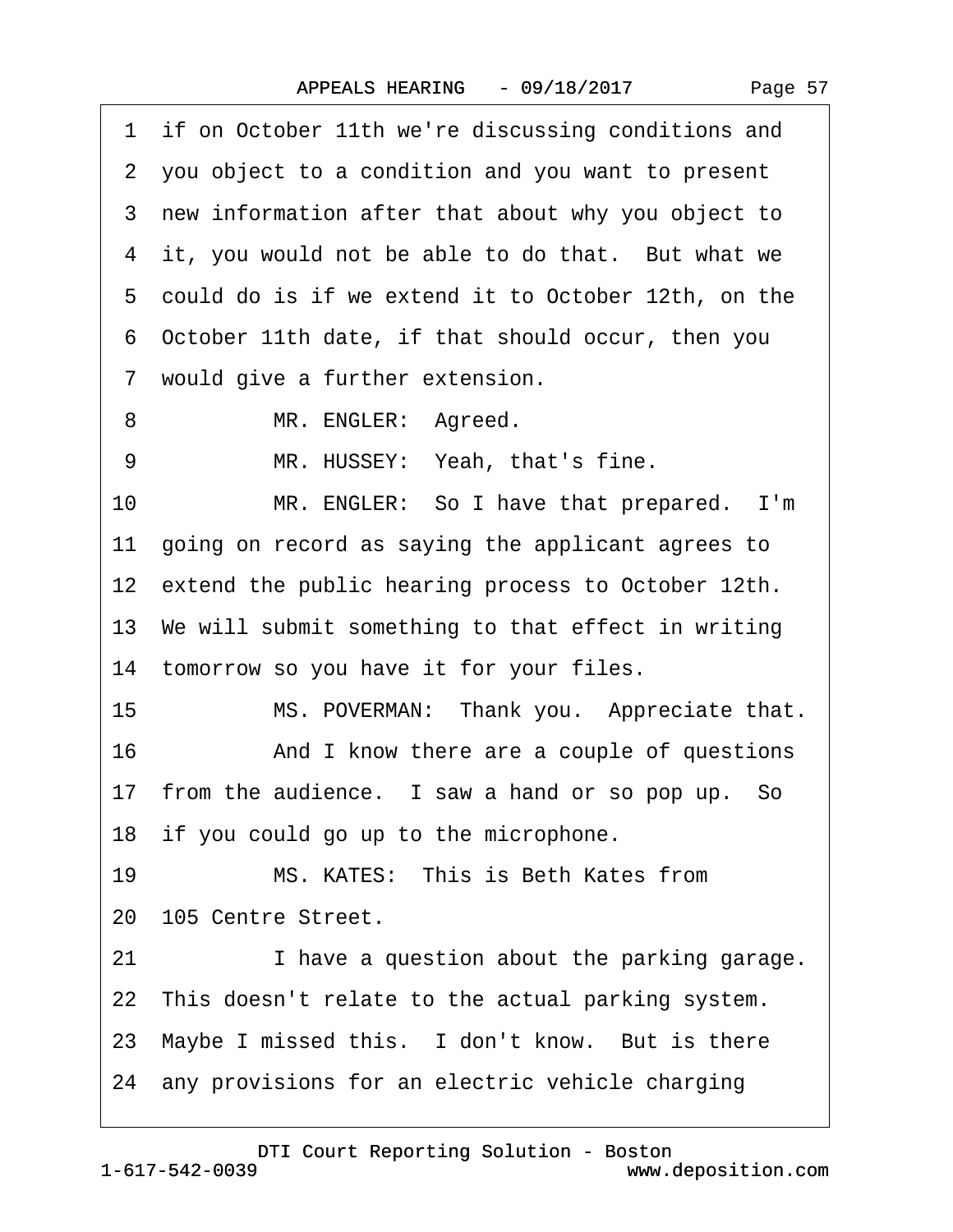<span id="page-57-0"></span>

|    | 1 station or any electric vehicle charging in that     |
|----|--------------------------------------------------------|
|    | 2 garage?                                              |
| 3  | MR. BARTASH: No.                                       |
| 4  | MS. KATES: Would you consider installing               |
|    | 5 it, considering the number of electric vehicles that |
|    | 6 are coming on the market and the fact that people    |
|    | 7 have them and they need places to charge them?       |
| 8  | MR. BARTASH: Not at this time.                         |
| 9  | MS. KATES: Thank you.                                  |
| 10 | MS. POVERMAN: Well, is it possible to put              |
|    | 11 outlets near some of the parking stations for       |
|    | 12 parking areas so that if somebody wanted to use     |
|    | 13 their own plug and juice it --                      |
| 14 | MR. HUSSEY: I would suggest that what you              |
|    | 15 require is the primary service have enough ability  |
|    | 16 to add a charging station later, because you don't  |
|    | 17 want --                                             |
|    | 18<br>MR. ENGLER: The problem is, as we talked         |
|    | 19 about, all the spaces will be assigned. So if       |
|    | 20 somebody has an electric vehicle on Day 1 and       |
|    | 21 there's a charging station there and then they move |
|    | 22 out in a year and the tenant that moves in doesn't  |
|    | 23 have an electric vehicle and that's their space,    |
|    | 24 what happens?                                       |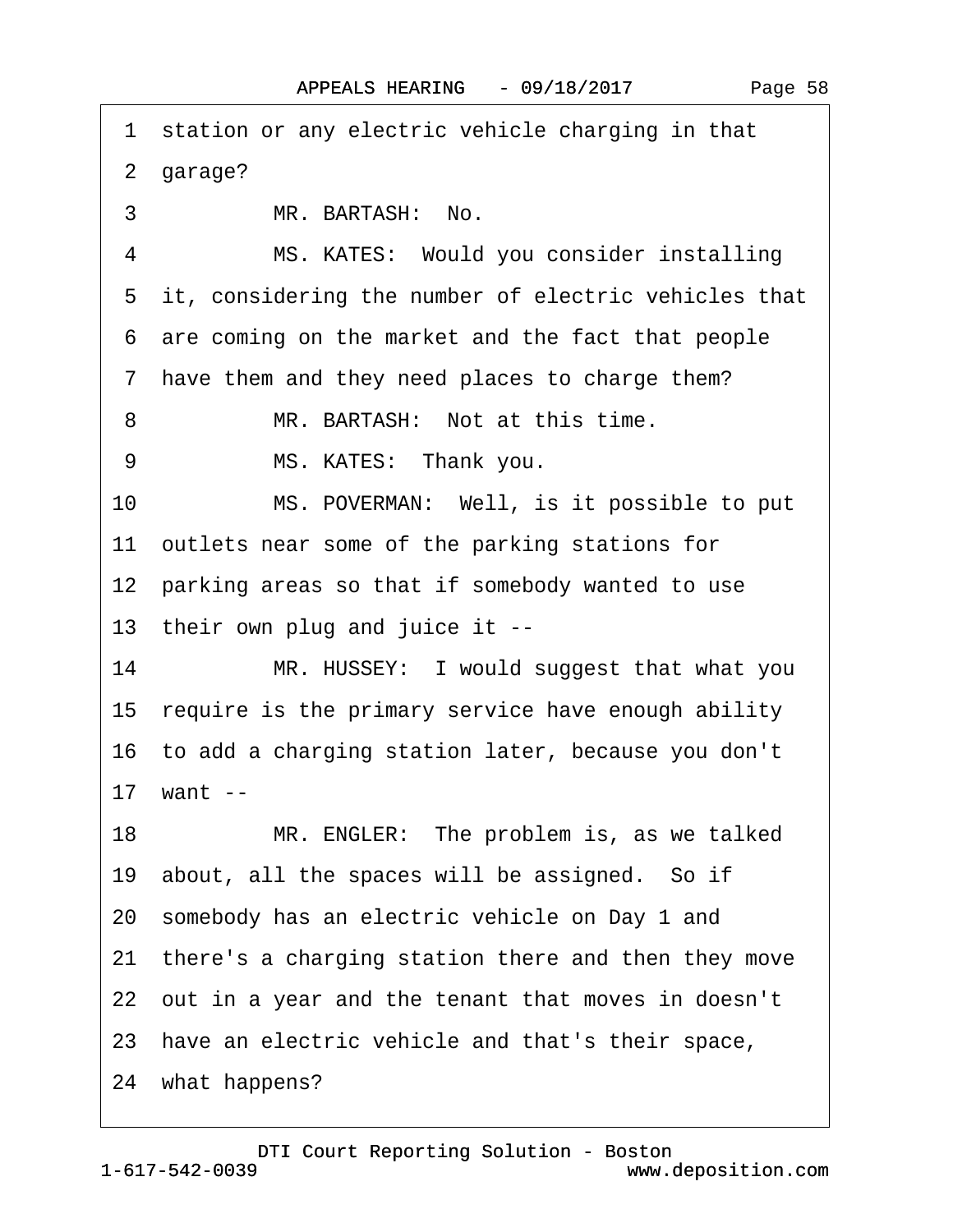<span id="page-58-0"></span>

| 1<br>MS. POVERMAN: Right. But if you have               |
|---------------------------------------------------------|
| 2 electrical plugs in multiple spaces, then --          |
| MS. SELKOE: Well, I don't think that's<br>3             |
| 4 exactly what Chris was suggesting. He's suggesting    |
| 5 that your primary electric service be strong enough   |
| 6 or capable enough that, if in the future you needed   |
| 7 to add an electrical outlet for an electrical         |
| 8 vehicle, you could do that.                           |
| MR. ENGLER: Yeah. But I don't think that<br>9           |
| 10 would work either because that's -- I mean, anybody  |
| 11 that has an electric vehicle knows that to charge it |
| 12 takes a significant amount of electricity. And if    |
| 13 they're charging their vehicle, they're basically    |
| 14 doing it for free because of the plug in the garage, |
| 15 and I don't think that's acceptable to my client.    |
| 16 You know, it's not a one-time thing. It's charging   |
| 17 all the time, and that's a huge freebie, and there's |
| 18 no way to monitor that.                              |
| 19<br>MS. POVERMAN: Isn't there a way to -- if          |
| 20 that's an assigned station, some way to --           |
| MR. ENGLER: No. The --<br>21                            |
| 22<br>MS. POVERMAN: -- add it on the parking fee        |
| 23 for a person who has an electric vehicle? I hate to  |
| 24 preclude the ability altogether, considering that    |
|                                                         |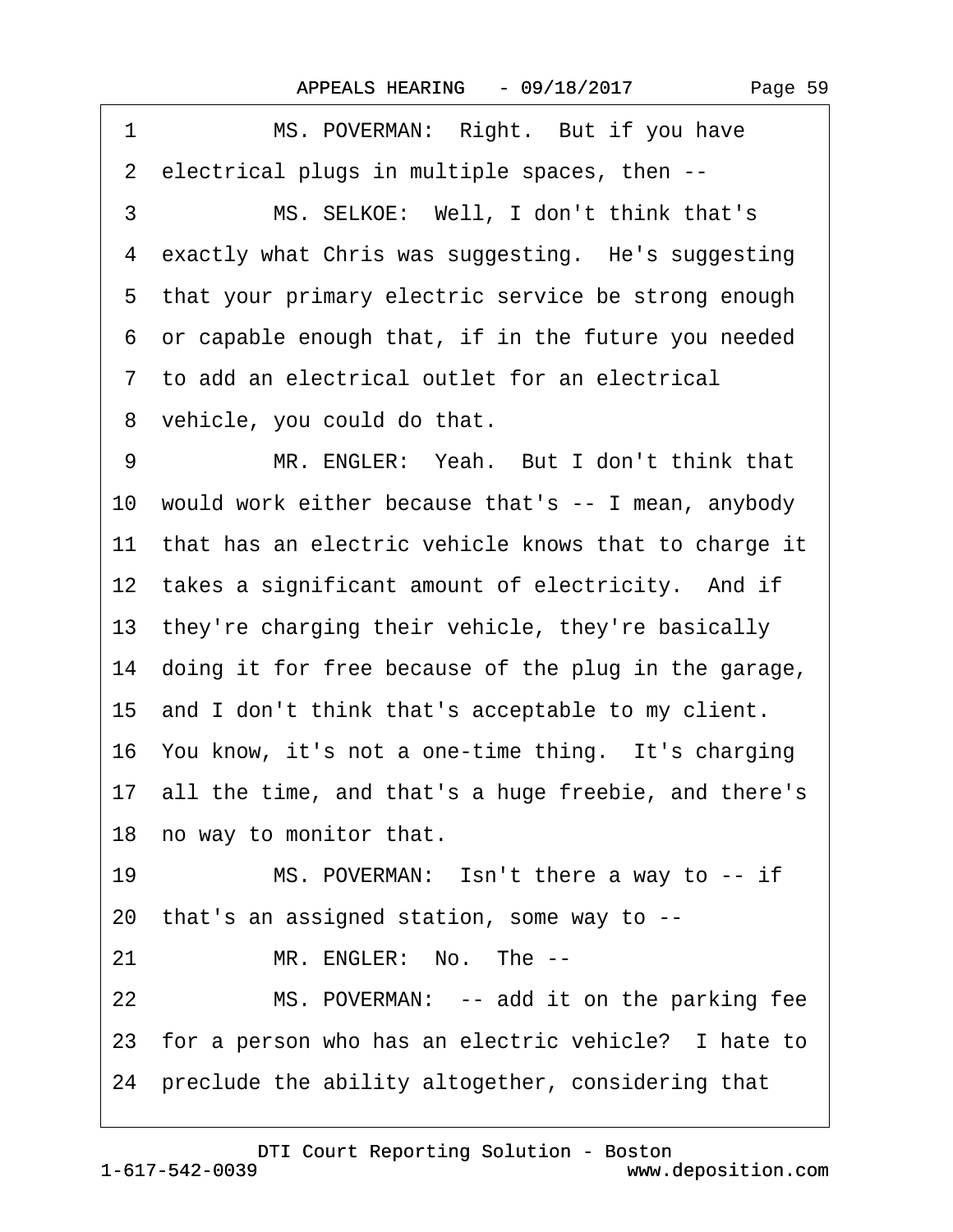<span id="page-59-0"></span>1 it's going to become more and more prevalent. 2 MS. SELKOE: Let me just say that the town 3 right now is working on future regulations for ·4· properties, both residential and commercial, to 5 require certain zoning, so that will be coming. ·6· It's not there now. 7 MS. PALERMO: In fact, actually, Chris's 8 suggestion I think solves both issues. It will not ·9· put your client in a position of providing the level 10 of electric service to a specific car. It will just 11 mean that the building has been equipped with the 12 sufficient level of electrical service that feeds 13 into the garage should, in the future, you choose to 14 install the correct --15 MS. POVERMAN: Our house has that ability. 16· I mean -- 17 MR. ENGLER: You know, I'll talk to my 18 client about that. I mean, I think realistically 19 this will be a state-of-the-art building. I don't 20· think that condition is an issue. 21 MS. POVERMAN: Well, if you could give some 22 consideration to the suggestion, because I think 23 it's a good one to keep in mind for a state-of-24 the-art building.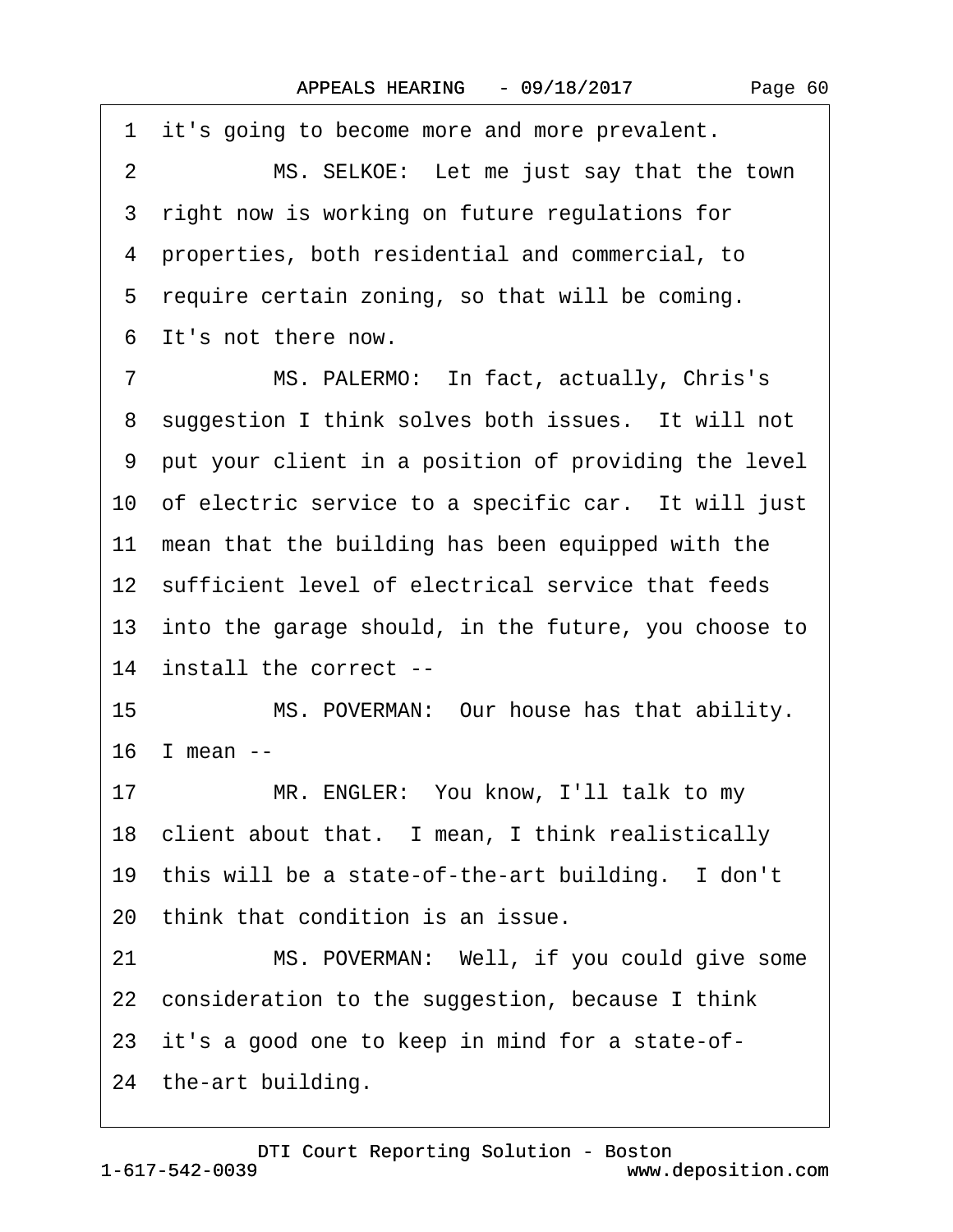<span id="page-60-0"></span>1 **Is there anybody else who would like to** 2 speak? 3 Mr. Pinches, you're back. 4 MR. PINCHES: Fred Pinches, again, F-R-E-D,  $5$  P-I-N-C-H-E-S. 6 **4. • At an earlier meeting, our environmental** ·7· peer reviewer down there mentioned an environmental 8 study and review of the parking lot next to the ·9· proposed building, the so-called Starbucks parking 10 lot. And at that time, that environmental review or 11 study was not complete. There was a question about 12 possible contamination from earlier historic uses of 13 the building where Starbucks is. And I think there 14 was some discussion there about what -- how that 15· might impact the design of the building and the 16 safety precautions. And I was wondering where that 17 study is. 18 MS. SELKOE: I can answer that. 19 MR. PINCHES: Thank you. 20 MS. SELKOE: What the environmental peer 21 reviewer said was one of the ways to handle that is 22· to -- before you build the foundation, to cap the 23 site. And I believe that that's what the applicant 24 intends to do. Is that correct? You put a barrier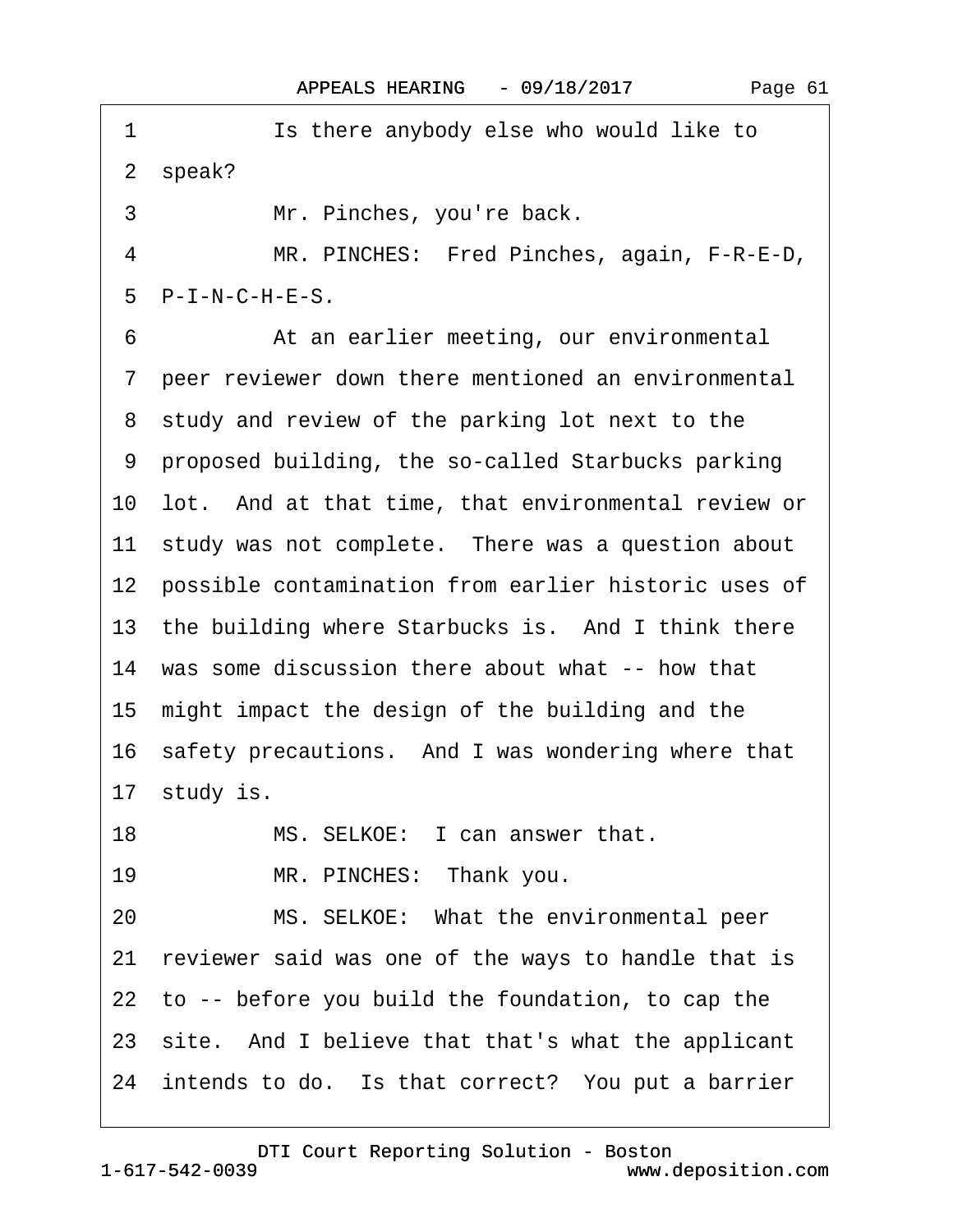<span id="page-61-0"></span>

|                | 1 on the site.                                          |
|----------------|---------------------------------------------------------|
| $\overline{2}$ | MS. PALERMO: Your engineer did testify to               |
|                | 3 that fact.                                            |
| 4              | MS. SELKOE: Right. That's what he said                  |
|                | 5 you were going to do.                                 |
| 6              | MS. POVERMAN: A cap on the ground and then              |
|                | 7 the vapor barrier that goes --                        |
| 8              | MS. SELKOE: Well, I don't know the                      |
|                | 9 details, but they                                     |
| 10             | MR. DAVID DANESH: Hi. I'm David Danesh,                 |
|                | 11 part of the development team.                        |
| 12             | I believe from the -- we had our                        |
|                | 13 environmental consultant come, and he made it pretty |
|                | 14 clear -- Mr. Fred Lebow from -- I think he has done  |
|                | 15 a lot of work with the town. And he made it pretty   |
|                | 16 clear that the environmental spill that this         |
|                | 17 gentleman is talking about at the dry cleaners could |
|                | 18 never ever reach our site in about -- I think he     |
|                | 19 said about a thousand years because the hill is      |
|                | 20 slanted toward Commonwealth Avenue. It can't go      |
|                | 21 uphill below grade, so it can never -- it was never  |
|                | 22 an issue. He made that pretty clear.                 |
| 23             | MS. POVERMAN: There were two things,                    |
|                | 24 actually. There was that, and there was also the     |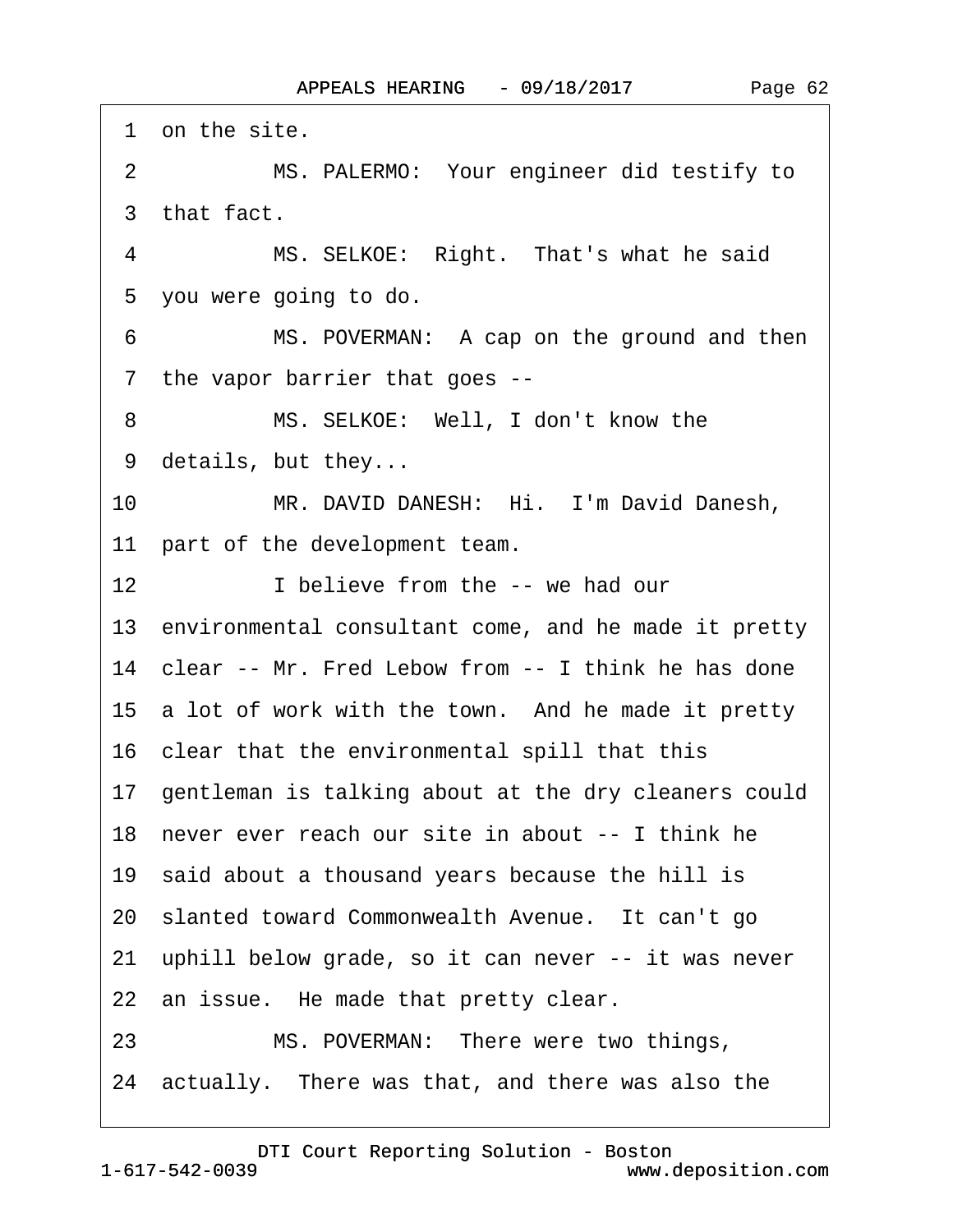<span id="page-62-0"></span>

|         | 1 vapor issue where it was commented that other         |
|---------|---------------------------------------------------------|
|         | 2 buildings in the area, which have been affected       |
|         | 3 houses, are getting some steps taken to protect       |
|         | 4 them. And in relation to that, the experts            |
|         | 5 discussed steps that could be taken in the            |
|         | 6 construction of the building to prevent that. I       |
|         | 7 have not read that in the past day or two, but I      |
|         | 8 think it could be a condition that we put in in       |
|         | 9 terms of what the recommendations are of the          |
|         | 10 experts. I can't roll it off the top of my head      |
|         | 11 right now.                                           |
| $12 \,$ | MR. ENGLER: Nor can we. Honestly, we                    |
|         | 13 talked about this like at the first hearing or       |
|         | 14 something, so it's not fresh. But as the public      |
|         | 15 hearing is still open, allow us a couple of days to  |
|         | 16 revisit with our environmental consultant to see     |
|         | 17 what, in fact, we are proposing to do, and we'll     |
|         | 18 submit it for the record.                            |
| 19      | MS. PALERMO: I'll just remind you, because              |
|         | 20 I do remember. I asked the question. And his         |
|         | 21 opinion was that the conservative approach would be  |
|         | 22 to install a vapor barrier, which would prevent your |
|         |                                                         |

- 23 mechanical systems from pulling up vapor into the
- 24 building. And your engineer got up and said, I've

www.deposition.com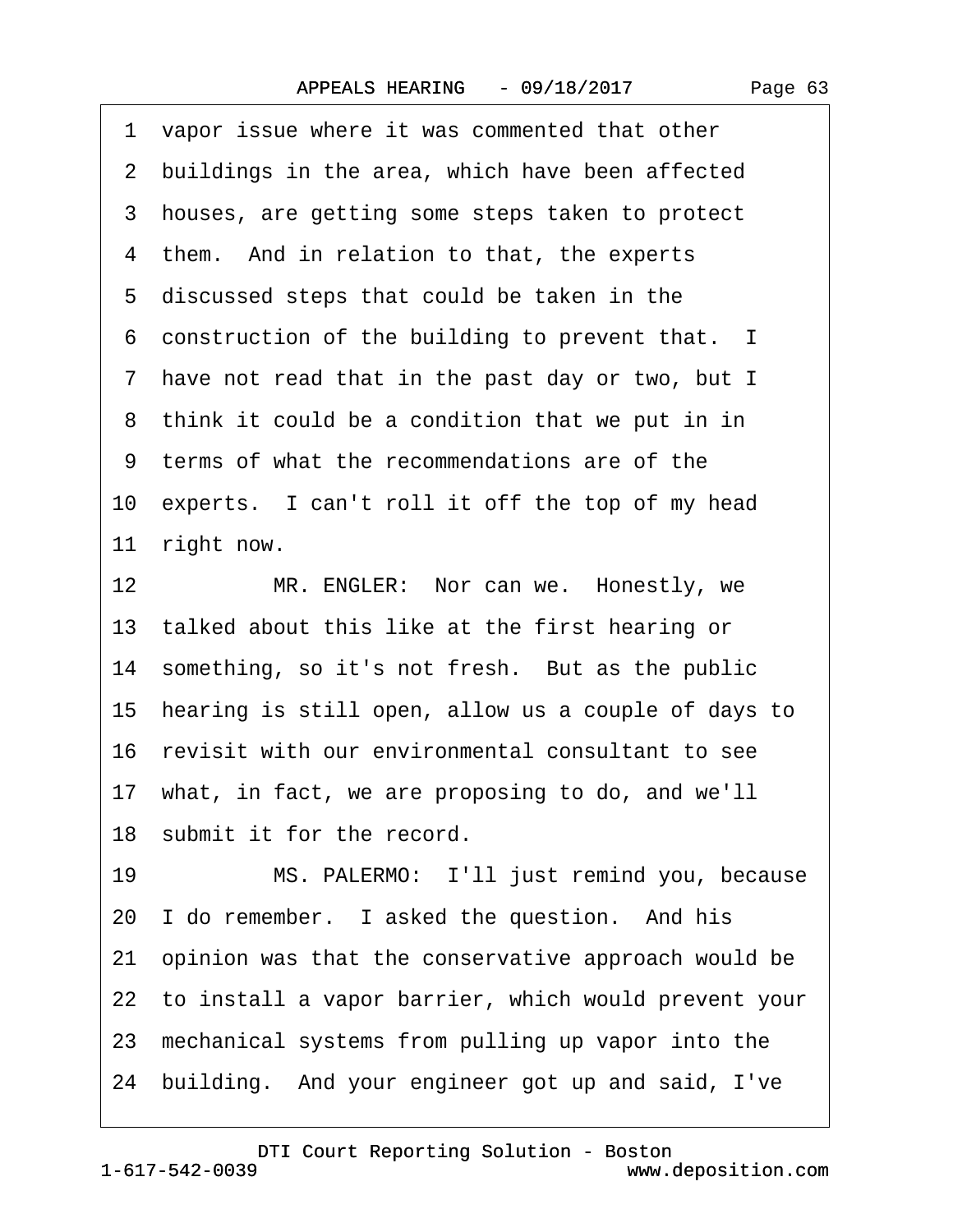<span id="page-63-0"></span>1 already recommended they do that. So that's my 2 memory of the testimony. 3 MS. SELKOE: We'll go back and look at 4 that, but that is exactly what I remember as well. 5 MR. PINCHES: Fred Pinches again. Again, ·6· I'm just asking for clarification because it was 7 kind of left as an open question because that 8 environmental review was not completed at the time. ·9· So, again, I'm just asking. 10 • Also, at that same hearing down there, I 11 also mentioned the question that our environmental 12 peer reviewer and I don't think engineer looked at 13 is the question of radon and the radon testing. 14 This is a common problem. Just as a precaution, as 15· I said earlier, if you're going to build a whole new 16 building there, let's do it right. And radon is a 17 serious public health threat. 18 • And with this barrier under the building, 19 which would protect the building, which is our 20· immediate question, any bit of gas that's coming up 21· around it, if it's going to go anywhere, it's going 22 to go under the barrier and come up on the side of 23 the buildings along the property line, which would 24 be right next to our abutter, possibly concentrating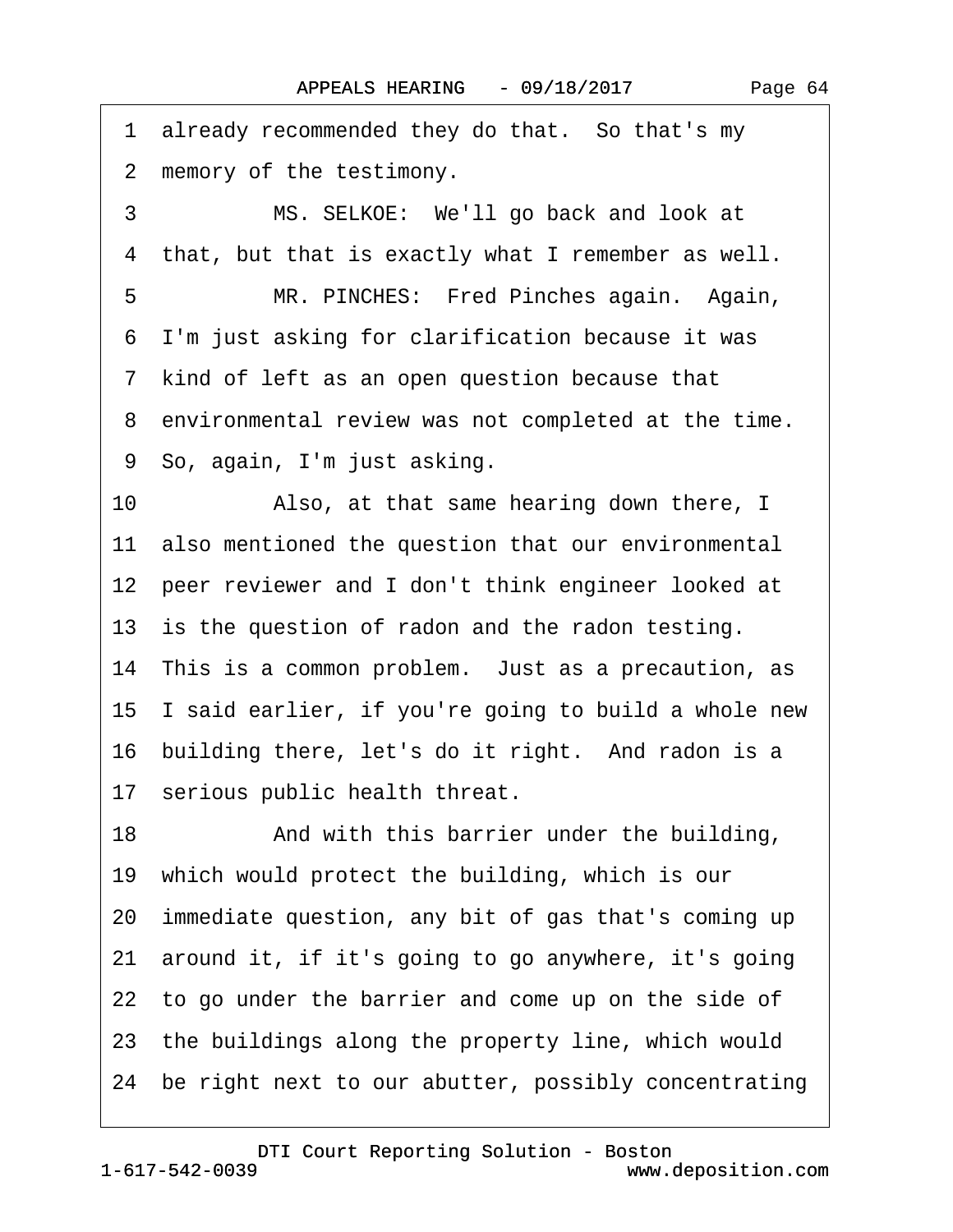Page 65

<span id="page-64-0"></span>·1· gas, which is now kind of like dissipating, you 2 know, all over the place with the present use of the 3 land.

4 · · · So, again, if it comes up, you know, again, 5 it might be concentrated, and, again, that could be 6 a potential problem for the abutter. Something to ·7· look at, particularly in the question of radon gas. 8 So, again, just to repeat that observation.

9 A couple of quick comments on the 10· architecture and the comments made earlier on the 11 garage door. I think your preliminary opinions of 12 the No. 2 option would be kind of open door -- the 13 red door, shall we say, to identify it over there. 14 I think that is probably the best choice, in my 15· opinion.· I have a lot of experience with rolling 16· steel doors.· I think there's probably going to be 17 more noise than they're talking about and expecting, 18· but any door that's going to basically satisfy the 19 criteria that you have is going to make some noise. 20· So, again, what are you going to do? 21 So I think at this point here we might 22 have -- I'm not going to say the best of the worst 23 situation down there, but about the best possible 24 situation that would meet your requirements. And I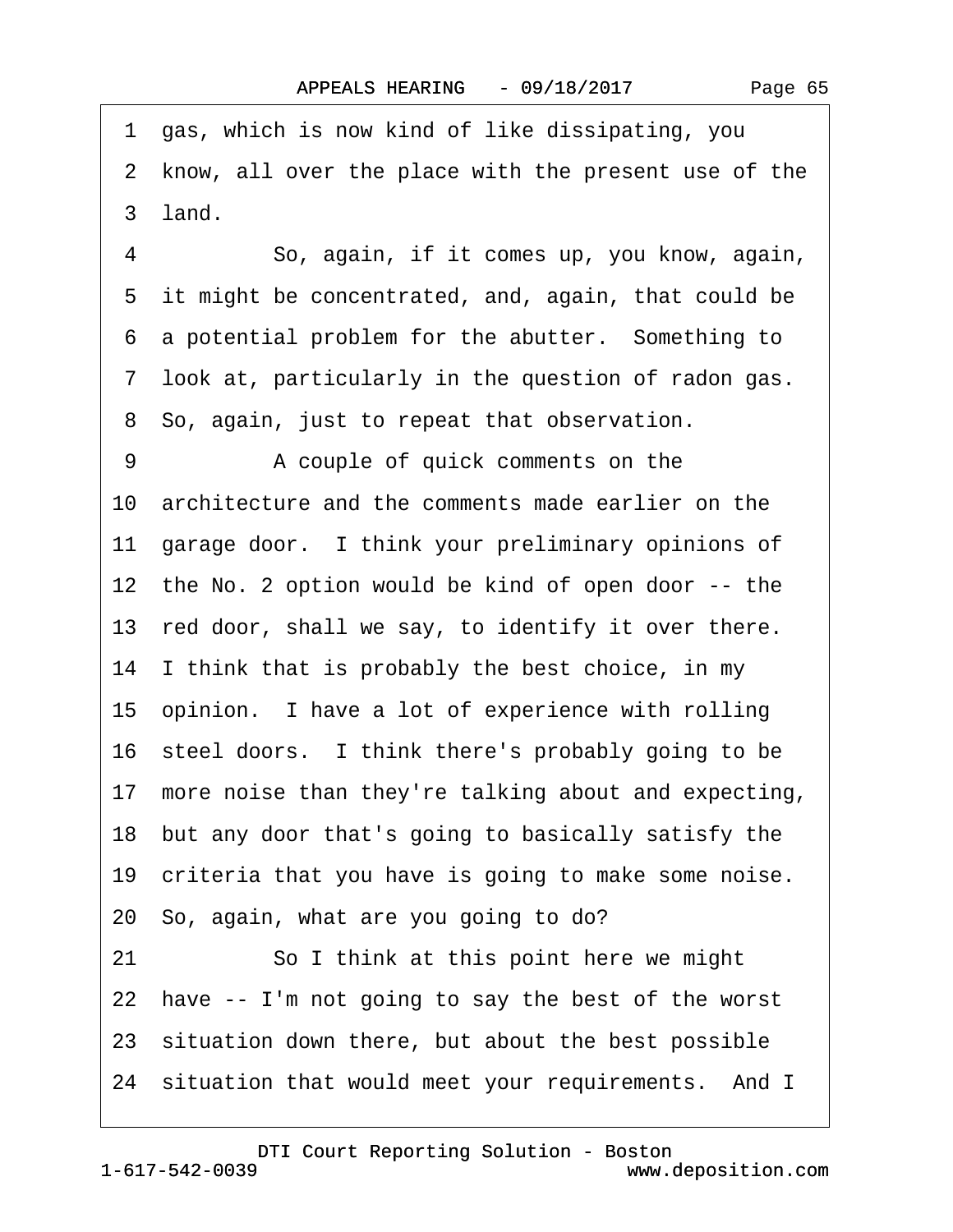|  | Page 66 |  |
|--|---------|--|
|--|---------|--|

<span id="page-65-0"></span>

|    | 1 think the red door, particularly with the solid       |
|----|---------------------------------------------------------|
|    | 2 section at the bottom, if nothing else, that may      |
|    | 3 keep the rodents out of the garage -- something that  |
|    | 4 hasn't been mentioned -- whereas the other door       |
|    | 5 might have -- allow rodents to get in. So, again,     |
|    | 6 an observation there. But that might be a benefit     |
|    | 7 there. So, again, I think that might be a good        |
|    | 8 choice, in my opinion, as well as the aesthetic       |
|    | 9 questions that you mentioned.                         |
| 10 | Also, one of the questions since we've gone             |
|    | 11 around -- and I don't want to keep the meeting going |
|    | 12 any longer. I have to be downstairs at a             |
|    | 13 transportation board meeting in about 10 or 15       |
|    | 14 minutes.                                             |
| 15 | The whole side of the staircase over there,             |
|    | 16 no one has mentioned the use of this staircase.      |
|    | 17 Obviously, it's a staircase and a stairwell with     |
|    | 18 stairs that people can use. Is this going to be      |
|    | 19 basically an emergency exit only as a second exit,   |
|    | 20 or is this going to be a stairwell for routine use   |
|    | 21 that people can use going up and down, or is it      |
|    | 22 going to be people can go out and they'll be locked  |
|    | 23 in the stairwell so they can just go down for        |
|    | 24 convenience to the garage, or will it be available   |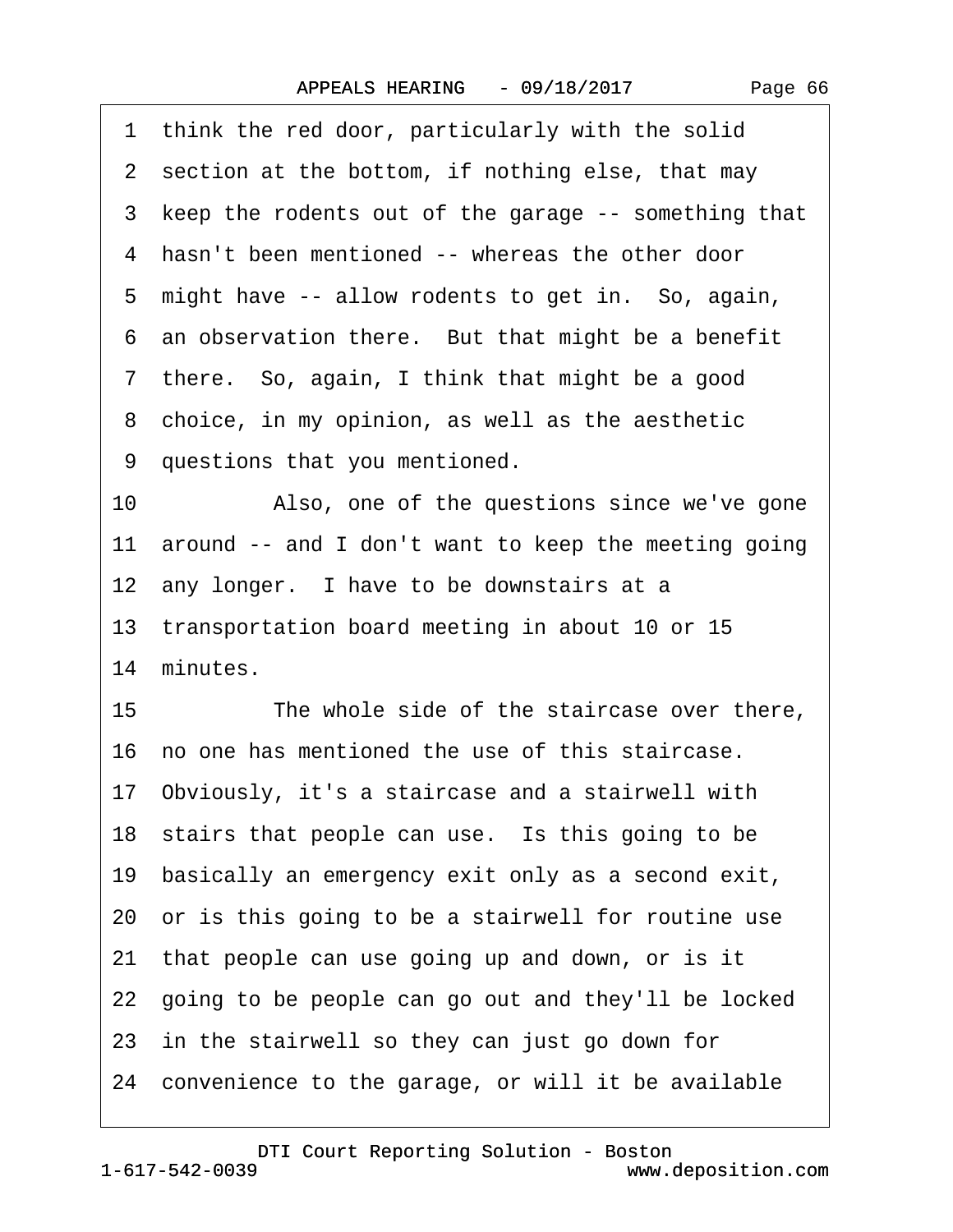Page 67

<span id="page-66-0"></span>1 for access going up into the building from the 2 stairwell? 3 **If it's going to be used for more routine** 4 use as well as, of course, as an emergency exit with 5 the emergency door to the outside, which clearly ·6· shows up on their plans, one observation is to break ·7· up the facade a little bit, and this is more detail 8 and aesthetics over there. If it is going to be ·9· more routine use over there, what about putting in 10· some semiopaque windows -- 11 MR. DAVID DANESH: It's not for routine. 12 MS. POVERMAN: It's for emergency use? 13 Okay. 14 MR. PINCHES: So basically it will be 15· locked, secured, alarm locked or something so 16· emergency use down and out, and that would be -- 17 MR. DAVID DANESH: Yeah. 18 MR. PINCHES: Okay. So, again, they're not 19· going to need any opaque windows for natural light 20 or anything for routine use. Again, just a 21 question. So I think that that's it. 22 And, again, on the question of building 23 materials and all that, which you've already 24 discussed, one other observation on appearance: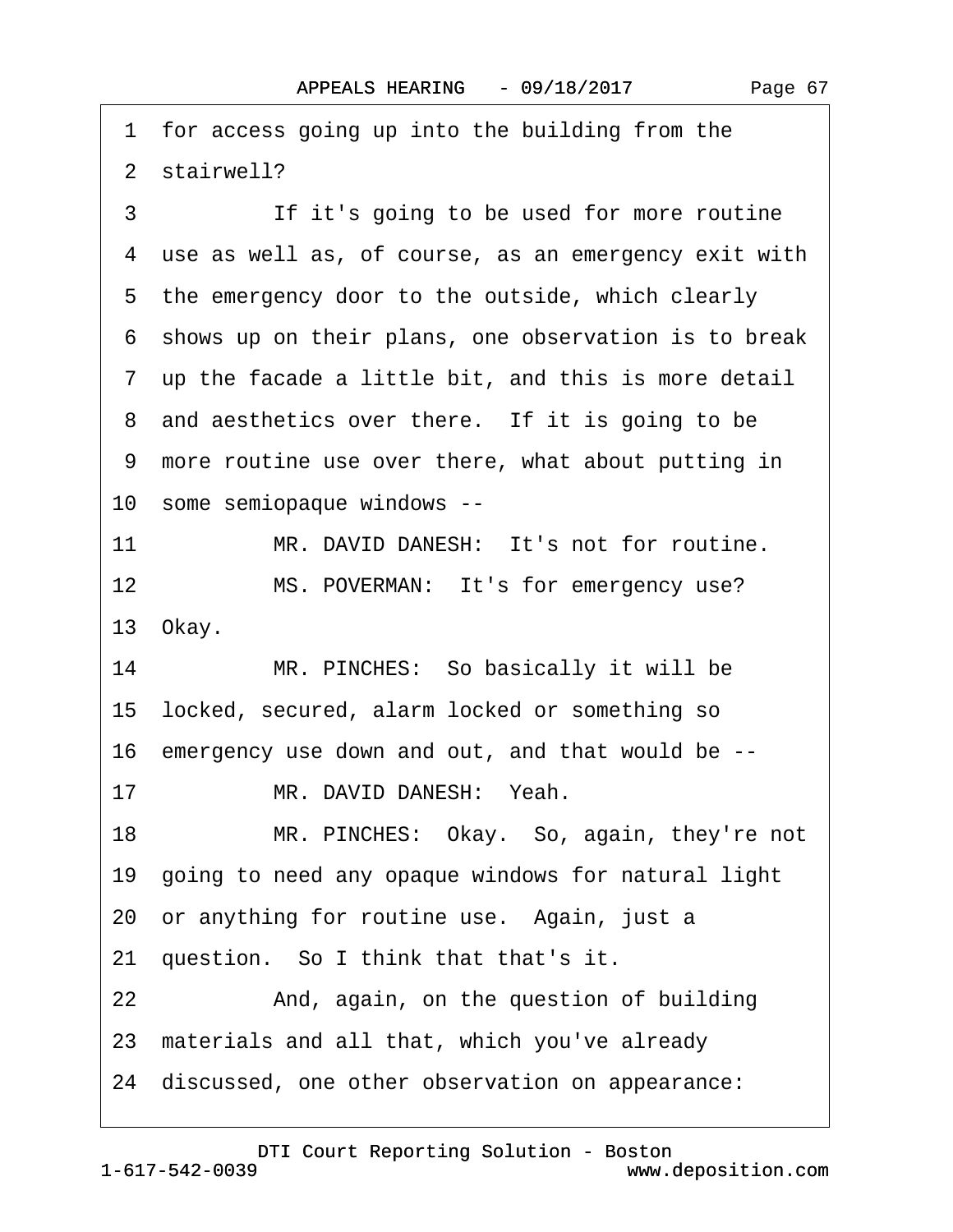<span id="page-67-0"></span>

| 1 Just looking at this thing quickly and               |
|--------------------------------------------------------|
| 2 superficially, I admit -- and this is just one       |
| 3 opinion over there -- it does kind of look like a    |
| 4 giant chimney on the side of the building -- you     |
| 5 know on an old building. So, again, if there was     |
| 6 something -- that's why I was thinking about         |
| 7 windows, possibly, but, again, I think that's pretty |
| 8 much out based on their description of the use -- so |
| 9 it does not look like basically, as I said, the      |
| 10 chimney of an old building. So, again, something    |
| 11 else to think about, talk about. And, again, that   |
| 12 would be my comment for the evening. Thank you.     |
| 13<br>MS. POVERMAN: Thank you.                         |
| Anybody else?<br>14                                    |
| Okay. Not seeing anybody else wanting to<br>15         |
| 16 talk -- and does anyone here want to say anything   |
| 17 before we continue the hearing? Ms. Selkoe?         |
| MS. SELKOE: Oh, no. I think we should<br>18            |
| 19 conclude -- or we should continue the hearing to    |
| 20 October 11th.                                       |
| MS. POVERMAN: Okay. So this hearing will<br>21         |
| 22 be adjourned until October 11th. Thank you all very |
| 23 much.                                               |
| (Proceedings adjourned at 8:19 p.m.)<br>24             |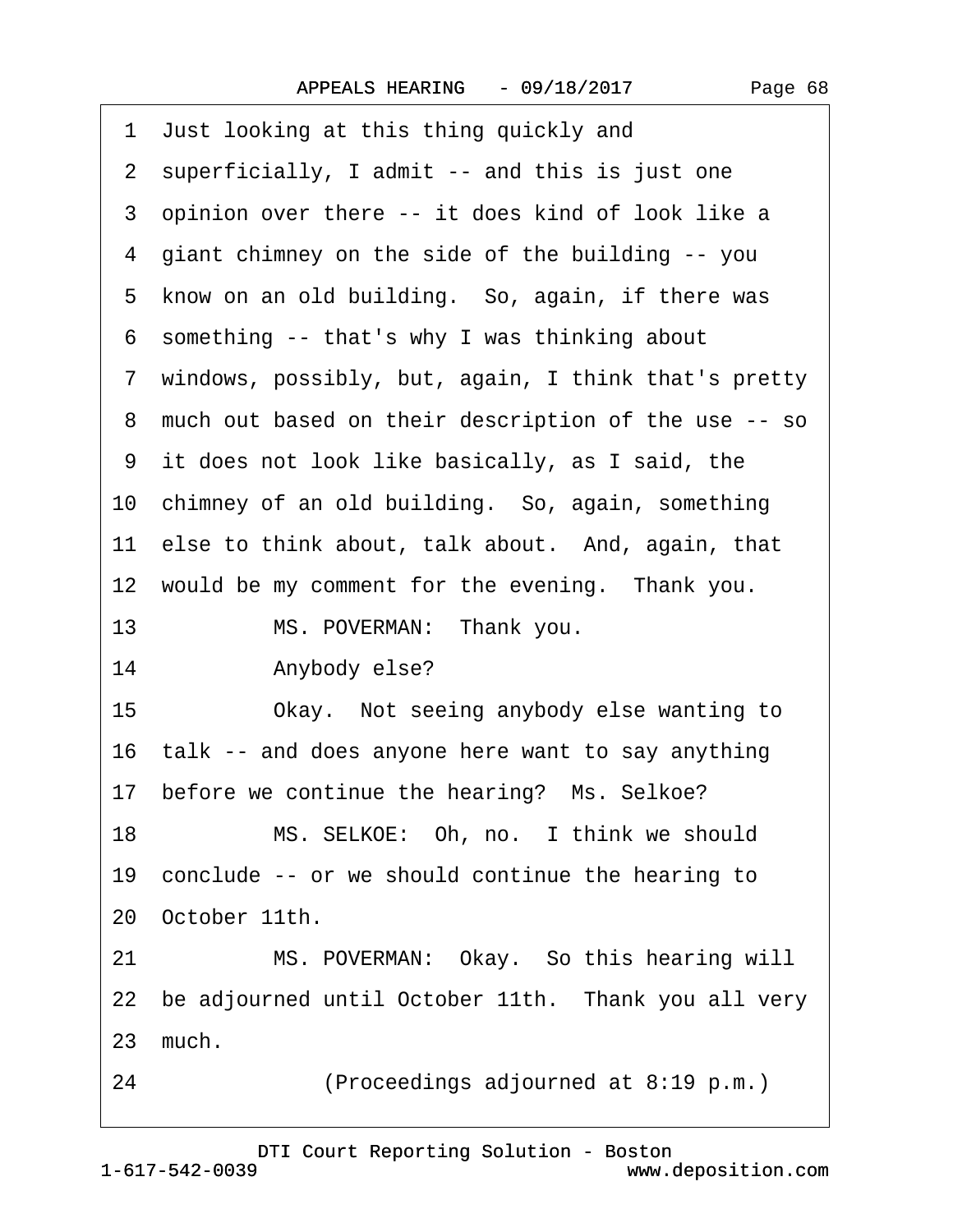|  | Page 69 |  |
|--|---------|--|
|--|---------|--|

| 1               | I, Kristen C. Krakofsky, court reporter and            |
|-----------------|--------------------------------------------------------|
|                 | 2 notary public in and for the Commonwealth of         |
|                 | 3 Massachusetts, certify:                              |
| 4               | That the foregoing proceedings were taken              |
|                 | 5 before me at the time and place herein set forth and |
|                 | 6 that the foregoing is a true and correct transcript  |
|                 | 7 of my shorthand notes so taken.                      |
| 8               | I further certify that I am not a relative             |
|                 | 9 or employee of any of the parties, nor am I          |
|                 | 10 financially interested in the action.               |
| 11              | I declare under penalty of perjury that the            |
|                 | 12 foregoing is true and correct.                      |
| 13 <sup>°</sup> | Dated this 28th day of September, 2017.                |
| 14              |                                                        |
|                 | 15 Kristen Krakofsky, Notary Public                    |
|                 | 16 My commission expires November 3, 2017.             |
| 17              |                                                        |
| 18              |                                                        |
| 19              |                                                        |
| 20              |                                                        |
| 21              |                                                        |
| 22              |                                                        |
| 23              |                                                        |
| 24              |                                                        |
|                 |                                                        |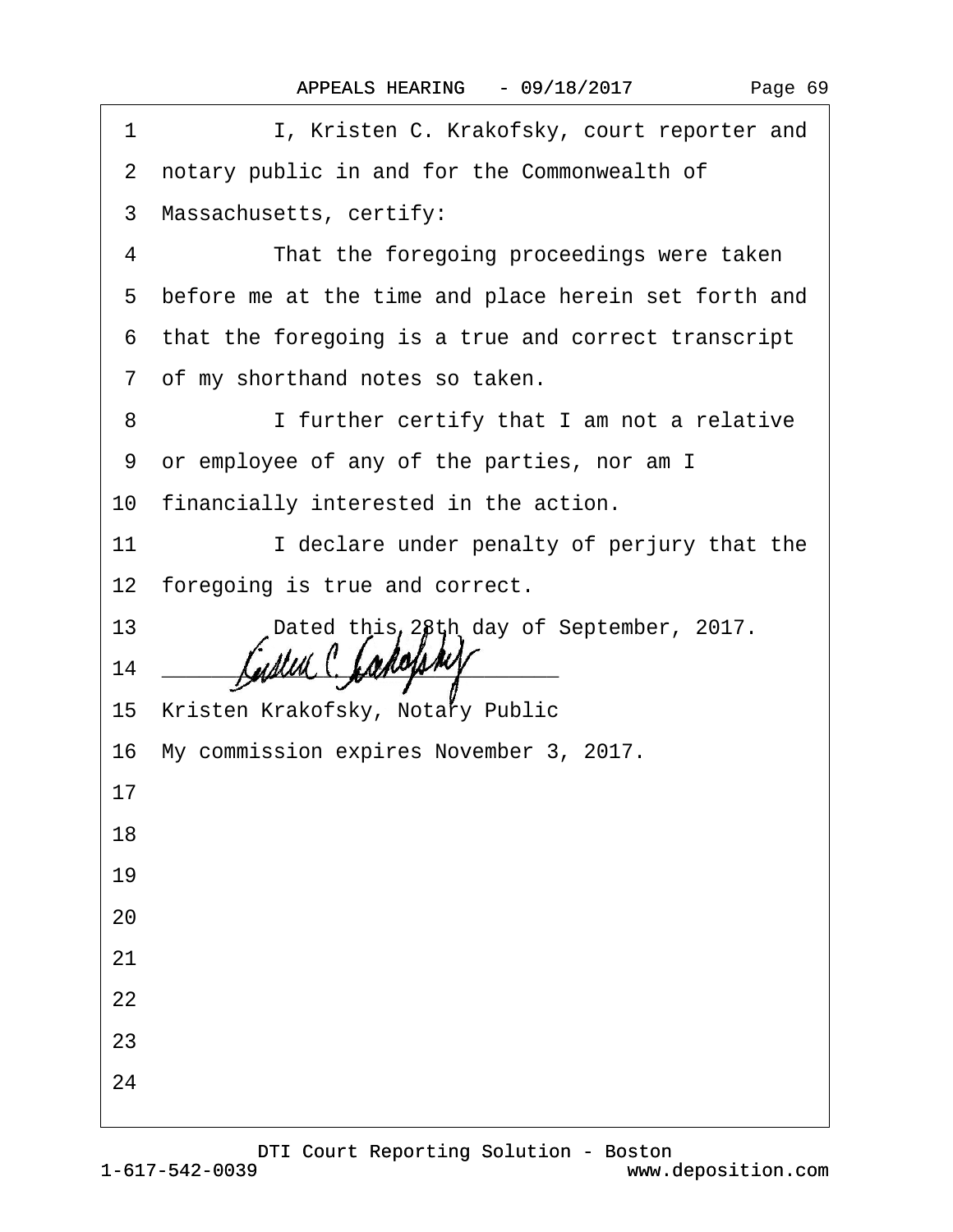## APPEALS HEARING - 09/18/2017

| $\mathbf{1}$                      | 21-month-old<br>46:12               | $\bf 6$           | 25:21 30:6 50:17 58:15<br>59:24 60:15 |
|-----------------------------------|-------------------------------------|-------------------|---------------------------------------|
|                                   | 22                                  |                   | able                                  |
| 1<br>10:9 58:20                   | 34:7                                | 6.04<br>49:7 50:6 | 10:12 45:23 51:19 57:4                |
|                                   | 24-hour                             |                   | absolutely                            |
| 1,700<br>3:14                     | 38:23                               | 6.4<br>49:13      | 42:22,23 46:11                        |
| 10                                | 240                                 | 60                | abutter                               |
| 66:13                             | 47:8                                | 28:4,9            | 5:15 7:9 64:24 65:6                   |
| 100                               | 243<br>47:11                        | 600               | accept<br>48:7 52:20 53:2 55:1,3      |
| 27:17 35:14 40:22<br>42:23        |                                     | 33:11             | acceptable                            |
| 105                               | 3                                   | $\overline{7}$    | 59:15                                 |
| 57:20                             |                                     |                   | access                                |
| 11th                              | $\mathbf{3}$<br>5:2                 | 7                 | 10:24 67:1                            |
| 4:2 55:14,19 56:3,10,             | 30                                  | 43:3              | accommodated                          |
| 15, 18, 20 57: 1, 6 68: 20,<br>22 | 22:5 25:3 27:20,23                  | 7-day-a-week      | 42:13                                 |
| 120                               | 28:18,19 29:2,3 32:22<br>37:9 45:12 | 38:23             | accurate<br>45:5                      |
| 34:8                              |                                     | 75<br>42:8        | accurately                            |
| 12 <sub>th</sub>                  | 30s<br>19:2                         | 78                | 44:18                                 |
| 53:5,6,17 54:17 56:10             | 30th                                | 5:16 7:10         | acoustical                            |
| 57:5,12                           | 56:7                                | 7:03              | 45:11                                 |
| 15<br>66:13                       |                                     | 3:1               | actual                                |
|                                   | 4                                   | 7th               | 57:22                                 |
| 150-space<br>34:11                | 4.4                                 | 3:10              | add<br>6:17,18 48:13 58:16            |
| 160                               | 46:23                               | 8                 | 59:7,22                               |
| 35:18                             | 40                                  |                   | added                                 |
| 17                                | 25:3 35:13,14,15,17                 | 80                | 6:12,15                               |
| 3:12                              | 37:10 56:16,22                      | 28:11 34:8        | adds                                  |
| 18                                | 40's<br>19:3                        | 8:19<br>68:24     | 23:3                                  |
| 42:7<br>18th                      | 45                                  |                   | adjacent<br>21:24                     |
| 54:16,19 55:2                     | 41:24                               | $\boldsymbol{9}$  | adjourned                             |
|                                   | 455                                 |                   | 68:22,24                              |
| $\mathbf 2$                       | 3:11                                | 90<br>28:11       | admit                                 |
| $\mathbf{2}$                      | 5                                   | 99                | 68:2                                  |
| 10:13 65:12                       |                                     | 42:15             | adopter                               |
| 20                                | 50                                  | 99.9              | 25:8                                  |
| 45:12 47:5                        | 13:18                               | 41:16             | advantage<br>13:16                    |
| 2018                              | 50-mile                             |                   | aerial                                |
| 33:24                             | 33:6                                | A                 | 7:7 17:4                              |
| 208<br>47:11                      |                                     | ability           | aesthetic                             |
|                                   |                                     |                   |                                       |
|                                   |                                     |                   |                                       |

DTI Court Reporting Solution - Boston

 $1 - 617 - 542 - 0039$ 

www.deposition.com

 $i1$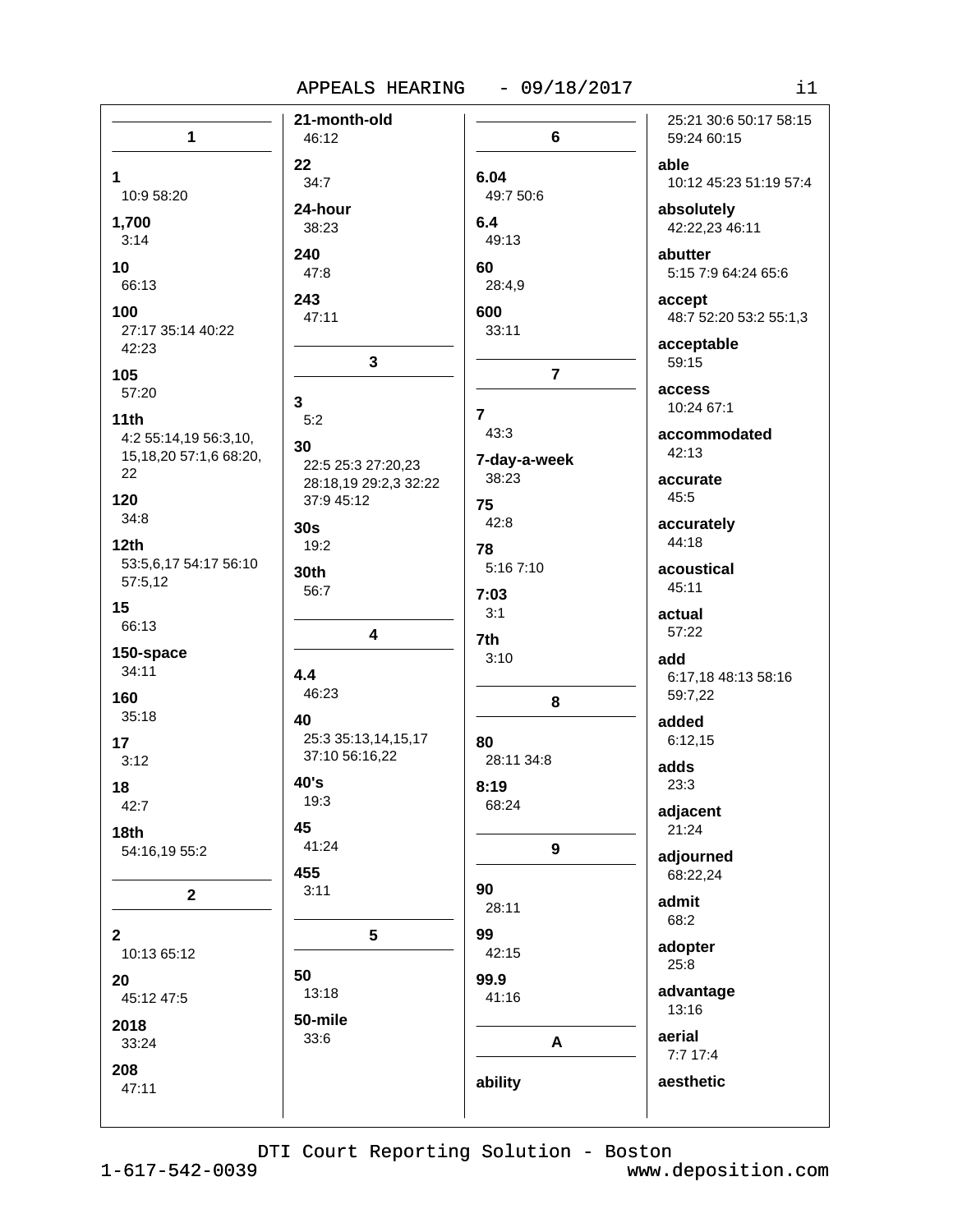## $-09/18/2017$ APPEALS HEARING

66:8 aesthetics 67:8

affect  $46.18$ 

affordable  $3:13$ 

ago 40:17

agree 16:11,16,21 19:5 54:6

**Agreed**  $57:8$ 

agreement 40:13

agrees 57:11

aisle 50:24

alarm 67:15

**Alison** 51:20

all-brick 20:9

**Allen** 38:20

allow 9:20 41:5 51:7,14 63:15 66:5

allowed  $40.14$ 

allows  $22:16$ 

alternatives 16:18

altogether 59:24

amazed  $51:13$ 

amenable  $51:9$ 

amended 55:8

40:8 59:12 amplified  $28:1$ 

amount

**Andrew** 4:16 5:11 24:9,17

answer 29:4 36:7 45:7 53:13  $61:18$ 

anybody 3:23 31:22 47:19 59:10 61:1 68:14,15

anybody's 28:16

anything-else 50:2

apparent 6:11 7:13

appearance 67:24

applicant 4:7 48:8 56:2,6 57:11 61:23

application 4:21 10:21

appreciate 16:17,21 24:3 47:23  $57:15$ 

approach 14:8 63:21

appropriate 11:14 36:3 49:12,17  $52:1,4$ 

appropriately 53:23

approval 17:1 55:24

approve  $50.23$ 

approved  $4:4$ 

arborist 48:14,15 52:2,6 architect

3:18 16:23 23:13,15,17

architectural 24:8 53:16 54:20

architecture 65:10 area

18:10 63:2

areas  $50:758:12$ 

aren't 16:1 45:3 argument

21:22 arguments

22:14 arresting

46:9 articulate

 $6:16$ 

articulated 23:23

articulation  $5:18$ 

asked 48:13 63:20

asking 50:23 51:2 64:6,9

asks 49:8

aspect 36:4 49:13

aspects 32:17

assign  $32:13$ 

assigned 58:19 59:20

assistant 48:2.3

associated  $32:16$ 

assume 36:21

attached 4:3 29:22 30:18 attendant  $32:12$ 

attention 4:11 6:19 31:13

attentions 38:12

attractive 26:5

audible 47:20

audience  $57:17$ 

automated 3:20 37:13,17,21,22 38:6

automatically 41:7,9

available 66:24

**Avalon**  $34:9$ 

**Avenue**  $62:20$ 

babies

baby

back

44:7.10

45:3,12

11:4,19 13:8 17:2 19:10 20:15 23:2 30:18 44:11 45:4 61:3 64:3

5:21 6:12 7:4 8:6 10:7.8

B

background 11:7 25:4

backup  $21:6$ 

balance 22:14,17

band  $6:15$ 

barrier 31:17 61:24 62:7 63:22 64:18,22

DTI Court Reporting Solution - Boston

www.deposition.com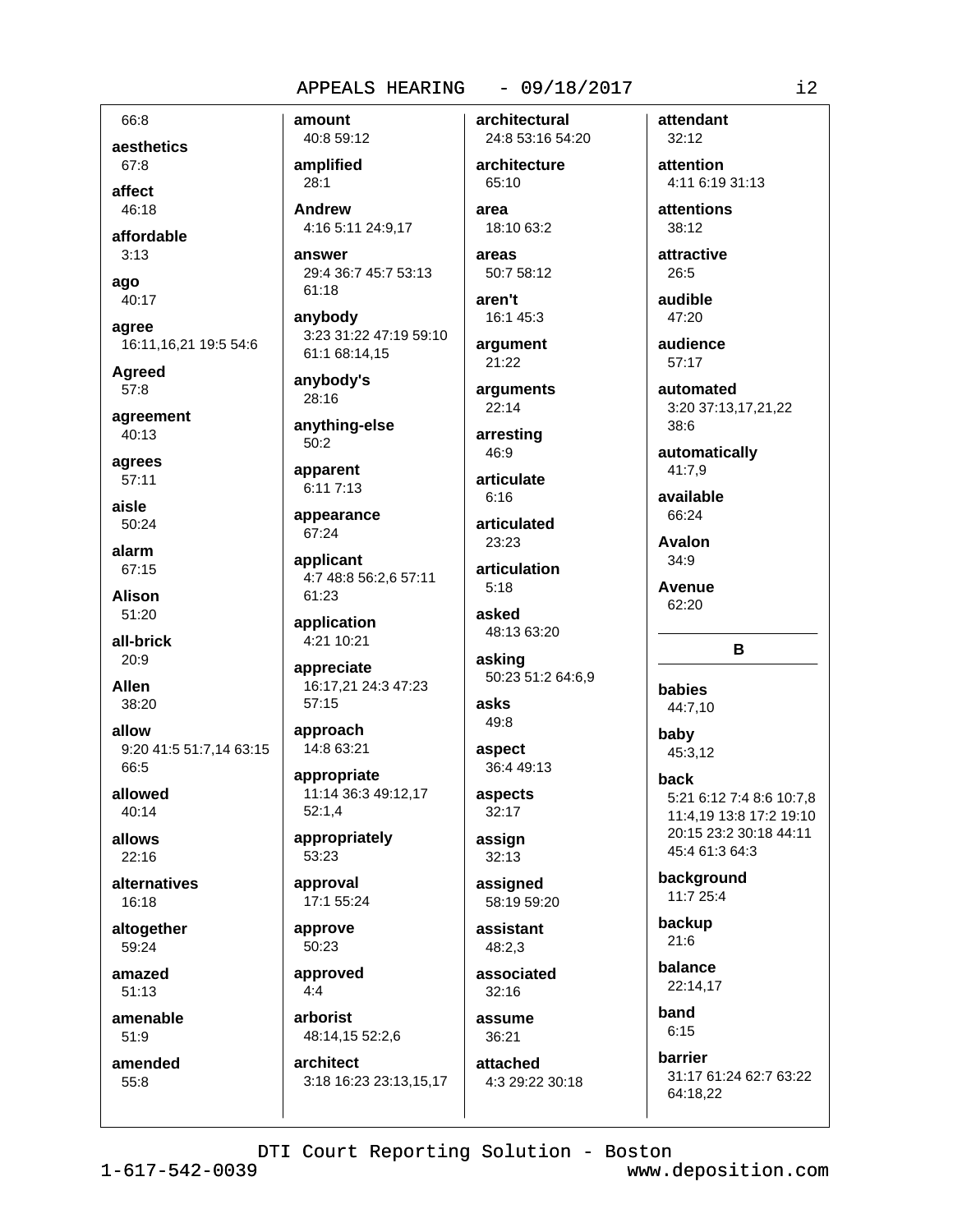### $-09/18/2017$ APPEALS HEARING

# **Bartash** 3:18 4:24 5:1,2 11:21, 24 12:2,11,18,21 13:2, 11, 15, 19, 23 14: 20, 22 15:2,7,15 16:2 17:12,18 19:13 20:2,5 21:8,11,

bit

14.20 22:20 23:17 24:7 29:17 58:3,8 based

5:6 68:8

basically 50:22 51:5 59:13 65:18 66:19 67:14 68:9

basket  $50:2$ 

Bay 34:9

bays 44:24

beam 29:22 31:21,24

bearing  $18:3$ 

belabor 29:5

believe 12:17 61:23 62:12

benefit 66:6

best 27:7,14 65:14,22,23

best-in-class  $26:4$ 

**Beth**  $57:19$ 

hetter 12:8 19:6 23:12 25:22  $38:3$ 

bevond 29:4 51:2 56:13,14,18

biased  $27:9$ 

big 9:3 34:4,7 40:11

biaaest 34:9 42:18

 $12:4$ 5:19,22 6:7,8,11,14,18 10:13 18:17,18 28:7 31:10 33:20 35:16 38:4 45:6 53:19 64:20 67:7  $29:2$ black  $12:1,4$ bucket  $23:7$ blackouts  $39.7$ **build BMW** 64:15 43:3 board 4:12 5:16.21 8:1 11:18 19:14 23:9,19 24:5 36:2 48:6.13 50:23 51:19.21 54:9,20,24 66:13 **Boston** 24:20 33:12,13 34:7 bottom 10:16 32:5,6,7 66:2 brake 38:21 break 6:9 7:12 31:21,24 67:6 built breaking  $6:24$ bullet 40:22 **breaks**  $20:18$ buried  $18:4$ brick 6:6 12:15 13:13.22 buses 14:11 17:8,10,15 18:1, 2,4,7,9,12,14,16,17 19:3,6,10,11,17,22 busy 20:3,4,8,15,23,24 21:3, 5,12,14,19 22:8 23:20 button brief  $4:19$ briefly  $4:17$ bright  $8:14$ 10:10 brina 24:9 26:21 28:19 call **Broadway** 39:22,24

**Brookline** 19:1 20:9 brought 22:24 34:22 38:5 61:22 building 5:15 6:16 7:1 8:15 12:6 21:24 22:11 25:12.22. 23 26:13,15,18,20,23 28:12 34:12 36:14.19. 21 38:22 39:5,24 40:3,6 44:16 46:19,21 47:3,12, 16 48:9 60:11,19,24 61:9,13,15 63:6,24 64:16,18,19 67:1,22 68:4,5,10 buildings 20:10 25:7.23 33:18 34:24 63:2 64:23 19:2 25:11 35:1 40:3,19 28:9.10 17:16 33:15 41:11,14,21 C calculations **California** 25:6,13 34:12 39:21,24 **Centre**  $43:2$ certain called 19:11 25:12 27:15

39:22 41:16 Cambridge 33:15 can't 13:10 29:14 44:21 45:1 62:20 63:10 cap 61:22 62:6 capable 9:13 59:6 capping  $11:6$ caps  $7:5$ car 7:16 9:24 26:17 27:2 28:4,16,17,19 29:11 38:24 39:13 41:12 42:13 45:1,4 60:10 care 24:21 47:6 cars 28:8.14.21.23 29:1.23 30:2,5,8 31:6 38:6 44:23 case 18:5 cases  $37:10$ catchall 50:1 51:10 cause 22:23 28:24 cavity  $21:9$ cement 5:24 22:16 cementitious  $21.1923.21$ center

DTI Court Reporting Solution - Boston

bronze

www.deposition.com

 $6:4$ 

57:20

9:15,17 60:5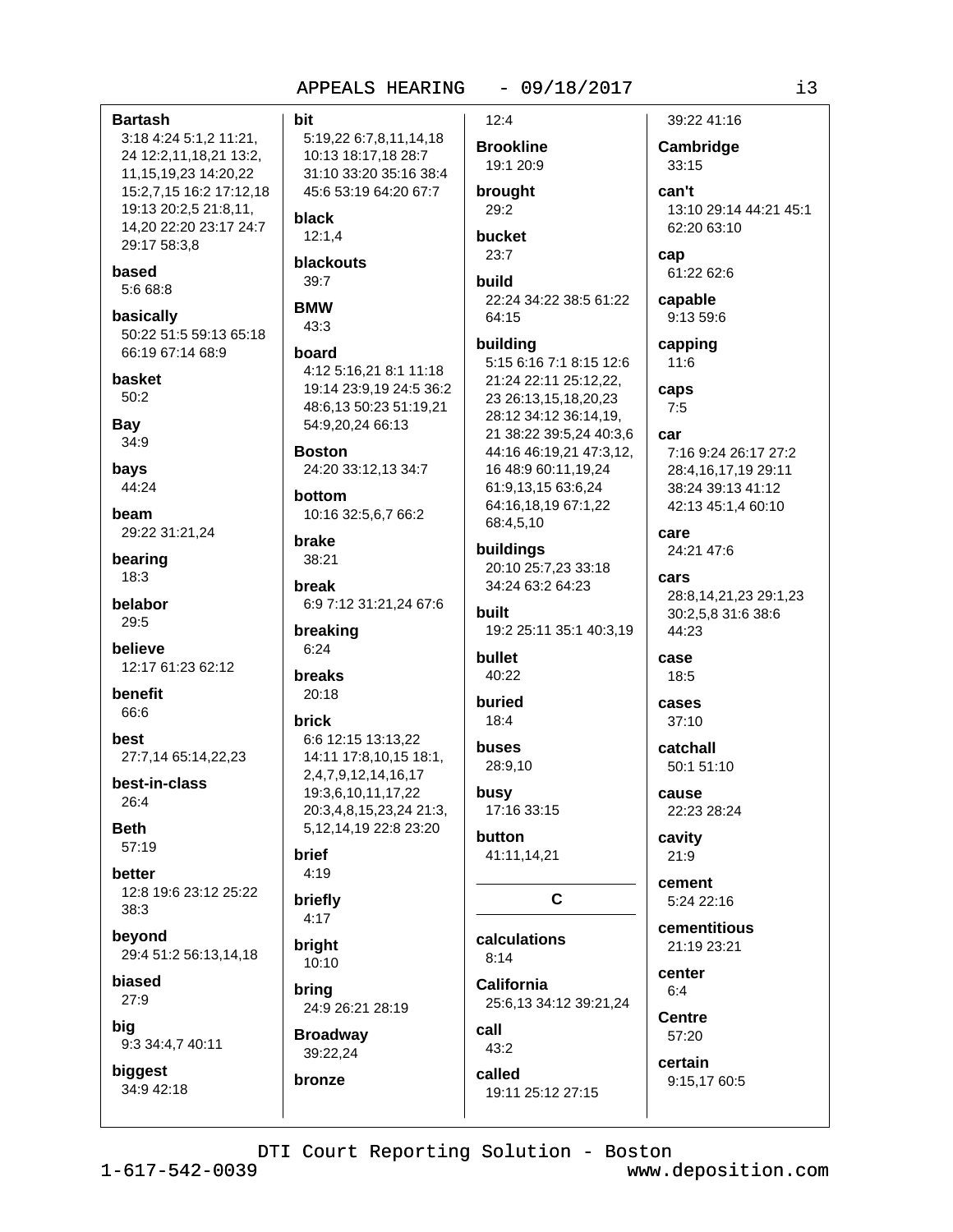certainly 4:19 35:7 44:3 45:9,21 46:4 47:6

chain  $32:20$ 

chains 30:17 32:18

chairing

 $3:7$ 

chairwoman's  $51.4$ 

challenges 22:23

challenging 18:12

chance  $11:23$ 

change 6:23 8:13,24 16:14 19:19 35:22 48:10

changed 19:15

changes 8:13 24:3 52:20 53:9 55:9

charge 58:7 59:11

charging 57:24 58:1,16,21 59:13,  $16$ 

children 45:19

chimney 68:4.10

China 37:20,23

chip  $12:9$ 

choice 16:19 65:14 66:8

choose 23:4 60:13

choosing 16:24

**Chris** 16:12 19:5 59:4 Chris's 60:7 **Christopher**  $3:9$ city 42:20 **Citylift** 4:17 24:17 25:21 26:2  $40:2$ civil 7:23 8:7 53:17 54:21 clapboard 17:9,14 clarification  $64.6$ cleaner  $53:7$ 

cleaners 62:17

clear 32:4 53:14 62:14,16,22

clearly 11:5 67:5

client 59:15 60:9,18

**Climate**  $35:22$ 

close 31:13 34:2 37:12 40:22 41:5,6,17

closed 21:22 56:22

closely 5:20 12:5

closer 13:13 14:11

closing 41:9

coated  $12:3$ code  $31:23$ 

coilina  $9:14$ 

colleagues 13:7 49:1 color

5:17 6:5,6 7:11 8:24 9:7 10:11 12:3,5,9,11,16 13:5,6,9,10,12,13,21,22 16:22 17:13

colored  $17:13$ 

colors 9:9.10 17:17 columns

18:22 29:22

come 3:2 12:1.7.24 13:13 31:18 38:24 52:11 62:13 64:22

comes 8:10 12:8 14:24 15:3 31:4 41:18 65:4

comfortable  $51:15$ 

coming 20:8 33:11.14.19 34:13 47:23 58:6 60:5 64:20

comment 49:5,19 68:12

commented  $63:1$ 

comments 5:16 7:24 13:7 16:9 24:5 48:24 49:3,4 65:9,  $10$ 

commercial 18:18 60:4

commissioner  $48.9$ 

common 64:14

**Commonwealth** 62:20

community 24:22

companies 34:9

company 24:18,21 25:5 27:9,15 34:10.22

comparison 15:7 36:24

complete 48:18,23 61:11

completed 42:8 64:8

complexity  $23:4$ 

composition 17:17

comprehensive  $3:11$  48:22

concede  $24:4$ 

concentrated 65:5

concentrating 64:24

concern 26:9 38:8 51:4

concerned 24:23 25:15 27:8

concerns  $4:18$ 

concessions 22:10.17

conclude 68:19

concrete  $30:15$ 

condition 10:23 36:10.17 56:4 57:2 60:20 63:8

conditions 4:3 36:3 55:15,16,20,24 56:1,2,17 57:1

condominium 39:23 40:3,13

configuration 7:19 15:1

 $1 - 617 - 542 - 0039$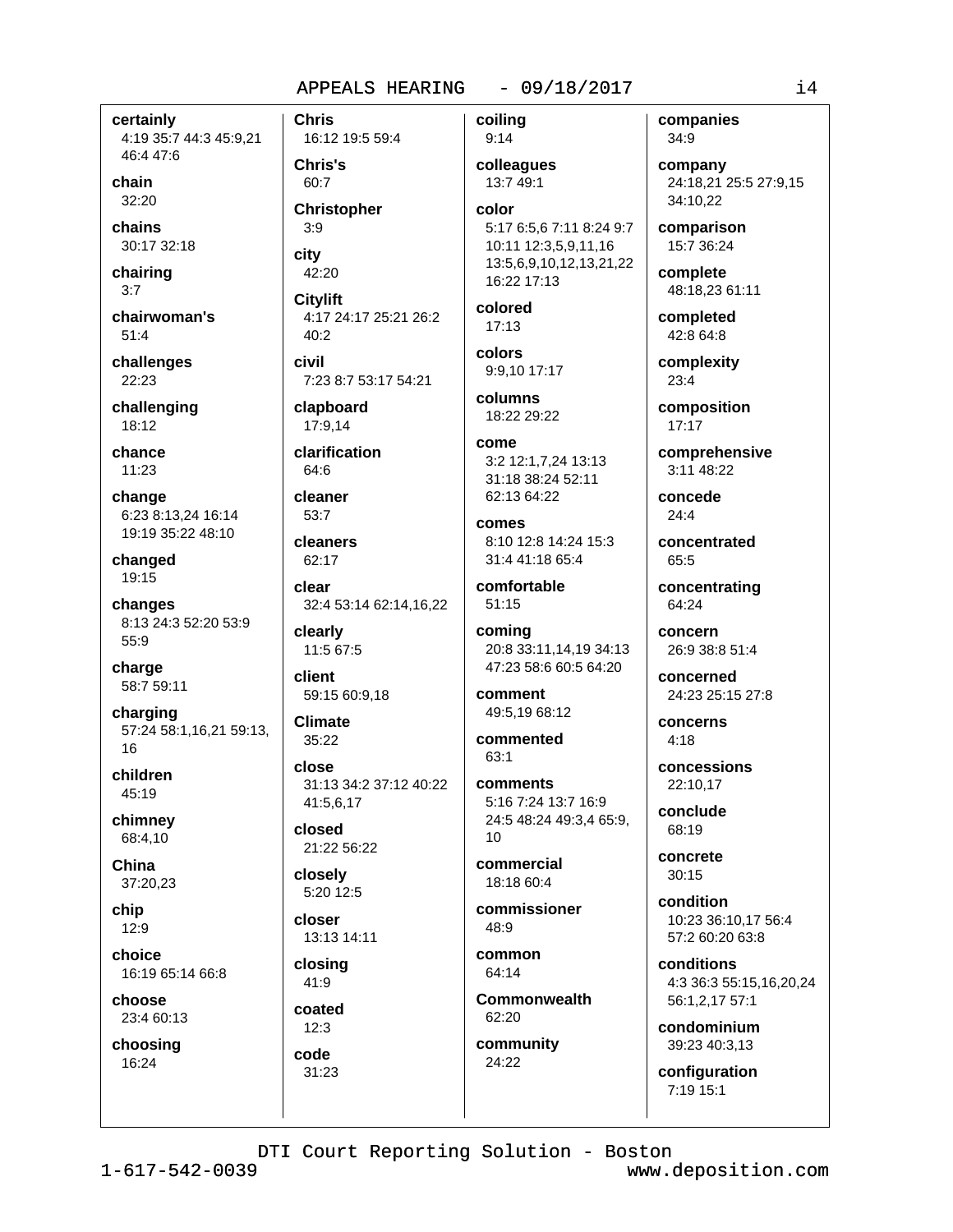$5:2$ 

conform 36:14

conformance 36:11.20

confused  $40:1$ 

confusion  $54:14$ 

conjunction  $22.6$ 

conservative 63:21

consider 58:4

consideration 23:2 60:22

considerations 22:18 23:8

considered  $26:4$ 

considering 42:14 58:5 59:24

consistency 35:12 38:10

consistent 4:10,15 8:21 10:15 14:9 47:9 49:19 53:14

construct  $3:12$ 

constructability 17:24 18:11 22:21

construction 21:16 33:8,16,19 63:6

consultant 62:13 63:16

contamination 61:12

context  $27:21$ 

continue 4:1 68:17,19

continued 55:14

continuous

control 26:12,14,16 41:5,12,14, 15

convenience 46:6 66:24

 $24:5$ 

conversation 11:17 27:22.23 29:3

convoluted  $53.19$ 

coordinate 7:21 8:7

correct 13:15 17:12 21:8,11 31:5 47:17 54:3 60:14 61:24

correspond  $7:23$ 

couldn't 17:22 20:13

counsel 51:3 53:20

couple 9:4 17:6 34:20 39:10 57:16 63:15 65:9

course 24:16 29:20 39:15 45:15,22 53:9 55:23 67:4

covered  $39:18$ 

create 18:24 26:3 28:15 31:17  $47:2$ 

created 26:2 35:7

creates 28:12 30:13

criteria 23:6 65:19

criticism 23:6

crying 45:12

**CUBE** 

current 7:19 8:20

customarily 56:21 customizable

 $12:13$ 

cycle 15:9,13

### D

**Danesh** 62:10 67:11,17

date 40:20 53:3.4.22 54:1.5. 6 56:3,15 57:6

dated 53:2 54:15 55:2

dates 53:20 54:2

daughter 46:12

**David** 62:10 67:11.17

day 38:5 45:17 53:19 58:20 63:7

days 56:16.22 63:15

debate 17:20

decades  $37:11$ 

decent 16:20

decibel 16:5 28:15 36:15 decibels

> 27:20,23 28:4,9,10,11 29:3 32:22 36:5 decide

 $36:2$ decided

24:1 41:4

decision 48:15 56:17,23

decisions

 $22:8$ deck

18:10

dearee 9:19,21 38:1

degrees 35:13,18

deliberate 56:23

demand 40:11 46:20,22

department

5:9 36:22

departments 55:17

depend 45:14

depending 26:14

deputy 48:9

description 68:8

design 8:4 19:11 22:15,18 23:5,16 25:22 47:15 49:7 61:15

designers 16:24

designing 17:23

designs  $3:19$ 

detail 18:12 67:7

details 6:10 7:12 62:9

> detect 44:6

developed  $25:11$ 

DTI Court Reporting Solution - Boston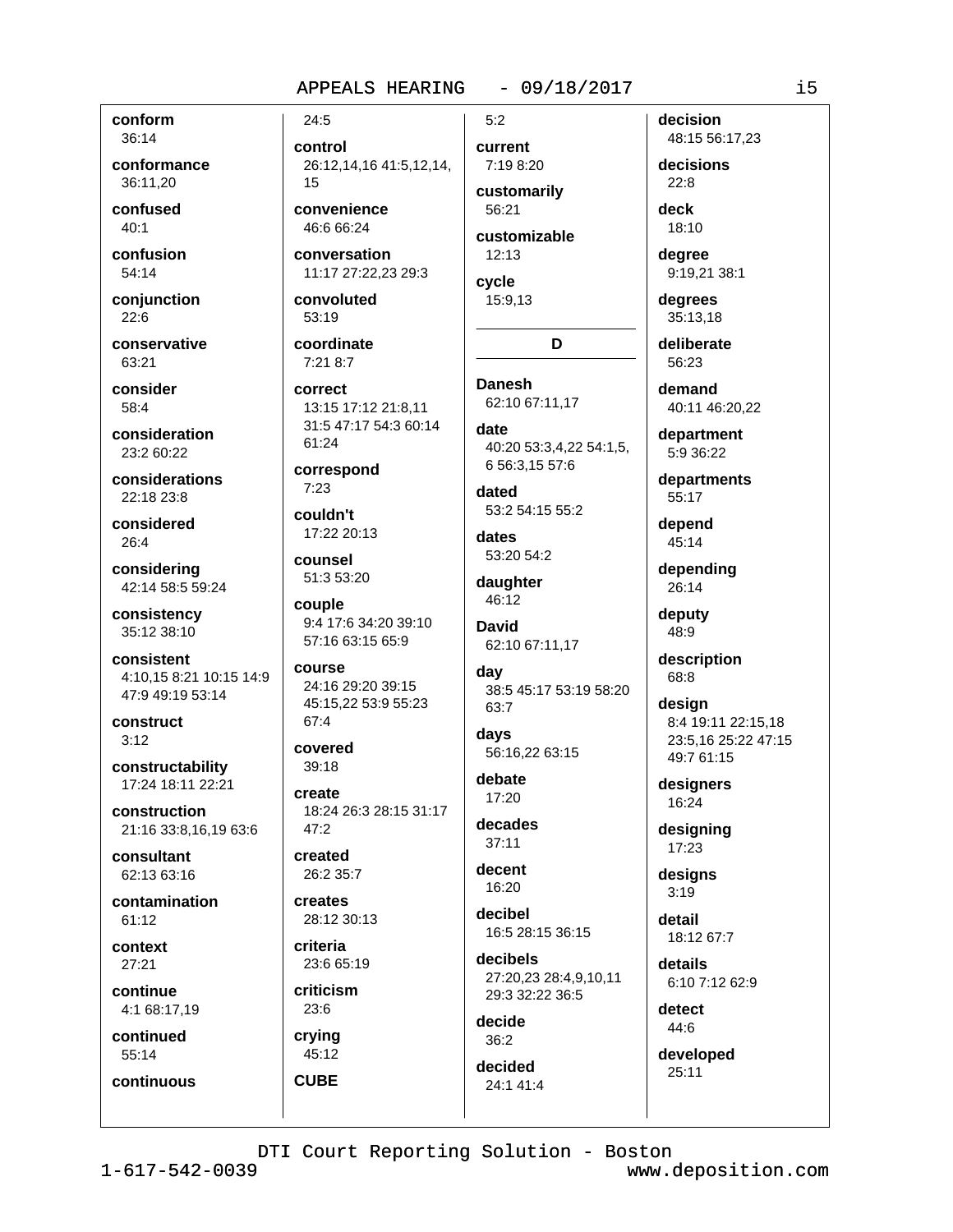developer 25:6,12 38:9

developers 42:14

development 25:13 34:24 36:4 39:23 62:11

diagram 29:14

didn't 8:13 25:22 26:1 29:5 41:4,9

Diesel-powered 28:10

difference  $47:16$ 

different 6:7 7:11,14 9:5 12:19 15:9 17:16 20:5 21:18 23:21 52:7 55:17

differently  $38:2$ 

dimensions  $50.24$ 

direct  $13:4$ 

directly  $18:3$ 

director  $48:2.4$ 

discuss 56:16

discussed 13:24 55:1 63:5 67:24

discussing  $4:357:1$ 

discussion 3:19.22 9:6 11:18 61:14

disparity 15:16

dissipating 65:1

disturb  $3:6$ 

doesn't 10:24 12:7,9 31:19 38:15 41:6 44:11,17 47:15 57:22 58:22 dog 45:4

doing 20:23 22:15 27:10 38:22 44:16 59:14

### don't

3:6 6:20 11:22.24 20:21 21:1,15,24 26:16 28:21 31:14 33:8 34:11,14 41:7,8 44:2,20,23 45:17 47:2 49:11 50:14 51:6 53:4.12 54:1.7 56:13. 14,17 57:23 58:16 59:3, 9,15 60:19 62:8 64:12 66:11

### door

 $9:2,7,10,12,13,14$  10:1, 6,9,10,11,14,22 11:15 12:2 14:2,4,18,20,24 15:2,3,6,11 16:12 26:19 31:11,22,24 32:1 36:19 65:11,12,13,18 66:1,4 67:5

doors

4:13 5:10 9:5 15:5,10, 12 16:3 65:16

### **DOPAZO**  $52:11$

doubles

 $9:21$ 

downstairs  $66.12$ 

downtown 24:20 33:13

draft

55:15,16 drastically 40:7

draw

 $4:11$ drawing

5:21 6:19 drawings 7:23 8:2,4,7

### drive 26:11,13 30:3

### drivers  $9:22$

driveway  $10:8$ 

driving 26:23 28:8

### drop

 $30:11$ drv

62:17 **Dually** 

## 42:17

due  $8:3$ 

### dwellings

19:2

### E

earlier 11:12 19:3 61:6,12 64:15 65:10 early 25:8 43:15

### easier  $21:1,2$

easily 47:9

East  $33:12$ 

easv 25:18 26:5

### edge  $23:3$

effect

57:13 effective 25:16

effectively

25:2 Eight

# 29:15

either

18:7 20:22 21:16 30:4 41:13,19,20 48:17 59:10

electric

27:1,13,16,18 28:9,17 29:9 30:12 57:24 58:1, 5,20,23 59:5,11,23 60:10

electrical 39:7 46:20.22 59:2.7 60:12

electricity 38:15.17 46:24 59:12

elements  $22.22$ 

### elevation 4:12 5:14,18 6:9 7:13 8:17,20 20:1 21:23 22:9

elevations 8:21 17:3

embedded  $30:15$ 

### emergency 38:14 39:4 66:19 67:4, 5,12,16

emits  $9:16$ 

empty 40:9

enable  $45.8$ 

enclose  $11:8$ 

encompass  $50:16$ 

encompassed  $50:8$ 

ended 14:9

engages 30:19,20

engine

28:5 44:24

engineer 62:2 63:24 64:12

DTI Court Reporting Solution - Boston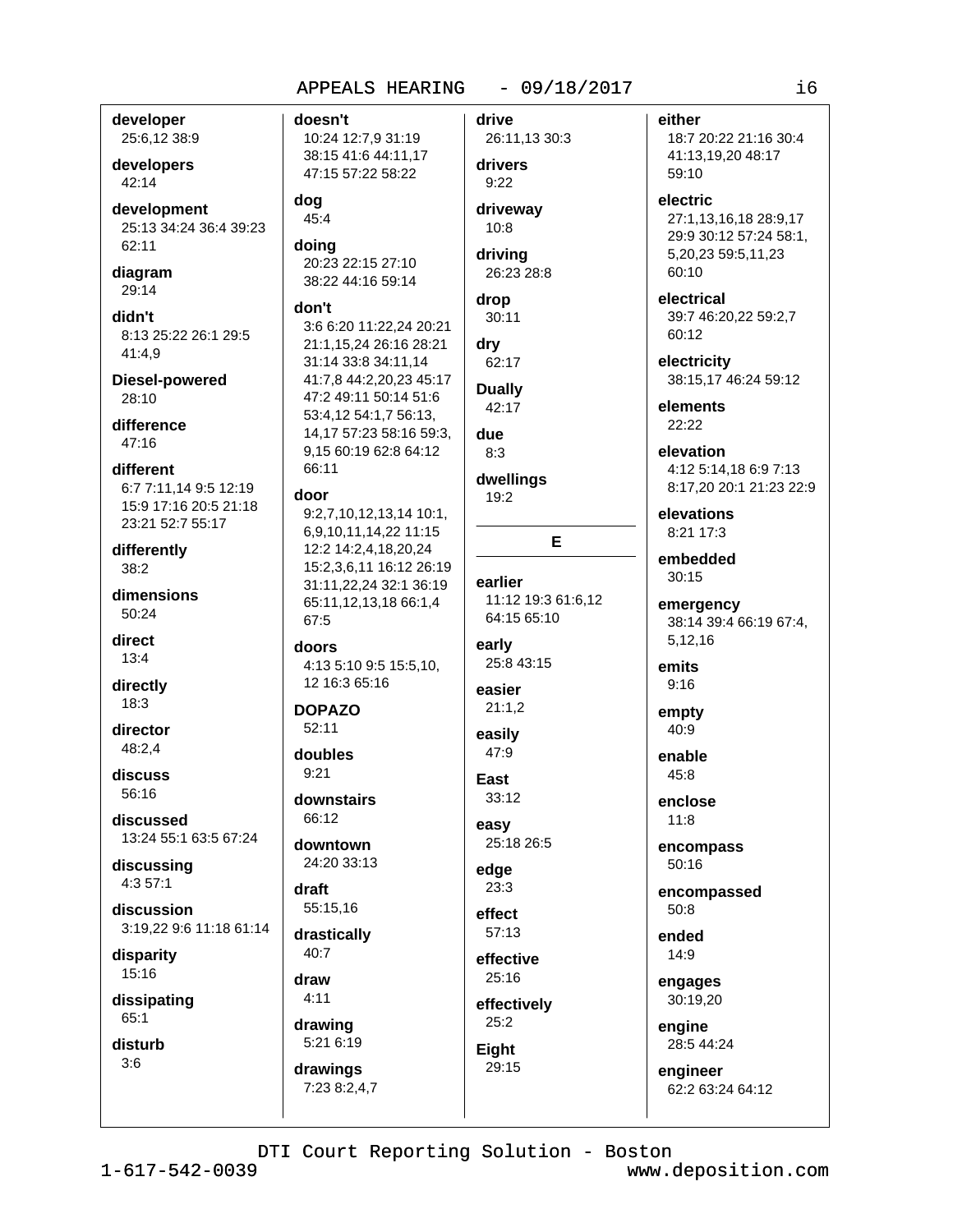engineered 26:15

engineering 53:17

engineers  $21:2$ 

**England**  $37:19$ 

**Engler** 3:16 4:5,6,7 36:7,10 49:21 50:20 53:11,12 54:13 56:8 57:8.10 58:18 59:9.21 60:17 63:12

enjoy  $3:6$ 

enter 30:23 31:2 41:18

entering  $31:7,15$ 

entire 7:4 22:1 27:18 35:3 51:6

entirely 12:19

entry  $10:8$ 

environment 35:2

environmental 61:6,7,10,20 62:13,16 63:16 64:8,11

equipment  $27:7$ 

equipped 60:11

especially 15:10 22:9

**Europe**  $37:4$ 

evaluate 16:4

evolving

evening 4:8 8:21 24:11 68:12

 $8:4$ extra exact 35:19 eye  $7:2$ exactly 4:8 31:12 32:2 49:24 50:7 55:18 59:4 64:4 example F-r-e-d 49:15 50:13 43:24 61:4 exceptionally 32:21 excessive  $47:2$ face exclusively 27:19 face-to-face exist 25:5 44:17 45:8 faces exists  $5:15$ 34:22 facetious exit 66:19 67:4 facilities expect  $49:8$ 36:17 expecting 32:11 65:17 experience 7:9 18:23 21:6 16:2 23:16 65:15 fact experienced  $40:19$ experts 63:4,10 22:10 explain 20:13 29:15 41:24 12:8,13 exposure 10:19 expresses  $5:23$  $13:9$ extend

57:5,12 extension

56:6,9,11,13,18 57:7 extensively  $37:17$ 

extent  $8:14$ 

44:4,14 F

facade 5:23 6:8,18 7:5 16:14 18:23 22:2 53:9 67:7

18:8,18

27:22

44:12

facility

facing

8:3 28:16 31:12 32:21

58:6 60:7 62:3 63:17 factoring

factory

factory-applied 12:12

factory-painted fade 16:22

fair  $17:18$ fairly 16:18 falling

36:4

far 24:23 27:8 35:11 49:14 father 44:10 46:11 favor 49:22 feature  $6:20$ features 5:17 46:9 fee 59:22 feedback  $5:6$ feeds 60:12 feel 6:14 11:14 18:18 21:15 48:18 feelings 20:22  $f \circ H$ 18:16 fence 30:21 31:4 fiber 5:24 22:16 field  $12:14$ figure  $51:3$ figured

falls

23:6

45:23 files  $57:14$ final  $52:21$ 

financially 22:19 find

10:12 18:8 27:13 finding

i7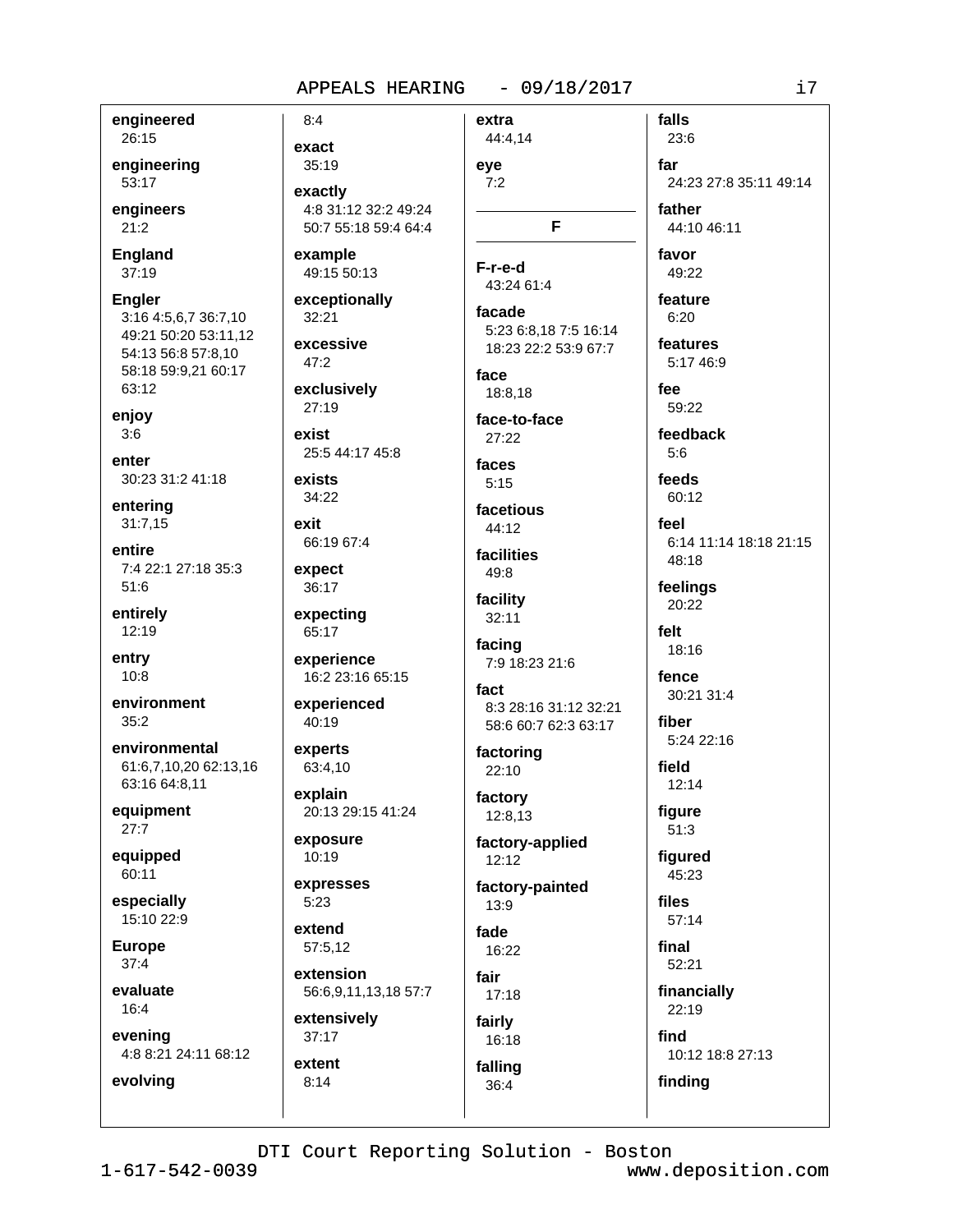fun

16:21

fine

10:17 23:11 57:9

first

3:16 6:15 10:4 16:16 17:24 33:20 34:4,6 35:4 39:18,19 48:14 49:1,5 63:13

fit

42:16,21,24 43:2

fixed 32:20

flake 12:10

flat-paneled

15:6

flexibility 13:6 47:14

flexible  $9:8$ 

flipping  $8:16$ 

floating  $7:8$ 

floor 14:19 16:6 22:13 23:2,3 28:20,21

floors  $6:16$ 

**Florida** 39:10

fob 26:14 41:15

focus  $9:6$ 

focused  $38:11$ 

follow  $42:3$ 

foot

31:20

footage

8:14 22:12

footprint 7:21 8:6,9,15

47:4,5 forgot 41:17

forever

forgotten 29:16 49:23

formally  $53:1$ 

forth

35:8 40:14 foundation 61:22

founder  $27:9$ 

four

3:13 32:5 37:11

fourth 33:23

frame 29:21

framing 18:9

**France**  $37:18$ 

**Fred** 

43:23 61:4 62:14 64:5

free 59:14

freebie 59:17

frequently  $8:1$ 

fresh 63:14

friends  $3:24$ 

front

6:24 22:11 54:9 full

11:23 20:9 40:9

full-sized 43:4

fully  $37:16$  function  $37:1$ functional

39:11

41:23

functionality  $9:17$ 

functioning 32:16 34:18

functions 30:4 32:1

further

28:3 57:7 future

59:6 60:3,13

future-proof  $38:4$ 

G

qalvanize  $35:3$ 

**galvanized**  $35:9$ 

- garage
- 4:13 5:10 7:19 9:2,5,7, 20,23 10:3,9 14:2,4,6, 18 16:12 31:10,22,24 36:19 40:4,5,12,13,15 51:12 57:21 58:2 59:14

60:13 65:11 66:3,24 qas

64:20 65:1,7

gasoline-powered 28:4

qate  $31:18$ 

**aathered** 12:22

gear 32:20 gears

30:18 32:17

general 5:17 22:20 generally 26:14 32:10 39:12 40:23 47:11

**generator**  $38:14$ 

generators

 $39:4$ gentle

45:24

gentleman 62:17

**Geoff**  $4:75:4$ 

Germany 27:16 37:18

qetting 3:24 11:7 26:17 34:2 50:1 63:3

giant 44:24 68:4

**GILBERT**  $52:11$ 

Ginsburg 4:17 24:11,16,17 29:10, 12,20 31:5,8,12 32:8, 10,19 33:4,7,10,18 34:1,3,6,19 35:23 36:8 37:6.9 38:16.19 39:9. 15,21 40:17,21 42:7,15, 22 43:10 44:17 45:15. 22 46:2,7,22 47:11,17, 21.24

qive

25:4 28:3 50:12.15.16 53:10 56:9,19 57:7 60:21

given 16:19 21:20,23 47:2

qiving 24:12

qo

3:5 4:9 5:3 8:6 11:4.19 13:8 14:18 17:2 19:10. 18 22:24 23:15 41:11 43:17 55:15,21 57:18 62:20 64:3,21,22 66:22, 23

DTI Court Reporting Solution - Boston

 $1 - 617 - 542 - 0039$ 

www.deposition.com

 $i8$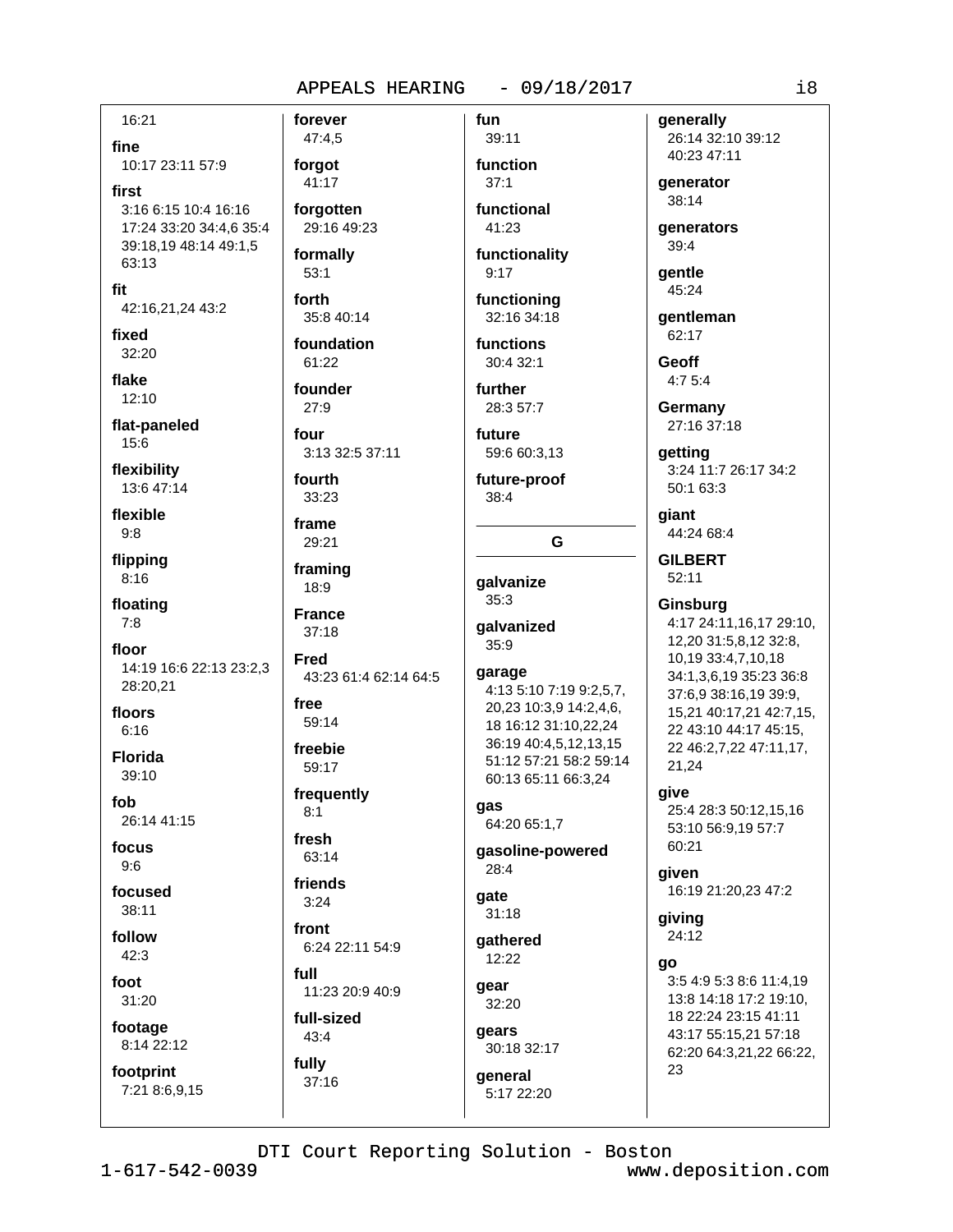goes 10:1,8 38:20 49:14 62:7 going 5:3 7:4 9:8 10:19 11:4 12:17 14:7 15:20 16:17

18:11 20:15 21:21 22:23 26:6,22 28:24 34:5,24 35:20 42:16 45:3 48:1 55:13 57:11 60:1 62:5 64:15,21 65:16,18,19,20,22 66:11,18,20,21,22 67:1, 3,8,19

good 16:18 24:11 34:19 60:23 66:7

qrade 18:4,5 36:9 62:21

Grand 39:22

gray 6:3 7:3 12:24 13:3

great 14:14 20:18 27:11 50:4

gross 22:12

ground 28:20,21 62:6

ground-level  $30:4$ 

Group 25:13

guess 3:10,21 15:20

quy 24:18

**guys** 16:17 24:13,24 25:18 26:9 29:6

н

hairdryer  $47:1$ half 37:12 40:17 hand 19,21 5:11 57:17 hearings handicap 50:5  $50:13$ heat handle 44:22 45:1 61:21 heavy hands 46:17  $5:9$ help happen 21:21  $31:19$ helpful happening 32:3 43:9  $10:2$ helps happens 6:23 10:2 56:20 58:24 here's hard 56:8  $46:7$ Hi harder 62:10 18:19 high harsher 36:16 18:19 high-speed **Harvard** 15:10  $3:11$ higher hasn't  $6:1$ 66:4 hill hate 62:19 59:23 historic haven't 61:12 19:15 25:1 45:22 hit he's 35:20 23:16 25:7 59:4 hits head  $35:15$ 53:15 63:10 hitting headlights 41:10  $9:24$ hold health 16:15 64:17 holes hear  $17:22$ 3:23 23:9 32:24 48:1 home heard 18:23 5:6 7:24 49:21 homier hearing 19:6 3:8,10 4:1,10 5:7,14 **Honestly** 7:15,17 8:12 24:1 52:20 63:12 55:13 56:10,22 57:12 63:13,15 64:10 68:17,



DTI Court Reporting Solution - Boston

www.deposition.com

hook

39:4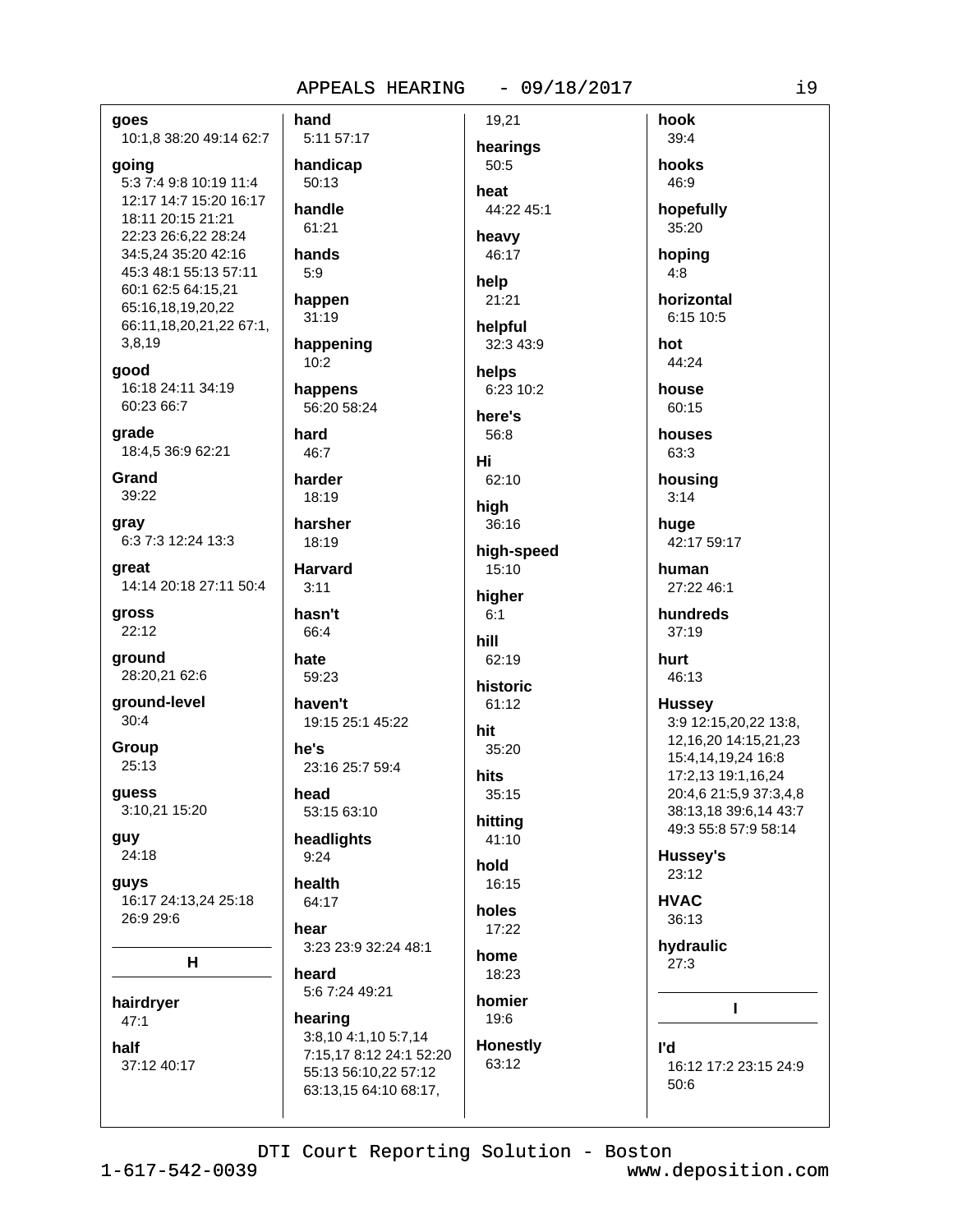#### APPEALS HEARING  $-09/18/2017$

**PII** 5:10,11 16:23 52:11 60:17 63:19

I'm 3:7 5:3 8:16 9:23 11:4 12:12 16:24 19:14 23:11 24:5,17,18 27:8, 9.23 28:1 29:6 37:15 43:17 44:12 46:11 49:21 50:10 51:13 52:3 57:10 62:10 64:6,9 65:22

l've 14:16 29:15 39:10,11 63:24

identify 24:14 43:21 65:13

idlina 28:6

image 6:12 11:4

images 9:4,6 12:23

imagine 25:1 26:16 29:21

immediate 64:20

impact 25:20 34:17 61:15

*important* 35:4.11 50:19 53:22 54:5

impose 36:3

impressed  $24:6$ 

include 44:9

included 48:23

including 3:13 46:9 49:9,22

incongruous 19:4

incorporate 46:8

individual introducing 27:2 32:13 industrial  $10:14$ ineffective 27:5 inefficient  $26:1$ information isn't 3:21 8:8,14 24:8 54:8 56:12 57:3 issue innovator  $25:8$ inside 10:2 45:1 inspector it's  $36:22$ install 34:10 39:19 44:14 60:14 63:22 installations 33:6,21 42:5,8 installed 31:23 installing 58:4 instance  $23:1$ integrate 25:6  $38:3$ 

integrated 30:22

intends 61:24

interchangeably 40:2

interest 6:18 49:15

interested 49:24

interesting  $17:7$ interior 10:23

22:22 introductory  $3:16,17$ inverted  $17:7,9$ 

iphone  $42:2$ 

13:24 59:19

20:22 29:5 36:23 41:22. 23 60:20 62:22 63:1

**issues** 40:23 41:16 60:8

5:18 6:7 7:2,17,18 9:16 10:14,16,18,19,20 11:1 12:8.12.13 13:17 14:17 15:8 16:5 17:18 18:3,18 19:4,6 21:14 23:14 25:12 26:16 28:6,7,16 29:2,8,22 30:1,19,23 31:3,15 32:11,20,21 34:14 35:19 36:12,24 39:11 41:23 42:1,3 44:18,24 45:5,18 47:11, 24 48:23 49:11,19 51:10 52:1,3 53:5,13 54:15,16 56:21 59:16 60:1,6,23 63:14 64:21 66:17 67:3,11,12

iterate

**its** 

### $27.10$

J

Japan 37:11.13 **Jennifer** 

 $52:9$ joined

 $4:16$ judge 36:23

58:13 jumped  $17:21$ iurv 36:23

juice

K

Kate  $3:3.7$ 

**Kates** 57:19 58:4,9

keep 4:19 14:8 25:23 60:23 66:3,11

keeps  $7:4$ 

key 38:20

kid 31:9 44:11 45:3

kids  $31:14$ 

kilowatt 46:23

### kind

5:22 6:20 7:1,3,5,24 8:5 9:21,24 10:6,9,15,24 11:13,17 13:3,24 14:4, 10 15:12 18:3,23 21:22 25:10,20 32:11 35:4 44:7 64:7 65:1,12 68:3

### know

10:7.19 14:9 15:19 21:1,24 22:7,9 23:1 24:2 25:7,19 26:10 28:5 30:1 31:18 34:11,13 35:3,5,8 41:24 42:1,17 43:1 44:11,12 45:7,15, 18,21 46:14 47:3 49:17 55:18 56:13 57:16,23 59:16 60:17 62:8 65:2,4 68:5

knowledge 34:14

known 56:5

DTI Court Reporting Solution - Boston

 $1 - 617 - 542 - 0039$ 

www.deposition.com

 $i10$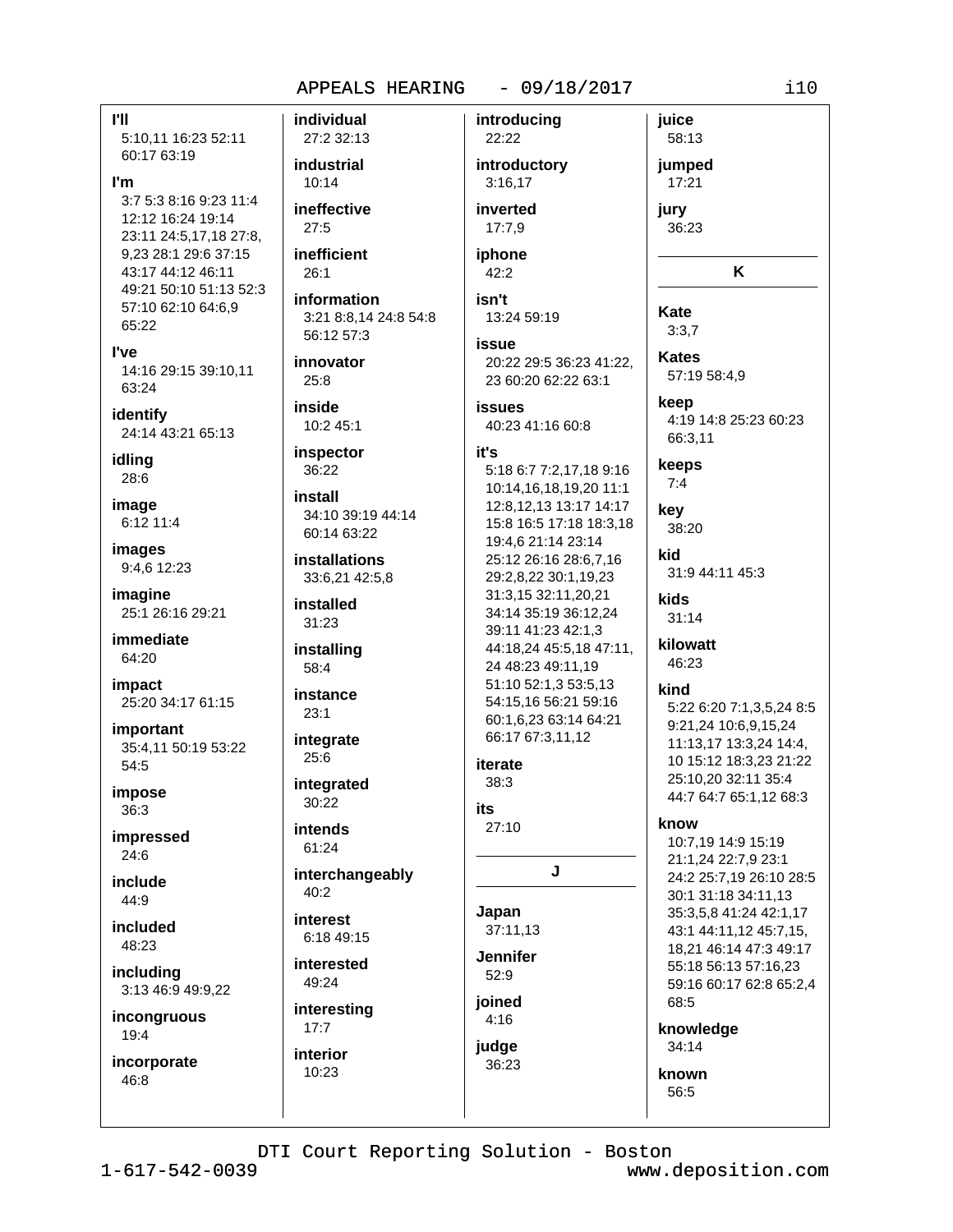knows 59:11 Korea

 $37:19$ 

L

land 65:3

landscape  $7:20$ 

landscaping  $8:8$ 

language 51:4,10 52:3,10

lap 5:24 6:2 18:20 19:22 21:4.19 23:20

larger 20:11,12

largest 38:8 42:12 46:20

Lark 3:8 16:9 19:7 20:20  $23:14$ 

lasers  $31:16$ 

lasted  $39:8$ 

latest  $7:23$ 

layer  $23:3$ 

lead 37:20

leave 16:23 43:15 51:3

Lebow 62:14

left 6:2 41:4 44:6,10 64:7

length 6:9 7:4 22:2

let's 17:3 19:24 22:11 31:19

44:16 53:6 54:2 56:20 64:16 level 3:20 5:18 9:15 10:15 11:16 28:15,20 32:15 33:1 34:18 36:15 60:9,  $12$ lifetime  $39.6$ lift 3:20 15:21 36:13,18 light 11:7 13:5 67:19 limited  $49:10$ line 64:23 liner 40:4.5 **lines** 

list 3:23 48:7.9.18.19.23 49:24 50:9 52:21 55:15

listening  $50:4$ 

 $6:17$ 

little 5:19,22 6:7,8,11,14,18 10:8,13 11:1 17:15 18:17.18 28:7 31:10 33:20 34:6 35:16 38:4 44:4 53:7,19 67:7

live 24:19 35:24 39:9

livina  $16:5$ 

loads  $47:3$ 

local 24:18,21 51:21

**location** 18:1,5,14 52:7

**locations**  $9:5$ locked

66:22 67:15

lona 29:5 37:5 43:1,4,14

longer 15:12 47:6 66:12 look

4:14 5:10,19 6:22 7:7 14:12 15:8,17 17:3 19:24 45:6.16 55:21 64:3 65:7 68:3,9

looked 5:22 64:12 looking

6:12 7:6 10:17 16:17 17:22 50:10 68:1

**looks** 13:4,18 14:16

### lot 5:13 15:11,21 22:23 25:1 29:6 33:7 42:2

61:8.10 62:15 65:15

lots 40:9

loud 16:6 27:4 36:24

louder  $28:2$ 

```
loudest
28:6 33:1
```
loudly 43:21

low  $36:16$ 

lower 30:10,14 lower-level

28:23 30:12

**lowers**  $30:19$ 

**lubricated** 32:20

luxury 39:23

ma'am

M

31:8 32:8 main

22:2 25:14 46:5

maintain  $11.15$ 

maintenance 27:6 39:1

major 39:7

making 17:8 22:21 27:16 53:14

manually  $38:16$ 

manufacturer 27:13 36:12,14,21 38:9

manufacturers  $27:18$ 

**Marblehead** 24:19

**Marion**  $11:13$ 

market 25:10 58:6

mass  $7:3$ 

matched  $14:11$ 

matches  $17:15$ 

material 6:4 10:17 14:3,5,10 18:19.21 21:18

materials 17:16 38:10 67:23

matter 20:16 53:13

matters  $54:1$ 

maximum 28:18

mean 22:15,19,20 32:19,22 33:17,24 44:22 59:10 60:11,16,18

DTI Court Reporting Solution - Boston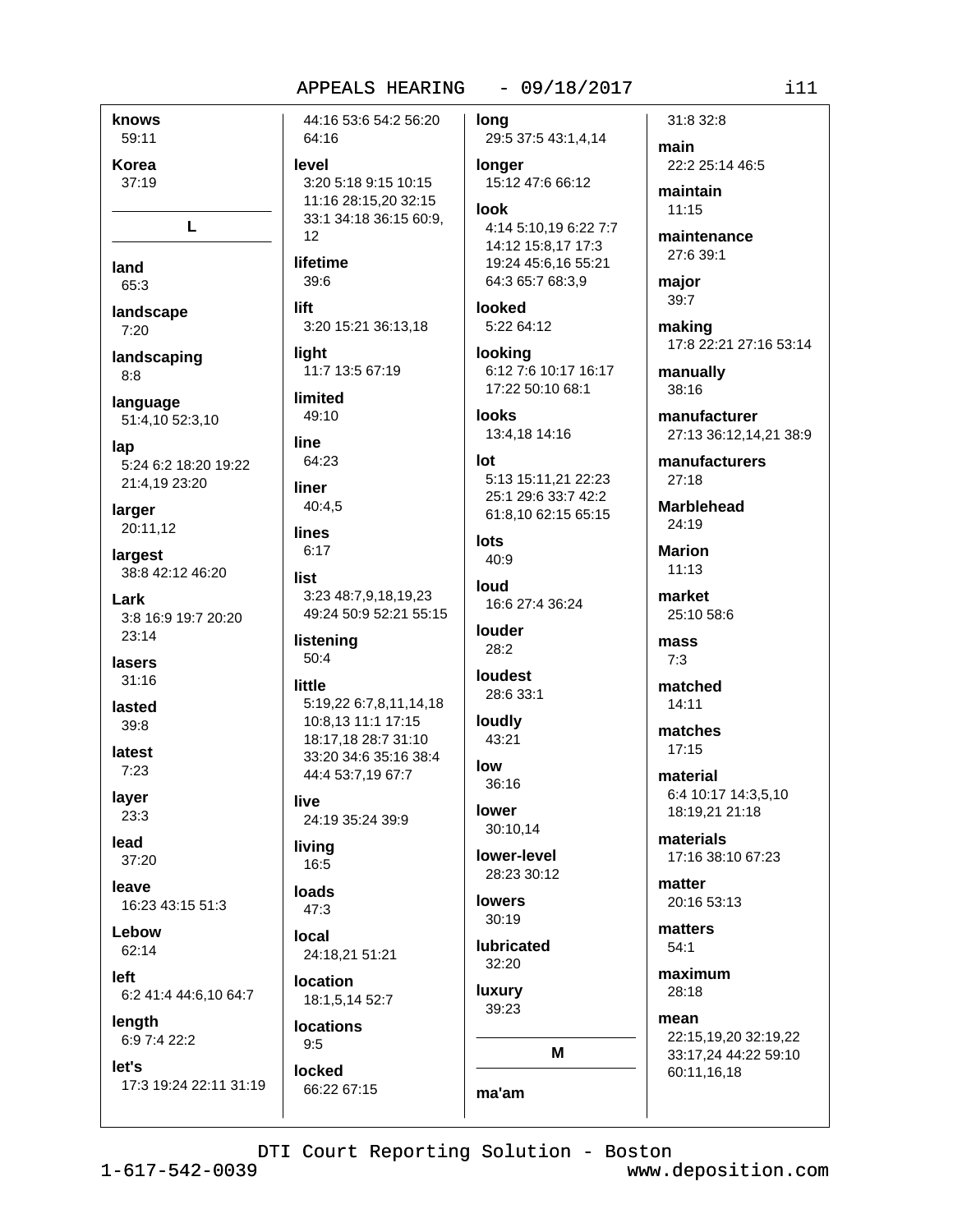meaning  $31:3$ 

means 10:10 23:20 41:21

meant 10:18

mechanical 32:17 33:3 37:21 63:23

mechanically

29:8,19

mechanicals 36:13

meet 24:4 55:16 65:24

meeting 3:6 19:9 61:6 66:11,13

meetings  $8:22$ 

memory 64:2

mentioned 5:4 31:13 44:1,8 55:13 61:7 64:11 66:4,9,16

**Mercedes** 43:3

mesh 10:17 13:17 14:4,10

metal 10:18 14:4 15:23,24  $16:1$ 

microphone  $57:18$ 

**Mike** 48:10

million  $37:12$ 

millions  $37:22$ 

mind 54:23 60:23

mine 39:17

minimum 56:9

42:17 minor 48:10

minivans

minutes 45:13 66:14

missed  $57:23$ 

moisture  $35:6$ monitor

59:18

monochromatic  $10:15$ 

months  $35:9$ 

mother 44:11

motion 31:16 45:2

motor 27:2,13,18,21 28:24 29:9 30:11.18.19.20 32:23 33:2 35:11 47:1

motors 27:1,14,16,19 28:2,13, 18 35:10,13 38:21 46:17,19,20,24

move 28:21 38:24 58:21

moves 58:22

moving  $10:1$ 

multifamily 19:2 20:10 25:11

multiple 59:2

multistory 20:10

N

name 3:3,7 24:16 43:23

67:19 near 9:23 58:11

natural

nearly 13:22

necessary 48:21 56:14

necessity 50:13

need 11:16 18:7 28:21 49:23 51:6.7 54:12.17 56:9. 11, 14, 18 58: 7 67: 19

needed 23:5 38:24 40:8 59:6

needs 9:13,19 16:19 22:14 36:14 49:18 53:24

negative 35:13,14,15,17

neighborhood  $18:22$ 

neighborhoods 20:12

neighbors 25:20

never 15:7 16:7 35:20 62:18, 21

new 22:22 24:24 25:8 44:16 53:10 56:11 57:3 64:15

nice 14:12 35:24 46:2

night 55:22

noise 3:20 4:18 26:8,9 28:13, 15,22 29:1 30:14 32:16 52:15 65:17,19

noisier 15:5,21

normal 27:21 35:17

 $20:1$ note 48:19

north

noticeable 32:22

notion  $18:16$ 

number 29:16 35:19,20 36:6 46:8 58:5

O

**Oakland** 39:21,24 40:9

object  $57:2.3$ 

oblivious 44:9

observation 65:8 66:6 67:6,24

obviously 4:20 27:8 28:6 38:22 46:17 66:17

occur 57:6

October 4:2 55:14.19 56:3.7.10. 15, 18, 20 57: 1, 5, 6, 12 68:20,22

oddball 42:24

off-street  $49:8$ 

offer  $47:13$ 

offices 24:20

Ωh 12:20 38:18 43:12 53:18 68:18

okav

3:2 4:24 12:22 17:2 34:2 38:13 39:14 43:8, 10,19 46:2,4 47:18,22

DTI Court Reporting Solution - Boston

 $1 - 617 - 542 - 0039$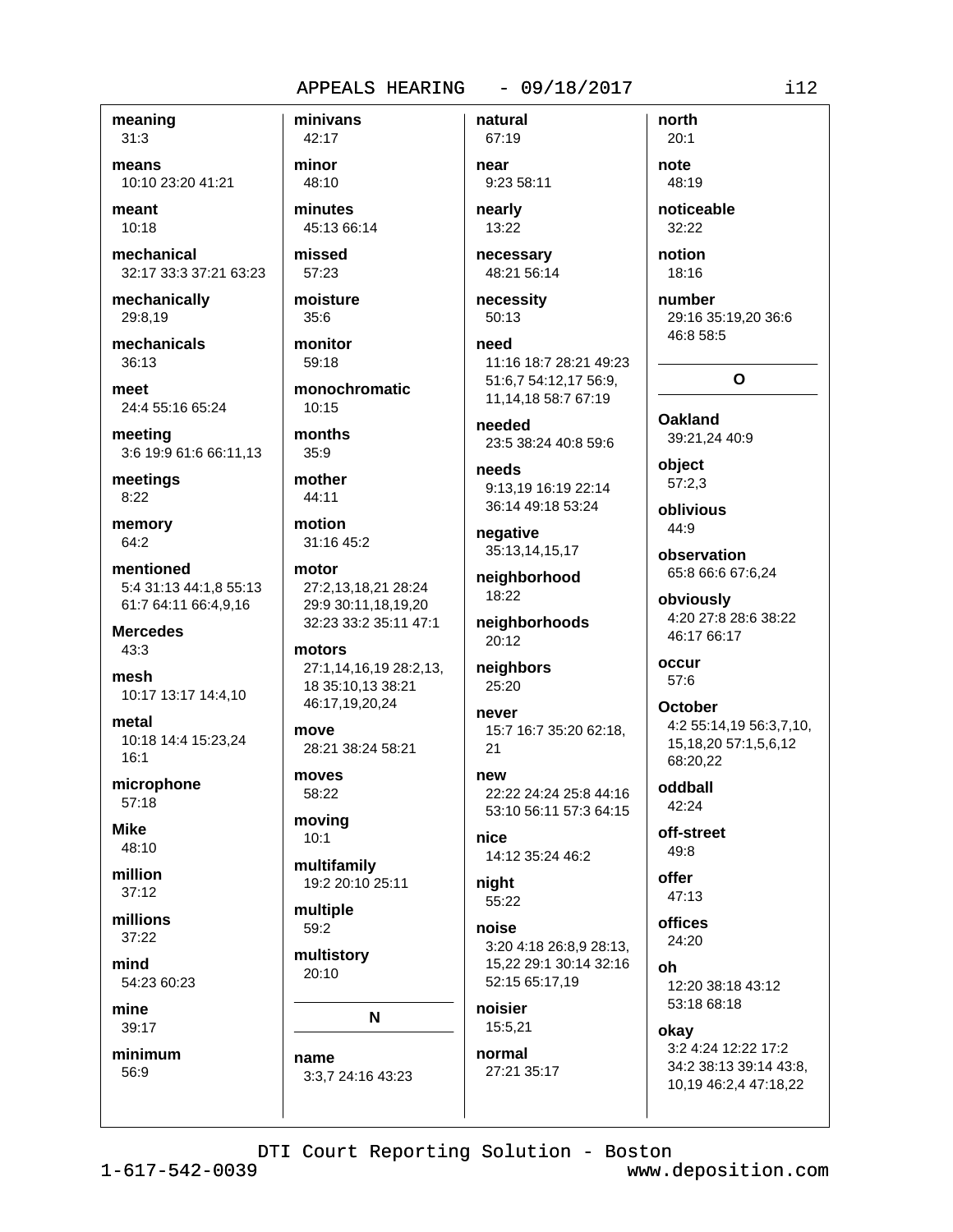### APPEALS HEARING

48:24 49:5 51:17.23 52:13,17,24 54:24 55:3 67:13,18 68:15,21

old 3:24 68:5,10

once 3:4 35:14 41:2,3

one's 34:6

one-time 59:16

ongoing 42:9

opaque 67:19

open 4:20 63:15 64:7 65:12

openings  $14:13$ 

openness 9:19,21

operate 9:14 35:1,14

operates 36:11

operating 25:2 30:23 31:3.15.21 33:9,10 35:17 37:23

operation 9:16 14:17 37:5

operational 35:12 40:24

operations 38:11 46:6

opinion 20:19 53:21 63:21 65:15 66:8 68:3

opinions 11:18 65:11

opportunity 18:20 22:1

opposed 27:2 33:2 36:15

option 10:4,9,13 11:12 65:12 options 5:10,20 9:3,11 11:11,15 13:5 17:23 44:20

order  $3:350:18$ 

original 19:11

outdoor  $10:19$ 

outlet 59:7

outlets 58:11

outside 3:5 26:19 36:9 67:5

overhang 10:23

overhead 15:12.21

overseas  $25:2$ 

ownership 40:12

### P

P-i-n-c-h-e-s 43:24 61:5

 $p.m.$  $3:168:24$ 

packages 46:8

page 48:11 49:6 51:18

paid  $31:13$ 

paint 6:5 12:4

painted 6:5 12:3,13

painting 14:10

Palermo 3:8 16:11 19:9,14 20:21 21:15 23:15,19 29:7,11, 13,18 31:2,6,10 32:3,9, 15 33:1,5,9,16,23 34:2, 4,16 35:22 36:1 37:2 49:4 60:7 62:2 63:19

 $-09/18/2017$ 

### palette 12:6

pallets 29:24 30:5,6,12,14 35:9

panel 41:12,15

paragraph 49:20 51:14

park 26:22 32:7

parked 41:3

### parking 24:10 32:6,14 37:21 40:4.8 42:11 49:8 50:13 57:21,22 58:11,12 59:22 61:8.9

part 8:3.17 35:4 62:11

partial  $9:20$ 

particular 15:2 19:8 20:11 48:21 49:9

particularly 51:11 65:7 66:1

parts 4:21 56:23 passing

28:12 pay

36:9

pedestals 25:23

pedestrians  $9:23$ 

peer 61:7,20 64:12

### people 3:3 16:5,6 26:6,17 27:22 31:14 32:6 39:2 40:10,24 41:5,10,17

43:13 44:2.8.23 50:4 58:6 66:18,21,22

people's 45:18

perceive  $22:1$ 

percent 13:18 35:14 40:22 41:16 42:23

perforated  $10:5$ 

performs 36:20

perimeter  $44:1$ 

permit 3:11 4:4 48:12,22

person 31:9 32:13 59:23

perspective 6:22 27:6 28:3 35:21 44:22

perspectives  $8:24$ 

Peter  $3:185:2$ 

**pets** 31:14 44:7,10 45:19

phase 47:12

photo  $12:18$ 

photograph 12:20

pick 45:3 53:3,22

pickup 42:18

pictures 11:22

piece  $30:2$ 

> **Pinches** 43:17,19,23 45:11,21 46:1,4,16 47:8,14,18

DTI Court Reporting Solution - Boston

### $113$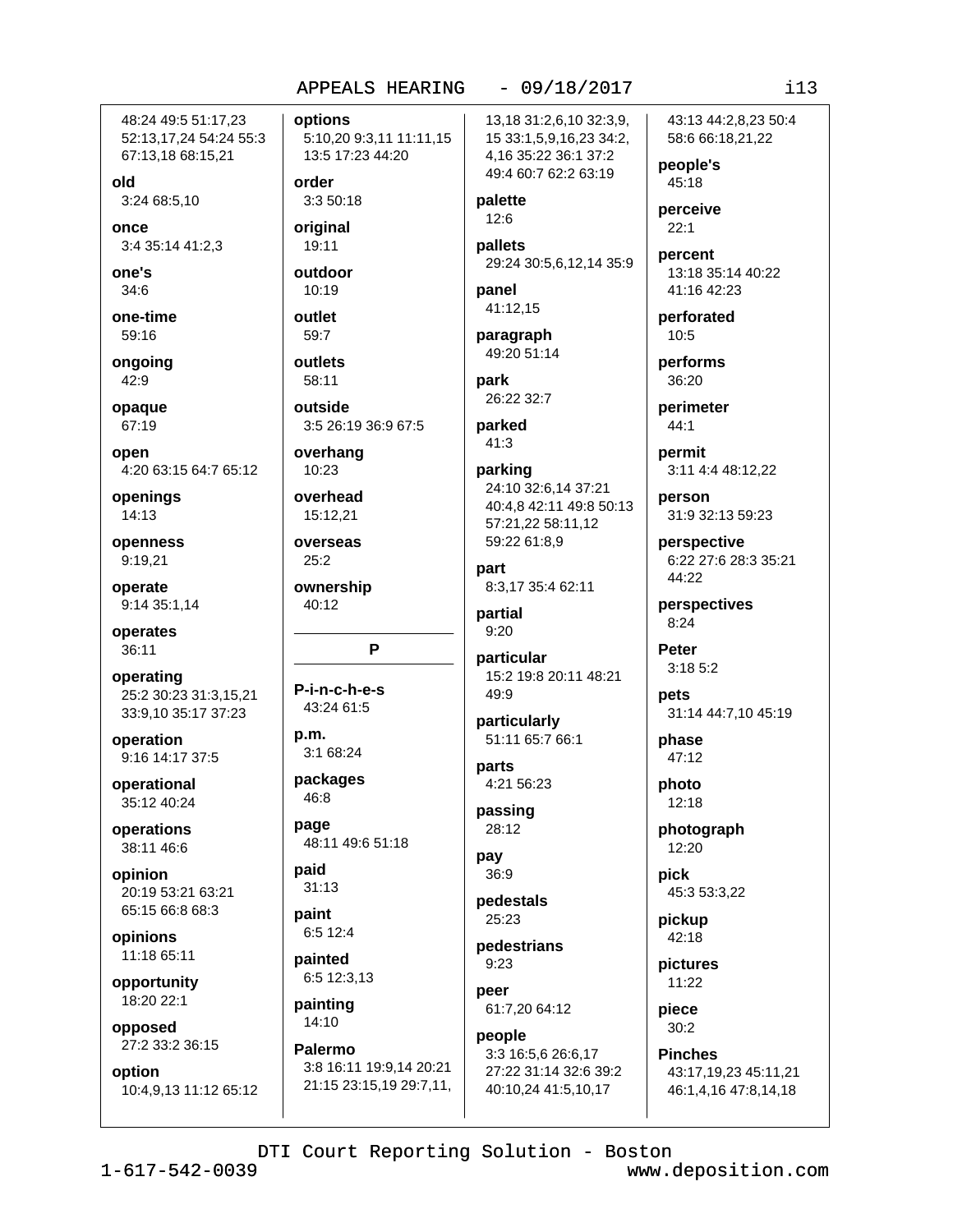#### APPEALS HEARING  $-09/18/2017$

61:3,4,19 64:5 67:14,18 58:10 61:12 65:23 possibly 27:7 46:15 64:24 68:7 20:9 35:24 37:5 65:2 potential 65:6 Poverman 3:15,17 4:14 5:7,8 7:16, 3:2.3.7 4:23 11:19.22 20 8:10,17,19 50:22 12:23 13:7 14:14 15:23 51:1,7,11,12 53:2,5,9, 16:9,15 19:5,21 20:13 10, 16, 17, 23, 24 54: 5, 12, 22:19 23:11,22 24:14 31:9 37:3 39:17 40:16, 16 55:3,5,6 18 42:5,12,21 43:5,8, 12,20 47:19,22 48:1,5, 24 49:5 50:12 51:17,23 52:8,13,17,23 53:6,11 5:9 8:19 33:17 38:13 54:7 55:3.6.11 56:4 57:15 58:10 59:1.19.22 60:15,21 62:6,23 67:12 68:13.21 8:11 48:21 53:15,20 powder 54:2,18,20,21 55:1 67:6  $12:3$ power 39:3,5 powered 29:9 precaution 11:20 24:15 36:8 44:14 64:14 precautions 61:16 preclude 58:13 59:14 59:24 prefer 13:21 16:13 19:17 7:2 18:6 42:15 51:9 preferable  $21:17$ preliminary 65:11 premier  $27:17$ prepared 26:24 57:10 present 57:2 65:2 presentation 3:18,21 4:9 7:22 presented

place

places

58:7

plan's

 $48.4$ 

plans

platform

30:20,21

platforms

 $30:17$ 

please

pleasure

47:24

plua

plugs

59:2

point

65:21

17:22

48:3 51:3

poke

**Polly** 

pop

57:17

portion

position

possible

 $5:12$ 

60:9

54:14

planning

plan

8:22 11:12 54:8 55:2,10

### president 24:17 27:10

pretty 4:14 10:20 11:5 13:17 27:10 40:22 62:13,15, 22 68:7

prevalent 20:11 60:1

prevent 63:6,22

prevents  $31:6$ 

preview  $4:13$ 

previous 8:12,22 11:4

previously 4:15 14:2

primary 58:15 59:5

principles 25:14

prior 55:20

probably 4:2 13:20 33:21 34:9 65:14.16

problem 42:23 56:24 58:18 64:14 65:6

problems 40:18

procedure 42:3 56:1

proceedings 3:1 68:24

process 8:5 48:12 51:24 55:16 57:12

produced  $33:2$ 

product 23:21 52:22 project 5:6 7:9 9:18 12:19 37:15 38:14 39:18,20, 22

projects 25:12 33:14 42:9

prolific 37:11 38:7

proof 40:22 46:1

properties 60:4

property 64:23

proposal  $3:12$ 

proposed 37:15 51:8 61:9

proposing 6:5 9:9 10:10 63:17

prospect 26:9

protect 63:3 64:19

protection  $31:1$ 

proven 38:1 51:1

provide 5:4 27:14 38:23

provides  $7:1$ 

providing 60:9

provision 50:3 51:6

provisions 57:24

prudent 44:3,5

public 32:11 34:14 43:13 56:21 57:12 63:14 64:17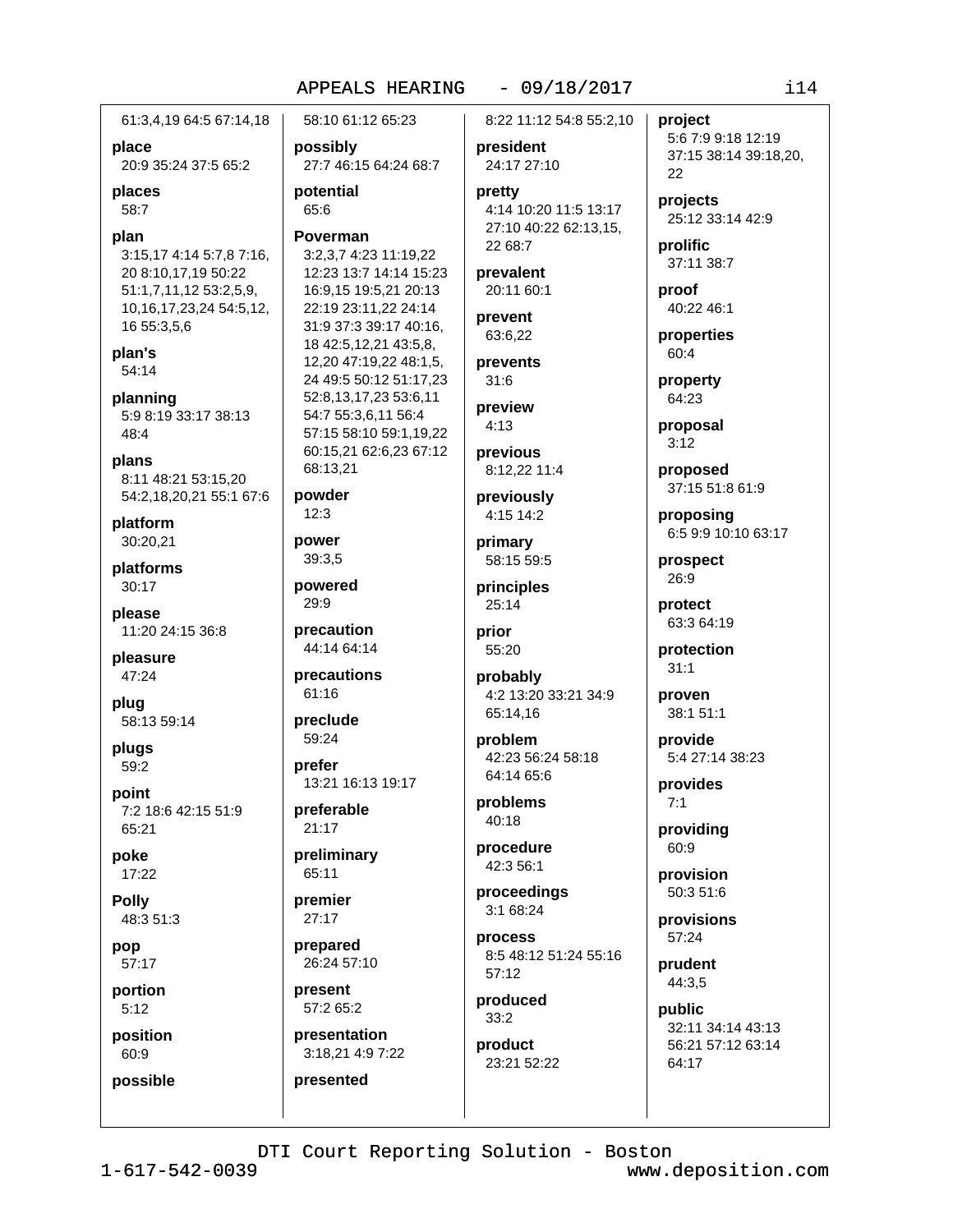pulling

63:23 purposes

45:5

push

41:13,21

pushed 18:13,15

### put

9:4 11:17 18:22 27:21 49:23 58:10 60:9 61:24 63:8

putting 19:22 45:24 46:3 67:9

Q

- 
- $O<sub>1</sub>$

33:21

 $Q<sub>4</sub>$ 33:21

quality 38:10

quarter 33:24

question

14:16 17:18 18:2 34:20 46:5.16 53:13 57:21 61:11 63:20 64:7,11,13, 20 65:7 67:21,22

questions 4:20,21 16:10 24:13 29:4,7 33:5 39:16 43:5, 13,16 57:16 66:9,10

**aujck** 

3:17 8:16 25:4 65:9

quickly 4:9 5:3 26:10 68:1

**aujet** 16:3 25:18 26:7 28:7 32:21

quite 33:12 37:18 45:6

reasons  $\mathsf{R}$ 17:20,21 radius 33:6 radon 64:13,16 65:7 railings  $14:6$ rails 30:15.16 rain  $35:7$ raised 20:22 24:19 raises 30:20 range 36:5 42:20 rapid 15:20 rated 35:13 reach 62:18 read 45:1 48:17 63:7 real 8:16 21:12,14 realistically 60:18 really 6:20,23 7:12 11:5,11 13:24 16:3 17:19 18:12,

17 20:10,21 22:1,15 25:22 28:23 30:4 32:21, 23 35:11 36:24 37:10 38:1,8 40:10 41:2,22,23 45:5 47:15

rear  $4:11$ 

reason 23:23 31:18

reasonable 42:19 45:16 receive 10:20 recessed

 $10:7$ recognize

 $34:11$ recollection

 $15:4$ recommend

36:5 recommendations

63:9 recommended

 $64:1$ 

### record 4:6 5:1.7 8:10.17 53:2

55:5,6 57:11 63:18 red 10:10 11:19 12:16 13:8 14:17 19:3 41:13,21 65:13 66:1

redate 54:12.18

reduced  $22:12$ 

refer  $51:11$ 

reference 50:22

referenced 53:23

reflect  $7:18$ 

reflected  $14:6$ 

reflective  $8:19$ 

regular 14:18 15:6,21

regulations 60:3 regulatory 48:4

related 48:21 relation

63:4

relate

57:22

relationship 18:24

relative 4:18 53:20

relatively 16:3 25:24 27:5 46:23  $47:4$ 

relativity 24:24

releases 38:21

reliability 38:11

reliable 25:17 26:5

reliably 45:8

> remarks  $3:16,18$

remember 63:20 64:4

remind 63:19

remote 26:12,14,16 41:5,14

removal 48:12 51:24

remove 52:6

removed  $50:3$ 

rent  $16:7$ 

rental

 $3:13$ 

repeat 65:8 replace

 $1 - 617 - 542 - 0039$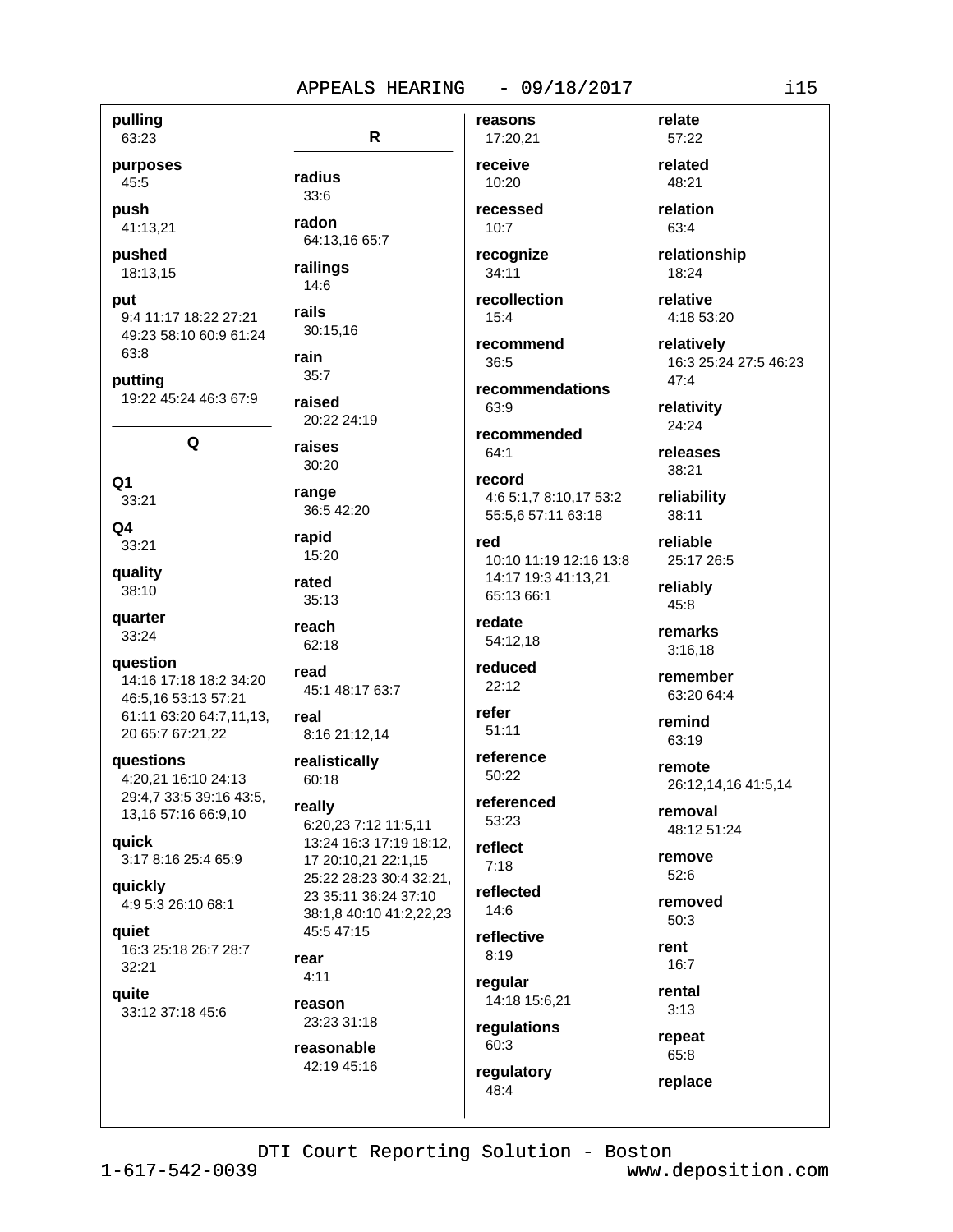$52:7$ 

replacing 19:22

report

 $3:22$ 

represent  $11:14$ 

representing  $4:7$ 

request 50:20

reauested  $4:12$ 

require 36:15 58:15 60:5

required 44:15

requirement 52:2.15

requirements 49:9,12 65:24

reset 41:19,20

resident's 26:22

residential 3:12 60:4

residents 25:19 26:12 38:22 40:6

respond  $23:5$ 

response 47:20

responsibility 45:18

rest  $30:2.5$ 

retail  $3:1440:4.5$ 

retained 40:12

retrieve 30:9 38:17 39:3 retrieved  $41:3$ retrofit 40:11 retrofitted 40:15 review 61:8.10 64:8 reviewer 61:7,21 64:12 revise 53:18 revised 53:2 revising  $51:10$ revisions 56:5 revisit 63:16 rid 50:17 52:14 right 4:5 6:2,3 13:19 15:14

16:8 17:11 19:12 27:24 31:12 33:10 38:15 41:8, 12 42:9 44:16 52:8 53:12 54:4,10,22 55:11 59:1 60:3 62:4 63:11 64:16.24

road 28:8 34:14

rock  $47:7$ 

rodents 66:3,5

roll 63:10

roll-15:9

roll-up 9:14 10:5 14:20,21,24 15:3,5 16:3 26:19

rolled-up 14:17

rolling 15:20 65:15 rolls 26:20 room  $3:5$ roughly 27:23 29:3 routine 66:20 67:3,9,11,20 Rover 42:20 run 27:1,20 28:9,10,18 35:17 **runs** 28:4 37:13 47:1 S S-class  $43:3$ safe 42:4 46:11,15 safety 30:21,24 40:10 46:5,9 61:16 **Salem** 24:20 salt  $35:6$ sand

12:16 35:6 satisfactory 54:11

satisfy 65:18

save  $8:24$ saw

says

8:20 57:17 saying 8:2 12:12 14:3 21:2

23:10 48:20 57:11

scale 6:24 7:13 scoured  $27:12$ 

52:6 54:15

screen  $11:12$ 

screening  $14:5$ 

se  $6:21$ **Seaport** 

 $33:13$ seat

44:12 45:3

**SEB**  $4:7$ 

second 11:20 18:15 49:6 66:19

seconds 15:11 22:3,5 28:18,19 29:2 41:24

section 8:23 49:7 50:6,11 66:2

secured 67:15

 $43:1$ sedans 42:24

sedan

See 6:23 9:8,24 10:4 11:5 14:5,15 22:5 36:4 38:4 46:13 49:1 52:21 56:2,

seeing 20:8 68:15

20 63:16

Seen 4:15 7:17,22 13:2,3 18:21 25:1,9 41:22

 $35:16$ selectmen

seize

48:13 51:19

DTI Court Reporting Solution - Boston

 $1 - 617 - 542 - 0039$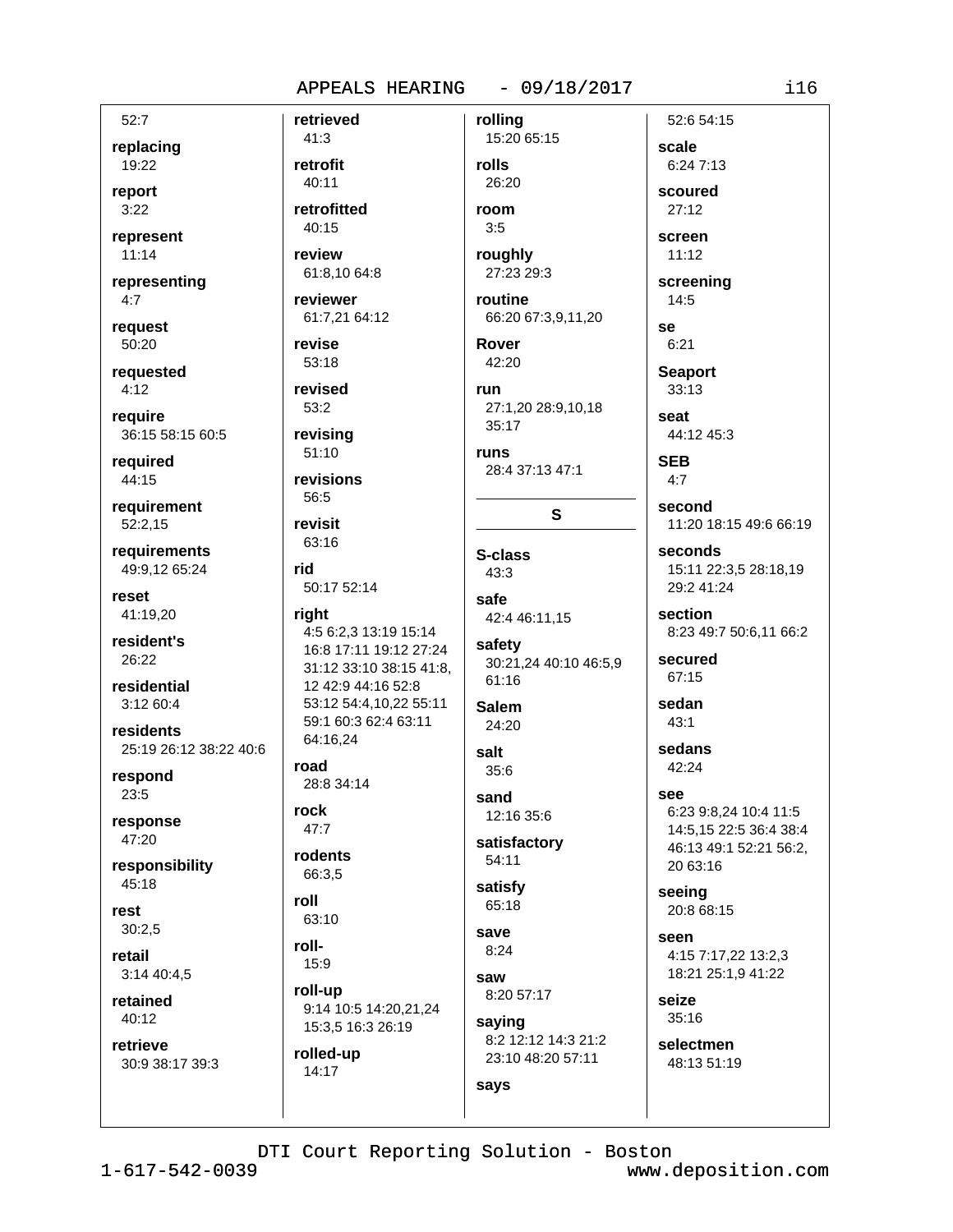self-perform 26:2 **Selkoe** 3:22 12:1,7 16:14 21:12 48:2,3,6 50:10 51:21 52:5,9,16,19,24 53:8 54:4,10,22 55:5,9,12 56:24 59:3 60:2 61:18, 20 62:4,8 64:3 68:17,18 semiopaque 67:10 sense 19:17 sensor 31:24 32:1 46:8 sensors 30:24 31:16 44:1,6,23 45:2,3,11 **September** 53:5.6 54:16.17.19 55:2 **Series**  $43:3$ serious 64:17 service 38:23 58:15 59:5 60:10.  $12$ session 56:6 set 8:6 9:5 23:2.3 51:11.12 53:16,17 54:16 setback  $8:13$ setbacks  $22.13$ seven 29:15,17,18 **SEW** 27:15 shadow  $6:17$ shelf 18:4 shingle 5:24 6:4 18:21

shingled 22:16 shining  $11:8$ shocked 51:13 short

3:17 45:7 show  $12:15$ 

shown 7:14 8:11 13:1 50:24

shows 17:4 67:6

side 11:7 17:1.23 19:18 22:2 30:6,10,13,16 64:22 66:15 68:4

sides 6:13 11:1 17:4

siding 5:24 6:1,2,3 18:20 19:23 21:4.19 22:16 23:20

**Signature** 25:13 34:24 39:23 40:2

significant 59:12

significantly  $43:4$ 

silver  $13:4$ 

similar 6:6 37:14

simple 29:22 30:19 42:2,3 50:21

single  $49.13$ 

sir 46:3 47:17

site 61:23 62:1,18

sits 14:19 18:2 21:24

65:23,24 situations 45:14 skv

situation

 $11:1$ slanted

 $62:20$ slats

10:5 30:1 slide

30:6,10,16 slides

 $30:13$ slightly

 $6:6$ slow

27:5 35:15 small 30:11 46:23

so-called 61:9

solely 40:6

solid 13:17,18 17:21 30:1 47:7 66:1

solution 16:20 50:21

solves  $60:8$ 

somebody 31:20 41:8,18 42:1 46:14 54:15 58:12.20

**Somerville**  $33:13$ 

somewhat 15:5 25:8 27:8,24 44:12

sorry 43:17 sort 10:17 14:8 17:6.7.9 18:24 31:3 40:18 42:19

9:15 15:16,17 16:4

stair

spaces 29:16,18 32:5 34:7 37:13,20,22 58:19 59:2 speak 43:21 61:2

3:14 7:9 11:9 21:20.23

26:21 32:13 42:11 50:14,24 58:23

32:15 33:2

33:12 34:7

southeast

South

 $17.3$ 

space

speakers  $28:1$ 

spec  $35:14$ 

specific 23:5 60:10

specifically 4:11 9:12

specificity 50:19

specified  $50:7$ 

> **specs** 36:11,20

speeds  $9:15$ 

spent  $5:13$ 

spill 62:16

spot 26:21,23 32:14 45:1

square 8:14 22:12

stacked  $30:8$ 

staff  $8:19$ 

5:23 9:1 18:8 19:19  $21:3$ 

DTI Court Reporting Solution - Boston

sound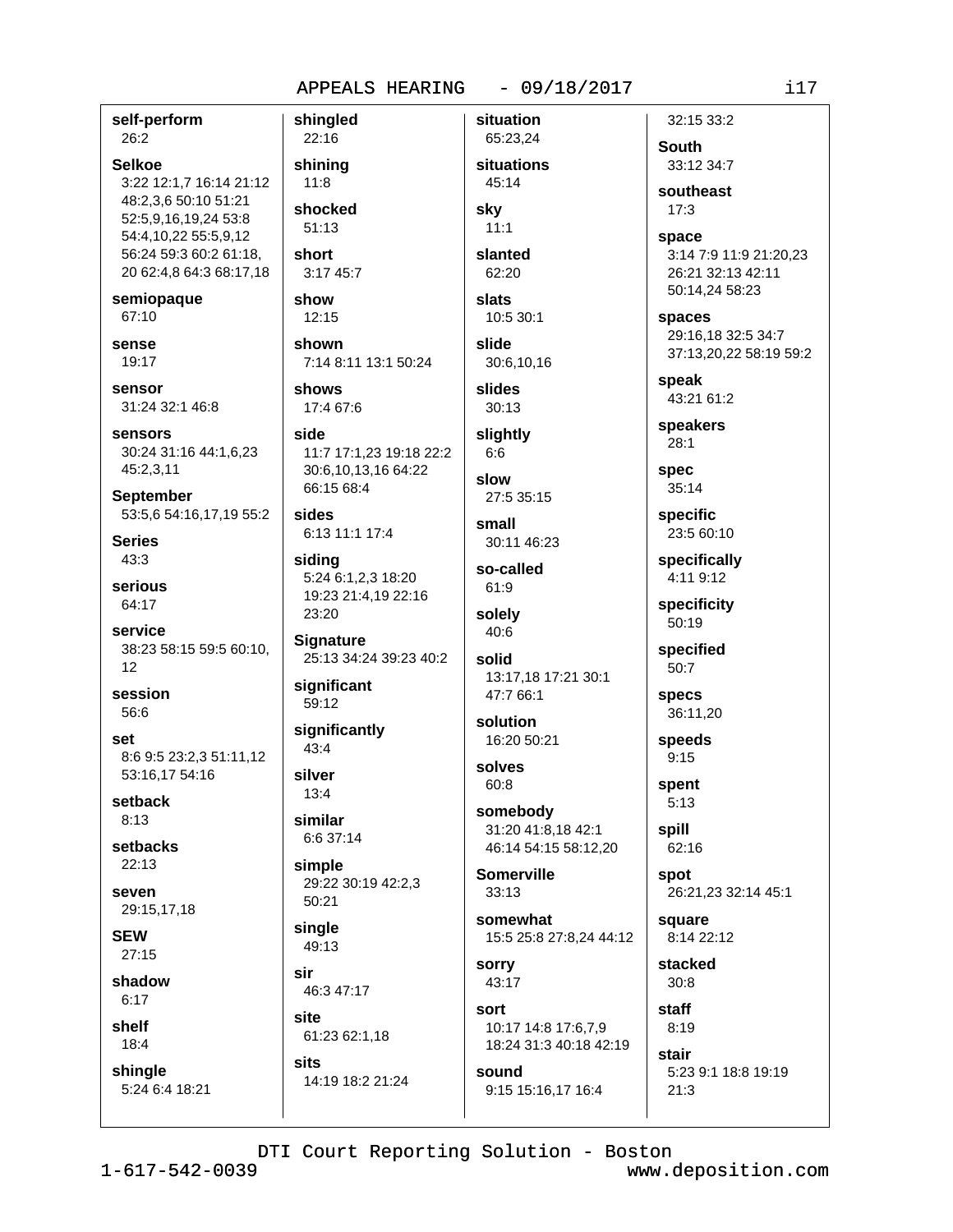staircase 66:15,16,17

stairs 66:18

stairway 20:15

stairwell 19:12 21:18 23:21 66:17,20,23 67:2

stand 43:21

standpoint 16:5 18:10,11 21:17 23:8 24:7 37:21

Star 44:22

**Starbucks** 61:9.13

start 4:3 6:24 7:12 11:8 33:20 35:15

starting 28:14

starts 28:5

state-of-60:23

state-of-the-art 60:19

statement 14:12

station 58:1,16,21 59:20

**stations** 58:11

stav 23:24

steel 29:21 30:2 65:16

step 48:14

stepped 31:20

**steps** 8:5 63:3,5 stop 3:4 31:21 **stops**  $32:1$ 

storms 39:10

street 3:11 5:16 7:2,8,10 11:13 18:3 20:8 22:4 48:16 57:20

stricken  $51:16$ 

strong 20:21 23:22 59:5

strongly  $21:16$ 

structural 20:23 21:1,7 23:2 29:21

stuck  $41:8$ 

**Studio**  $5:2$ study

61:8,11,17

style 9:7 14:1

styles  $9:4$ 

submit 53:18,24 54:19 56:11 57:13 63:18

submitted 5:8 8:18 48:8 53:14,15, 17 55:4

substantial  $35:19$ 

subtle 6:11.17

**Suburbans** 42:17

sufficient 43:22 60:12

suggest 48:10 56:9 58:14 suggested 17:7,8 19:10 52:10

suggesting 59:4

suggestion 60:8,22

summary  $5:5$ summer

 $35:8$ sun 10:24

superficially 68:2

supplier 38:9

support 18:9 20:24 29:23

supported  $30:17$ 

### sure 11:21 20:2 22:22 24:7 29:6 32:19 34:19.21 39:21 42:3 46:10,15,22 52:3,12 55:17

surprise 50:4

surroundings 44:9 sustain

 $35:5$ **SUVS** 

42:16 **Swampscott** 

24:19 swipe

41:15

**Switzerland**  $37:18$ 

system 4:18 10:5 13:6 24:10 26:4,11,20 29:8,20 30:22,23,24 31:2,15,17, 20,21 32:1 33:3 34:12 35:3,5 36:11,13,18 37:1,17 38:5 41:1,4,6,8, 9.10.13.17.18.20 42:13 44:2,10 57:22

systems 24:23 25:7,10,16 27:1, 3,14,19,20 28:16 33:19 34:10.21 36:18 37:4.14 40:19 44:6 46:10,13 63:23

### T

take 14:7,8 15:12 17:3 18:20 19:24 41:24 45:18 56:5

taken 6:3 37:20 45:6 48:16 63:3.5

takes 28:19 59:12

talk 3:54:179:1124:929:6 34:15 38:5 60:17 68:11, 16

talked 58:18 63:13

talking 3:4 5:14 9:2 14:3 19:21 20:2 37:15 46:18 62:17 65:17

taste 20:16 23:12

team 53:24 54:18 62:11

technically 56:16

technoloav 25:9 37:6,10 38:3 44:17 45:8

tell 26:10 48:18

temperature 34:17 35:12,21

temperatures 35:17

temporary  $39:4$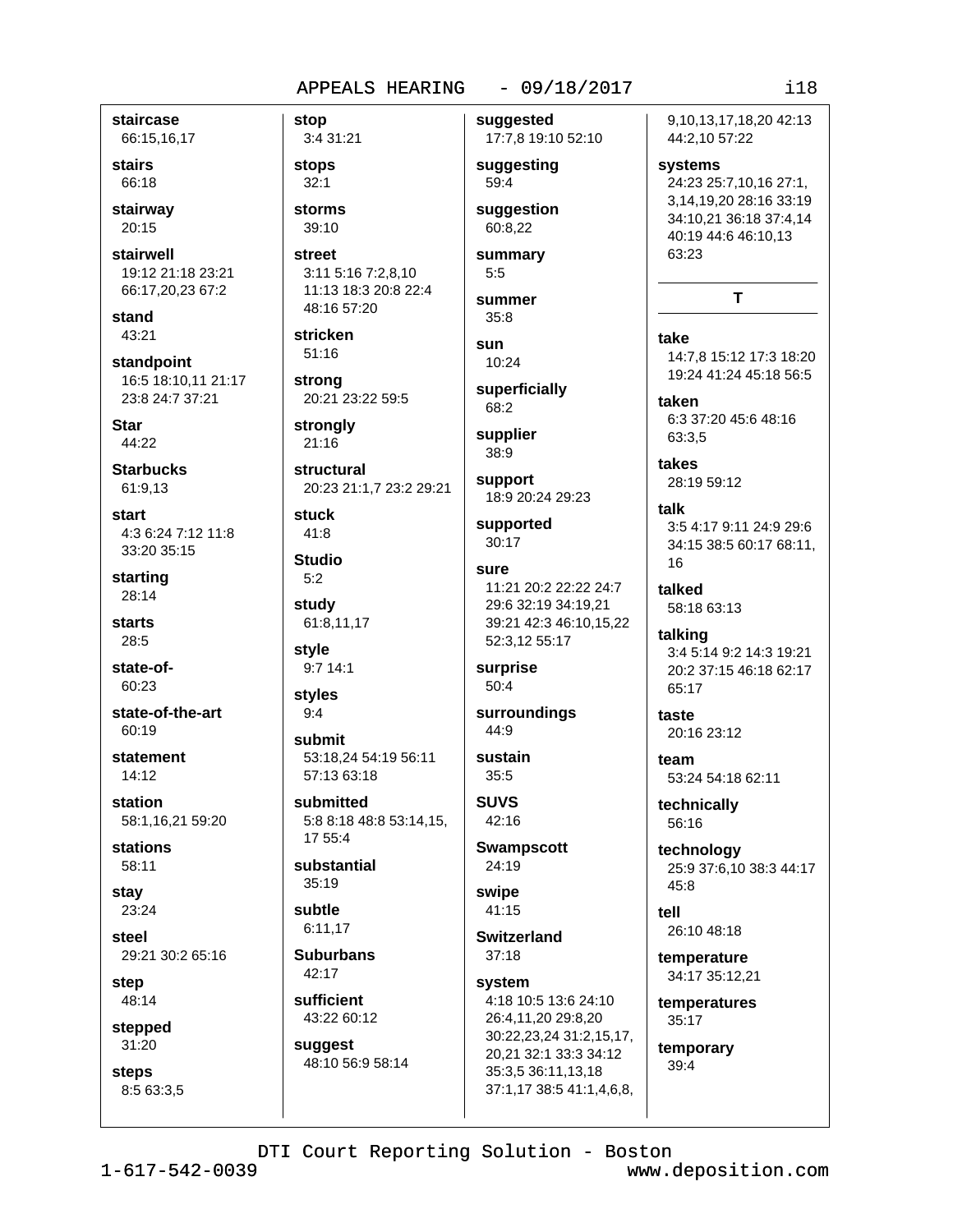timeline

tenable 25:11

tenant 58:22

terminate 18:7

terms

5:13 9:12 16:22 20:24 22:21 50:18 51:18 63:9

tested 37:24

testify 62:2

testimony 64:2

testing 64:13

texture  $6:1$ 

thank 3:4 4:6,22,23 5:1 24:6, 11 37:2 39:14 43:8,10 47:18.21.22.23 48:5 51:17 55:7 57:15 58:9 61:19 68:12,13,22

the-art 60:24

there's 7:3 11:6 15:22 31:3 34:13 37:12.18 38:19 41:19 45:19 48:19.20 53:12 54:14 58:21 59:17 65:16

they'll 66:22

they're

9:5 15:24 16:1,2 19:3 24:24 27:4,5,17 29:1,24 40:14,21,22 45:4 46:15, 23 47:4,6 49:2 51:21 55:18.23 59:13 65:17 67:18

thev've 20:22 25:2 27:16 37:17

### thing

17:10 18:6,13,15 22:24 32:23 35:11 36:1 38:2

39:12 42:1 44:8 46:12 53:1,8,22 55:12 59:16 68:1 things 8:3 11:2 17:6 34:20.23 38:6 42:18 45:16 46:10 47:4 48:6 49:16 62:23 think 11:11 13:16,20 14:7 15:19 16:11,12,18,20 17:19 19:6.11.16.19 20:17 21:16,20 22:7 23:6,20 27:10 34:15 35:18 36:10,12 42:19 44:5,15 48:23 49:11,17, 23 50:3,8,18,21 51:2 52:1,19 53:4,5,7,12,13, 21 54:1 56:17 59:3,9,15 60:8,18,20,22 61:13 62:14,18 63:8 64:12 65:11,14,16,21 66:1,7 67:21 68:7,11,18 thinking 13:23 14:1 68:6 third  $6:16$ **Thorndike** 

5:16 7:8,10 18:3

thought 25:24 40:9

thoughtful  $14:12$ 

thousand 33:22 42:9 62:19

thousands  $37.19$ 

threat 64:17

three 11:13 17:4 28:12 32:5,6

ties  $12:5$ 

 $37:11$ 

time 4:2 5:14 8:18 15:22 24:12 28:13 31:7 42:6 43:11 47:2,3,19 49:16

58:8 59:17 61:10 64:8

15:16 times 15:9 28:12 todav 37:22 45:8,17 48:8 54:8,9 today's 3:8 53:4 tomorrow 57:14

tone 5:17 6:3,7,23 14:11 tonight

3:15 4:9,16 24:12 53:1 55:2,4,10 56:12

top 10:16 20:24 30:8,9 32:6

53:15 63:10 topic  $9:3$ 

tower 5:23 6:1 7:10 9:1 18:8  $21:3$ 

towers 19:19

```
town
20:12 48:14,15 60:2
62:15
```
traditional  $6:14$ 

traffic 8:8 28:11

tragedies 44:13

trained  $39:2$ 

training 40:24 41:23

transparency 9:22 10:16 11:10

transparent  $11:2$ 

transportation 66:13

traveling  $22:3$ tree 48:12 51:24 52:6 trees 48:16 **Trek**  $44:22$ trick 41:2 tried 37:24 trigger 26:20 trim 6:13.15 7:12 20:17 trucks  $38:3$ 

18:24 22:3.5 27:22 28:12 30:3,8 31:6 33:5 63:7

 $10:6$ 

type 22:16 37:6 42:12

10:20

typically  $23:4$ 

28:10 42:18,19

true  $38:1$ 

trust 23:12

try

trying 22:13

turning  $7:16$ 

two 11:11 15:8,16 17:19,20 39:7 40:17 44:20 62:23

two-thirds

9:17 10:20.22 11:15

typical

DTI Court Reporting Solution - Boston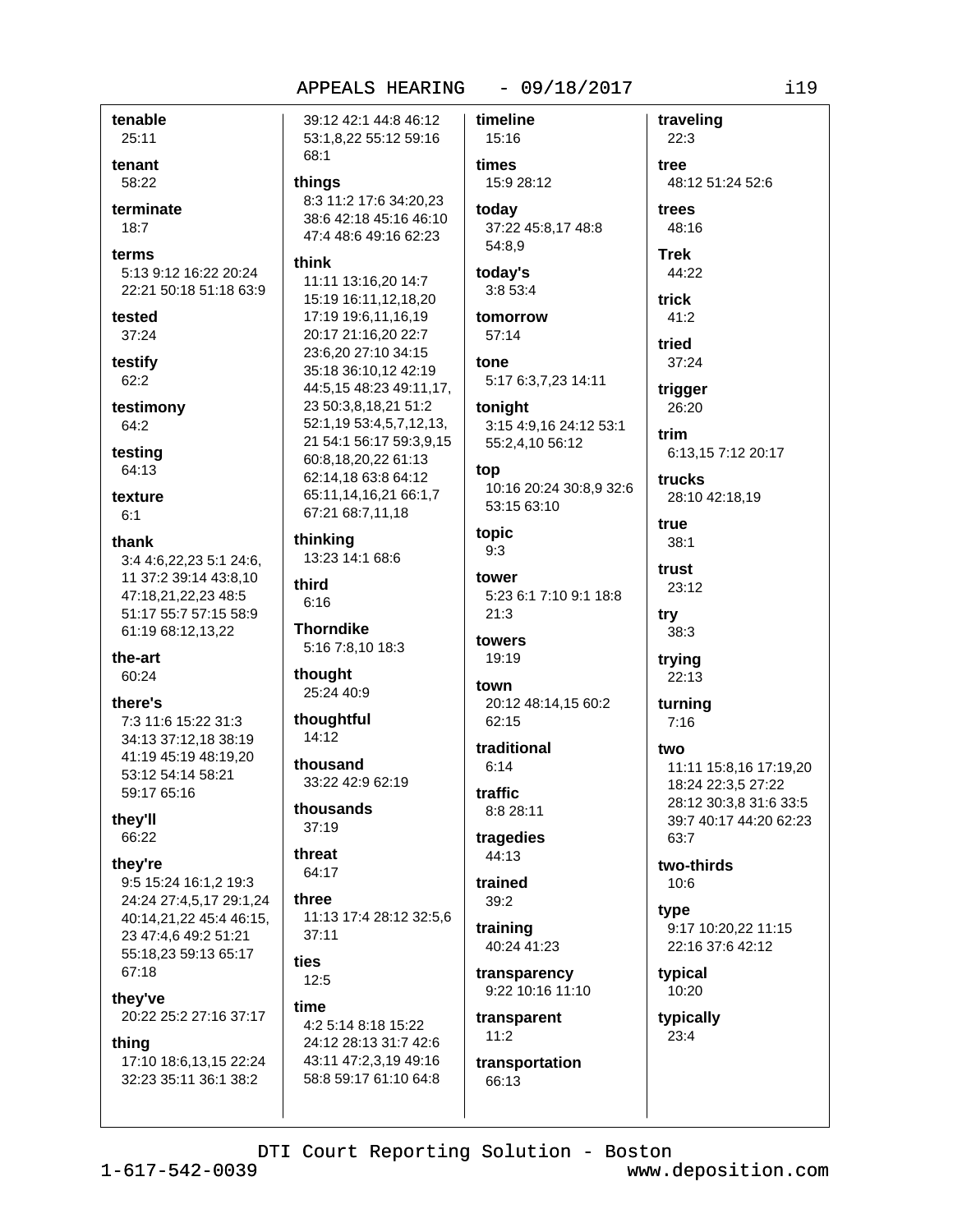Ū  $U.S.$ uses 24:24 25:9 ugly usual  $25:24$ Uh-huh  $13:11$ ultimately 26:15 27:15 34:23 valet umpteenth  $38:1$ vapor unchanged 8:23 underestimated  $40:8$ vary  $34:7$ underparked  $40:7$ understand 10:2 23:9 24:13 32:4 40:24 50:20 51:4 understandable  $51:15$ 58:5 understanding  $26:8$ ungainly  $27:4$  $6.17$ unified view 29:24  $19:7$ units 3:13 16:7 33:11 34:8 42:10 updated  $7:5$ 7:18,20 8:18 53:15 54:1 updates 5:5,13 uphill 62:21 visual upper 10:6 22:13 23:2,3 28:20 29:1 30:10,17 **USA** 9:10 12:17 13:21 18:20 22:8 25:19 26:5.13  $17:1$ 27:19 40:14 41:1,5,14

volt 46:24 58:12 65:2 66:16. 18,20,21 67:4,9,12,16, 47:9 20 68:8  $61:12$ vote 55:24  $\mathbf{V}$ wait  $32:12$ waive 62:7 63:1,22,23 various 42:20 waiver vehicle 30:7,9,10,11 41:3 44:7 45:19 57:24 58:1,20,23 59:8,11,13,23 walk vehicles 28:14 38:17 39:3 43:4 ventilation wall 9:20 11:16 16:20  $21:6$ vertically walls 44:2 viewed  $10:22$  $44:8$ viewpoint want violating  $50:17$ virtually 28:22 42:23 6:18,24 9:22 11:9 visually 6:9 11:1 voicing

wanting 68:15 voltage wants 46:17  $3:23$ warmer 55:24 56:17 W  $16:15$ 49:12,17 52:1,2 waived 49:18 3:22 48:7.9.12.19 49:7. 9,13,24 50:1,14,15 51:5,7 52:14,21 waivers 48:20 50:7 51:19  $5:7,11$ walking 9:23 22:4 41:10 21:3,19 23:20 wander wandering 3:4 5:4 6:20 9:10.17 11:16 12:3 14:5 16:16 19:18 24:2.5 25:23 26:1,16 29:5 31:14 32:4 38:21 41:4,7,9,10 44:20 46:13 49:11 50:7,14 51:24 52:21 53:3,10,16 55:16,18 57:2 58:17 66:11 68:16 wanted

18:19 20:6 25:6 26:3 30:9 34:22 40:10 53:1

58:12

 $6:7$ waterproofing 18:10 21:10 way 7:13 14:24 16:3 18:8 20:14,16,17,18,22,23 21:16 23:24 30:7 32:2, 10 34:8 37:16 43:2 44:3 45:24 46:2 51:5 53:18 59:18.19.20 ways 45:16 61:21 we'll 4:19 15:8 38:5 54:13, 17.19 55:15 63:17 64:3 we're 3:23,24 4:8,16 5:24 6:5 7:8 9:9 10:10 14:7 22:10,13,22 24:21 27:8, 10 33:13,15 35:20 44:16 48:1 50:23 51:1,9  $57:1$ we've 5:5,6 6:3,4,12,14 7:24 8:4 9:3.4 13:2.3.24 18:21 21:22 22:12,18 34:11 41:22 46:7.14 51:1 66:10 weather 34:16 35:6 week 5:8 39:8 weight 29:23

went 5:21 27:15 48:8

 $what's$ 10:2 15:3 19:7 20:11 45:23

whatnot 36:19 white

### DTI Court Reporting Solution - Boston